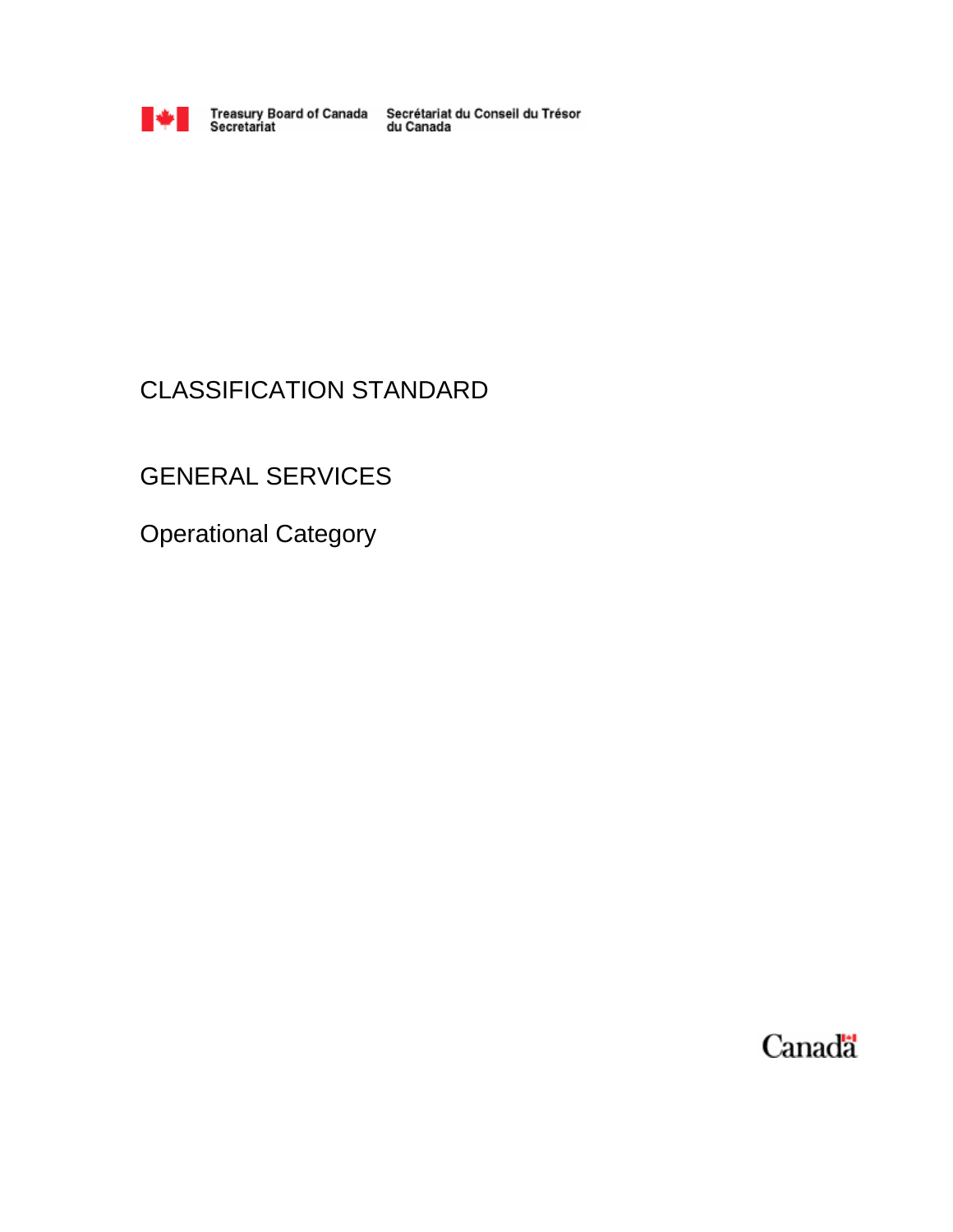# Classification Standard

### General Services RECORD OF AMENDMENTS

| Amendment | Date | Inserted  | Remarks |
|-----------|------|-----------|---------|
| No.       |      | $\rm{by}$ |         |
|           |      |           |         |
|           |      |           |         |
|           |      |           |         |
|           |      |           |         |
|           |      |           |         |
|           |      |           |         |
|           |      |           |         |
|           |      |           |         |
|           |      |           |         |
|           |      |           |         |
|           |      |           |         |
|           |      |           |         |
|           |      |           |         |
|           |      |           |         |
|           |      |           |         |
|           |      |           |         |
|           |      |           |         |
|           |      |           |         |
|           |      |           |         |
|           |      |           |         |
|           |      |           |         |
|           |      |           |         |
|           |      |           |         |
|           |      |           |         |
|           |      |           |         |
|           |      |           |         |
|           |      |           |         |
|           |      |           |         |
|           |      |           |         |
|           |      |           |         |
|           |      |           |         |
|           |      |           |         |
|           |      |           |         |
|           |      |           |         |
|           |      |           |         |
|           |      |           |         |
|           |      |           |         |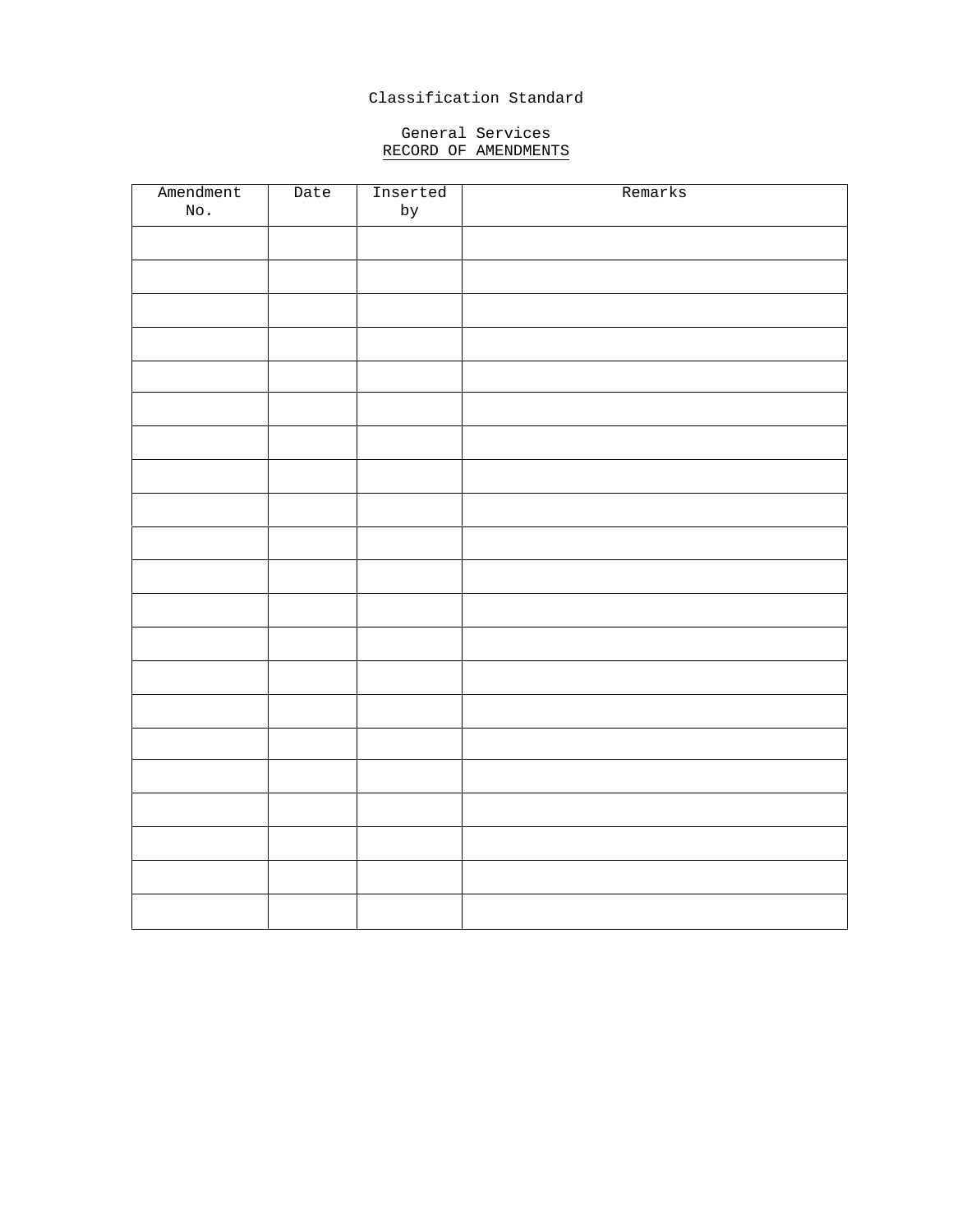# CONTENTS

|                                       | PAGE         |
|---------------------------------------|--------------|
| INTRODUCTION                          | $\mathbf{1}$ |
| CATEGORY DEFINITION                   | 5            |
| GROUP DEFINITION                      | 6            |
| SUB-GROUP DEFINITIONS                 | 7            |
| BASIC POINT-RATING PLAN               | 8            |
| SUPERVISORY RATING PLAN               | 22           |
| BENCH-MARK POSITION DESCRIPTION INDEX |              |
| In Sub-group and Alphabetical Order   | 26           |
|                                       |              |

In Ascending Order of Point Values 27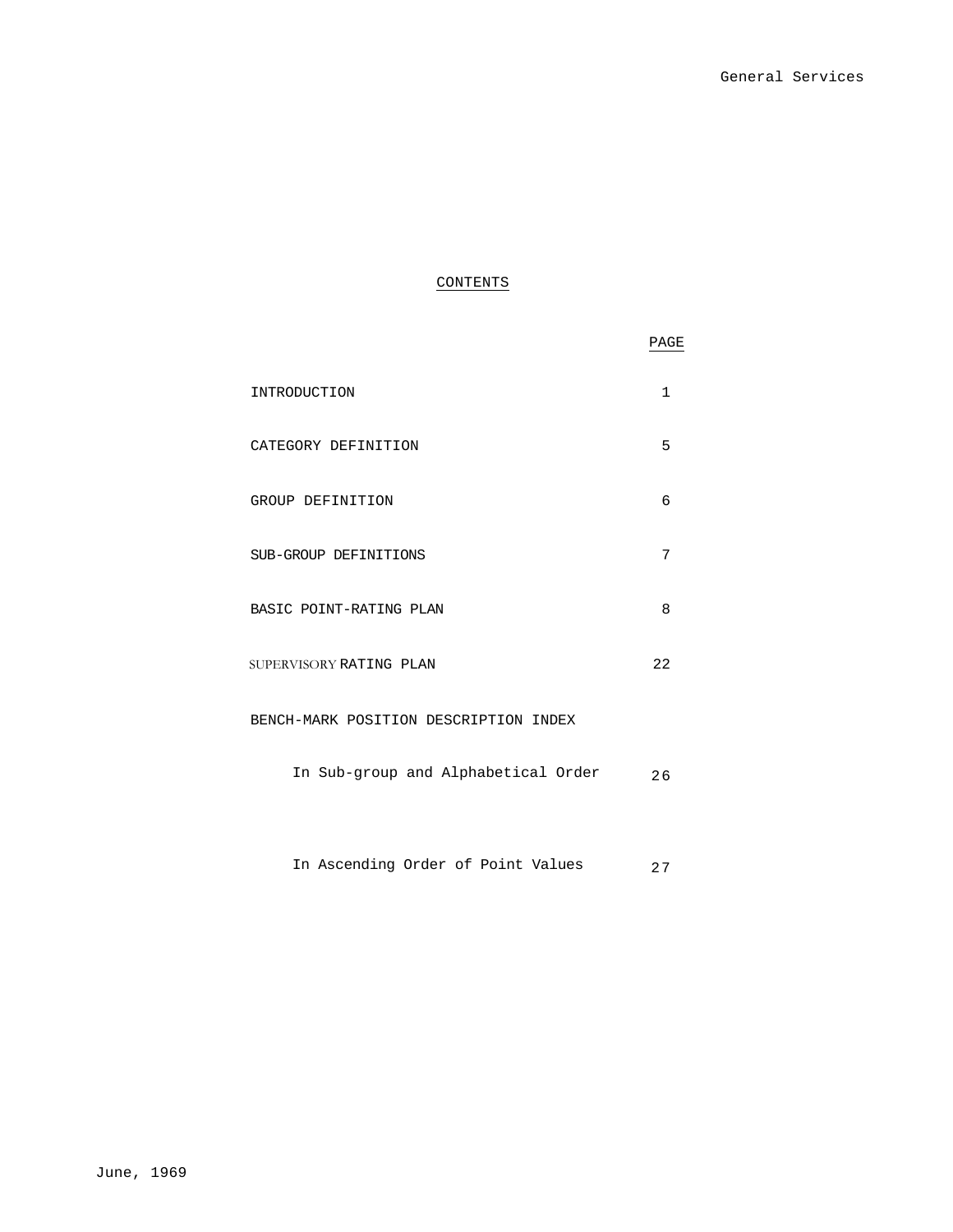#### INTRODUCTION

This standard describes the rating plans to be used to evaluate positions allocated to the General Services Group. It consists of an introduction, definitions of the Operational Category, the occupational group and sub-groups, a basic point-rating plan for all positions in the group, a supervisory rating plan, two element profile guides and bench-mark position descriptions.

All positions in this group will be evaluated, using the basic point-rating plan. Supervisory positions will be allocated to the sub-group by reference to their nonsupervisory duties and will be evaluated, using the basic and supervisory rating plans.

Point rating is an analytical, quantitative method of determining the relative values of jobs. It is particularly suited to heterogeneous occupational groups in which jobs consist of varied combinations of tasks. Essentially, point-rating plans define characteristics or factors common to the jobs being evaluated. They define degrees of each factor or element and assign point values to each degree. The total point value determined for each job is the sum of the point values assigned by the raters to the elements.

All methods of job evaluation require the exercise of judgement and the orderly collection and analysis of information in order that consistent judgements can be made. The point-rating method facilitates rational discussion and resolution of differences in determining the relative values of jobs.

#### Sub-groupinq

This occupational group is divided into seven sub-groups, which are defined in the standard.

#### Factors

The combined factors do not necessarily describe all aspects of jobs. They deal only with those characteristics that can be defined and distinguished and that are useful in determining the relative values of jobs.

Four factors are used in the basic plan and one factor is used in the supervisory plan. Each factor is defined in terms of two or more related elements.

#### Point Values

The maximum point value assigned to each factor in the basic plan reflects its relative importance. Similarly, point values have been assigned to the degrees of the elements in the basic plan.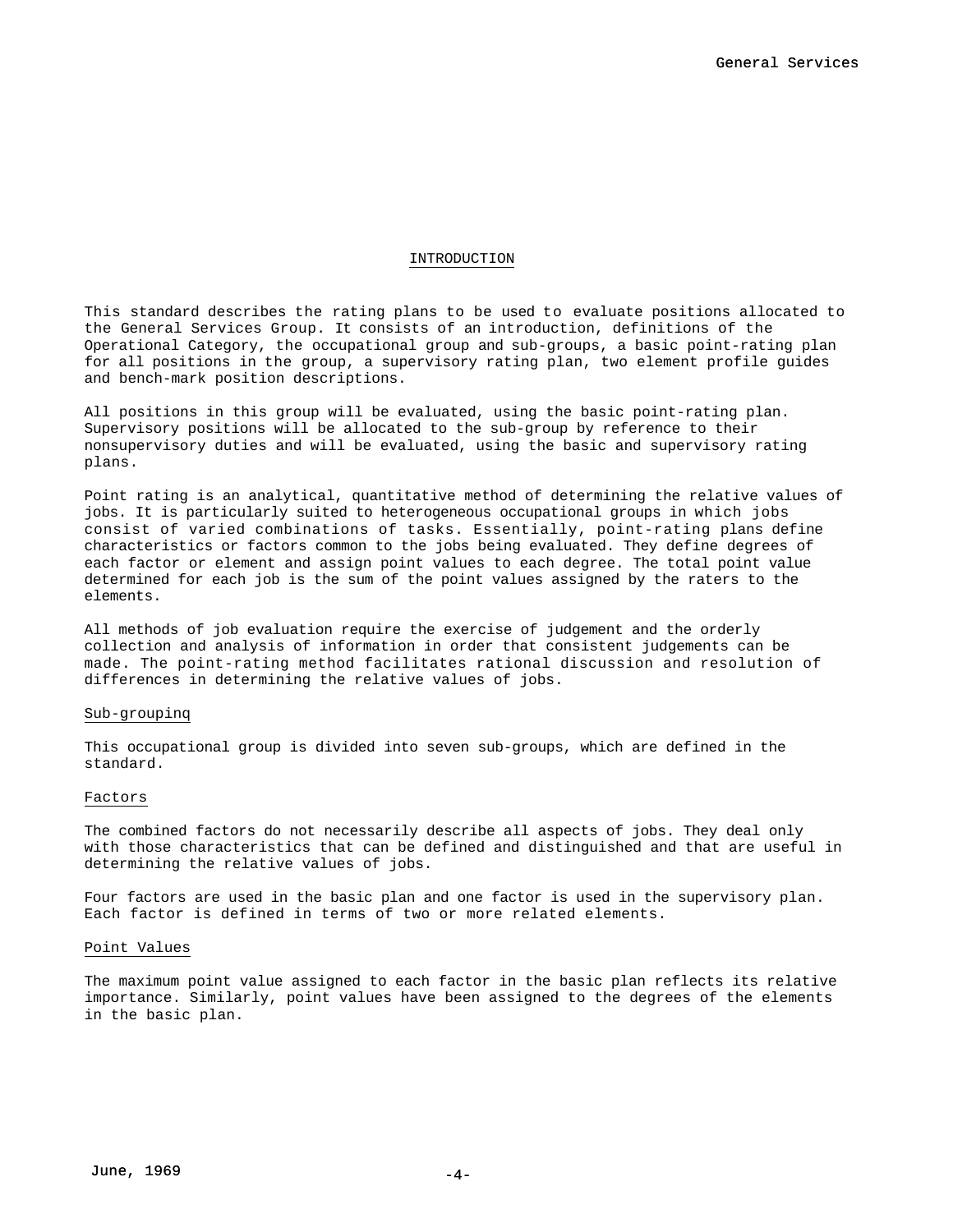In the basic plan the point values for the degrees of the elements of each factor increase arithmetically. With two exceptions, the minimum point value assigned to each element is one-fifth of the maximum. In the Hazards element of the Working Conditions factor the minimum point value is one-tenth of the maximum. In the Specific Vocational Training element of the Skill and Knowledge factor the minimum point value is one-twelfth of the maximum.

### Degree Co-ordinates,

The degree co-ordinates assigned in the supervisory plan reflect the nature of supervisory responsibility and the number of employees supervised.

### Rating Plant

In the basic rating plan the following factors, element, weights and point values are used :

|                     |                                 | Percentage of<br>Total Points | Point Values |         |
|---------------------|---------------------------------|-------------------------------|--------------|---------|
| Factor              | Element                         |                               | Minimum      | Maximum |
| Skill and Knowledge |                                 | 50                            |              |         |
|                     | Basic Knowledge                 |                               | 15           | 75      |
|                     | Comprehension and<br>Judgment   |                               | 25           | 125     |
|                     | Specific Vocational<br>Training |                               | 25           | 300     |
| Effort              |                                 | 20                            |              |         |
|                     | Mental Effort                   |                               | 20           | 100     |
|                     | Physical Effort                 |                               | 20           | 100     |
| Responsibility      |                                 | 20                            |              |         |
|                     | Resources or Services           |                               | 25           | 125     |
|                     | Safety of Others                |                               | 15           | 75      |
| Working Conditions  |                                 | 10                            |              |         |
|                     | Environment                     |                               | 12           | 60      |
|                     | Hazards                         |                               | 4            | 40      |
|                     |                                 | 100                           |              |         |

In the supervisory rating plan, the following factor and elements are used:

Factor Element

Supervision Nature of Supervisory Responsibility Number of Employees Supervised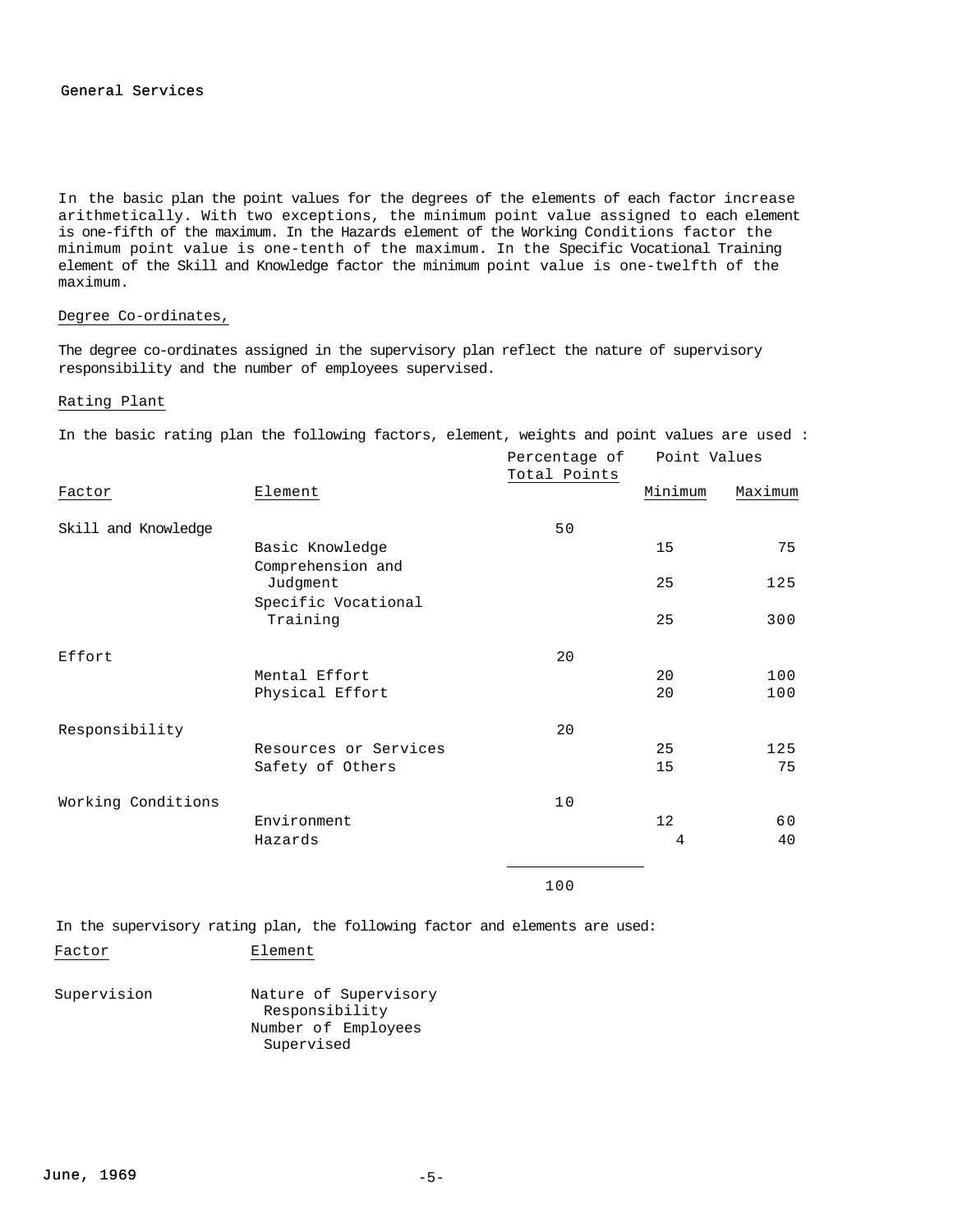### Bench-mark Positions

Bench-mark position descriptions are used to exemplify degrees of elements. Each description consists of a brief summary, a list of the principal duties with the percentage of time devoted to each, and a specification describing each of the elements as it appears in the position. The bench-mark positions have been evaluated, and the degree and, where applicable, the point value assigned to each element are shown in the specifications.

The rating scales identify the bench-mark position descriptions that exemplify each degree. These descriptions are an integral part of the rating plans and are used to ensure consistency in applying the rating scales.

### Use Of Standard

There are eight steps in the application of this standard.

- 1. Allocation of the position to the category and the group is confirmed by reference to the definitions and the descriptions of inclusions and exclusions.
- 2. Allocation of the position to the sub-group is confirmed by reference to the sub-group definitions and to the bench-mark position descriptions.
- 3. The position description is studied to ensure understanding of the position as a whole and its relation to positions with similar duties and to positions above and below it in the organization.
- 4. The tentative degree of each element in the position being rated is determined by comparison with degree definitions in the rating scales. The Specific Vocational Training and the Resources or Services elements do not have degree definitions, and for these the tentative degree is determined by the comparative ranking of the position being rated with the bench-mark positions. For these two elements raters may use the Element Profile Guide as a check on the degree tentatively selected.
- 5. The description of the element in each of the bench-mark positions exemplifying the degree tentatively established is compared with the description of the element in the position being rated. Comparisons are also made with descriptions of the element in bench-mark positions for the degrees above and below the one tentatively established.
- 6. The point values for all elements are added to determine the tentative total point rating in the basic plan.
- 7. The degree co-ordinates indicate the level of supervision in the supervisory plan.
- 8. The position being rated is compared as a whole to positions in the same sub-group or in other sub-groups to which similar total point values and degree co-ordinates have been assigned, as a check on the validity of the total rating.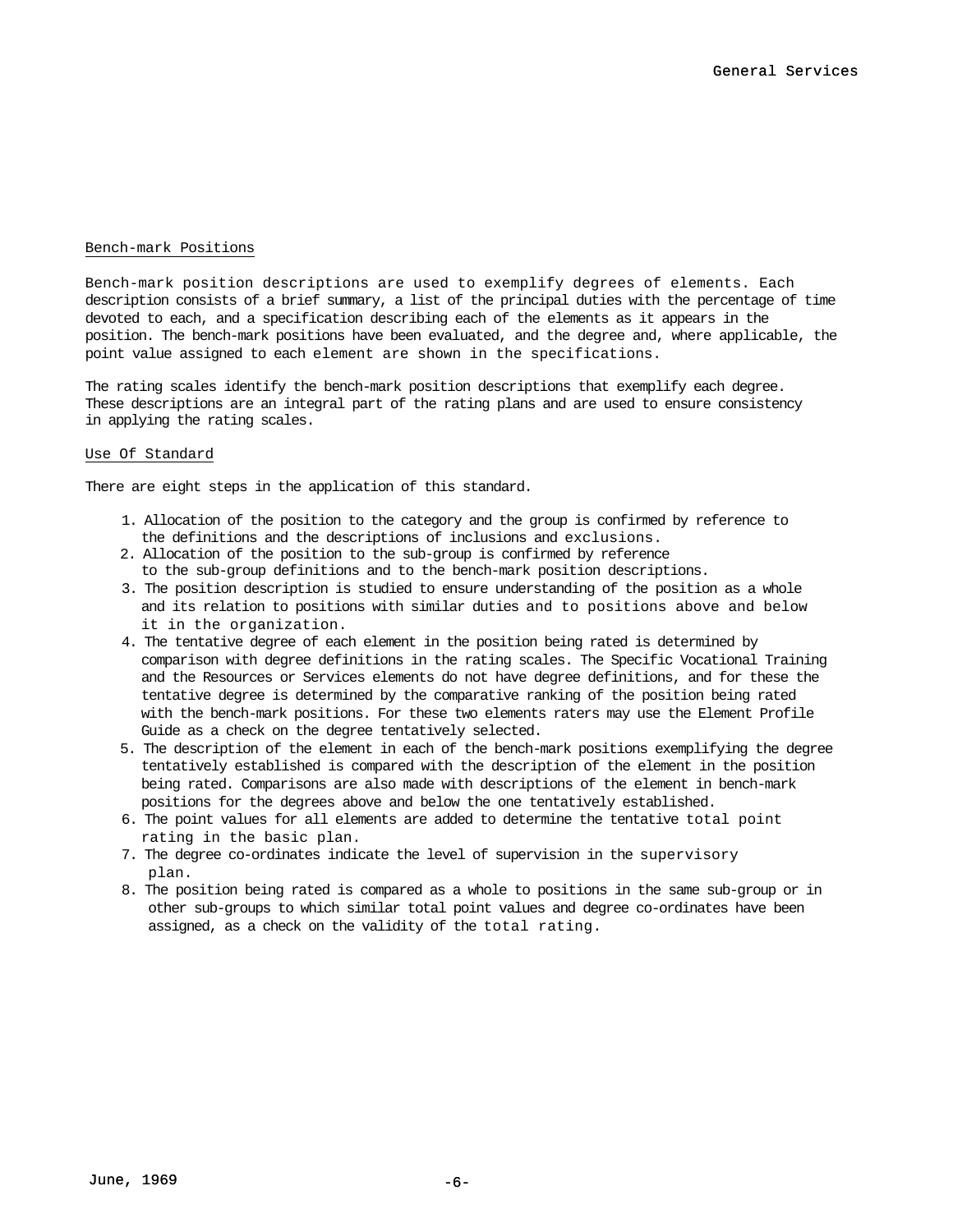### Determination of Levels

The ultimate objective of job evaluation is the determination of the relative values of positions in each occupational group or sub-group. Non-supervisory positions that fall within a designated range of points in terms of the point values assigned using the basic plan will be regarded as of equal difficulty and will be allocated to the same level. Supervisory positions will be rated under both the basic point rating plan and the supervisory plan. The base level of each supervisory position will be established by its rating under the basic plan. A supervisory differential will be applied to each supervisory position, its amount being determined by the rating of the position under the supervisory plan.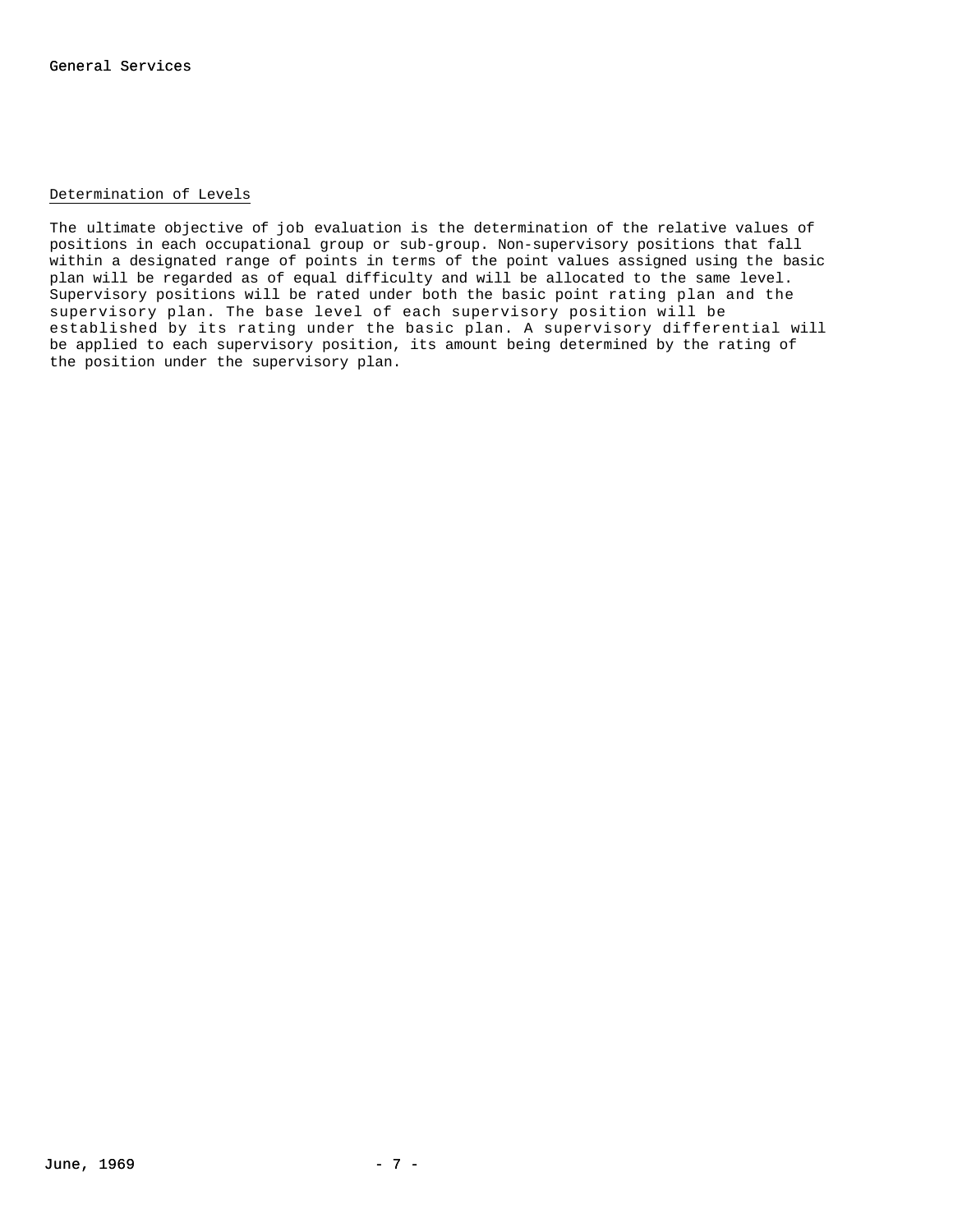### CATEGORY DEFINITION

Occupational categories were repealed by the Public Service Reform Act (PSRA), effective April 1, 1993. Therefore, the occupational category definitions have been deleted from the classification standards.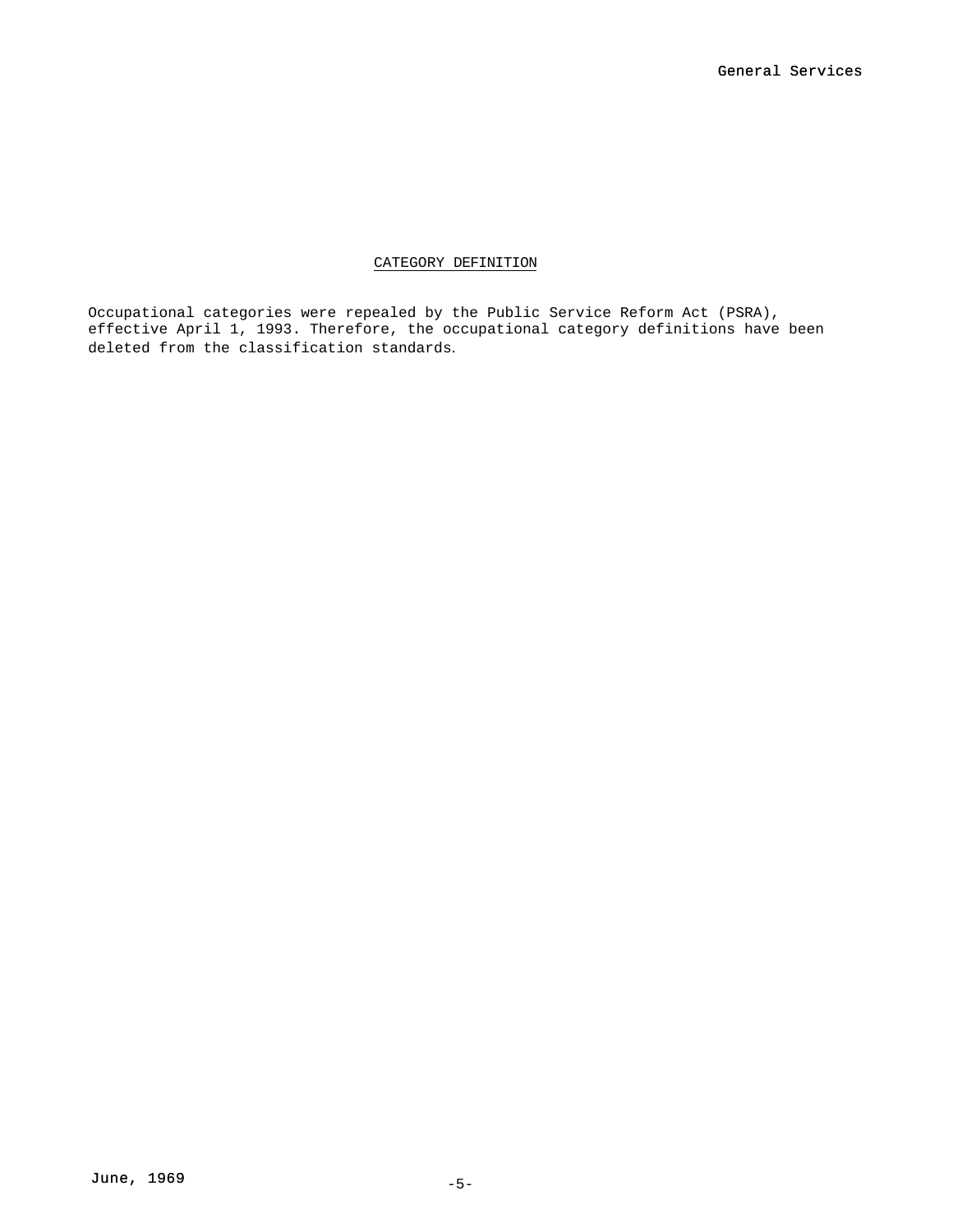GROUP DEFINITION

For occupational group allocation, it is recommended that you use the Occupational Group Definition Maps, which provide the 1999 group definition and their corresponding inclusion and exclusion statements. The maps explicitly link the relevant parts of the overall 1999 occupational group definition to each classification standard.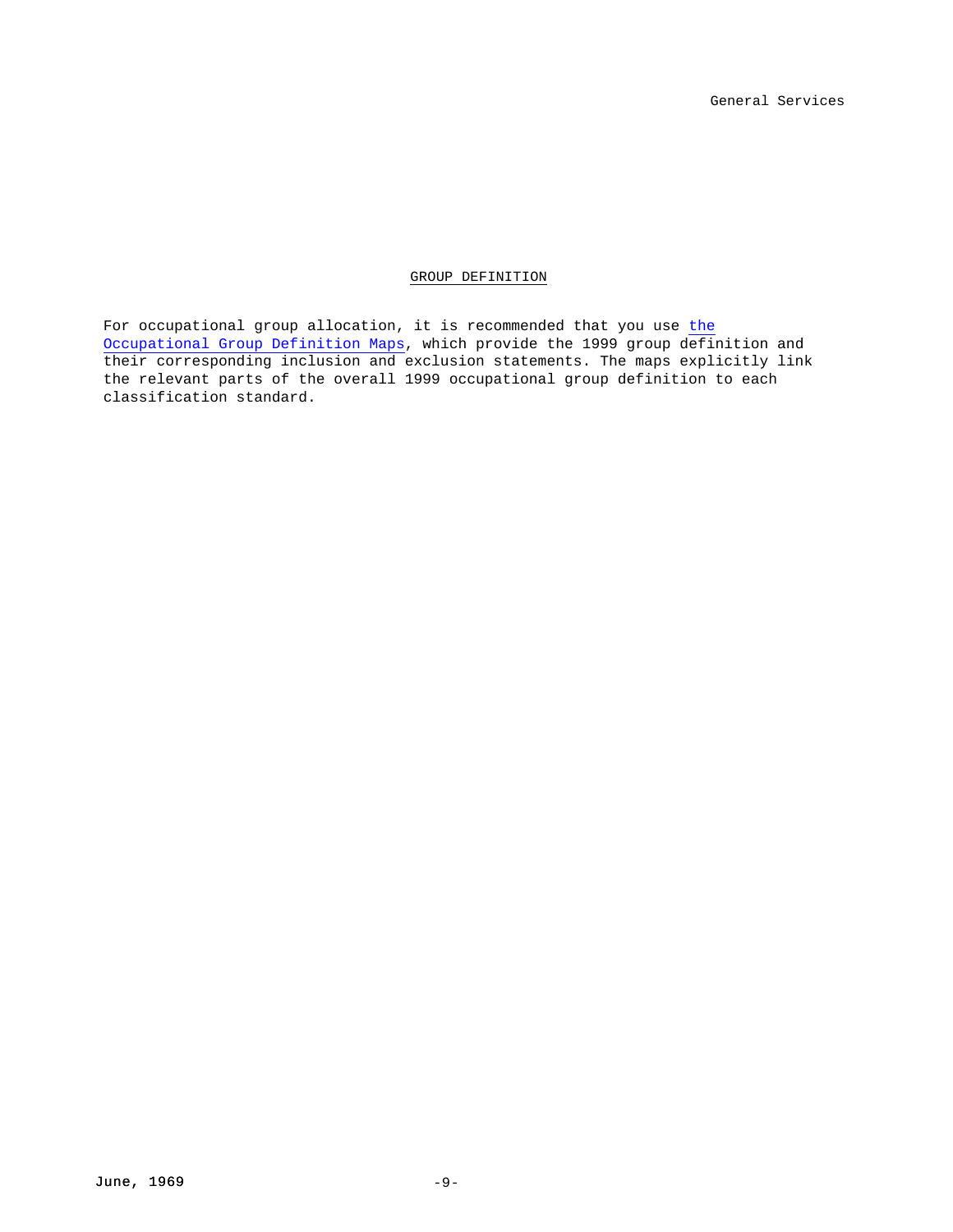#### SUB-GROUP DEFINITIONS

### 1. Building Services

The performance or supervision of duties pertaining to building cleaning, upkeep and operation, general housekeeping, and laboratory cleanup. This sub-group includes such occupations as cleaner, janitor, elevator operator, housekeeper, laboratory helper and related supervisors.

### 2. Food Services

The performance or supervision of duties pertaining to the planning, preparing and serving of food. This sub-group includes such occupations as cook, butcher, kitchen-helper, waitress and related supervisors.

#### 3. Laundry Service

The performance or supervision of duties pertaining to wet washing, dry cleaning, drying and pressing clothes and fabrics and to the simple repair of laundry items. This sub-group includes such occupations as spotter, sorter, washman, dry cleaner, laundry seamstress, presser and related supervisors.

#### 4. Messenger Services

The routine collecting and delivery of mail and files, and the pick-up and delivery of special letters, parcels or documents. This sub-group includes such occupations as messenger and confidential messenger.

### 5. Miscellaneous Personal Services

The performance or supervision of services to accommodate passengers, clients, guests and tourists. This sub-group includes such occupations as barber, first-aid attendant, lifeguard, tailor, tailoress and related supervisors.

### 6. Protective and Custodial Services

The patrolling, observing, checking and taking preventive action in protecting property from damage or loss, the enforcing of statutory or other regulations and conducting investigations for the conservation and protection of renewable resources, and providing for the well-being of persons. This sub-group includes such occupations as fish or game warden, immigration guard, lookout towerman, park attendant, protection and conservation enforcement officer, security guard, watchman, and related supervisors.

### 7. Stores Services

The receipt, stowing, custody, issue and recording of stores. This sub-group includes such occupations as warehouseman, storeman, storekeeper and related supervisors.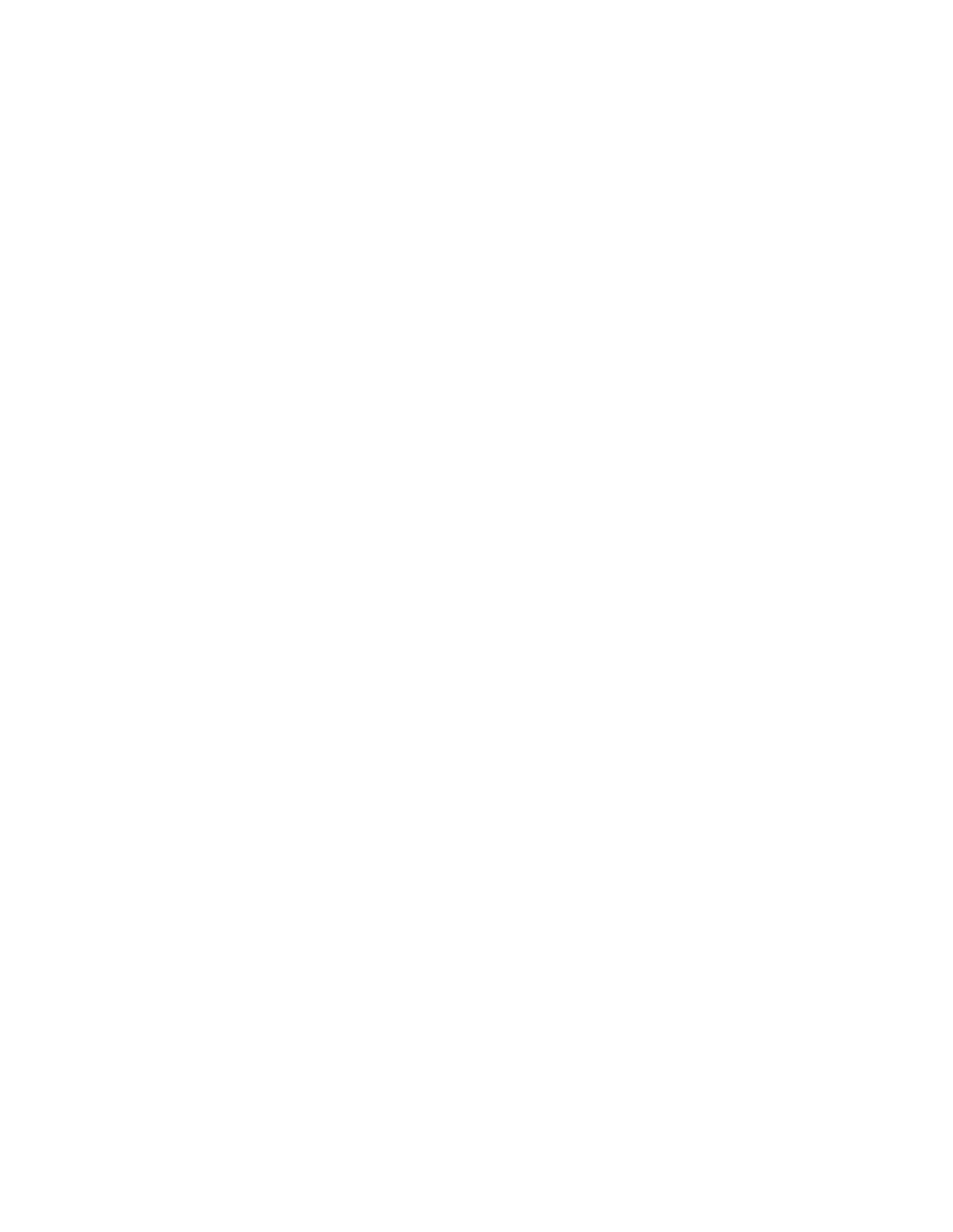# BASIC POINT RATING PLAN

# RATING SCALES

# GENERAL SERVICES GROUP

| <b>BASIC KNOWLEDGE</b>       | 75    |
|------------------------------|-------|
| COMPREHENSION AND JUDGEMENT  | 125   |
| SPECIFIC VOCATIONAL TRAINING | 300   |
| MENTAL EFFORT                | 100   |
| PHYSICAL EFFORT              | 100   |
| RESOURCES OR SERVICES        | 125   |
| SAFETY OF OTHERS             | 75    |
| <b>ENVIRONMENT</b>           | 60    |
| HAZARDS                      | 40    |
|                              | 1,000 |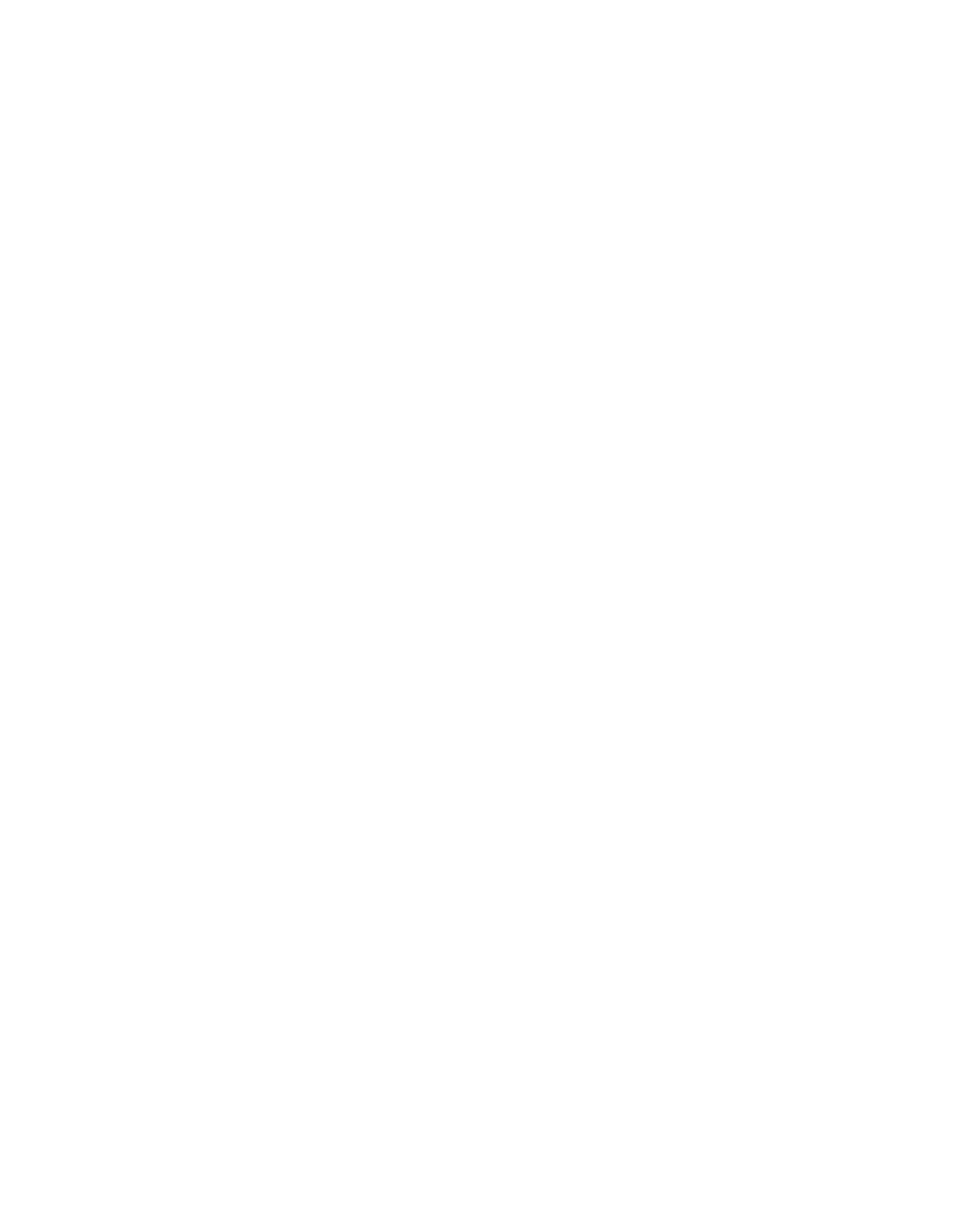#### SKILL AND KNOWLEDGE

This factor is used to measure the basic knowledge, comprehension and judgement, and specific vocational training required to perform the duties.

#### Definitions

"Basic knowledge" refers to the language, mathematical and other requirements of the work.

"Comprehension and judgement refers to the need to understand instructions and principles and to make judgements.

"Specific vocational training" refers to the relative amount of training required to learn the techniques and develop the facility to perform the duties of the position.

'Relevant principles and methods" used in the Comprehension and Judgement element refers to the general facts and rules governing. the working of a machine or a system, or the properties of substances and materials, and the systematic and regular ways of achieving desired results

### Notes to Raters

The skill and knowledge to which the Basic Knowledge and the Comprehension and Judgement elements refer is acquired by various combinations of formal and private study and experience.

In rating positions under the Comprehension and Judgement element raters are to consider the understanding needed, the nature of the guide-lines, instructions, principles and practices that govern. the work, and the latitude allowed in their interpretation.

The skill and knowledge to which the Specific Vocational Training element refers is acquired by one or more of the following means:

- 1. Vocational education in a technical school or vocational institute.
- 2. In-service training given by an employer in the form of organized study.
- 3. On-the-job training under the instruction of qualified workers.
- 4. Training in related work that has provided the essential skill and knowledge.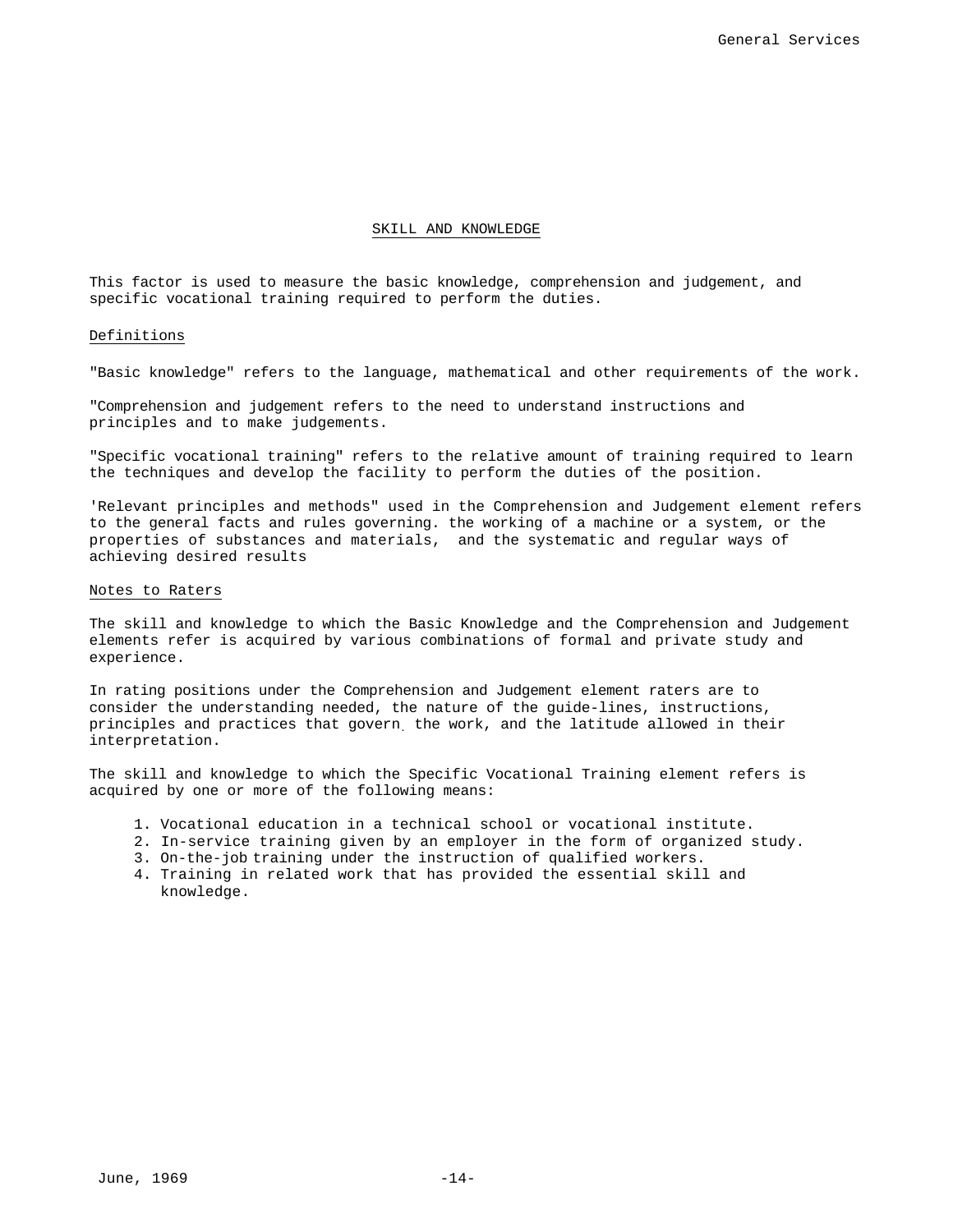As the first four degrees of the Specific Vocational Training element imply relatively short periods and the last four degrees imply relatively long periods, two separate arithmetic progressions are used to reflect the difference.

The degrees of the Specific Vocational Training element that are assigned to the bench-mark positions have been established by the comparative ranking of key positions in the occupational group. The degree tentatively selected in rating a position is to be confirmed by direct comparison of the position being rated with the duties and specifications of the bench-mark positions. For the further assistance of raters, a profile guide has been prepared for this element, which may serve as a check on the degree of the element tentatively selected for a position.

| Sub-group Title                   | Range of degrees that may be<br>expected for non-supervisory positions |
|-----------------------------------|------------------------------------------------------------------------|
| Building Services                 | $1 - 2$                                                                |
| Food Services                     | $1 - 4$                                                                |
| Laundry Services                  | $1 - 2$                                                                |
| Messenger Services                | $\mathbf{1}$                                                           |
| Miscellaneous Personal Services   | $1 - 5$                                                                |
| Protective and Custodial Services | $1 - 5$                                                                |
| Stores Services                   | $1 - 5$                                                                |

### SPECIFIC VOCATIONAL TRAINING ELEMENT PROFILE GUIDE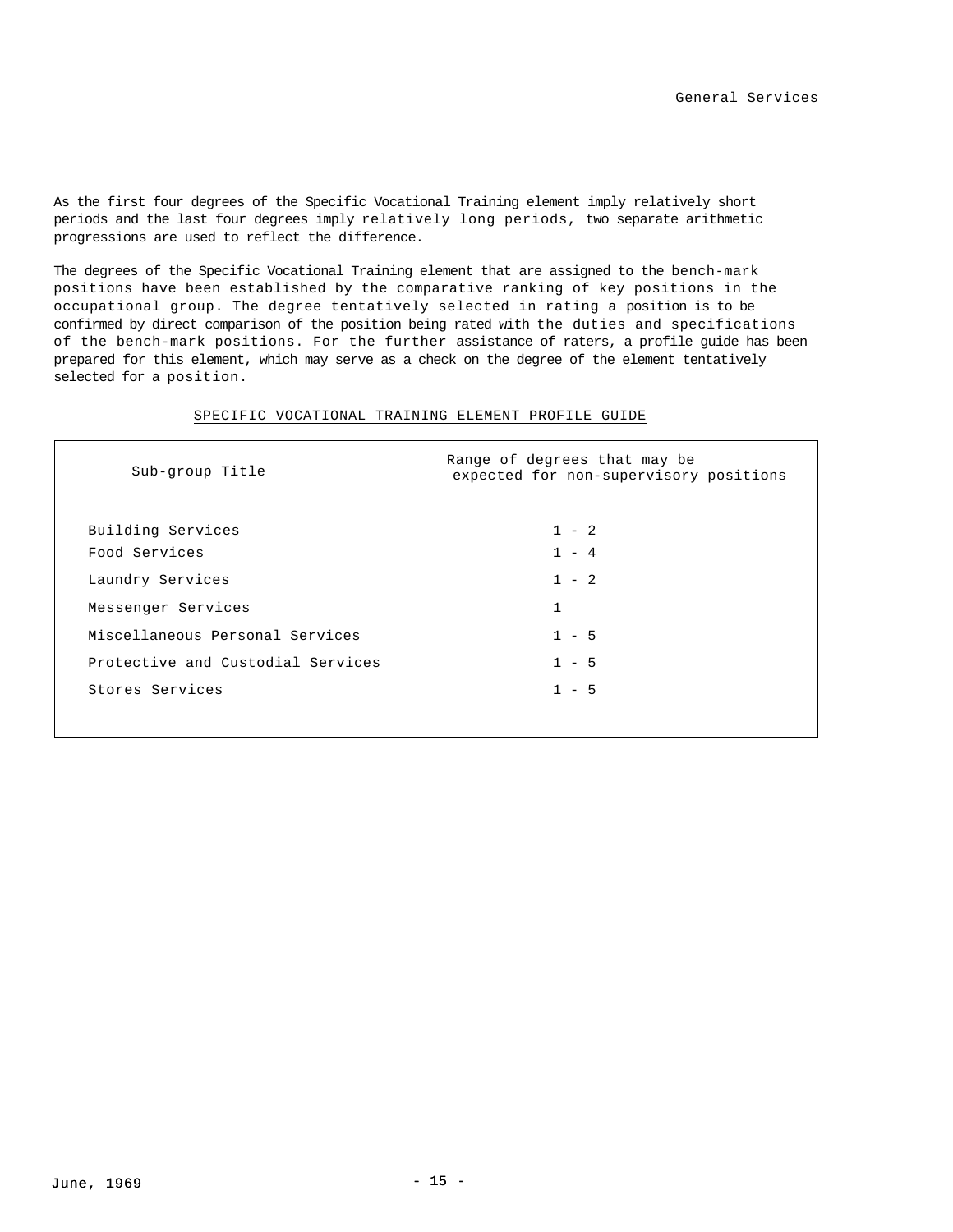### RATING SCALE - SKILL AND KNOWLEDGE

### BASIC KNOWLEDGE

| Basic Knowledge and Degree                                                                                                                                                                                              | Points | Bench-mark Position Descriptions                                                           |                              |
|-------------------------------------------------------------------------------------------------------------------------------------------------------------------------------------------------------------------------|--------|--------------------------------------------------------------------------------------------|------------------------------|
| The work requires speaking,<br>reading or writing the required<br>language, OR counting, adding<br>1<br>or subtracting.                                                                                                 | 15     | Janitor<br>Janitor<br>Confidential Messenger<br>Watchman                                   | Page<br>36<br>53<br>56<br>78 |
| The work requires recording in-<br>formation on forms or charts r<br>in brief narrative reports or<br>performing calculations<br>2<br>requiring multiplication and<br>division, or handling money<br>and making change. | 27     | Cleaning Service Foreman<br>Butcher<br>Cook<br>Deportation Officer<br>Spare Parts Storeman | 31<br>41<br>46<br>71<br>81   |
| The work requires maintaining<br>records and writing reports<br>or memoranda on work performed,<br>OR performing calculations<br>3<br>requiring the use of fractions,<br>percentages or decimals.                       | 39     | Tailor<br>Senior Guard                                                                     | 65<br>76                     |
| The work requires maintaining<br>a system of records OR writing<br>reports or memoranda on<br>4<br>proposed ways of carrying<br>out work assignments.                                                                   | 51     | Head Steward<br>Warehouse Foreman                                                          | 61<br>83                     |
| The work requires writing reports<br>or memoranda to forecast staff,<br>time and materials required to<br>5<br>carry out the work or to implement new<br>or revised work procedures.                                    | 63     | Chief Park Warden                                                                          | 68                           |
| The work requires writing comprehensive<br>reports to support proposals to<br>implement changes in<br>6<br>services, or to propose the use<br>of financial, staff or other<br>resources.                                | 75     |                                                                                            |                              |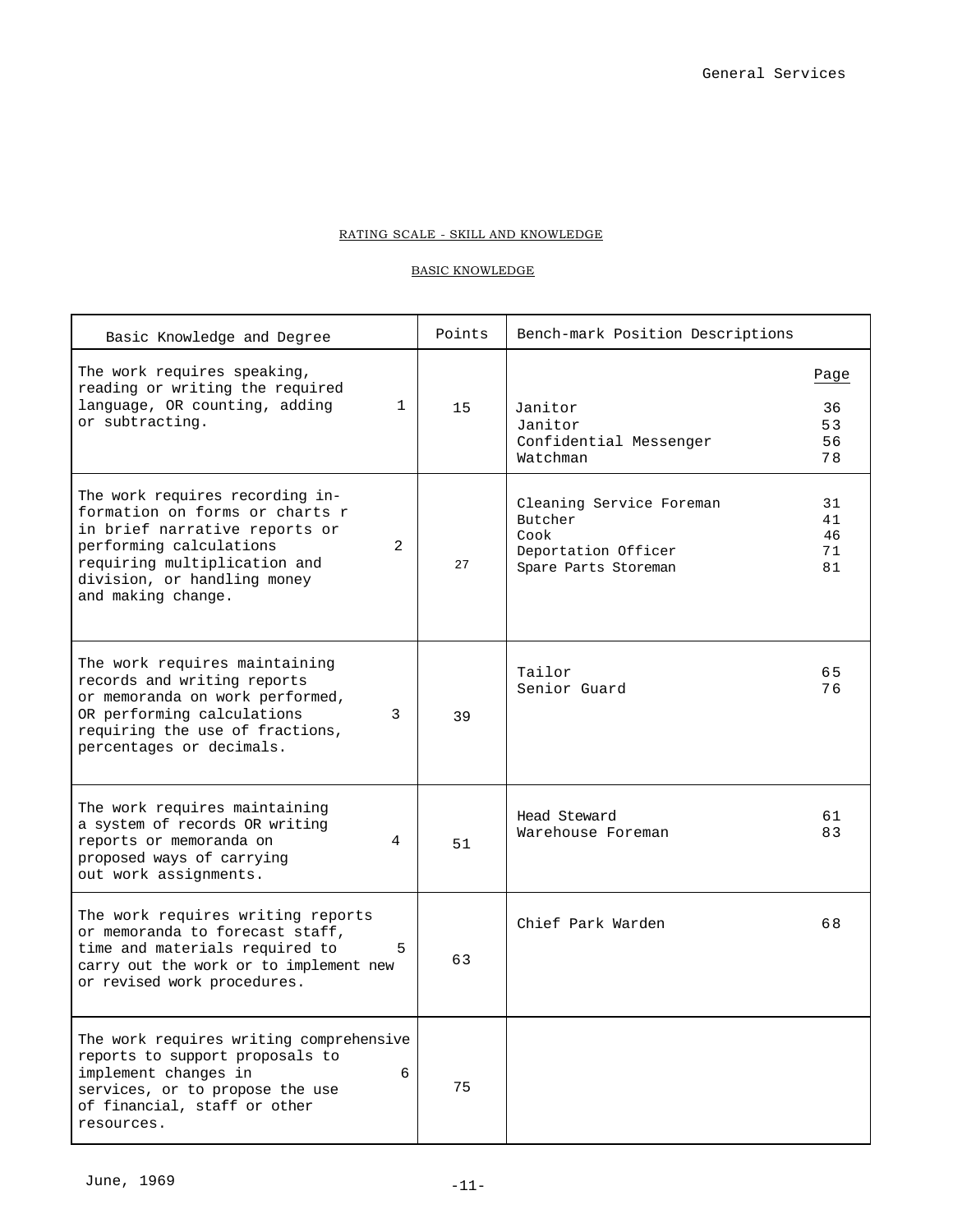# RATING SCALE - SKILL AND NOWLEDGE

### COMPREHENSION AND JUDGEMENT

| Comprehension and Judgement<br>and Degree                                                                                                                                                               |              | Points | Bench-mark Position Descriptions                                                                                     |
|---------------------------------------------------------------------------------------------------------------------------------------------------------------------------------------------------------|--------------|--------|----------------------------------------------------------------------------------------------------------------------|
| The work requires sufficient<br>understanding to carry out one or<br>two-step instructions and allows<br>little latitude for judgement.                                                                 | $\mathbf{1}$ | 25     | Page<br>Janitor<br>36<br>Washman<br>53<br>Messenger<br>58<br>Lookout Towerman<br>74                                  |
| The work requires sufficient<br>understanding to carry out detailed<br>written or oral instructions and<br>occasionally allows some latitude for<br>judgement.                                          | 2            | 45     | Janitor, Public Building<br>38<br>Shift Matron<br>63<br>Watchman<br>78<br>81<br>Spare Parts Storeman                 |
| The work requires sufficient<br>understanding to work within<br>established practices and<br>instructions and allows some latitude<br>for judgement in their application.                               | 3            | 65     | Cleaning Service Foreman<br>33<br>Cook<br>46<br>65<br>Tailor<br>71<br>Deportation Officer<br>83<br>Warehouse Foreman |
| The work requires some understanding<br>of relevant principles and methods<br>and allows some latitude for<br>judgement in interpreting<br>instructions or in solving problems.                         | 4            | 85     | Head Steward<br>61<br>Senior Guard<br>76                                                                             |
| The work requires a thorough<br>understanding of a set of relevant<br>principles and methods and allows<br>latitude for judgement in<br>interpreting instructions or in<br>solving problems.            | 5            | 105    | Chief Park Warden<br>68                                                                                              |
| The work requires a thorough<br>understanding of a number of sets of<br>relevant principles and methods<br>and allows latitude for judgement in<br>interpreting instructions or<br>in solving problems. | 6            | 125    |                                                                                                                      |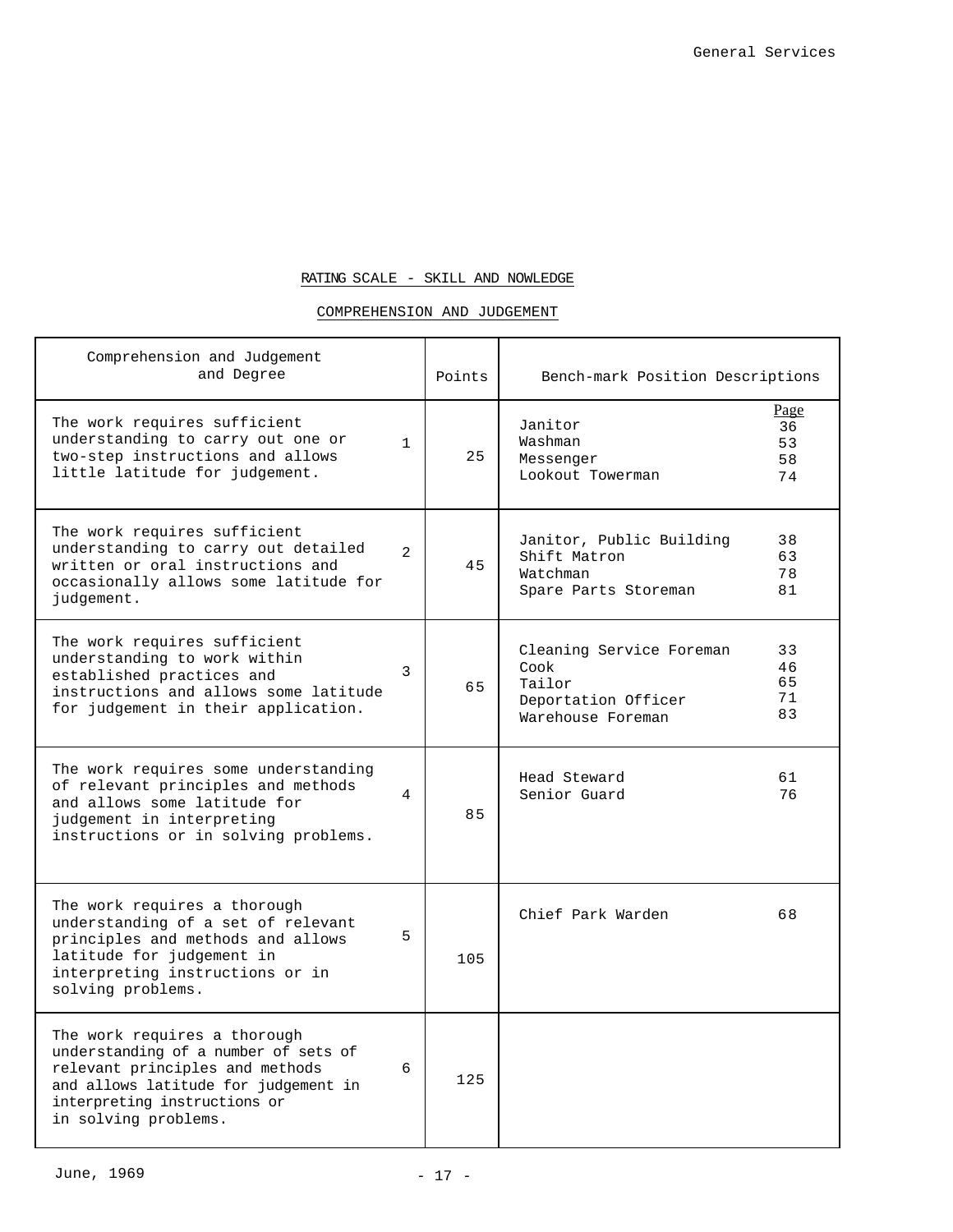# RATING SCALE - SKILL AND KNOWLEDGE

# SPECIFIC VOCATIONAL TRAINING

| Degree of Specific                  | Points |                                                                      |                        |
|-------------------------------------|--------|----------------------------------------------------------------------|------------------------|
| Vocational Training<br>$\mathbf{1}$ | 25     | Bench-mark Position Descriptions<br>Washman<br>Messenger<br>Watchman | Page<br>53<br>58<br>78 |
| 2                                   | 50     | Janitor, Public Building<br>Warehouse Labourer                       | 38<br>86               |
| 3                                   | 75     | Cleaning Service Foreman<br>Shift Matron<br>Deportation Officer      | 31<br>63<br>71         |
| 4                                   | 100    | Cleaning Service Foreman<br>Butcher<br>Cook<br>Spare Parts Storeman  | 33<br>41<br>46<br>81   |
| 5                                   | 150    | Tailor<br>Senior Guard<br>Warehouse Foreman                          | 65<br>76<br>83         |
| 6                                   | 200    | Head Steward<br>Chief Park Warden                                    | 61<br>68               |
| 7                                   | 250    |                                                                      |                        |
| $\,8\,$                             | 300    |                                                                      |                        |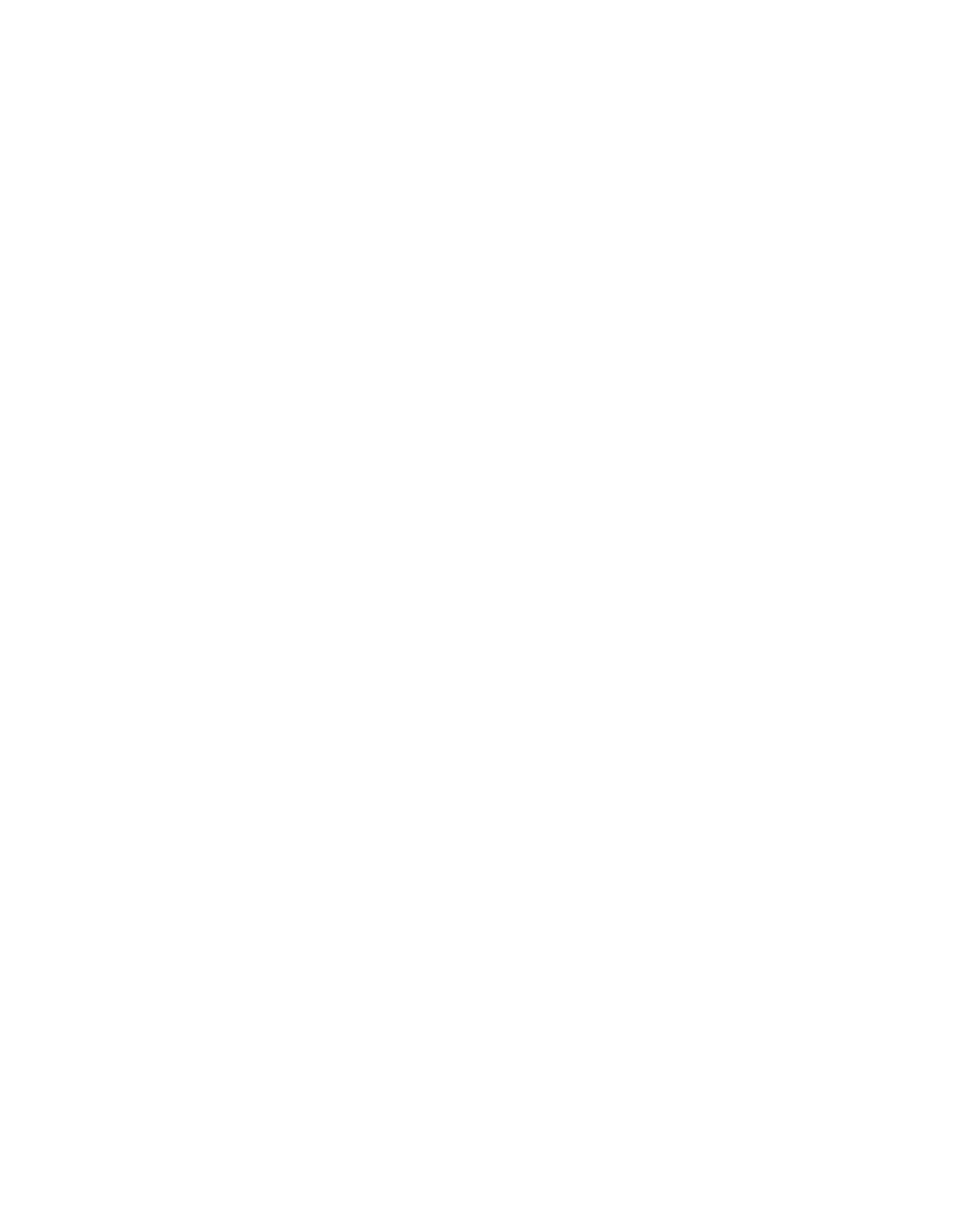### EFFORT

This factor is used to measure the demands of the work in terms of the mental and physical effort required to perform the duties.

### Notes to Raters

In rating positions under the Mental Effort element raters are to consider the fatigue caused by the attention, concentration, perception and mental-sensory coordination required by the work.

In rating positions under the Physical Effort element raters are to consider the fatigue caused by the kind, frequency, intensity and duration of muscular exertion, the work positions, and the weight of objects handled.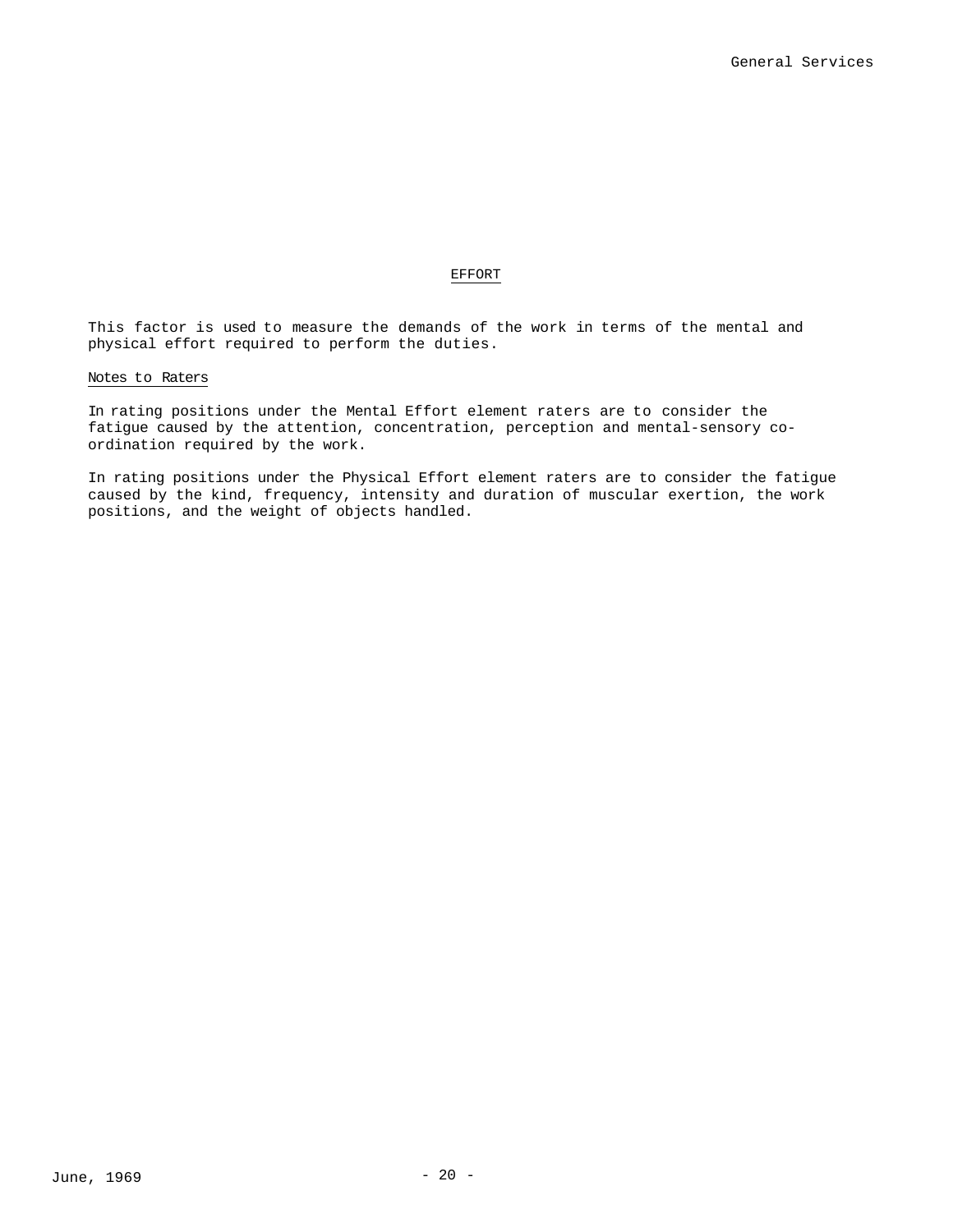# RATING SCALE - EFFORT

### MENTAL EFFORT

| Mental Effort and Degree                                                                                                                                  | Points | Bench-mark Position Descriptions                                         |                              |
|-----------------------------------------------------------------------------------------------------------------------------------------------------------|--------|--------------------------------------------------------------------------|------------------------------|
| The work requires a normal<br>level of attention or mental-<br>sensory co-ordination, with<br>$\mathbf{1}$<br>no significant periods of<br>concentration. | 20     | Charwoman<br>Janitor<br>Messenger<br>Watchman                            | Page<br>29<br>36<br>58<br>78 |
| The work requires a moderate<br>level of attention or mental-<br>sensory co-ordination, with<br>2<br>short periods of concentration.                      | 46     | Cleaning Service Foreman<br>Cook<br>Shift Matron<br>Spare Parts Storeman | 33<br>46<br>63<br>81         |
| The work requires a high level<br>of attention or mental-sensory<br>co-ordination, with frequent<br>3<br>short periods of concentration.                  | 73     | Head Steward<br>Senior Guard<br>Warehouse Foreman                        | 61<br>76<br>83               |
| The work requires a high level<br>of attention or precise mental<br>sensory co-ordination, with<br>sustained periods of concentration. 4                  | 100    |                                                                          |                              |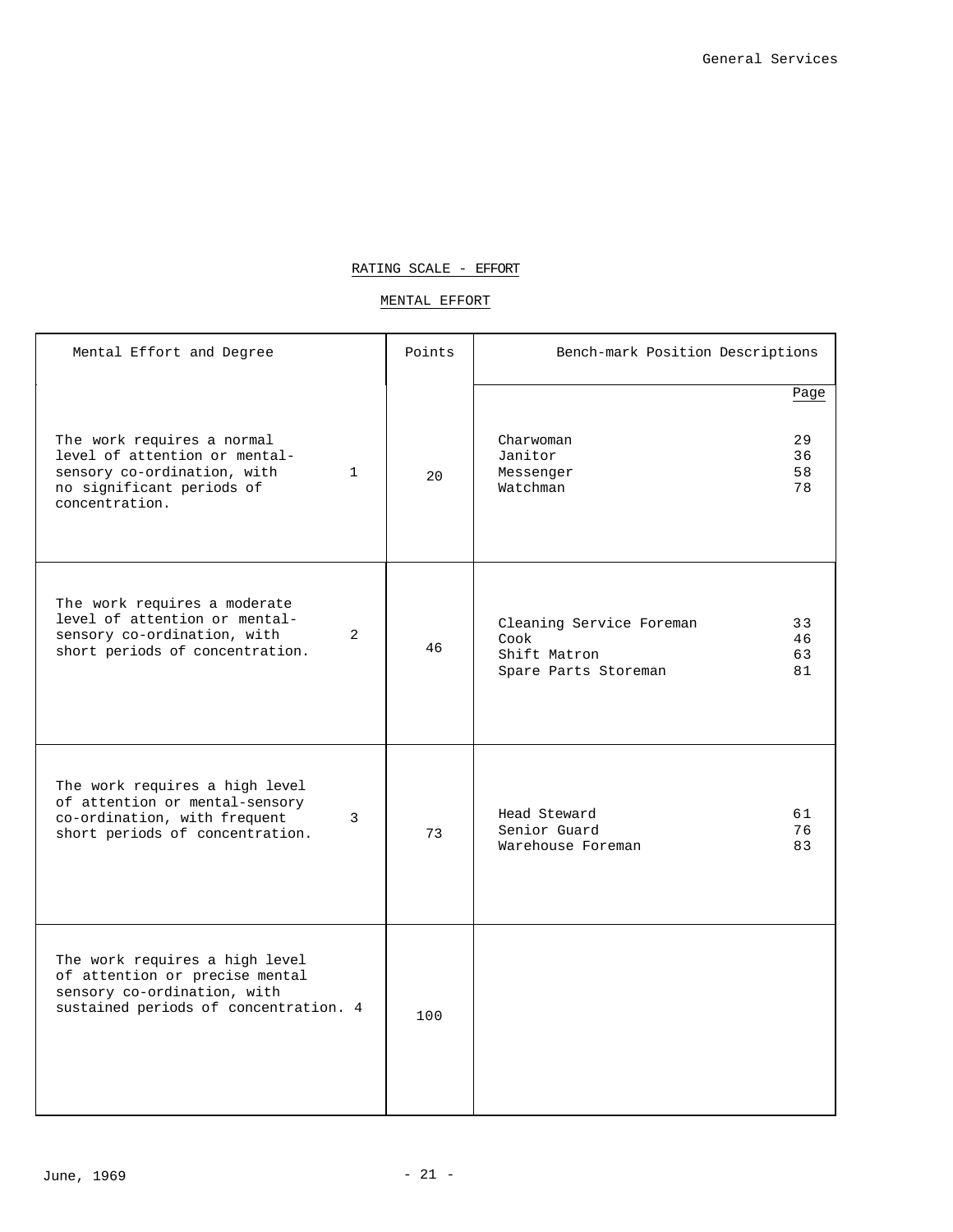### RATING SCALE - EFFORT

# PHYSICAL EFFORT

| Physical Effort and Degree                                                                                                                                                                                                                                                                   |                | Points | Bench-mark Position Descriptions                                                              |                                        |
|----------------------------------------------------------------------------------------------------------------------------------------------------------------------------------------------------------------------------------------------------------------------------------------------|----------------|--------|-----------------------------------------------------------------------------------------------|----------------------------------------|
|                                                                                                                                                                                                                                                                                              |                |        |                                                                                               | Page                                   |
| The work requires little<br>physical effort, such as<br>intermittent standing,<br>walking or handling of light-<br>weight objects. The duties<br>occasionally require greater<br>physical effort for short<br>periods.                                                                       | $\mathbf{1}$   | 2.0    | Cleaning Service Foreman<br>Tailor<br>Lookout Towerman<br>Warehouse Foreman                   | 31<br>65<br>74<br>83                   |
| The work requires moderate<br>physical effort, such as<br>continual standing or<br>walking where only limited<br>periods of relief are<br>possible, or continual<br>handling of light-weight<br>objects. The duties<br>occasionally require<br>greater physical effort for<br>short periods. | 2              | 46     | Charwoman<br>Butcher<br>Cook<br>Messenger<br>Shift Matron<br>Watchman<br>Spare Parts Storeman | 29<br>41<br>46<br>58<br>63<br>78<br>81 |
| The work requires consider<br>able physical effort, such as<br>frequent climbing, working from<br>ladders, handling of medium-<br>weight objects, or working in<br>a difficult position. The<br>duties occasionally require<br>greater physical effort for<br>short periods.                 | $\mathcal{L}$  | 73     | Janitor<br>Kitchen Helper<br>Washman<br>Warehouse Labourer                                    | 36<br>48<br>53<br>86                   |
| The work requires great<br>physical effort, such as<br>frequent handling of heavy<br>weight objects in a difficult<br>work position.                                                                                                                                                         | $\overline{4}$ | 100    |                                                                                               |                                        |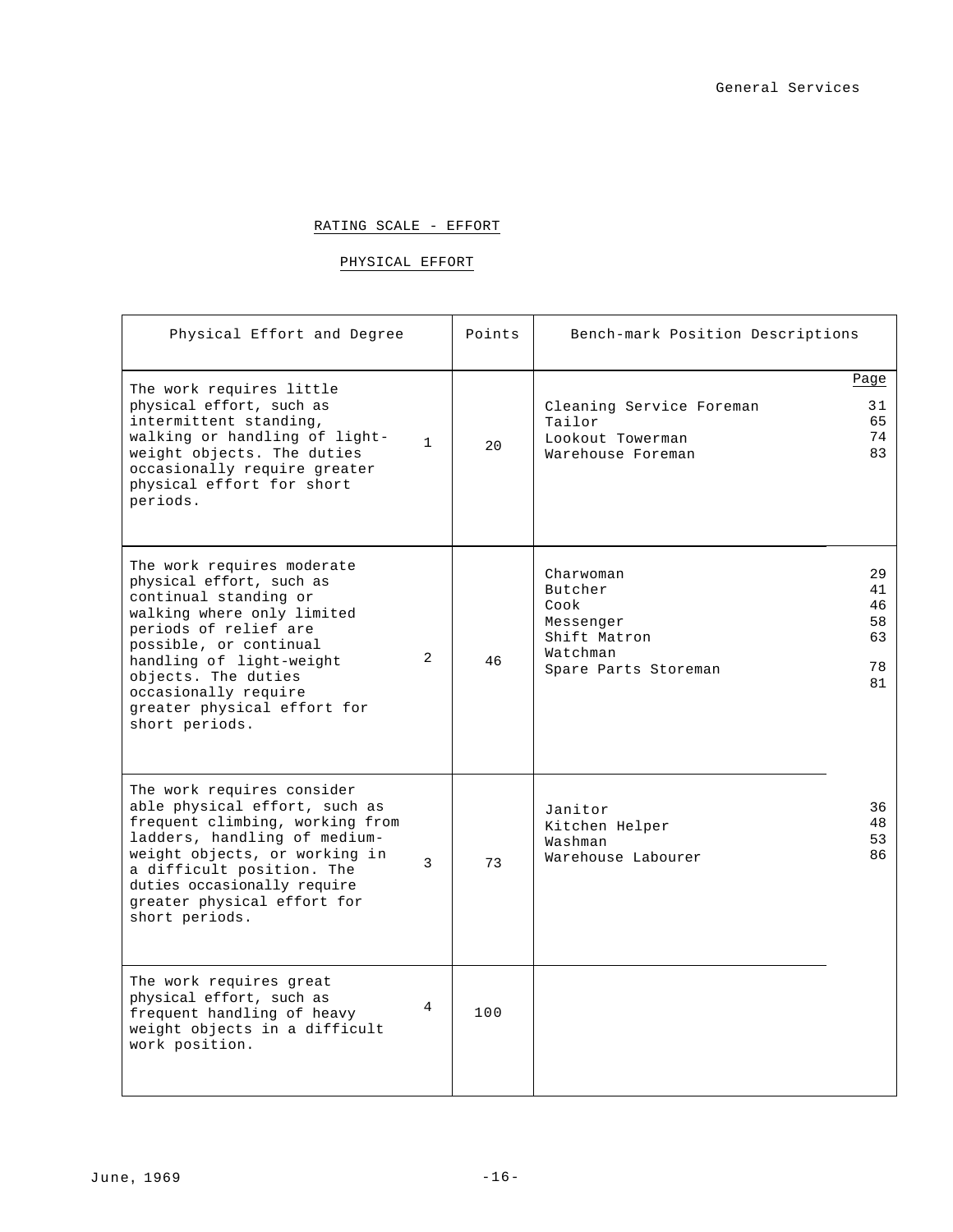### RESPONSIBILITY

This factor is used to measure the responsibility for resources used, services provided, and the safety of others.

### Definitions

"Responsibility for safety of others" refers to the responsibility for the exercise of care to prevent injury or distress to other people, and the usual extent of that injury or distress.

#### Notes to Raters

The degrees of the Resources or Services element that are assigned to the benchmark positions have been established by the comparative ranking of key positions in the occupational group. In selecting a tentative rating for a position under this element the following characteristics of the work are to be considered:

- 1. The nature and value of the resources used or the
- nature and importance of the services provided.
- 2. The extent to which the description of the position implies accountability.
- 3. The consequences of an error in judgement.

Any one of these characteristics is only an indication of the degree of responsibility in this element, and the whole context within which the work is performed is to be considered. The degree tentatively selected for a position is to be confirmed by direct comparison of the position being rated with the duties and specifications of the bench-mark positions.

In rating positions under the Safety of Others element, only the injuries that are probable are to be considered, and not those that are only remotely possible.

For the further assistance of raters a profile guide has been prepared for the Resources or Services element, which may serve as a check on the degree of the element tentatively selected for a position.

#### RESOURCES OR SERVICES ELEMENT PROFILE GUIDE

| Sub-group Title                   | Range of degrees that may be expected<br>for non-supervisory positions |
|-----------------------------------|------------------------------------------------------------------------|
| <b>Building Services</b>          | $1 - 2$                                                                |
| <b>Food Services</b>              | $1 - 2$                                                                |
| <b>Laundry Services</b>           |                                                                        |
| <b>Messenger Services</b>         | $1 - 3$                                                                |
| Miscellaneous Personal Services   | $1 - 2$                                                                |
| Protective and Custodial Services | $1 - 3$                                                                |
| Stores Service s                  | $1 - 2$                                                                |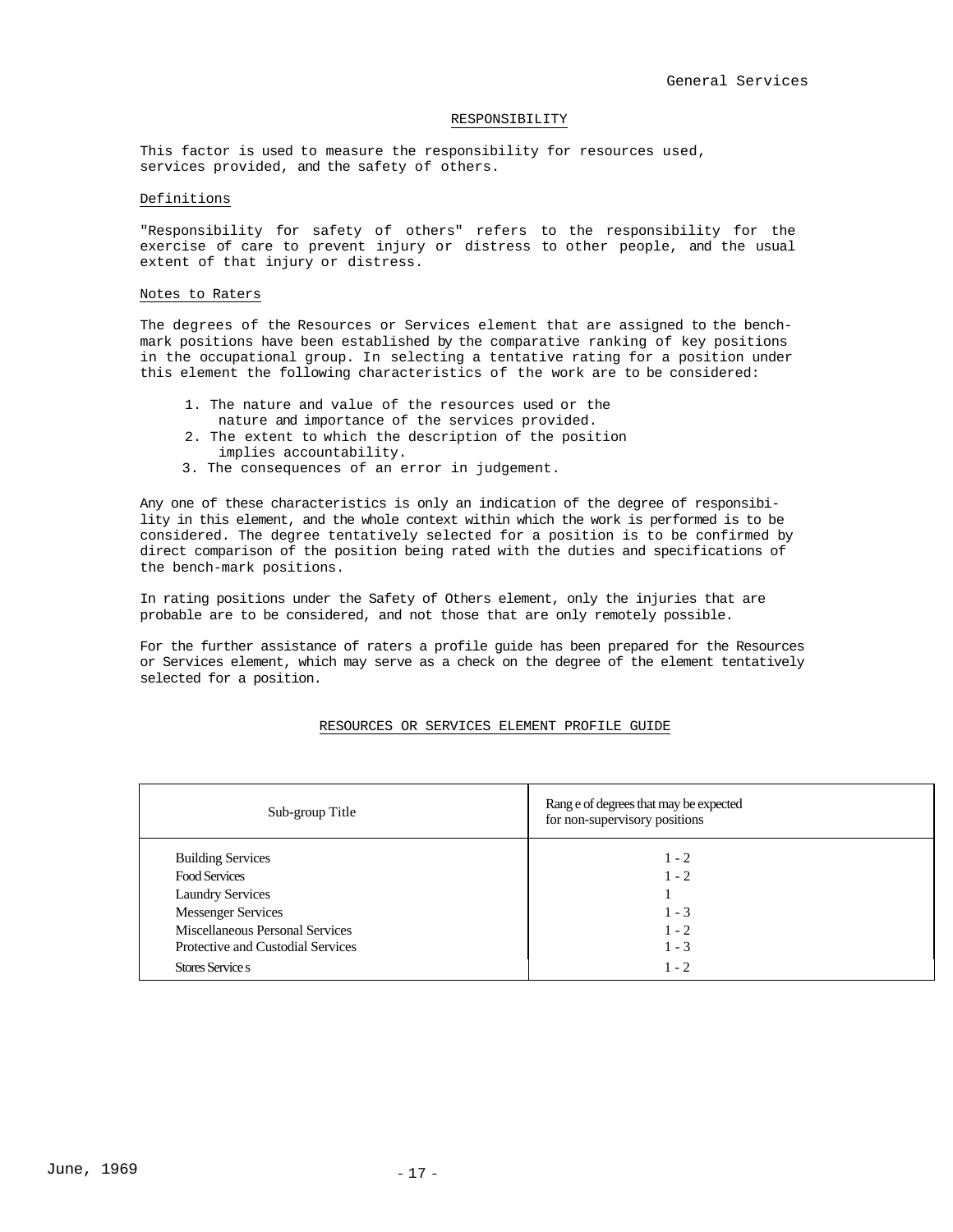# RATING SCALE - RESPONSIBILITY

# RESOURCES OR SERVICES

| Degree of Responsibility for<br>Resources or Services |                | Points | Bench-mark Position<br>Descriptions                     |                        |
|-------------------------------------------------------|----------------|--------|---------------------------------------------------------|------------------------|
| Limited                                               | $\mathbf 1$    | 25     | Janitor<br>Cook<br>Spare Parts Storeman                 | Page<br>36<br>46<br>81 |
| Moderate                                              | $\overline{2}$ | 58     | Cleaning Service Foreman<br>Tailor<br>Warehouse Foremen | 31<br>65<br>83         |
| Significant                                           | 3              | 91     | Head Steward<br>Chief Park Warden                       | 61<br>68               |
| Major                                                 | 4              | 125    |                                                         |                        |

### RATING SCALE – RESPONSIBILITY

# SAFETY OF OTHERS

| Responsibility for Safety of other<br>and Degree                                                                                                                                                                                                                            |   | Points | Bench-mark Position<br>Descriptions                                                  |                        |
|-----------------------------------------------------------------------------------------------------------------------------------------------------------------------------------------------------------------------------------------------------------------------------|---|--------|--------------------------------------------------------------------------------------|------------------------|
| There is little possibility of<br>injury or distress to others.                                                                                                                                                                                                             |   | 15     | Janitor<br>Cook<br>Spare Parts Storeman                                              | Page<br>36<br>46<br>81 |
| Reasonable care is required to<br>prevent injury or distress to<br>others. When injury or distress<br>occurs it is of a minor nature.                                                                                                                                       | 2 | 45     | Cleaning Service Foreman<br>Head Steward<br>Deportation Officer<br>Warehouse Foreman | 33<br>61<br>71<br>83   |
| Special care is required to<br>prevent injury or distress to<br>others. When injury occurs it<br>is of a "lost-time" nature, such<br>as serious burns, eye injuries,<br>or crushed body members. Where<br>distress occurs it results in<br>aggravation of emotional strain. | ς | 75     | Senior Guard<br>Chief Park Warden                                                    | 76<br>68               |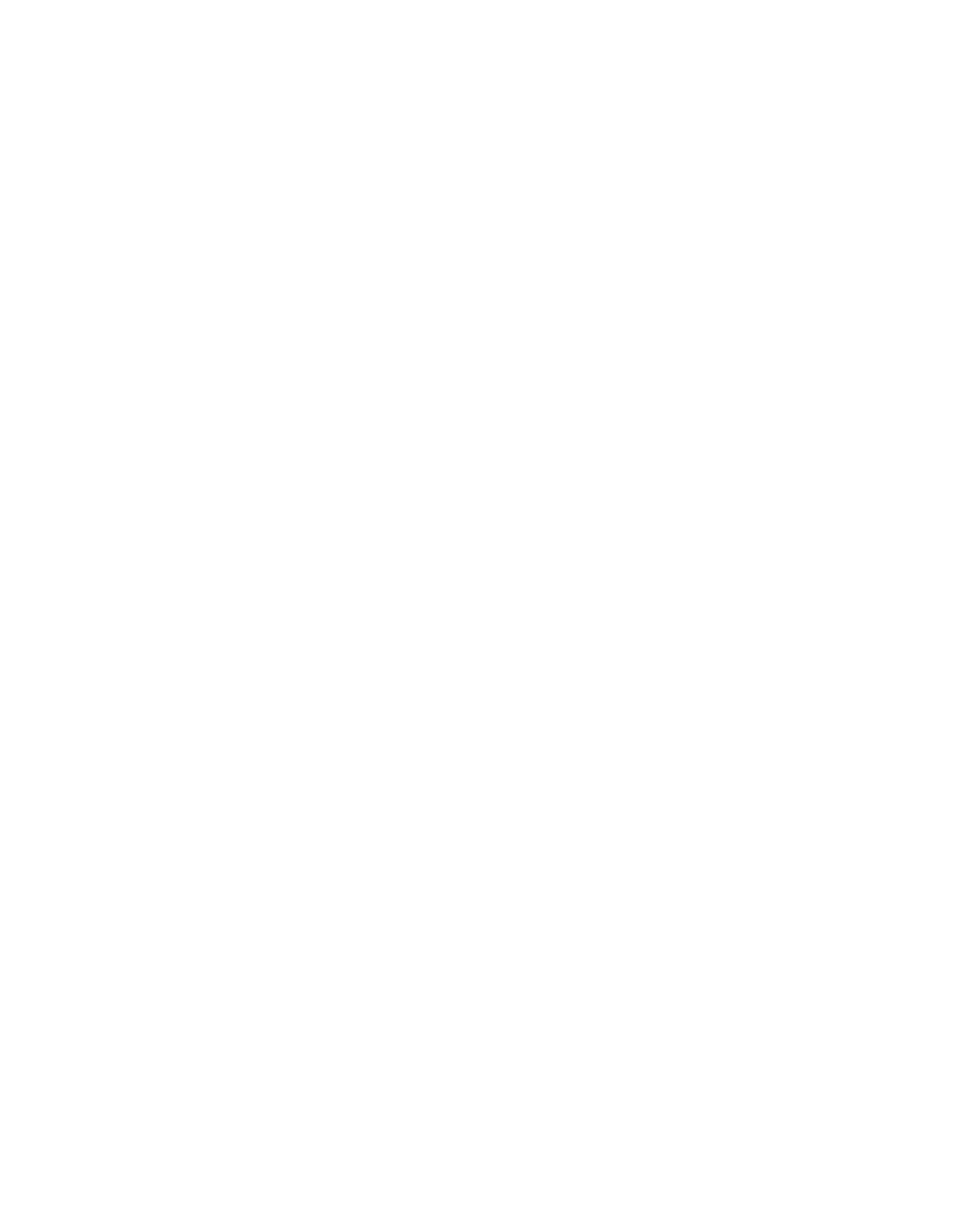### WORKING CONDITIONS

This factor is used to measure the disagreeable conditions of the work as indicated by the environment in which the duties are performed and the exposure to hazards.

#### Definitions

"Environment" refers to the disagreeable conditions under which the duties are performed such as

- exposure to extremes of heat, cold, obnoxious odours, noise
- wet, vibration, or dust and dirt,
- the required wearing of cumbersome protective clothing or equipment.

"Hazards" refers to the requirement to work under conditions that may result in sickness or injury to the employee, although usual safety measures have been taken.

#### Notes to Raters

In rating positions under the Environment element only those conditions that make the work disagreeable are to be considered. Raters are to consider the frequency of the exposure and the severity of the disagreeable conditions.

In rating positions under the Hazards element only the hazards that are probable are to be considered, and not those that are only remotely possible. Raters are to consider the frequency of the exposure and the probable severity of the injury.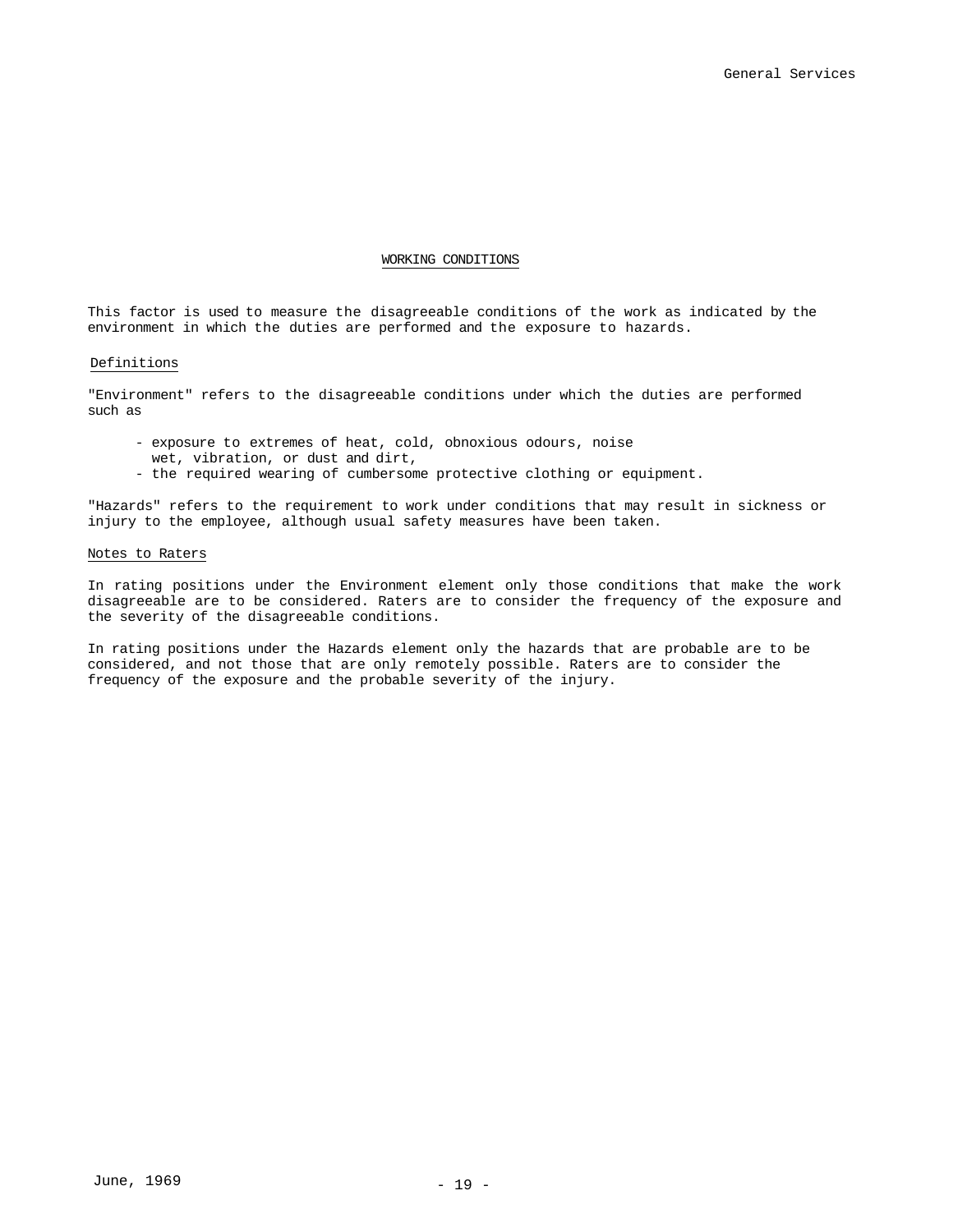### RATING SCALE - WORKING CONDITIONS

### ENVIRONMENT

| Environment and Degree                                                                                                                                                                                       |               | Points | Benchmark Position Descriptions                                                                                        |  |
|--------------------------------------------------------------------------------------------------------------------------------------------------------------------------------------------------------------|---------------|--------|------------------------------------------------------------------------------------------------------------------------|--|
| Good working environment, with few<br>disagreeable conditions.                                                                                                                                               |               | 12     | Page<br>29<br>Charwoman<br>74<br>Lookout Towerman<br>81<br>Spare Parts Storeman                                        |  |
| Fair working environment, such as<br>significant exposure to one<br>disagreeable condition, or<br>occasional exposure to either<br>several disagreeable conditions or<br>to one very disagreeable condition. | $\mathcal{D}$ | 36     | Janitor<br>36<br>Butcher<br>41<br>48<br>Kitchen Helper<br>53<br>Washman<br>Deportation Officer<br>71<br>Watchman<br>78 |  |
| Poor working environments, such as<br>significant exposure to several<br>disagreeable conditions or to one<br>very disagreeable condition.                                                                   | $\mathcal{R}$ | 60     |                                                                                                                        |  |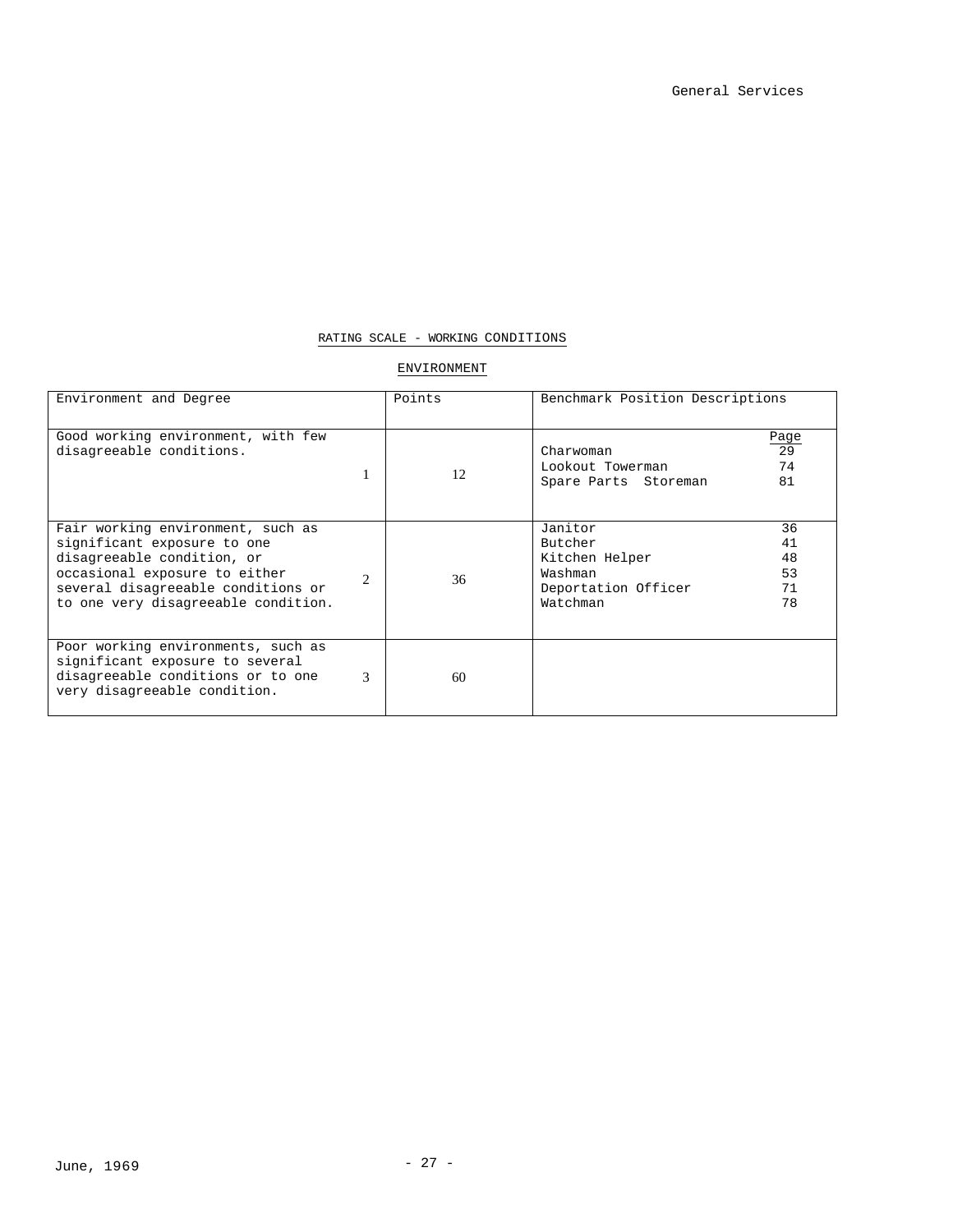### RATING SCALE - WORKING CONDITIONS

# HAZARDS

| Frequency of Unavoidable        |  | Probable Severity of Injury, and Degree        |      |                              |                          |
|---------------------------------|--|------------------------------------------------|------|------------------------------|--------------------------|
| Exposure to Hazards, and Degree |  | Minor injuries such as cuts, bruises or burns. |      | "Lost-time" injuries such as |                          |
|                                 |  |                                                |      | fractures, seriousburns, eye |                          |
|                                 |  |                                                |      | injuries or loss of finger   |                          |
|                                 |  | A                                              |      | в                            |                          |
| Occasional                      |  |                                                | Page | 23                           |                          |
|                                 |  | Messenger                                      | 58   | Janitor                      | $\frac{\text{Page}}{36}$ |
|                                 |  | Tailor                                         | 65   | Lookout towerman             | 74                       |
| Frequent                        |  | 22                                             |      | 40                           |                          |
|                                 |  | Cook                                           | 46   |                              |                          |
|                                 |  | <b>Spare Parts Storeman</b>                    | 81   |                              |                          |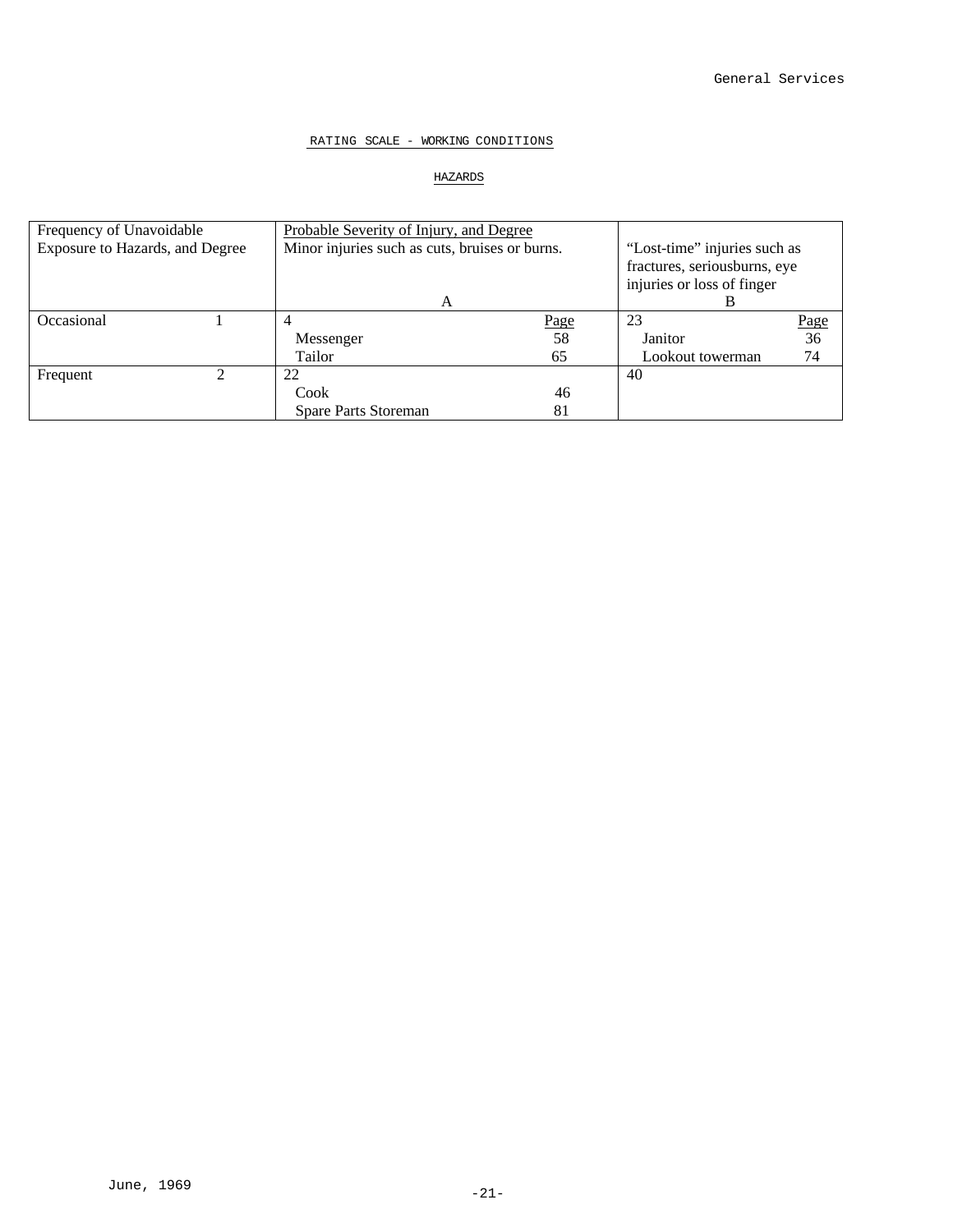SUPERVISORY RATING PLAN

GENERAL SERVICES GROUP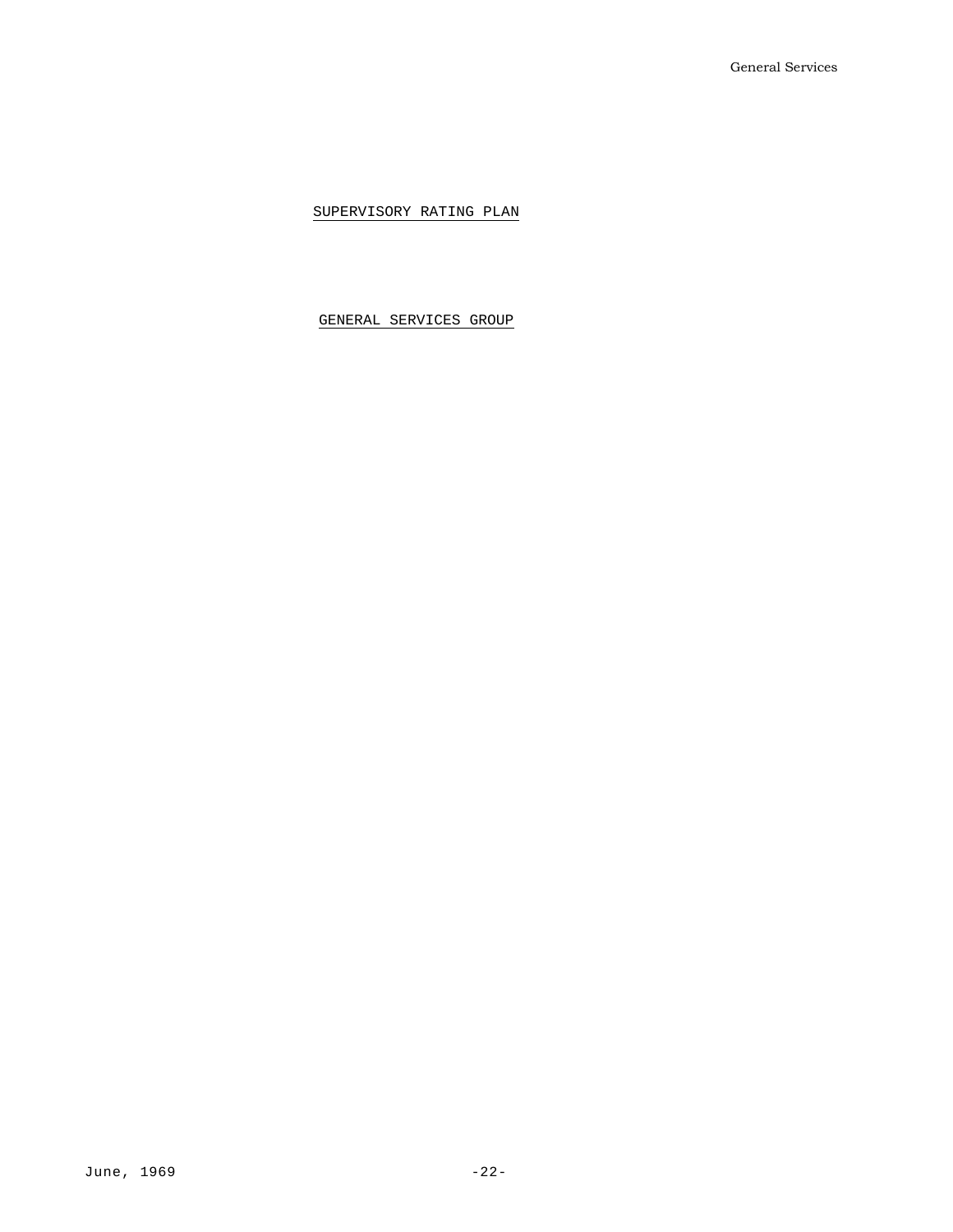#### SUPERVISORY RATING PLAN

This plan is used to measure the continuing responsibility that the incumbent of the position assumes for the work of other employees in terms of the nature of the supervisory responsibility and the number of employees supervised.

#### Definitions

"Nature of supervisory responsibility" refers to the extent to which supervisory positions have such responsibilities as controlling the quality and quantity of work produced, assigning work, allocating staff, evaluating employee performance, training and disciplining staff, and making recommendations on staff requirements.

"Number of employees supervised" refers to the total number of employees for whom the incumbent of the position exercises supervisory control directly or through subordinate supervisors.

#### Notes to Raters

Occasional supervision, such as that performed during absences of the supervisor on annual or sick leave, is not to be rated.

For the purpose of this standard the number of employees supervised includes the total of the following:

- 1. The number of employees for whom the incumbent of the position has continuing responsibility.
- 2. The number of man-years of work performed by casual, part-time and seasonal employees who are supervised by the incumbent of the position.

In rating positions all the characteristics outlined for each degree of the Nature of Supervisory Responsibility element must be considered. Generally speaking, the criterion for the assignment of a position to a degree is that it must include most of the characteristics of the degree to which it is assigned.

The degree co-ordinates assigned to a position by means of this plan will determine the differential that will be applied to the basic rate for the position.

The rating scale shows the degree co-ordinates assigned for the supervision of various numbers of employees under each of the four degrees. These degrees, which are designated only as A, B, C and D on the scale, are defined in the table appearing on the next page.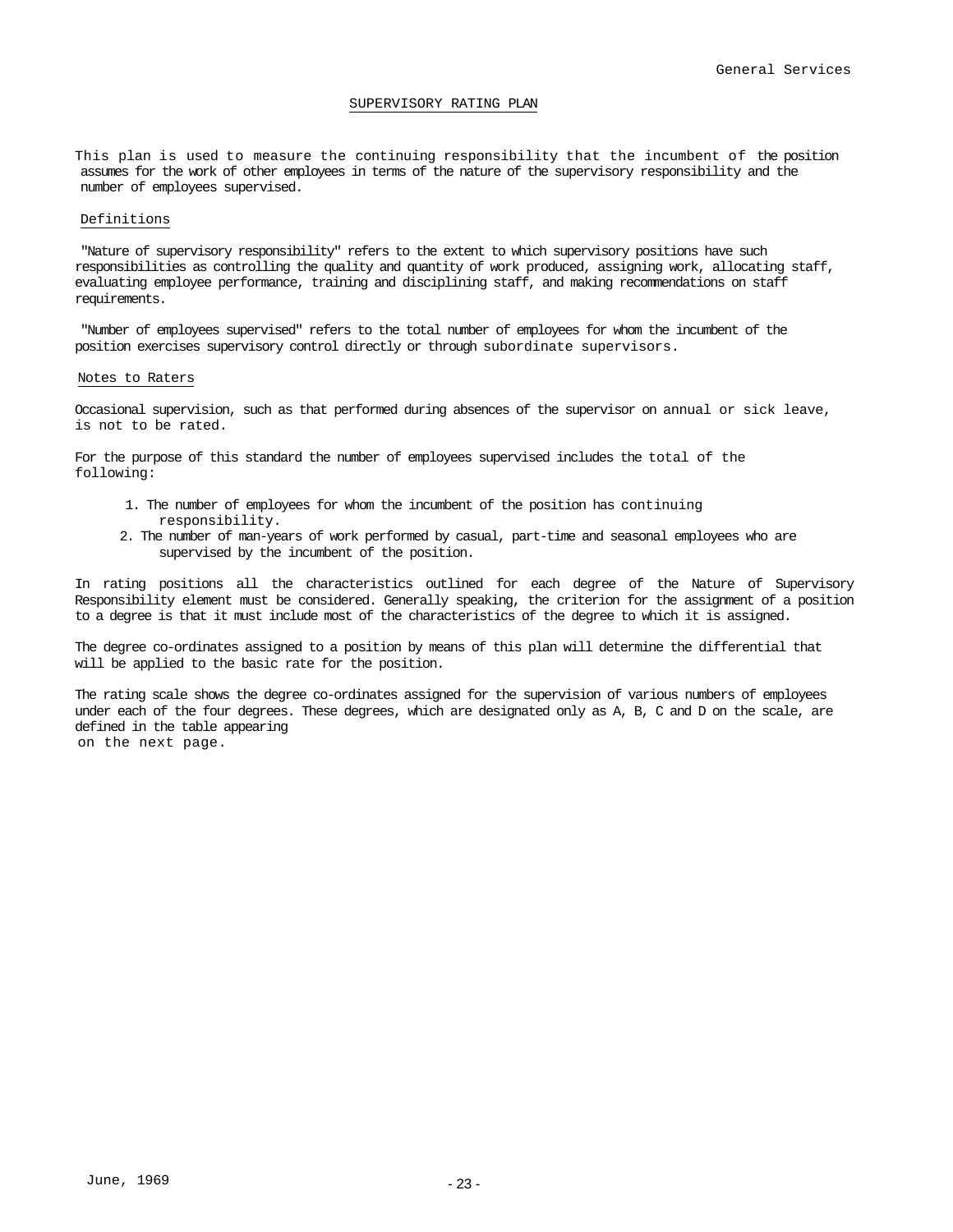| Nature of Supervisory Responsibility<br>and Degree                                                                                                                                                                                                                                                                                                                                                                                                                                                                                                                                               |   | Bench-mark Position<br>Descriptions                                                                             |                            |  |
|--------------------------------------------------------------------------------------------------------------------------------------------------------------------------------------------------------------------------------------------------------------------------------------------------------------------------------------------------------------------------------------------------------------------------------------------------------------------------------------------------------------------------------------------------------------------------------------------------|---|-----------------------------------------------------------------------------------------------------------------|----------------------------|--|
| Takes the lead as a working member of a group;<br>explains work to new workers; sets the work<br>pace for the group.                                                                                                                                                                                                                                                                                                                                                                                                                                                                             | Α | Page                                                                                                            |                            |  |
| Takes the lead as a working member of a group;<br>assigns and explains work; helps workers to<br>solve work problems by giving detailed instructions<br>and demonstrations; motivates the group<br>to meet specific quantity and quality standards.                                                                                                                                                                                                                                                                                                                                              | B | Tailor                                                                                                          | 65                         |  |
| Directly or through subordinate supervisors,<br>assigns jobs, using a knowledge of individual<br>worker capabilities; directs subordinates in<br>the choice of work methods; reviews work in<br>progress; accepts or rejects completed work;<br>co-ordinates the work of individuals to meet<br>schedules; implements a staff training<br>program; proposes disciplinary action;<br>appraises employee performance.                                                                                                                                                                              | C | Cleaning Service<br>Foreman<br>Cleaning Service<br>Foreman<br>Head Steward<br>Senior Guard<br>Warehouse Foreman | 31<br>33<br>61<br>76<br>83 |  |
| Allocates staff and assigns jobs through<br>subordinate supervisors; co-ordinates the<br>work of subdivisions of the group to meet<br>schedules and assigns priorities to the<br>work within the subdivisions; reviews<br>adequacy of work performance standards<br>and recommends changes as required;<br>implements a staff training program<br>ensuring the optimum development of<br>workers in the group; discusses performance of workers<br>with subordinate supervisors; recommends changes in the<br>number or classification of positions; formally<br>recommends disciplinary action. | D |                                                                                                                 |                            |  |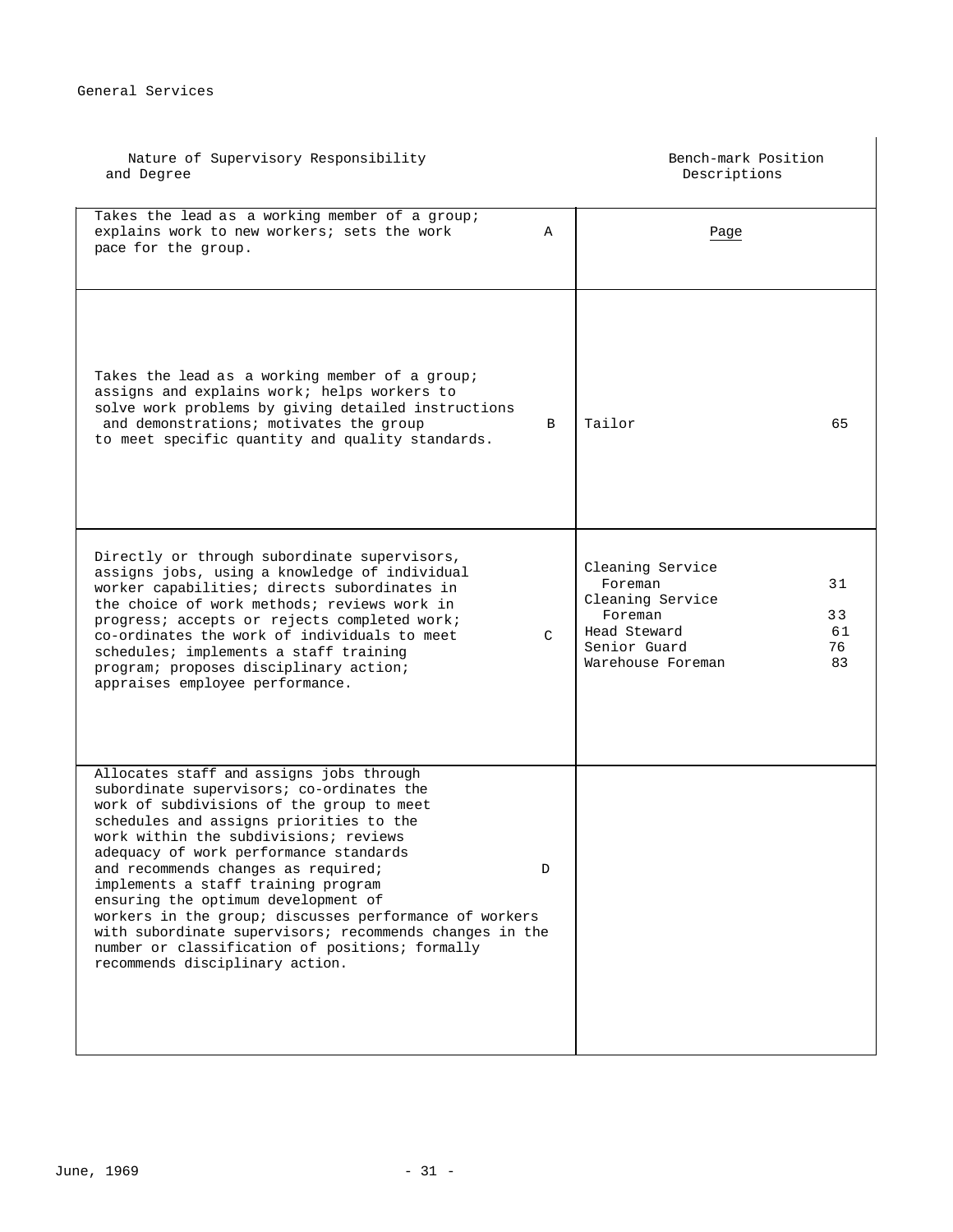



is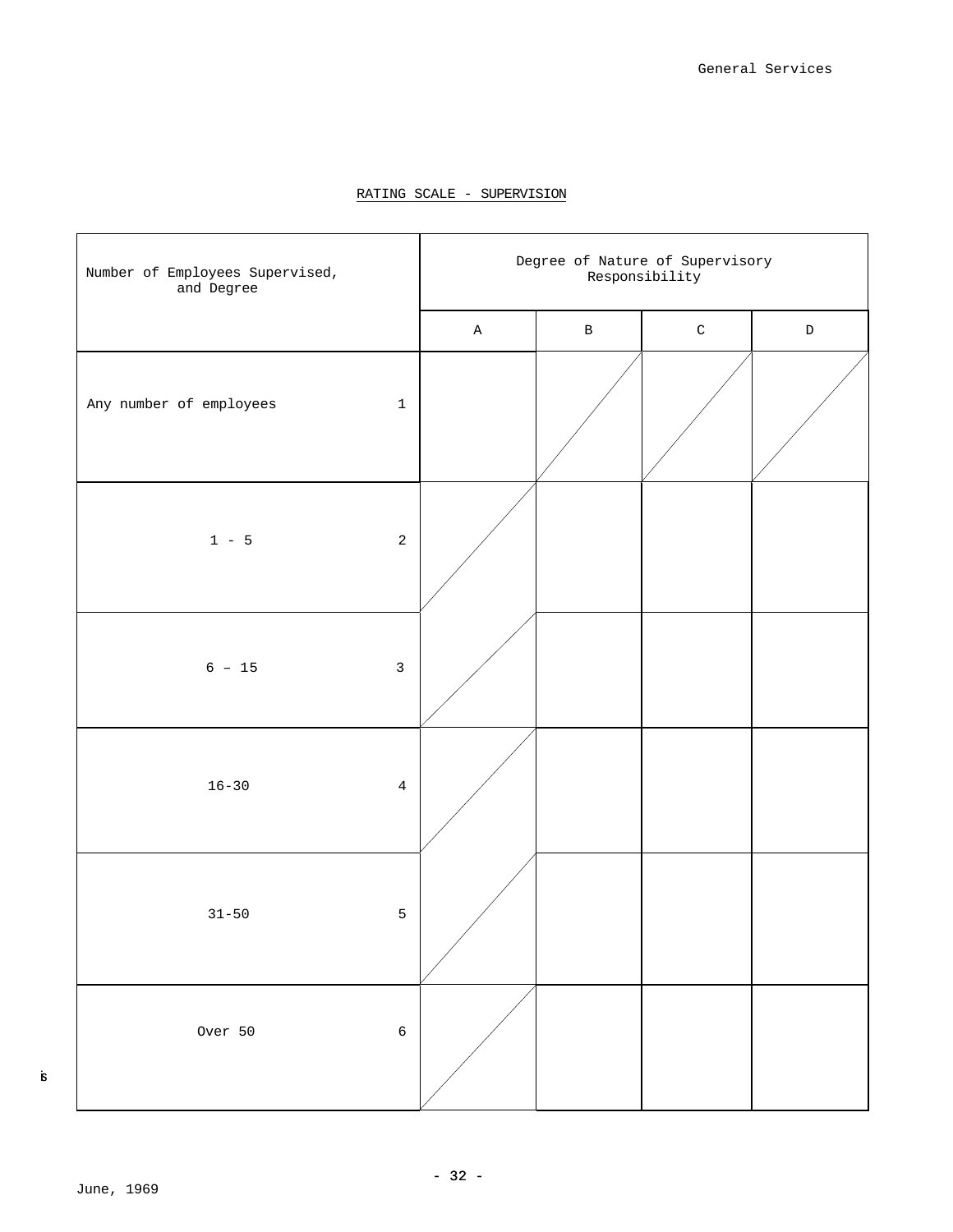### BENCH-MARK POSITION DESCRIPTION INDEX

| <b>SUB-GROUP</b>                  | <b>BENCH-MARK</b><br>POSITION NO. | In Sub-group and Alphabetical Order<br>DESCRIPTIVE TITLE | <b>TOTAL</b><br><b>POINTS</b> | <b>PAGE</b> |
|-----------------------------------|-----------------------------------|----------------------------------------------------------|-------------------------------|-------------|
| <b>Building Services</b>          |                                   |                                                          |                               |             |
|                                   | $\mathbf{1}$                      | Charwoman                                                | 187                           | 29          |
|                                   | $\overline{2}$                    | Cleaning Service Foreman                                 | 332                           | 31          |
|                                   | $\overline{3}$                    | Cleaning Service Foreman                                 | 377                           | 33          |
|                                   | $\overline{4}$                    | Janitor                                                  | 257                           | 36          |
|                                   | 5                                 | Janitor, Public Building                                 | 332                           | 38          |
| Food Services                     |                                   |                                                          |                               |             |
|                                   | 6                                 | <b>Butcher</b>                                           | 356                           | 41          |
|                                   | $\overline{7}$                    | Camp Cook                                                | 415                           | 43          |
|                                   | $\,8\,$                           | Cook                                                     | 382                           | 46          |
|                                   | 9                                 | Kitchen Helper                                           | 256                           | 48          |
| <b>I</b> , aundry Services        |                                   |                                                          |                               |             |
|                                   | 10                                | Presser                                                  | 187                           | 51          |
|                                   | 11                                | Washman                                                  | 256                           | 53          |
| <b>Messenger Services</b>         |                                   |                                                          |                               |             |
|                                   | 12                                | Confidential Messenger                                   | 244                           | 56          |
|                                   | 13                                | Messenger                                                | 187                           | 58          |
| Miscellaneous Personal            |                                   |                                                          |                               |             |
| Services                          |                                   |                                                          |                               |             |
|                                   | 14                                | <b>Head Steward</b>                                      | 581                           | 61          |
|                                   | 15                                | <b>Shift Matron</b>                                      | 313                           | 63          |
|                                   | 16                                | Tailor                                                   | 409                           | 65          |
| Protective and Custodial Services |                                   |                                                          |                               |             |
|                                   | 17                                | <b>Chief Park Warden</b>                                 | 712                           | 68          |
|                                   | 18                                | <b>Deportation Officer</b>                               | 403                           | 71          |
|                                   | 19                                | Lookout Towerman                                         | 266                           | 74          |
|                                   | 20                                | Senior Guard                                             | 549                           | 76          |
|                                   | 21                                | Watchman                                                 | 264                           | 78          |
| <b>Stores Services</b>            |                                   |                                                          |                               |             |
|                                   | 22                                | Spare Parts Storeman                                     | 338                           | 81          |
|                                   | 23                                | Warehouse Foreman                                        | 496                           | 83          |
|                                   | 24                                | Warehouse Labourer                                       | 257                           | 86          |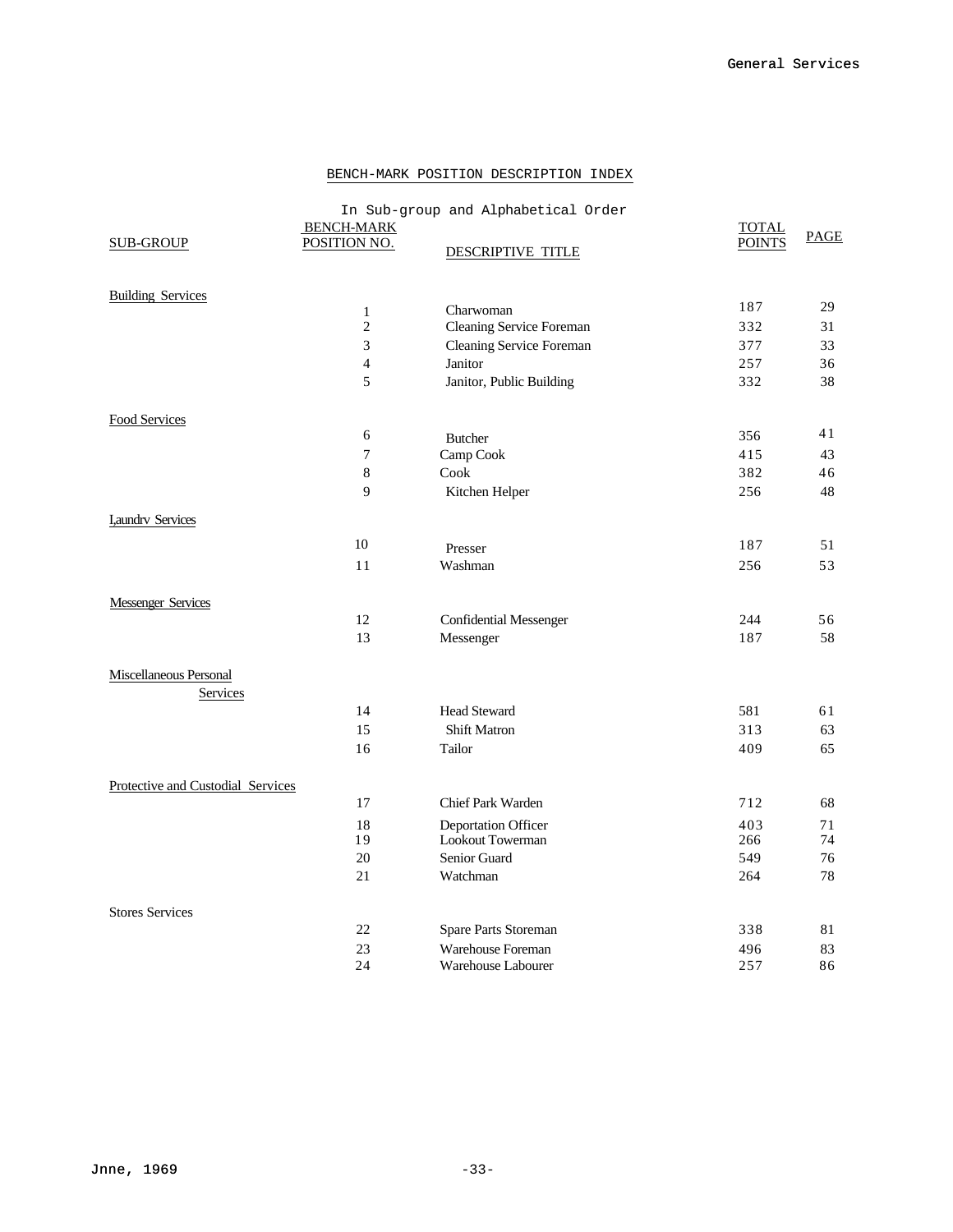### BENCH-MARK POSITION DESCRIPTIONS

# In Ascending Order of Point Values

| POSITION NO | POINTS     | PAGE  |
|-------------|------------|-------|
|             |            |       |
| $\mathbf 1$ | 187        | 29    |
| 13          | 187        | 58    |
| 10          | 187        | 51    |
| 12          | 244        | 56    |
| 9           | 256        | 48    |
| 11          | 256        | 53    |
| 4           | 257        | 36    |
| 24          | 257        | 86    |
| 21          | 264        | 78    |
| 19          | 266        | 74    |
| 15          | 313        | 63    |
|             |            |       |
| 2           | 332        | 31    |
| 5           | 332        | 38    |
| 22          | 338        | 81    |
| 6           | 356        | 41    |
|             |            |       |
| 3           | 377        | 33    |
| 8           | 382        | 46    |
| 18          | 403        | 71    |
| 16          | 409        | 65    |
| 7           | 415        | 43    |
| 23          | 496        | 83    |
| 20          | 549        | 76    |
| 14          | 581        | 61    |
| 17          | 712        | 68    |
|             | BENCH-MARK | TOTAL |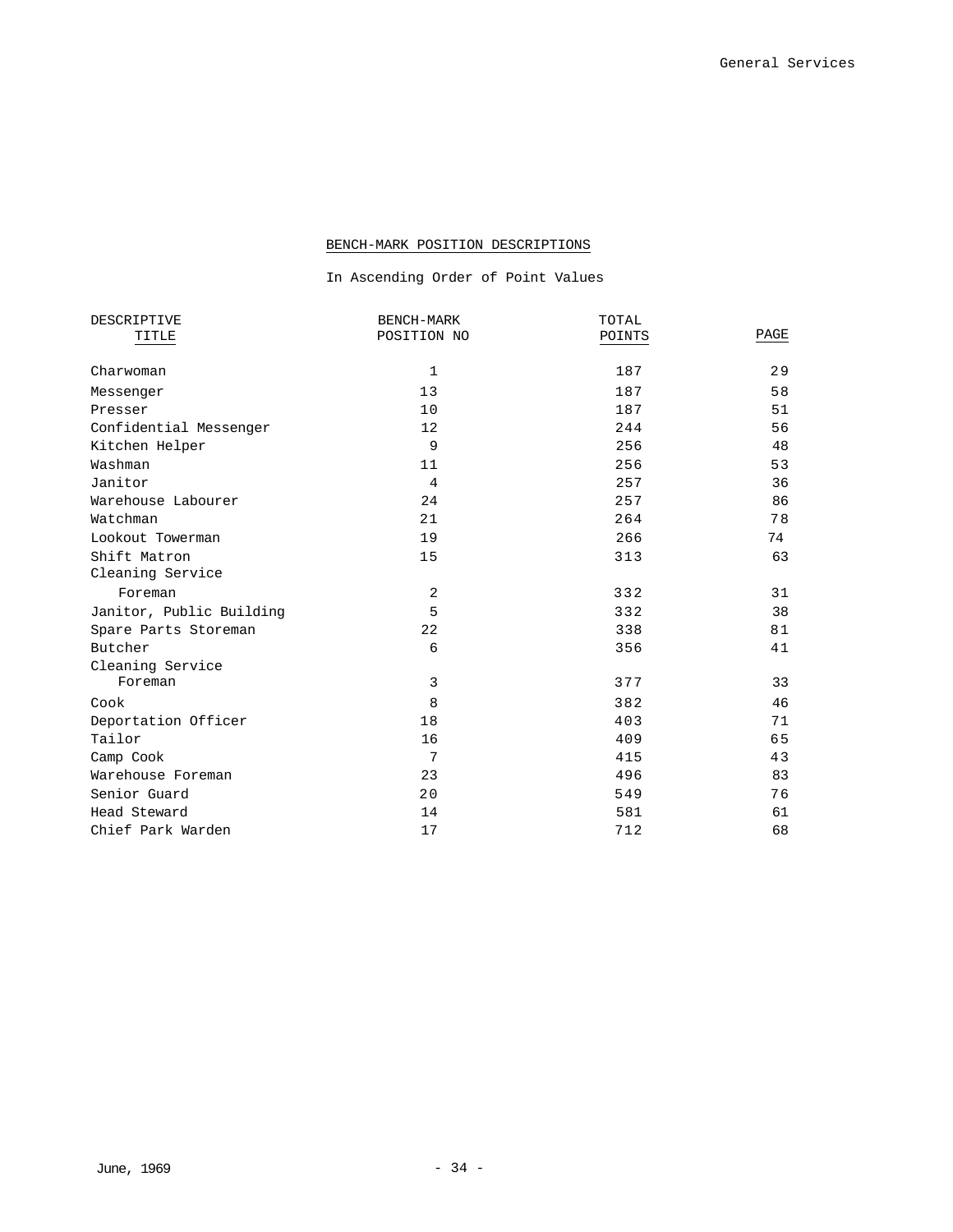# BENCH-MARK POSITION

# DESCRIPTIONS SUBGROUP: BUILDING SERVICES,

| BENCH-MARK   |                          |      |
|--------------|--------------------------|------|
| POSITION NO. | DESCRIPTIVE TITLE        | PAGE |
| $\mathbf{1}$ | Charwoman                | 29   |
| 2            | Cleaning Service Foreman | 31   |
|              | Cleaning Service Foreman | 33   |
| 3            |                          |      |
| 4            | Janitor                  | 36   |
| 5            | Janitor, Public Building | 38   |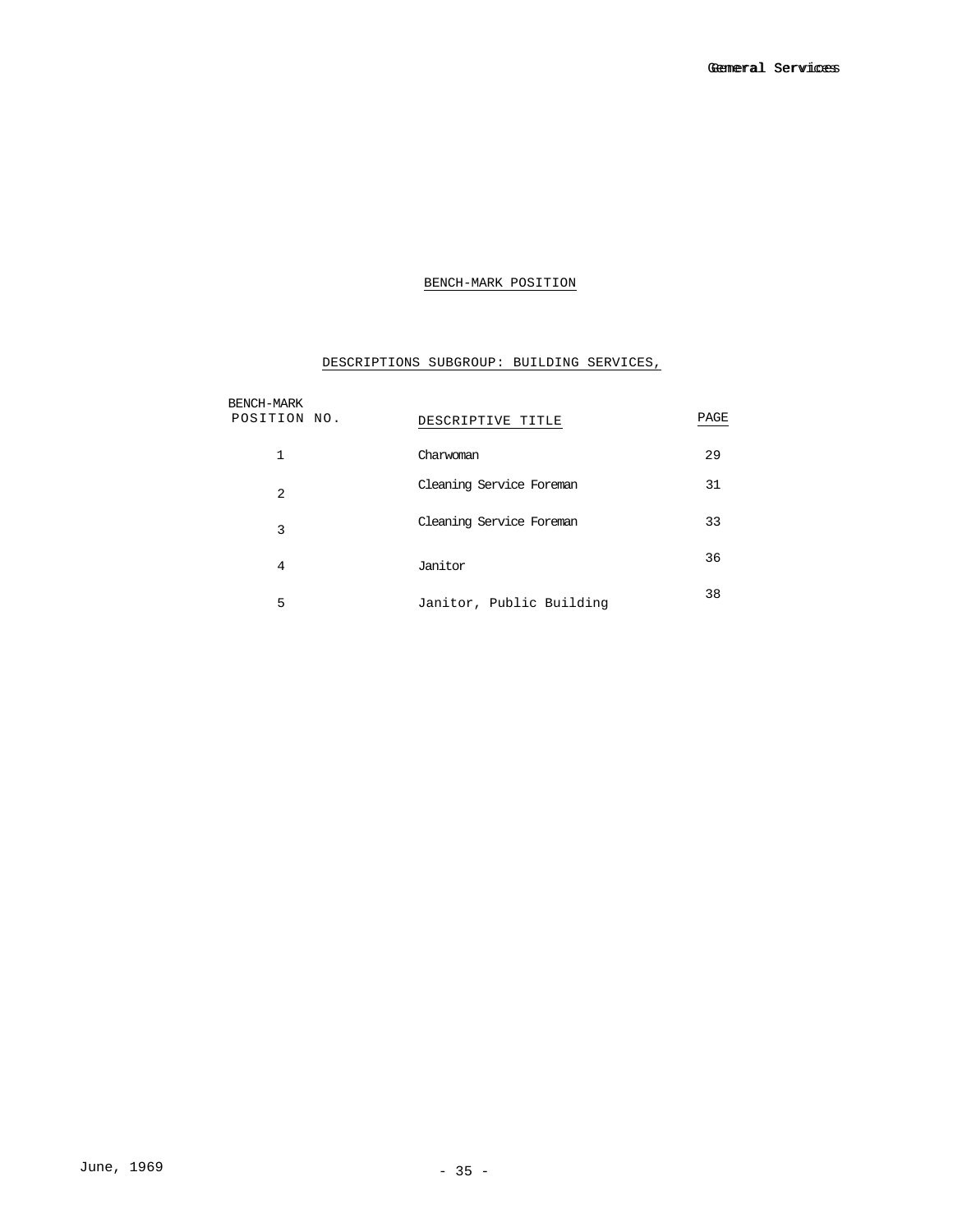General Services B.M.P.D. No. 1

Bench-mark Position Number: 1

Descriptive Title: CHARWOMAN

Level: 1 Sub-group: BUILDING SERVICES

Supervisory Rating: n/a Basic Point Rating: 187

Summary

Under the supervision of a cleaning service foreman in a government building at Halifax, performs light cleaning and related duties in offices and other areas, and performs related duties.

| Duties                                                                                                                                                                                                                                                                                                                                                                                                                                                                                                                                                                                                           |              | % of Time |
|------------------------------------------------------------------------------------------------------------------------------------------------------------------------------------------------------------------------------------------------------------------------------------------------------------------------------------------------------------------------------------------------------------------------------------------------------------------------------------------------------------------------------------------------------------------------------------------------------------------|--------------|-----------|
| - Keeps offices, halls, stairways, lavatories and other areas in<br>a clean and orderly condition during a regular part-time shift<br>- by dusting furniture, office equipment, window sills,<br>stairways, and walls or partitions up to shoulder height,<br>- by dry mopping or sweeping floors and stairways, using<br>mops and brooms,<br>- by cleaning, waxing and polishing furniture and equipment,<br>using liquid wax and polishing cloths,<br>- by emptying waste and trash containers, and<br>- by replenishing dispensers and cleaning women's lavatories,<br>using brushes, mops and disinfectants. |              | 90        |
| - Performs related duties, such as vacuuming rugs and polishing<br>metal fixtures and fittings.                                                                                                                                                                                                                                                                                                                                                                                                                                                                                                                  |              | 10        |
| Specifications                                                                                                                                                                                                                                                                                                                                                                                                                                                                                                                                                                                                   |              | Points    |
| Skill and Knowledge<br>Basic Knowledge - The work requires reading and speaking<br>in order to identify cleaning materials and to communicate with<br>the supervisor.                                                                                                                                                                                                                                                                                                                                                                                                                                            | $\mathbf{1}$ | 15        |
| Comprehension and Judgement - The work requires an understanding of<br>simple oral instructions concerning routine work procedures. Little<br>judgement is required.                                                                                                                                                                                                                                                                                                                                                                                                                                             | $\mathbf{1}$ | 25        |
| Specific Vocational Training - The work requires a short demonstration<br>of the tasks performed.<br>Effort                                                                                                                                                                                                                                                                                                                                                                                                                                                                                                      | $\mathbf{1}$ | 25        |
| Mental - The work requires normal attention to recognize<br>the need for cleaning. The measure of quality is<br>obvious.                                                                                                                                                                                                                                                                                                                                                                                                                                                                                         | 1            | 20        |
| Physical - The work requires constant standing combined<br>with light body movement while using light hand-cleaning<br>aids. Occasional lifting of trash receptacle is required.                                                                                                                                                                                                                                                                                                                                                                                                                                 | 2            | 46        |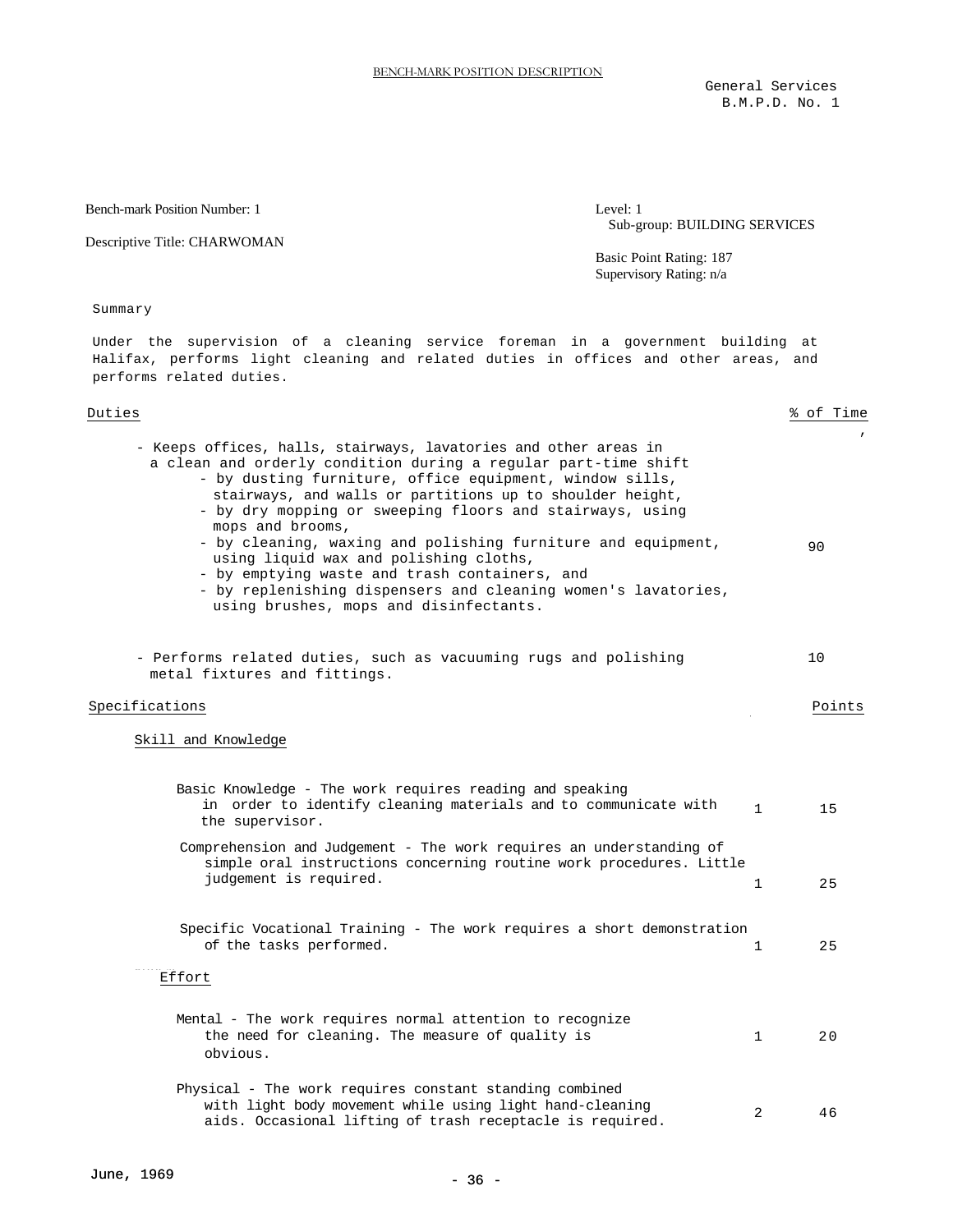|                                                                                                                                   | Degree | Points |
|-----------------------------------------------------------------------------------------------------------------------------------|--------|--------|
| Responsibility                                                                                                                    |        |        |
| Resources or Services - The work requires cleaning to a<br>strict standard and the economical use of supplies.                    |        | 25     |
| Safety of Others - The work permits little possibility<br>of injury to others.                                                    | 1      | 15     |
| Working Conditions                                                                                                                |        |        |
| Environment - The environment is good, with slight exposure to dust<br>and dirt from sweeping and from cleaning<br>in lavatories. |        | 12     |
| Hazards - The work involves occasional exposure to minor<br>injuries such as cuts or bruises.                                     | Α1     |        |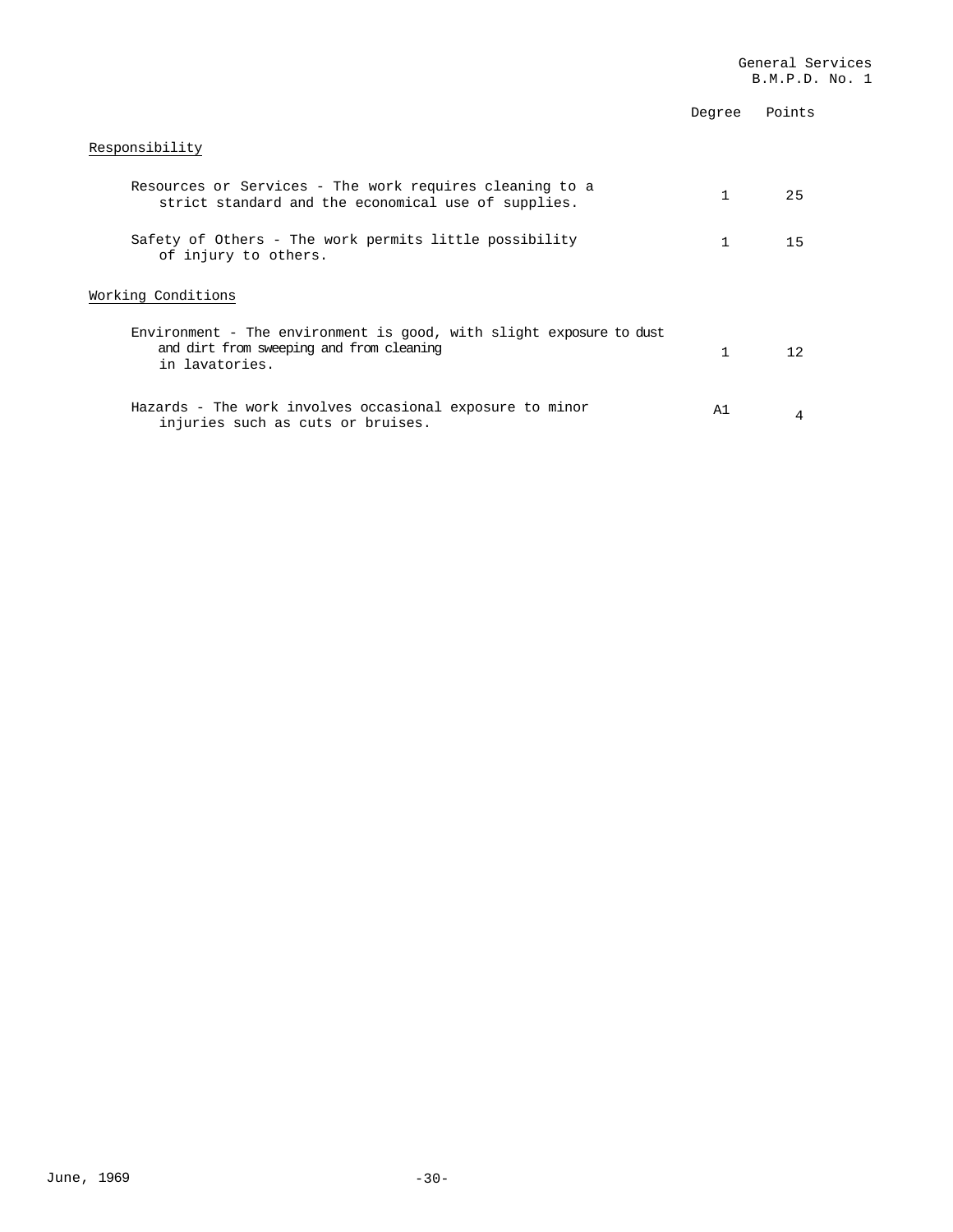#### BENCH-MARK POSITION DESCRIPTION

Duties Duties \$ of Time % of Time - Supervises a group of approximately 12 building cleaners working - Supervises a group of approximately 12 building cleaners working on a shift basis on a shift basis - by assigning duties as required to meet workloads with - by assigning duties as required to meet workloads with resources available, resources available, - by inspecting work in progress and on completion to ensure - by inspecting work in progress and on completion to ensure adherence to quality and quantity standards set by the adherence to quality and quantity standards set by the department, department, - by instructing employees on correct cleaning methods - by instructing employees on correct cleaning methods and proper use and care of supplies and equipment, and proper use and care of supplies and equipment, - by preparing regular work schedules, - by preparing regular work schedules, - by maintaining attendance records of subordinates, - by maintaining attendance records of subordinates, - by maintaining building cleaning log-books and reporting - by maintaining building cleaning log-books and reporting regularly on services performed, and regularly on services performed, and - by assessing and reporting on the performance of - by assessing and reporting on the performance of subordinates and proposing disciplinary action. subordinates and proposing disciplinary action. 90 90 - Maintains control of supplies and tools - Maintains control of supplies and tools - by requisitioning necessary supplies, - by requisitioning necessary supplies, - by having custody of tools and supplies, and - by having custody of tools and supplies, and - by keeping records of. materials used and tools issued. - by keeping records of. materials used and tools issued. 5 5 - Performs related duties, such as reporting the need for repair - Performs related duties, such as reporting the need for repair Ferrorms related ducks, such as reporting the need for repair<br>to the building or fixtures. Specifications and the set of the set of the set of the set of the points  $\Gamma$ Skill and Knowledge Skill and Knowledge Basic Knowledge - The work requires the use of simple Basic Knowledge - The work requires the use of simple arithmetic processes in recording time worked, work arithmetic processes in recording time worked, work performance and supplies used, and some writing skill performance and supplies used, and some writing skill in completing simple form reports. in completing simple form reports. 2 27 2 27 Comprehension and Judgement - The work requires carrying Comprehension and Judgement - The work requires carrying out detailed written and oral directives and instructions, through subordinate employees, to achieve a clearly defined work objective. 2 45 2 45 Bench-mark Position Number: 2 Descriptive Title: CLEANING SERVICE FOREMAN Level: 4 Sub-group: BUILDING SERVICES Basic Point Rating: 332 Supervisory Rating: C3 Summary Under the general supervision of a senior cleaning service foreman, supervises a group of building cleaners engaged in cleaning a public building at Ottawa, Ont.; maintains control of cleaning supplies and tools; and performs related duties.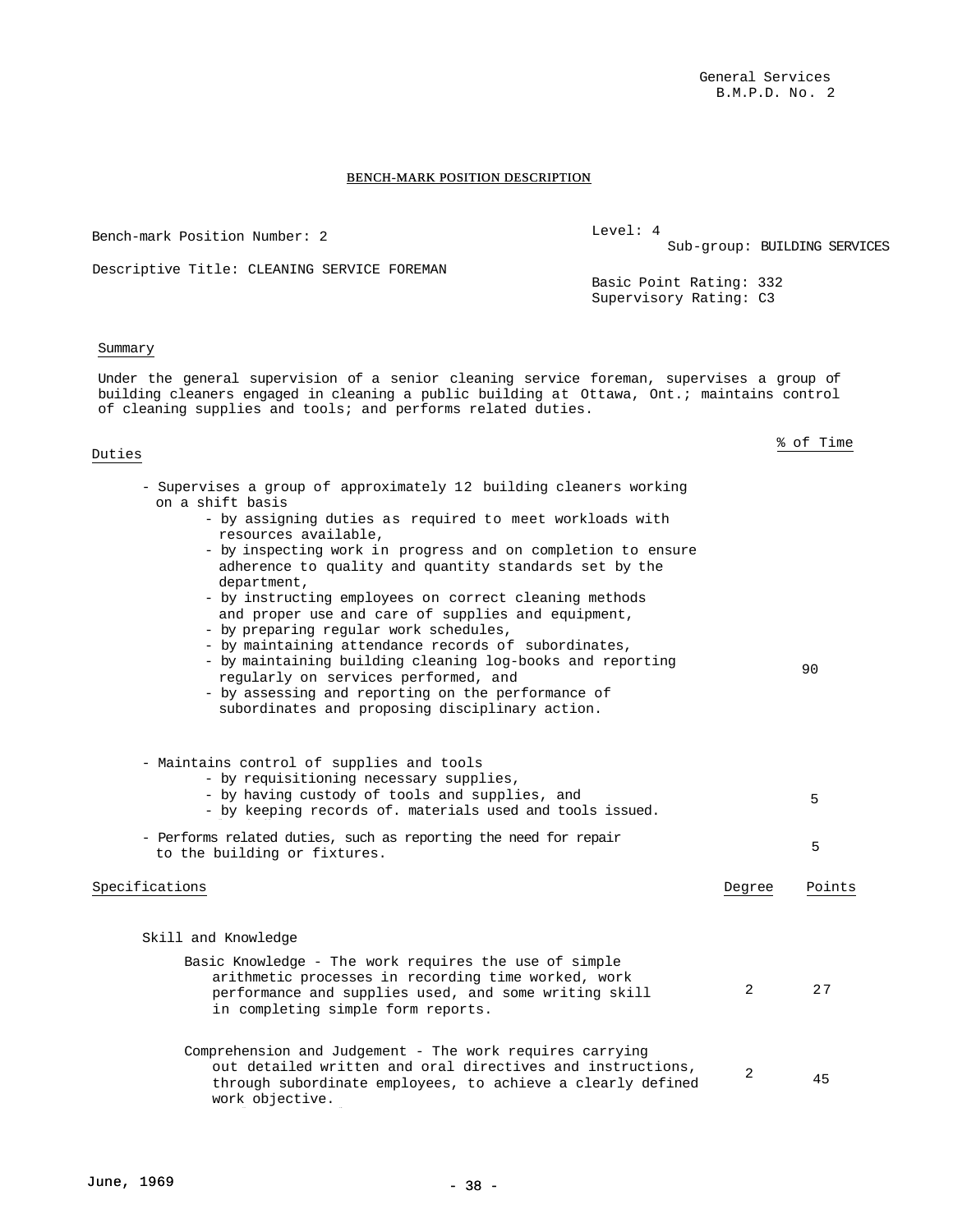|                                                                                                                                                                                                                                                                                                                                                                                                                                                                                                                                                                            | Degree         | Points |
|----------------------------------------------------------------------------------------------------------------------------------------------------------------------------------------------------------------------------------------------------------------------------------------------------------------------------------------------------------------------------------------------------------------------------------------------------------------------------------------------------------------------------------------------------------------------------|----------------|--------|
| Specific Vocational Training - The work requires a knowledge<br>of building cleaning methods and products, and skill in<br>motivating a work force to achieve a work objective where<br>self-motivation is not normally present.                                                                                                                                                                                                                                                                                                                                           | 3              | 75     |
| Effort                                                                                                                                                                                                                                                                                                                                                                                                                                                                                                                                                                     |                |        |
| Mental - The work requires moderate attention in arranging<br>workloads, inspecting the work of cleaning staff, directing<br>subordinates' efforts towards the task at hand, maintaining<br>records and accounting for supplies.                                                                                                                                                                                                                                                                                                                                           | 2              | 46     |
| Physical - The work requires little physical effort. Some<br>walking is necessary during inspections or when checking<br>supplies.                                                                                                                                                                                                                                                                                                                                                                                                                                         | $\mathbf{1}$   | 20     |
| Responsibility                                                                                                                                                                                                                                                                                                                                                                                                                                                                                                                                                             |                |        |
| Resources or Services - The work requires accountability for the<br>established standard of cleaning done in a designated work area. The<br>cleaning service is such that embarrassment to the department and<br>undue depreciation of the building will occur if the standard of cleaning<br>is not maintained.                                                                                                                                                                                                                                                           | 2              | 58     |
| Safety of Others - The work requires the assurance that employees<br>learn the proper use of equipment and<br>proper work methods, to<br>avoid possible injury or accidents.                                                                                                                                                                                                                                                                                                                                                                                               | 2              | 45     |
| Working Conditions                                                                                                                                                                                                                                                                                                                                                                                                                                                                                                                                                         |                |        |
| Environment - The work is performed within controlled surroundings where<br>little or no association with adverse<br>conditions is encountered.                                                                                                                                                                                                                                                                                                                                                                                                                            | 1              | 12     |
| Hazards - The work involves little exposure to hazards.                                                                                                                                                                                                                                                                                                                                                                                                                                                                                                                    | Al             | 4      |
| Supervision                                                                                                                                                                                                                                                                                                                                                                                                                                                                                                                                                                |                |        |
| The work requires the supervision of approximately 12 cleaners,<br>assigning duties, arranging work schedules, maintaining clearly<br>defined quantity and quality work standards, instructing new<br>employees, assessing competence of workers, resolving minor<br>grievances and reporting-serious grievances or disciplinary<br>proposals to a senior supervisor. The assignment of staff implies<br>co-ordination of the work of the group, since the size of the work<br>force may be reduced through absenteeism while the workload remains<br>relatively constant. | C <sub>3</sub> |        |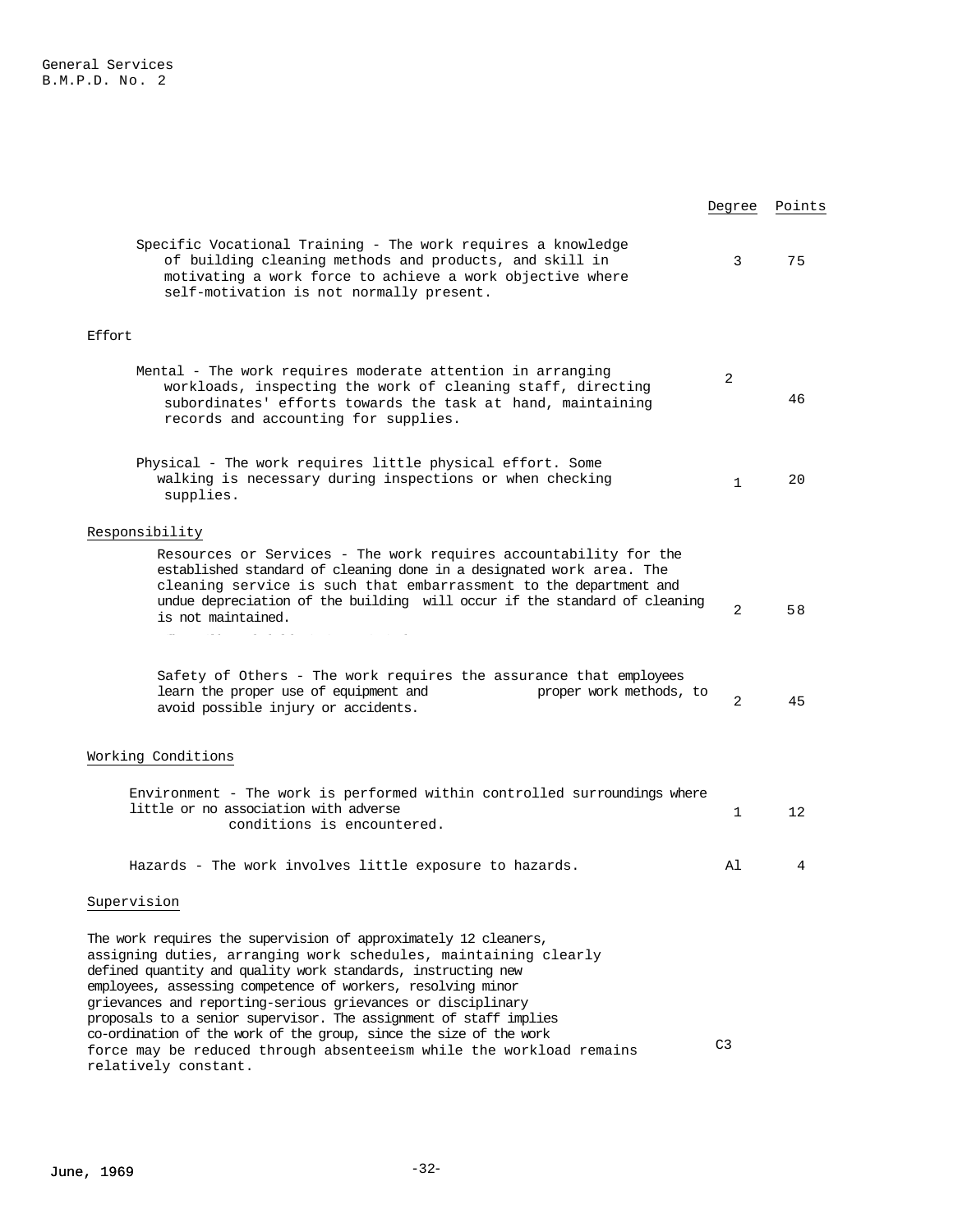Bench-mark Position Number: 3 Bench-mark Position Number: 3

Descriptive Title: CLEANING SERVICE FOREMAN Descriptive Title: CLEANING SERVICE FOREMAN

| Level: 4                     |
|------------------------------|
| Sub-group: BUILDING SERVICES |
| Basic Point Rating: 377      |
| Supervisory Rating: C5       |
|                              |

Supervisory Rating: C5

#### Summary

Under the general supervision of a station services officer, supervises a group of building cleaners and subordinate supervisors engaged in cleaning 32 buildings at Uplands Airport, Ottawa; maintains control of cleaning supplies and tools; and performs related duties.

uties  $\begin{array}{ccc} \texttt{5} & \texttt{6} \\ \texttt{6} & \texttt{7} \\ \texttt{8} & \texttt{8} \end{array}$  of Time Duties % of Time

75 75

- Supervises a group of approximately 39 building cleaners and Supervises a group of approximately 39 building cleaners and subordinate supervisors at Uplands Airport subordinate supervisors at Uplands Airport
	- by assigning duties as required to meet workloads with by assigning duties as required to meet workloads with the resources available,
	- by inspecting work in progress and on completion to ensure adherence to quality and quantity standards set by the Department of National by the  $\epsilon$ Defence,
	- by instructing employees, through subordinate supervisors, by instructing employees, through subordinate supervisors, on correct cleaning methods and the proper and supplies, use of equipment and supplies,
	- by preparing regular work schedules, by preparing regular work schedules,
	- by maintaining records of attendance, leave, overtime and accident, and
- by assessing and reporting on the efficiency of subordinates, and proposing disciplinary action.
	- Maintains control of cleaning supplies and tools Maintains control of cleaning supplies and tools
		- by requisitioning necessary supplies and tools, by requisitioning necessary supplies and tools,
		- by issuing supplies and tools to workers in various buildings, by issuing supplies and tools to workers in various buildings,
		- by maintaining records of materials used and tools by maintaining records of materials used and tools supplied, and
- by co-operating with representatives of cleaning equipment companies to establish techniques. 20 20
	- Performs related duties, such as distributing linen and assigning quarters in the absence of the barrack warden, serving on selection boards to recruit cleaners, and participating in various departmental studies to improve the quality of cleaning at the airport. at the airport. 5 5

| Specifications                                                                                                                                                                                 | Degree | Points |
|------------------------------------------------------------------------------------------------------------------------------------------------------------------------------------------------|--------|--------|
| Skill and Knowledge                                                                                                                                                                            |        |        |
| Basic Knowledge - The work requires the use of simple<br>arithmetic processes in keeping time, work and supply<br>records, and elementary writing skills in completing<br>simple form reports. |        | 27     |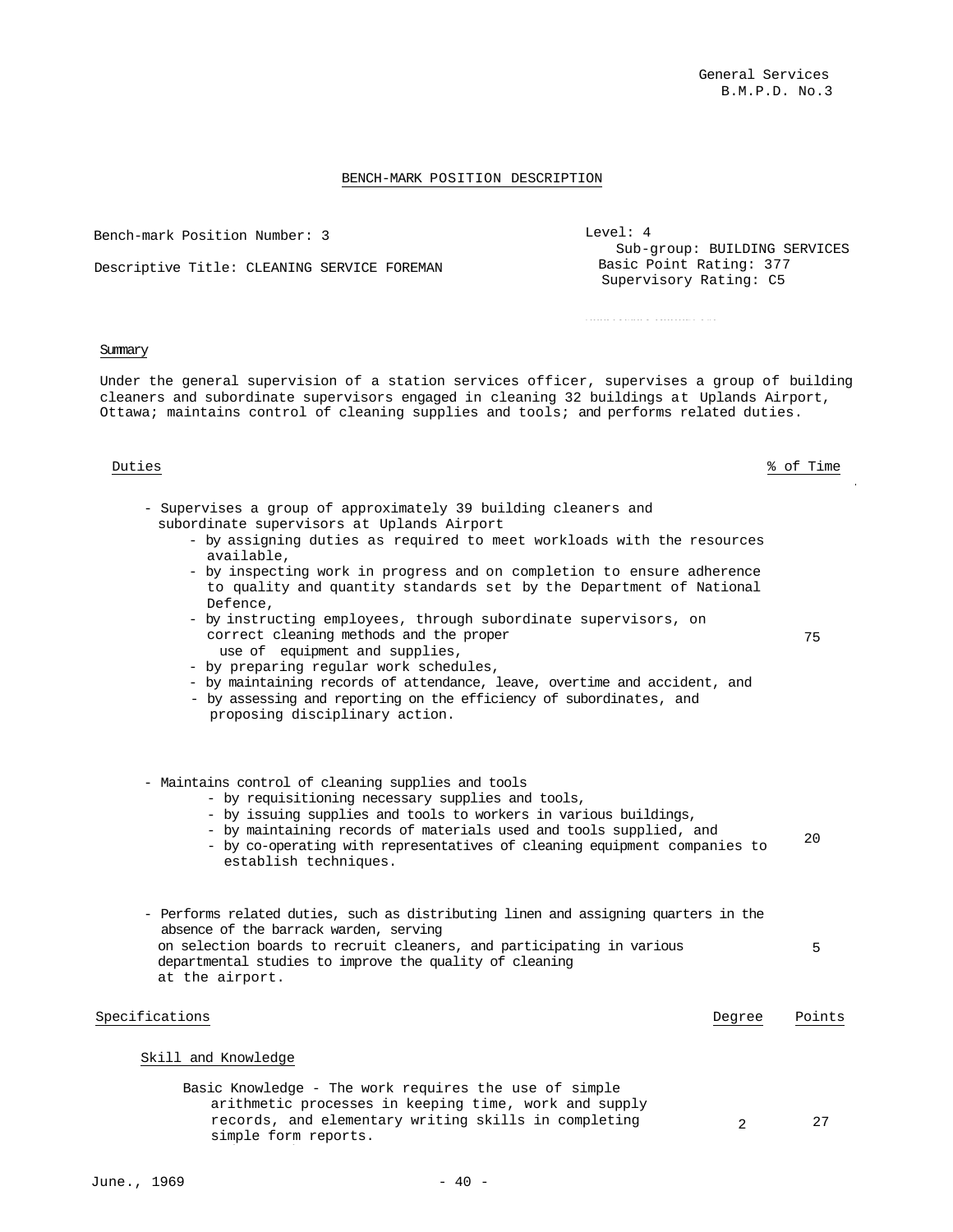|                                                                                                                                                                                                                                                                                                      | Degree         | Points |
|------------------------------------------------------------------------------------------------------------------------------------------------------------------------------------------------------------------------------------------------------------------------------------------------------|----------------|--------|
| Comprehension and Judgement - The work requires planning<br>for and achieving a defined work objective through<br>subordinate supervisors and interpreting departmental<br>policies and procedures as they apply to the cleaning<br>function.                                                        | 3              | 65     |
| Specific Vocational Training - The work requires a good<br>knowledge of building-cleaning methods and products,<br>and skill in working through subordinate supervisors<br>to motivate a work force normally lacking in self<br>motivation to achieve desired results.                               | 4              | 100    |
| Effort                                                                                                                                                                                                                                                                                               |                |        |
| Mental - The work requires moderate attention in allocating<br>the work force to meet the workload, inspecting work<br>performed, ensuring that work standards are met and<br>maintaining records.                                                                                                   | $\overline{2}$ | 46     |
| Physical - The work requires some walking during inspections or<br>checking of supplies.                                                                                                                                                                                                             | 1              | 20     |
| Responsibility                                                                                                                                                                                                                                                                                       |                |        |
| Resources or Services - The work requires accountability<br>for the standard of cleaning in a designated area.<br>The cleaning service supplied is such that embarrassment to the<br>department and undue depreciation of the buildings will occur if the<br>standard of cleaning is not maintained. | 2              | 58     |
| Safety of Others - The work requires the assurance that<br>employees learn the proper use of equipment and<br>proper work methods to avoid possible injury or<br>accident.                                                                                                                           | 2              | 45     |
| Working Conditions                                                                                                                                                                                                                                                                                   | 1              | 12     |
| Environment - The work is performed within controlled<br>surroundings and requires little or no exposure to<br>adverse conditions.                                                                                                                                                                   |                |        |
| Hazards - The work involves little exposure to hazards.                                                                                                                                                                                                                                              | $A_1$          | 4      |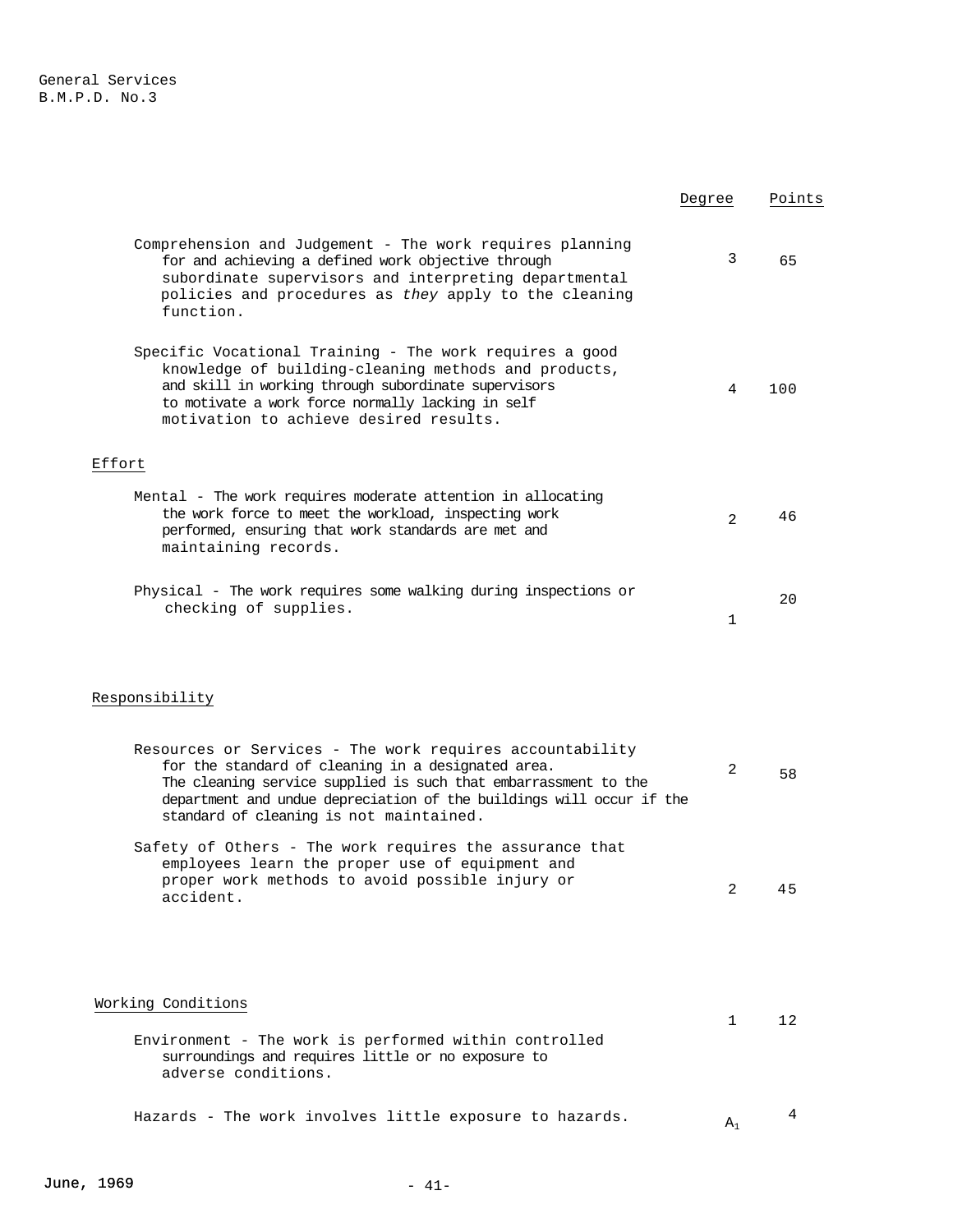Degree Points

### Supervision

The work requires the supervision of approximately 30 full-time employees, assigning duties, arranging work schedules, maintaining clearly defined quantity and quality work standards, instructing new employees, assessing competence of workers, resolving minor grievances and reporting serious grievances and disciplinary proposals to a senior supervisor. C5 The assignment of staff implies co-ordination of the work of the group, since the size of the work force may be reduced through absenteeism while the workload remains relatively constant.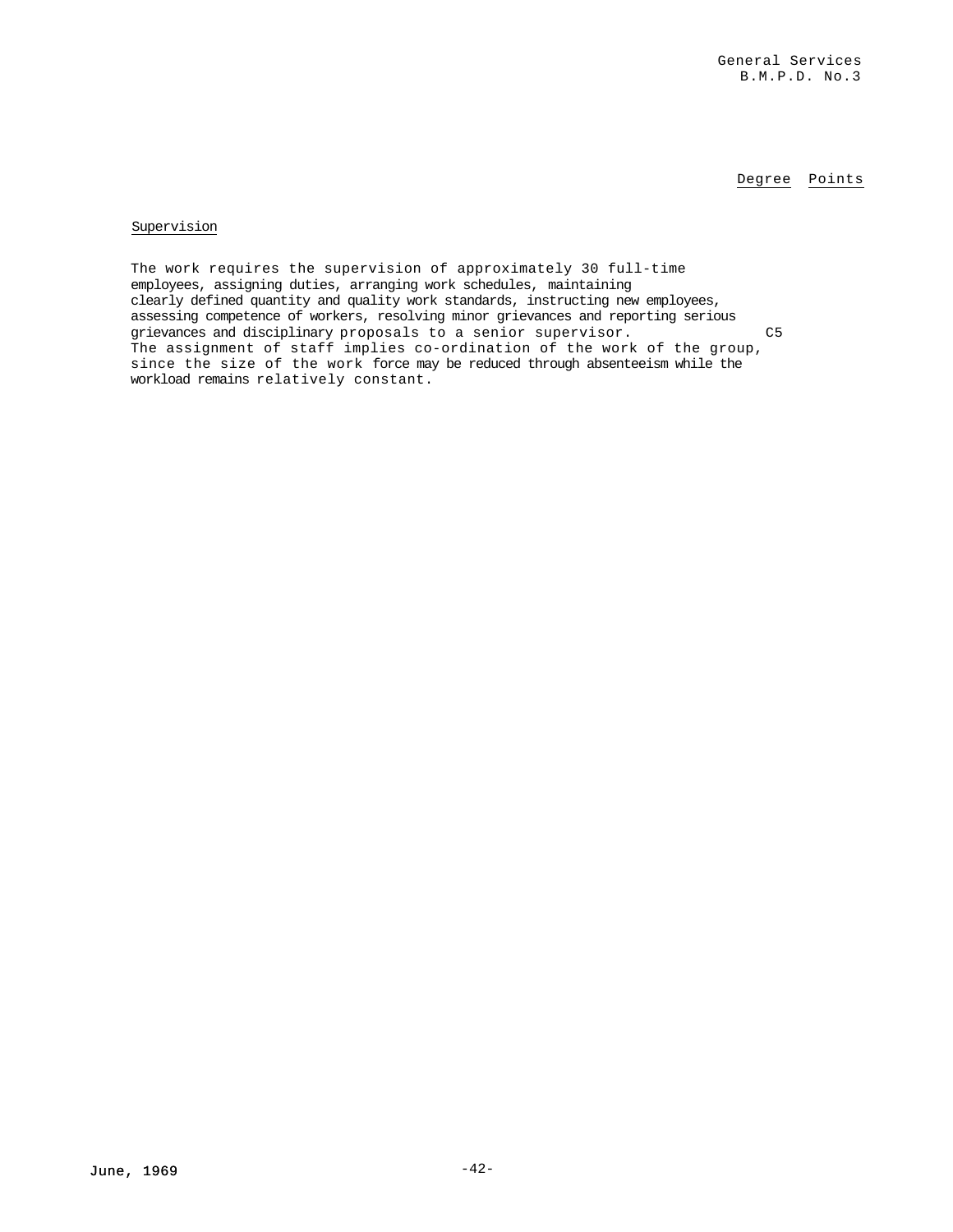| Bench-mark Position Number: 4                                                                                                                                                                                                                                                                                                                                                                                                           | Level: 2                                           |          |           |
|-----------------------------------------------------------------------------------------------------------------------------------------------------------------------------------------------------------------------------------------------------------------------------------------------------------------------------------------------------------------------------------------------------------------------------------------|----------------------------------------------------|----------|-----------|
| Descriptive Titles JANITOR                                                                                                                                                                                                                                                                                                                                                                                                              | Sub-group: BUILDING                                | SERVICES |           |
|                                                                                                                                                                                                                                                                                                                                                                                                                                         | Basic Point Rating: 257<br>Supervisory Rating: n/a |          |           |
| Summary                                                                                                                                                                                                                                                                                                                                                                                                                                 |                                                    |          |           |
| Under the supervision of a head janitor at Royal Roads, Victoria, B.C., performs light and<br>heavy cleaning duties in dormitories and other areas, and performs related duties.                                                                                                                                                                                                                                                        |                                                    |          |           |
| Duties                                                                                                                                                                                                                                                                                                                                                                                                                                  |                                                    |          | % of Time |
| - Performs light cleaning duties in dormitories and other areas,<br>using hand brooms, mops and brushes<br>- by sweeping floors and stairways,<br>- by dusting furniture and woodwork,<br>- by cleaning and disinfecting washrooms, showers and toilet<br>facilities,<br>- by emptying ash trays and trash receptacles, and<br>- by lighting fires and removing ashes from fireplaces.                                                  |                                                    |          | 60        |
| - Performs heavy cleaning duties in dormitories and other areas,<br>using cloths, mops, brushes and hand or power-operated equipment<br>- by washing and waxing floors and stairways,<br>- by polishing waxed floor surfaces,<br>- by stripping wax from floors, using specified compounds,<br>- by washing walls and ceilings, and<br>- by washing and polishing inside windows at all heights and<br>outside windows at ground level. |                                                    |          | 25        |
| - Performs related duties, such as removing snow and ice from<br>entrances, exits and fire escapes.                                                                                                                                                                                                                                                                                                                                     |                                                    |          | 15        |
| Specifications                                                                                                                                                                                                                                                                                                                                                                                                                          |                                                    | Degree   | Points    |
| Skill and Knowledge                                                                                                                                                                                                                                                                                                                                                                                                                     |                                                    |          |           |
| Basic Knowledge - The work requires reading and speaking<br>in order t o identify cleaning material and to<br>communicate with the supervisor.                                                                                                                                                                                                                                                                                          |                                                    | 1        | 15        |
| Comprehension and Judgement - The work requires an under<br>standing of simple oral instructions in order to follow<br>routine work procedures. Little judgement is required.                                                                                                                                                                                                                                                           |                                                    | 1        | 25        |
| Specific Vocational Training - The work requires a short<br>demonstration of the tasks performed.                                                                                                                                                                                                                                                                                                                                       |                                                    | 1        | 25        |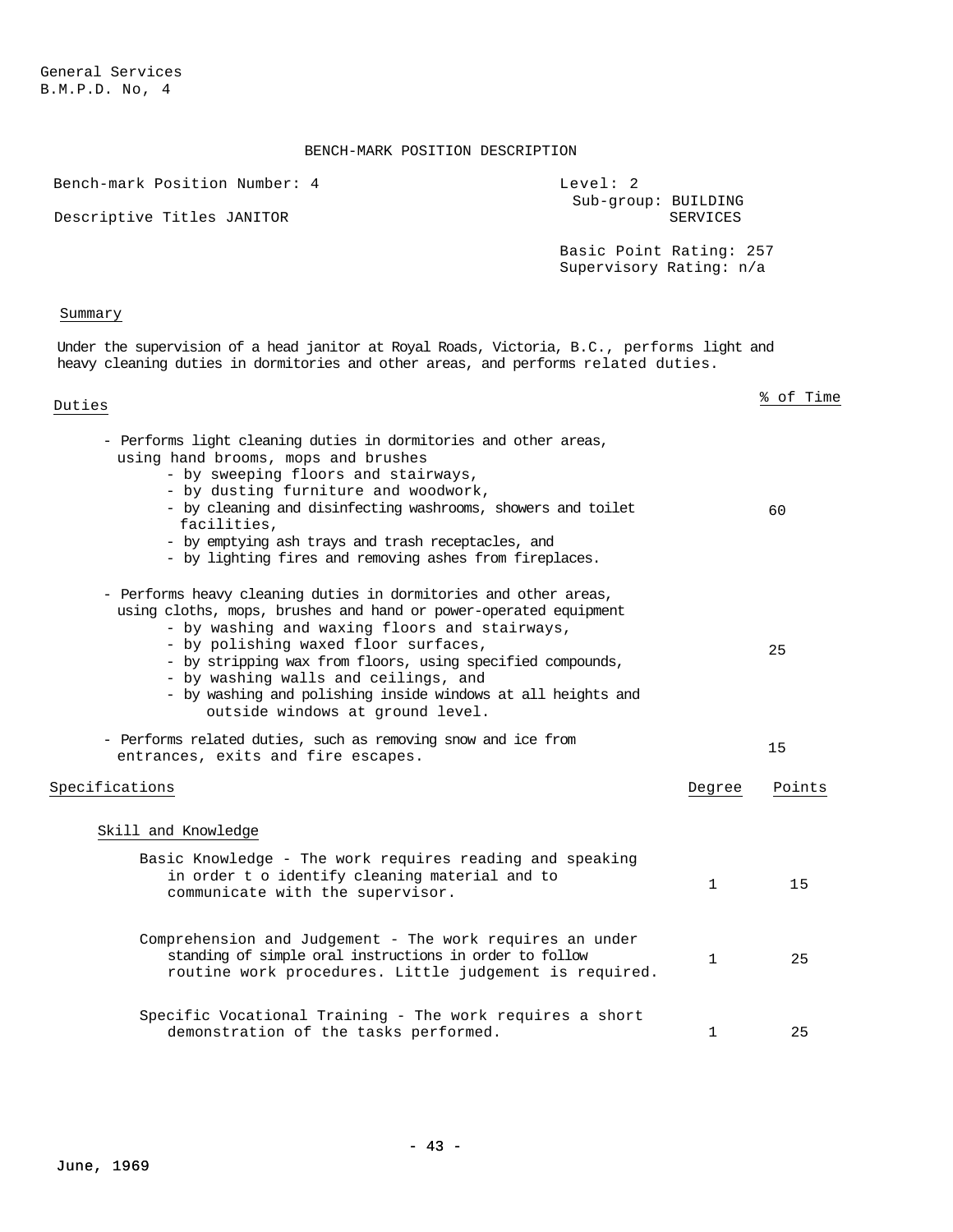|                                                                                                                                                                                                                                                                                                         | Degree       | Points |
|---------------------------------------------------------------------------------------------------------------------------------------------------------------------------------------------------------------------------------------------------------------------------------------------------------|--------------|--------|
| Effort                                                                                                                                                                                                                                                                                                  |              |        |
| Mental - The work requires normal attention to recognize<br>the need for cleaning. The measure of quality is<br>obvious.                                                                                                                                                                                | $\mathbf{1}$ | 20     |
| Physical - The work requires constant standing combined<br>with body movement, some heavy lifting in moving<br>furniture preparatory to and after scrubbing and waxing<br>floors, lifting and carrying heavy buckets, shoveling<br>snow, working overhead while cleaning, and working<br>from a ladder. | 3            | 73     |
| Responsibility                                                                                                                                                                                                                                                                                          |              |        |
| Resources or Services - The work requires some account<br>ability for the quality of work and for the economical<br>use of supplies. Supervision is close and the cost<br>of work aids is relatively low.                                                                                               | $\mathbf{1}$ | 25     |
| Safety of Others - The work permits little possibility of<br>injury to others.                                                                                                                                                                                                                          | 1            | 15     |
| Working Conditions                                                                                                                                                                                                                                                                                      |              |        |
| Environment - The work requires some exposure to disagree<br>able weather and exposure to wet while scrubbing and<br>washing.                                                                                                                                                                           | 2            | 36     |
| Hazards - The work involves some exposure to accidents<br>while working from ladders and to injury in reaching<br>or lifting. Falling from ladders could cause back<br>injury or broken limbs.                                                                                                          | $B_1$        | 23     |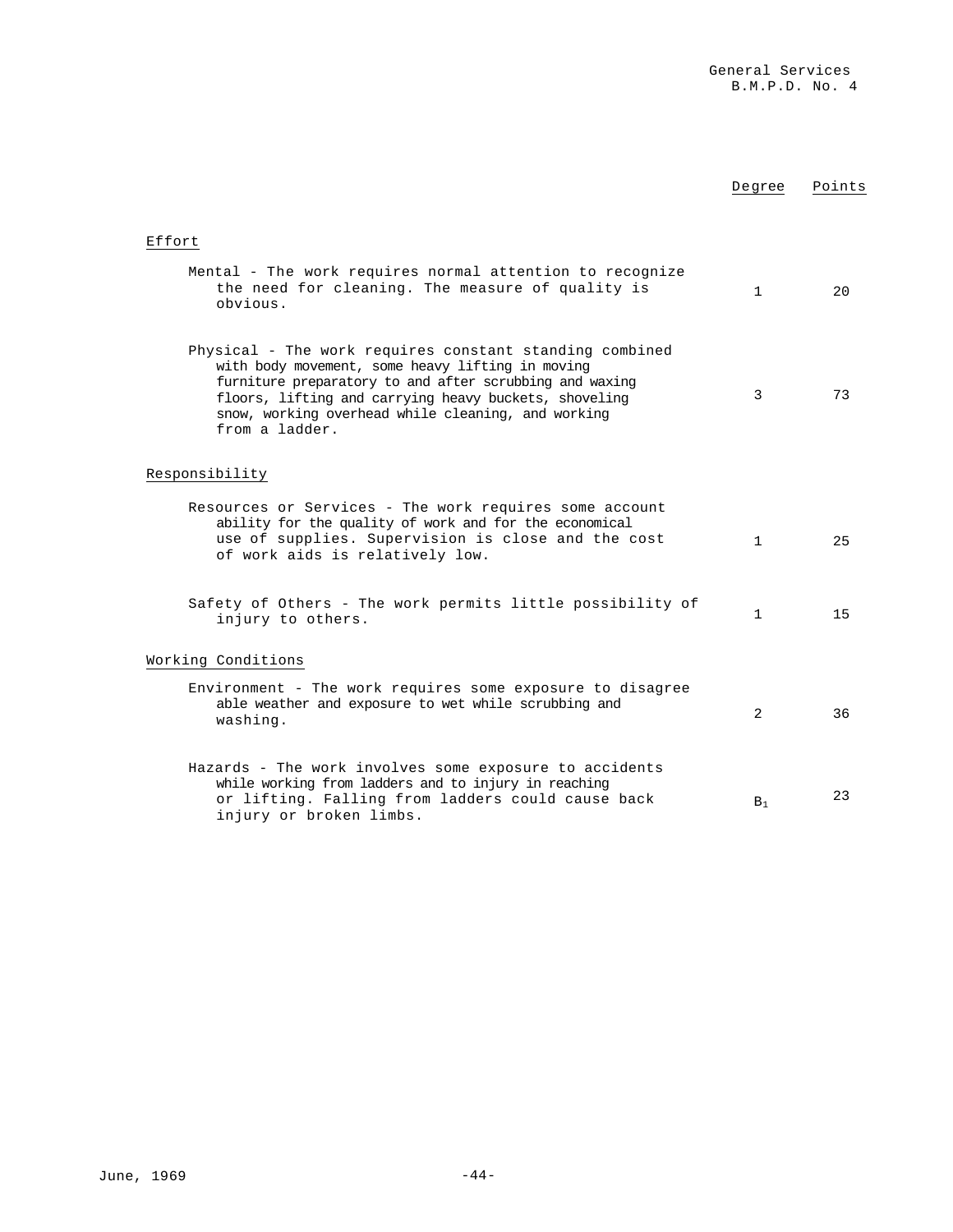# BENCH-MARK POSITION DESCRIPTION

| Bench-mark Position Number: 5<br>Level: 4<br>Sub-group: BUILDING SERVICES                                                                                                                                                                                                                                                                                                                                                                                  |        |           |
|------------------------------------------------------------------------------------------------------------------------------------------------------------------------------------------------------------------------------------------------------------------------------------------------------------------------------------------------------------------------------------------------------------------------------------------------------------|--------|-----------|
| Descriptive Title: JANITOR, PUBLIC BUILDING<br>Basic Point Rating: 332<br>Supervisory Rating: n/a                                                                                                                                                                                                                                                                                                                                                          |        |           |
| Summary                                                                                                                                                                                                                                                                                                                                                                                                                                                    |        |           |
| Under the general supervision of a zone property manager, cleans, maintains and<br>secures a small public building that houses the post office at Atikokan, Ont.;<br>tends the heating plant; services the walks and adjacent grounds; and performs<br>related duties.                                                                                                                                                                                     |        |           |
| Duties                                                                                                                                                                                                                                                                                                                                                                                                                                                     |        | % of Time |
| - Cleans and maintains a post office building<br>- by sweeping, scrubbing, washing, waxing and polishing floors<br>and stairways, using hand or power operated equipment,<br>- by washing windows and walls,<br>- by cleaning accumulated soot from the chimney,<br>- by removing, repairing and replacing storm windows,<br>- by making minor repairs or calling in skilled workers, and<br>- by requisitioning supplies or making small local purchases. |        | 65        |
| - Secures the building<br>- by unlocking and locking doors to suit office hours, and<br>- by ensuring the windows are closed.                                                                                                                                                                                                                                                                                                                              |        | 3         |
| - Tends the heating plant<br>- by lighting and maintaining the fire in an automatic coal<br>stoked, hot water heating furnace, and removing ashes, and<br>- by arranging for fuel delivery as required.                                                                                                                                                                                                                                                    |        | 5         |
| - Services the walks and adjacent grounds<br>- by mowing and watering lawns, and by planting and tending<br>flower beds, and<br>- by shoveling snow from walks, steps and parking areas,<br>and removing ice deposits as required.                                                                                                                                                                                                                         |        | 20        |
| - Performs related duties, such as reporting to the region on<br>repair requirements, supervising casual labourers engaged in<br>snow removal, recharging fire extinguishers and organizing a<br>fire warden service for the building.                                                                                                                                                                                                                     |        | 7         |
| Specifications                                                                                                                                                                                                                                                                                                                                                                                                                                             | Decree | Points    |
| Skill and Knowledge                                                                                                                                                                                                                                                                                                                                                                                                                                        |        |           |
| Basic Knowledge - The work requires the use of elementary<br>arithmetic in ordering supplies, taking rough measures<br>for repair, and gene reading of instruction manuals                                                                                                                                                                                                                                                                                 | 1      | 15        |

for repair, and some reading of instruction manuals and directions for the use of equipment and supplies.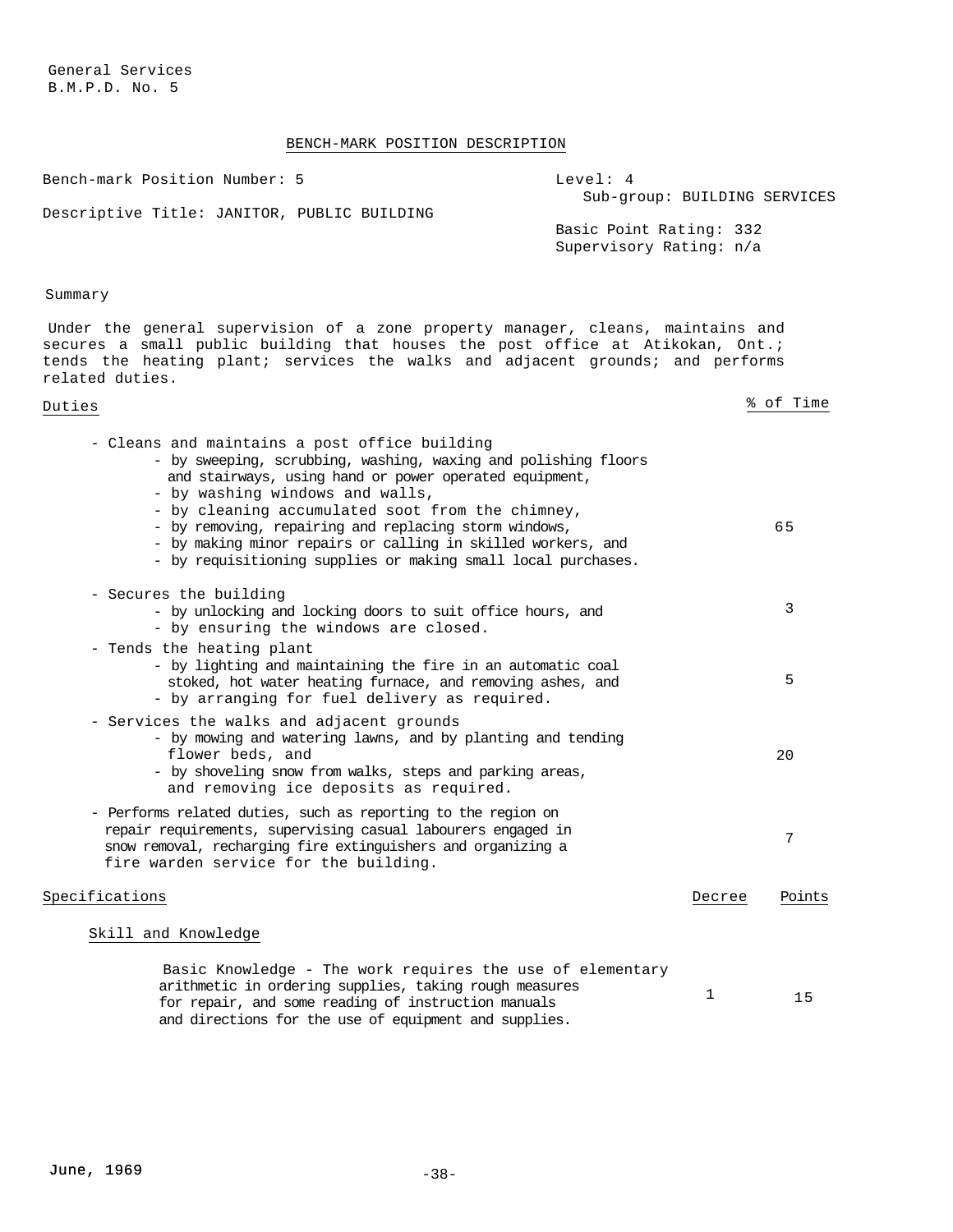| Hazards - The work involves some exposure to accidents that may<br>involve lost time, such as broken limbs, strains or sprains<br>from falling off ladders or from reaching or lifting.                                                                                                                          | B1           | 23             |
|------------------------------------------------------------------------------------------------------------------------------------------------------------------------------------------------------------------------------------------------------------------------------------------------------------------|--------------|----------------|
| out cleaning and minor maintenance duties and,<br>occasionally, discretion in securing the building and<br>undertaking minor repairs.                                                                                                                                                                            | $\mathbf{z}$ | 4 <sub>5</sub> |
| Specific Vocational Training - The work requires some<br>knowledge of certain sub-trade practices and the use of<br>cleaning equipment and agents.                                                                                                                                                               | 2            | 50             |
| Effort                                                                                                                                                                                                                                                                                                           |              |                |
| Mental - The work requires normal attention while performing a<br>variety of tasks. The worker sets his own pace.                                                                                                                                                                                                | $\mathbf 1$  | 20             |
| Physical - The work requires prolonged periods of standing<br>or walking combined with body movement, some heavy<br>lifting of furniture, lifting and carrying of buckets,<br>shoveling snow, mowing lawn, digging garden, working<br>from ladders, and working overhead with tools and work<br>aids.            | 3            | 73             |
| Responsibility                                                                                                                                                                                                                                                                                                   |              |                |
| Resources or Services - The work requires some responsibility<br>for securing the building by locking doors and windows and<br>guarding against fire and natural hazards, and for proper<br>cleaning and heating. The building is occupied by post<br>office employees during the time it is open to the public; | 1            | 25             |
| Safety of Others - The work requires that some care be taken<br>for the safety of building occupants and users by sanding<br>icy spots and following fire protection and prevention<br>practices                                                                                                                 | 2            | 45             |

# Working Conditions

Environment - The work requires some exposure to disagreeable weather and to wet conditions while washing 2 36 and scrubbing.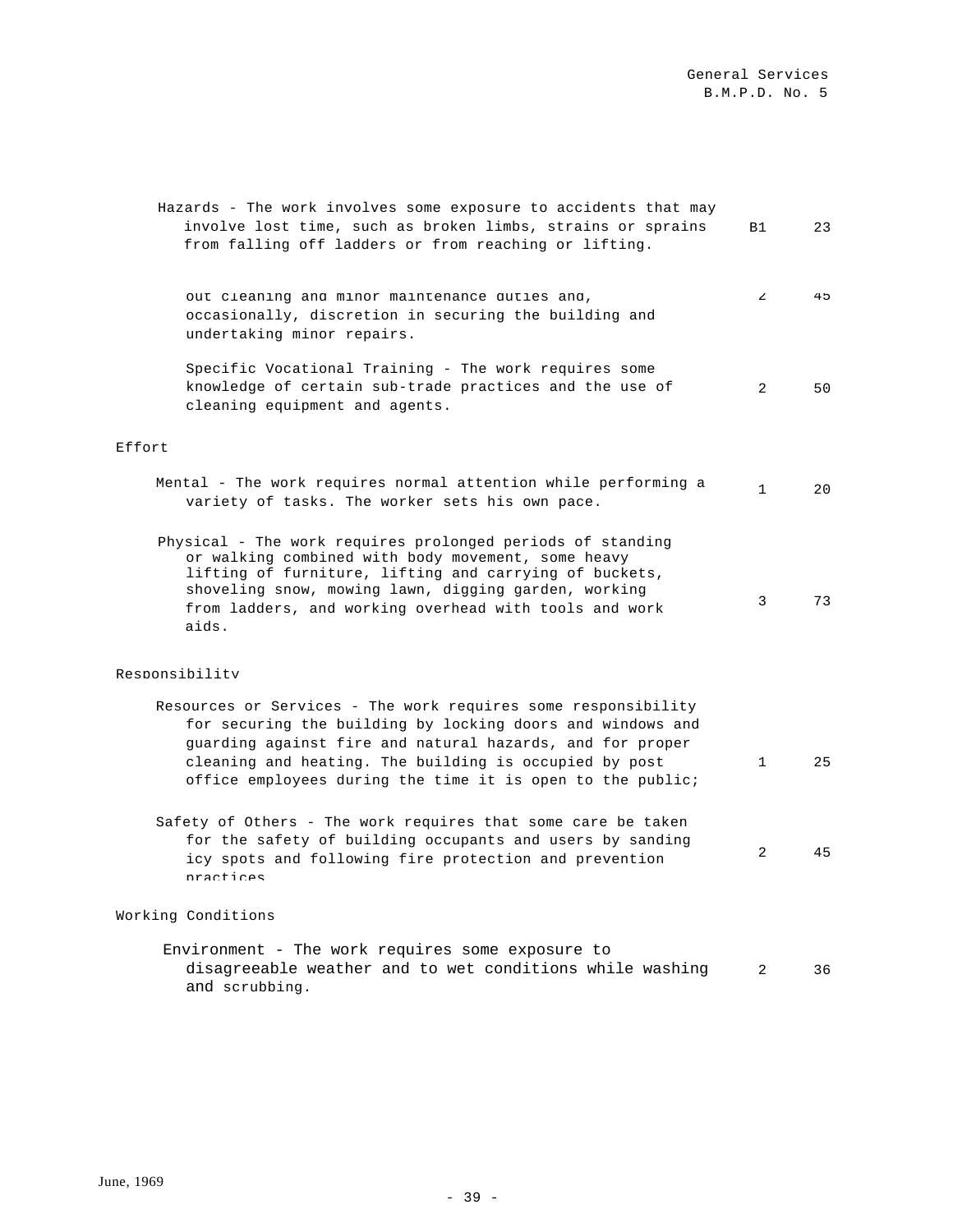# SUB-GROUP: FOOD SERVICES

| <b>BENCH-MARK</b><br>POSTION NO. | DESCRIPTIVE TITLE | PAGE |
|----------------------------------|-------------------|------|
| 6                                | Butcher           | 41   |
| 7                                | Camp Cook         | 43   |
| 8                                | Cook              | 46   |
| 9                                | Kitchen Helper    | 48   |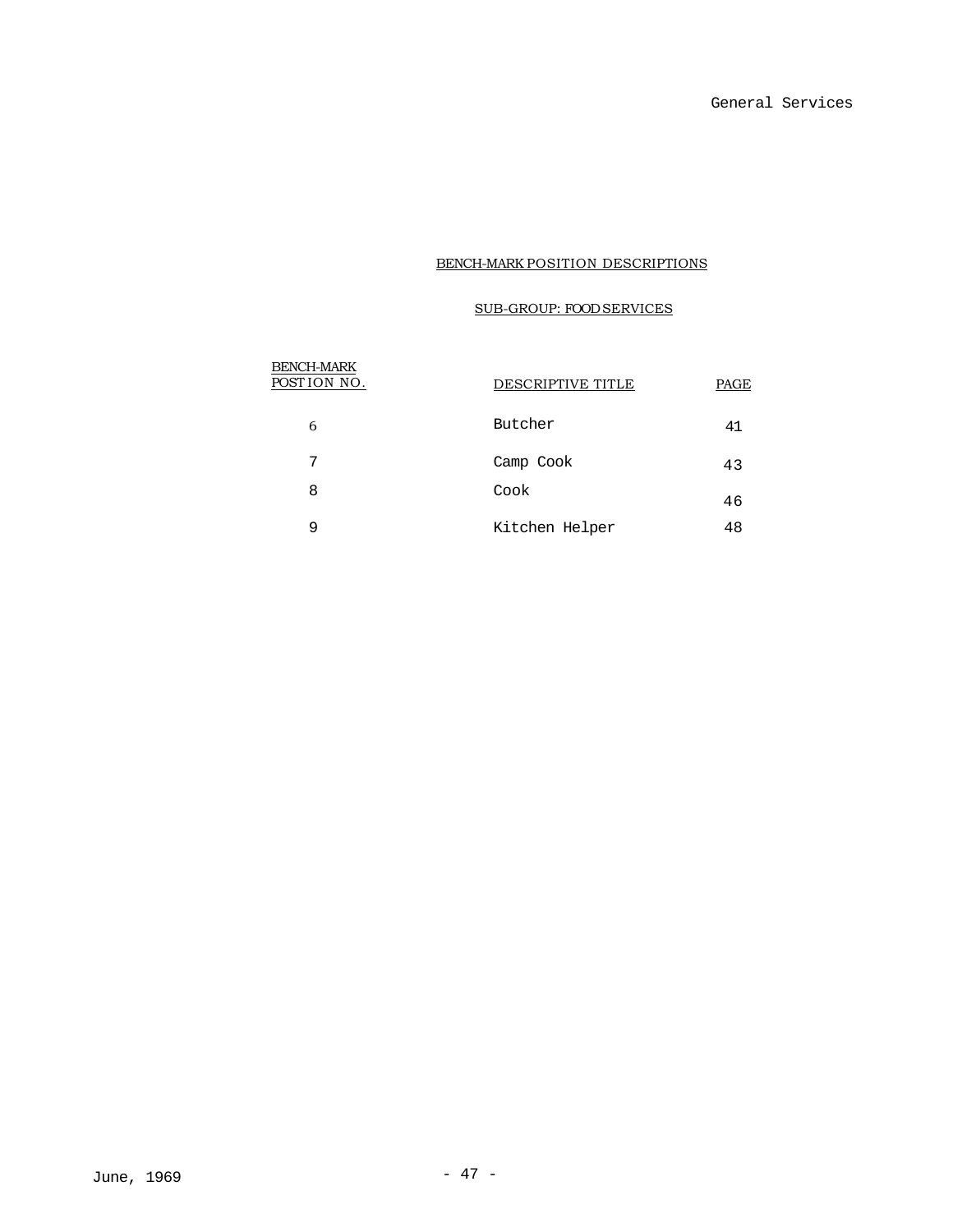#### BENCH-MARK POSITION DESCRIPTION

Bench-mark Position Numbers 6

Level: 4 Sub-group: FOOD SERVICES

Descriptive Title: BUTCHER

Basic Point Rating: 356 Supervisory Rating: n/a

### Summary

Under supervision, at the Canadian Forces Base, Camp Borden, Ont., performs butchering tasks for four kitchens by receiving, processing, storing, and issuing meat and fish products, and performs related duties.

| Duties                                                                                                                                                                                                                                                                                                                          |        | % of Time |
|---------------------------------------------------------------------------------------------------------------------------------------------------------------------------------------------------------------------------------------------------------------------------------------------------------------------------------|--------|-----------|
| - Receives meat rations in bulk quantities at a central butcher shop<br>by inspecting meat being delivered to determine its quality and<br>quantity, and completing receipt vouchers by noting any shortages<br>in orders or substitute items.                                                                                  |        | 5         |
| - Processes and stores meat<br>- by dividing sides and quarters into roasts, steaks, chops<br>and other portion cuts according to good practices and the<br>kitchen demands,<br>- by slicing and grinding meat as required,<br>- by pickling and curing special meats, and<br>- by placing meat in storage until time of issue. |        | 80        |
| - Issues meat to kitchens by selecting and assembling items according<br>to written orders, and by posting records of meat items issued and<br>held in storage.                                                                                                                                                                 |        | 10        |
| - Performs related duties, such as cleaning the bench area and tools<br>used and supervising the cleaning of refrigerators and the shop<br>area generally.                                                                                                                                                                      |        | 5         |
| Specifications                                                                                                                                                                                                                                                                                                                  | Degree | Points    |
| Skill and Knowledge                                                                                                                                                                                                                                                                                                             |        |           |
| Basic Knowledge - The work requires the use of arithmetic<br>processes in receiving, apportioning and issuing meat<br>and fish, and of reading and writing in filling orders,<br>reporting inventory and preparing material lists.                                                                                              | 2      | 27        |
| Comprehension and Judgement - The work requires an under<br>standing of meat cutting and handling practices and the<br>interpreting of menus and ration sheets into meat<br>requirements. Judgement is exercised in using cuts                                                                                                  | 3      | 65        |

available to fill kitchen requests.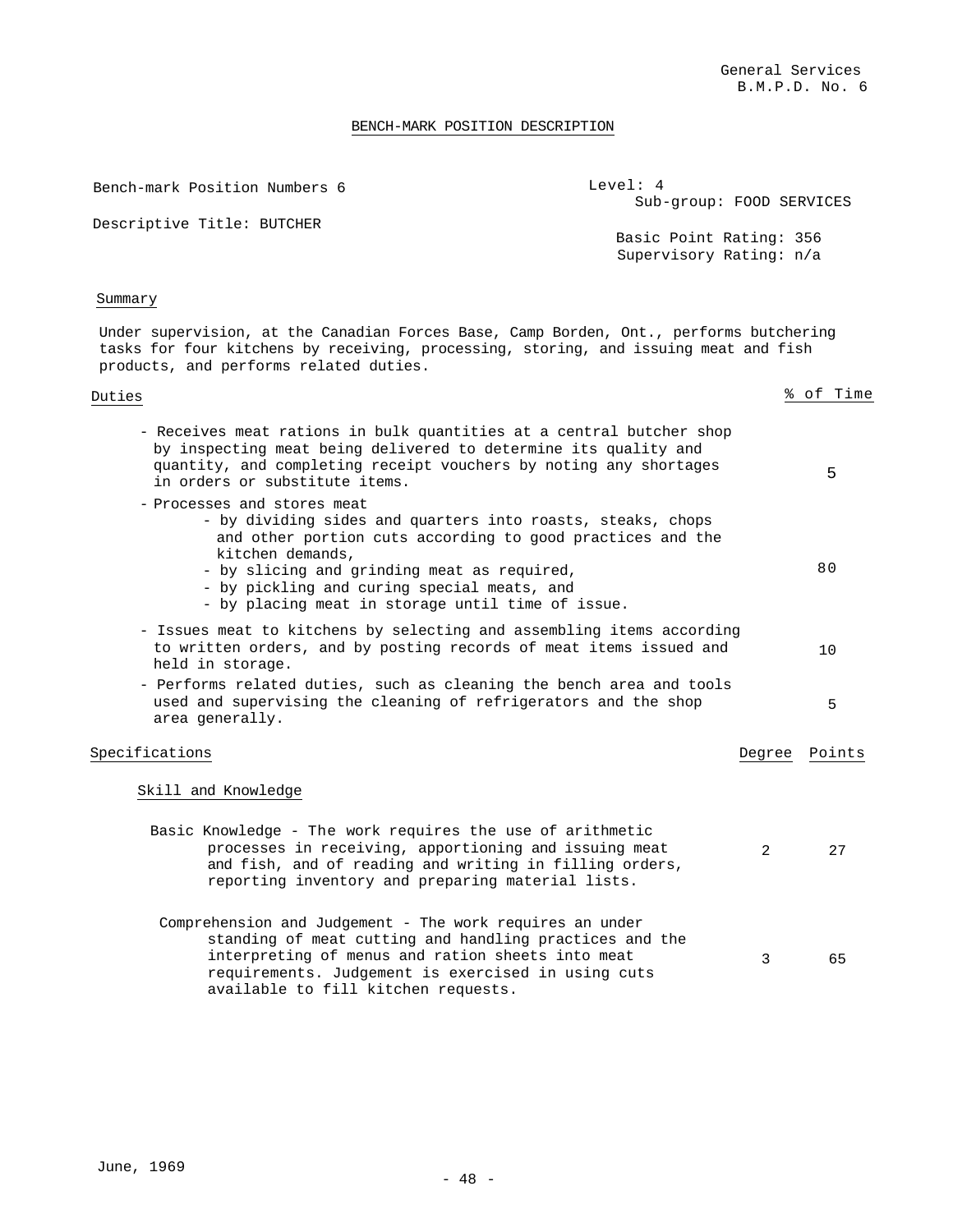|                                                                                                                                                                                                                                                                                             | Degree         | Points |
|---------------------------------------------------------------------------------------------------------------------------------------------------------------------------------------------------------------------------------------------------------------------------------------------|----------------|--------|
| Specific Vocational Training - The work requires formal<br>training or significant experience in butchering<br>and meat cutting practices and techniques and a good<br>knowledge of handling perishable food products.                                                                      | 4              | 100    |
| Effort                                                                                                                                                                                                                                                                                      |                |        |
| Mental - The work requires normal attention in cutting<br>meat and in receiving and issuing meat to avoid loss<br>of material and to maintain records.                                                                                                                                      | $\mathbf 1$    | 20     |
| Physical - The work requires considerable standing<br>combined with body movement in handling meat<br>cuts, cutting meat and assembling orders. Work aids<br>are available for handling the heavy portions of<br>meat, but occasional lifting or handling of heavy<br>portions is required. | 2              | 46     |
| Responsibility                                                                                                                                                                                                                                                                              |                |        |
| Resources or Services - The work requires that discrepancies<br>in quantity and quality of products received<br>be reported to the supervisor and that regular<br>butchering and storage practices be followed.                                                                             | $\mathbf{1}$   | 25     |
| Safety of Others - The work is performed in a small well<br>planned shop area where the main duties are performed<br>by the butcher himself, and there is little possibility<br>of injuring others.                                                                                         | 1              | 15     |
| Working Conditions                                                                                                                                                                                                                                                                          |                |        |
| Environment. The work requires significant exposure to<br>contrasting temperatures when performing tasks<br>alternately in and out of the refrigerator unit.                                                                                                                                | 2              | 36     |
| Hazards - The work requires the regular use of hand and<br>power cutting tools in meat cutting, resulting in<br>regular exposure to injury such a s cuts and bruises.                                                                                                                       | A <sub>2</sub> | 22     |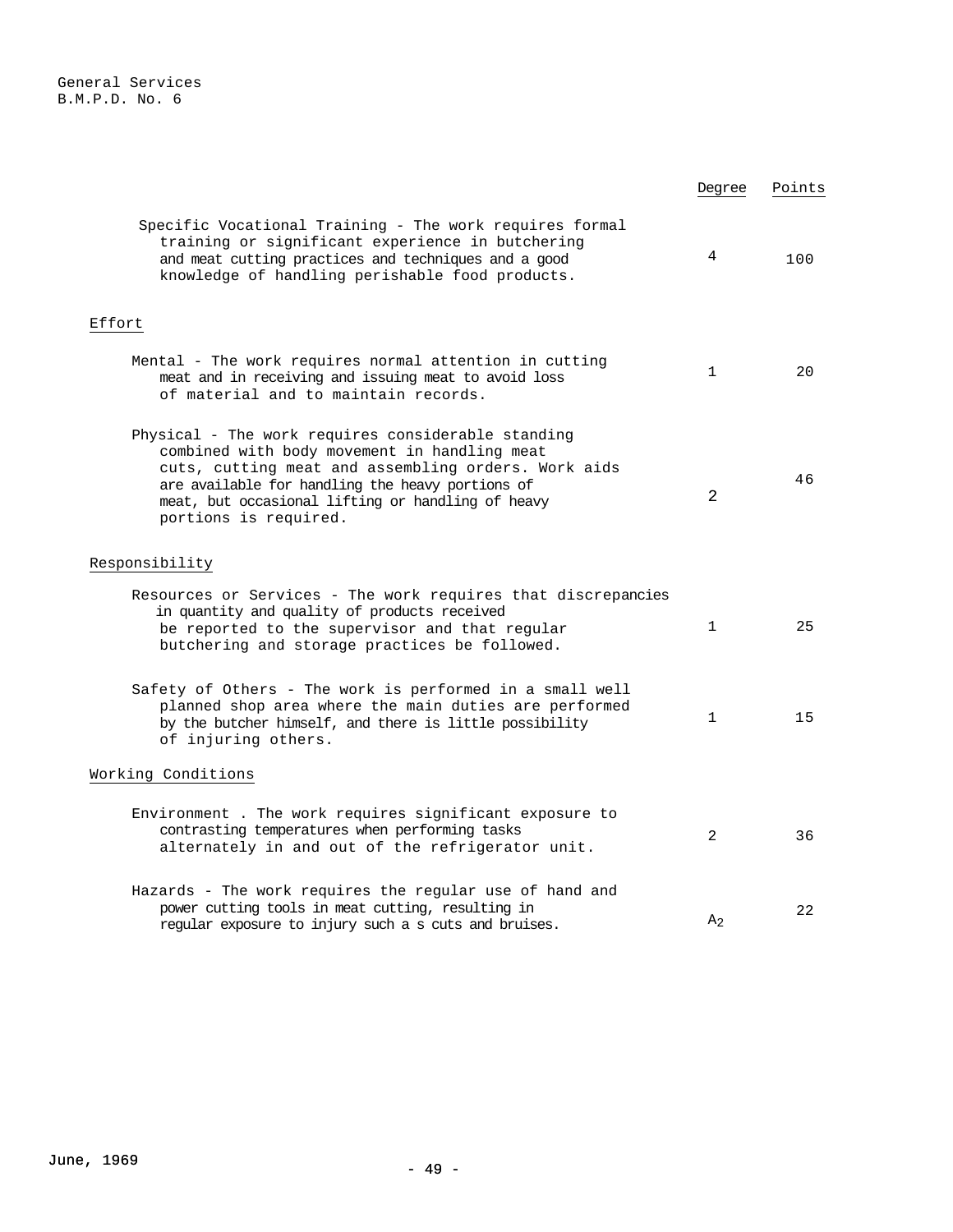Bench-mark Position Number: 7

Level: 5 Sub-group: FOOD SERVICES

Descriptive Title: CAMP COOK

Basic Point Rating: 415 Supervisory Rating: n/a

#### Summary

Under the general supervision of the resident engineer, Terra Nova National Park, Nfld., prepares and cooks meals according to standard menus and numbers of persons served; carries out housekeeping duties; performs clerical duties; and supervises one or two part-time cooks.

Duties  $\frac{8}{3}$  of Time

| - Prepares and cooks meals according t o standard menus and numbers<br>of persons served<br>- by peeling, washing, trimming and preparing vegetables for<br>cooking,<br>- by cooking vegetables and baking breads and pastries, and<br>- by boiling, broiling, frying and roasting meats.                                                                                                                                                                                                                                                                            | 53 |
|----------------------------------------------------------------------------------------------------------------------------------------------------------------------------------------------------------------------------------------------------------------------------------------------------------------------------------------------------------------------------------------------------------------------------------------------------------------------------------------------------------------------------------------------------------------------|----|
| - Carries out housekeeping duties to provide sanitary conditions in<br>the camp kitchen and eating area<br>- by washing dishes, utensils, pots and pans, using hot water,<br>soap and disinfectants,<br>- by arranging dishes and eating utensils on tables and<br>stacking excess dishes, utensils and cookware in proper<br>locations,<br>- by sweeping, scrubbing and cleaning floors, walls, tables,<br>counters and stove, using required cleaning agents, dust<br>inhibitors and disinfectants.                                                                | 24 |
| - Performs clerical duties<br>- by listing food requirements and passing the list to the<br>resident engineer for approval and ordering,<br>- by taking an inventory of food and kitchen supplies and<br>preparing a monthly report of cookhouse activities to be<br>used in determining the cost of meals,<br>- by keeping records of meals served to individuals for the<br>purpose of assessing accommodation charges for these<br>individuals, and<br>- by collecting fees for meals served to visitors and casual<br>workers not accommodated in the camp area. | 13 |
| - Supervises the activities of one or two part-time cooks who are<br>assigned to help with kitchen duties when the number of meals<br>served requires such assistance.                                                                                                                                                                                                                                                                                                                                                                                               | 10 |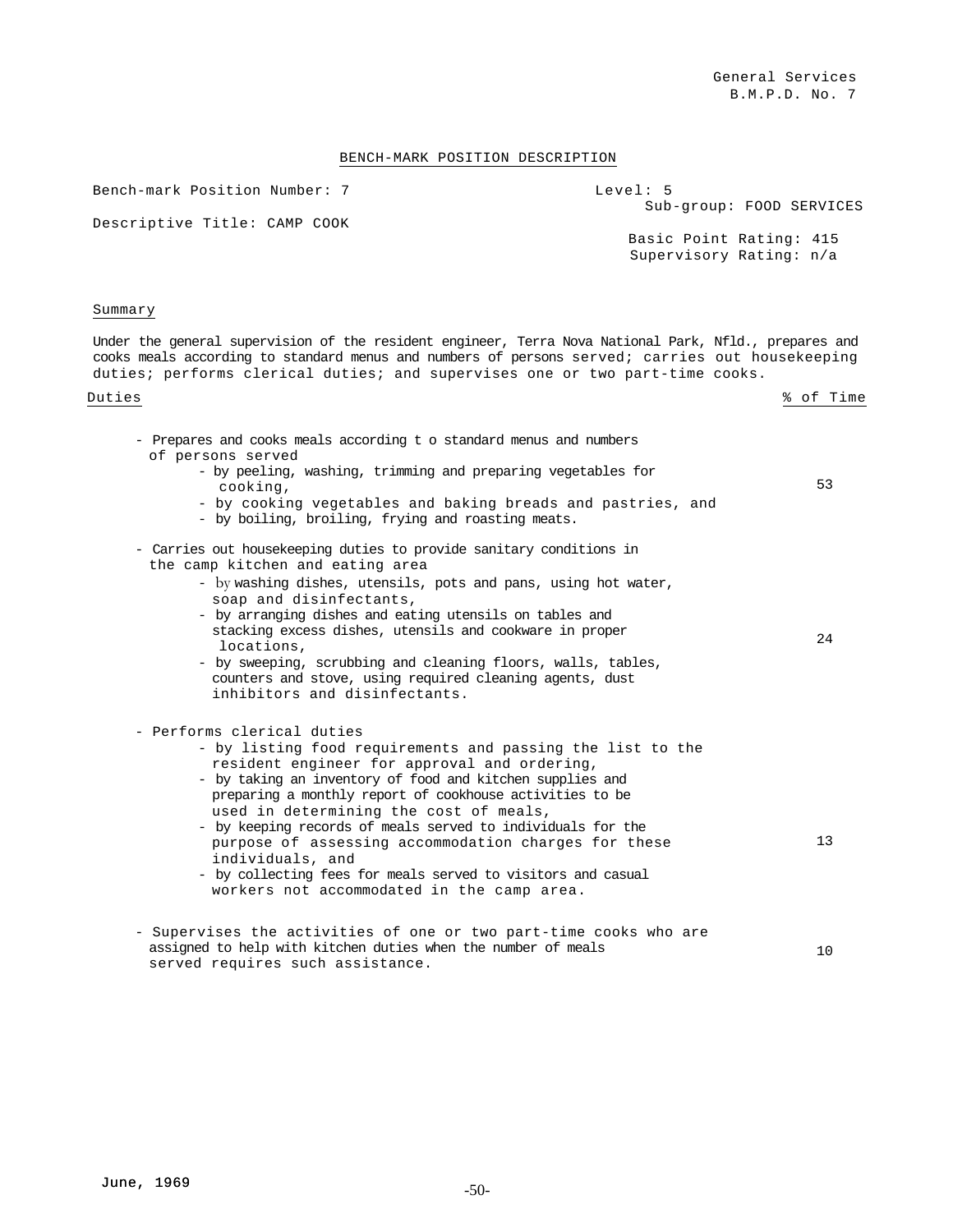| Specifications                                                                                                                                                                                                                                                                                                                                                                                  | Degree         | Points |
|-------------------------------------------------------------------------------------------------------------------------------------------------------------------------------------------------------------------------------------------------------------------------------------------------------------------------------------------------------------------------------------------------|----------------|--------|
| Skill and Knowledge                                                                                                                                                                                                                                                                                                                                                                             |                |        |
| Basic Knowledge - The work requires the use of arithmetic<br>processes in adjusting recipes, in determining cooking<br>time and in measuring ingredients. The work also<br>requires the recording of numbers of meals served to<br>individuals and the completing of monthly inventories<br>of supplies on hand.                                                                                | 2              | 27     |
| Comprehension and Judgement - The work requires an under<br>standing of food preparation to comply with good cooking<br>practices. There is also a requirement to provide<br>well-balanced and appealing meals by interpreting<br>recipes and relating menus to quantities desired and<br>foodstuffs and ingredients available.                                                                 | 3              | 65     |
| Specific Vocational Training - The work requires formal<br>training or significant experience in cooking practices<br>and techniques sufficient to skillfully interpret and<br>apply recipes.                                                                                                                                                                                                   | 4              | 100    |
| Effort                                                                                                                                                                                                                                                                                                                                                                                          |                |        |
| Mental - The work requires moderate attention while<br>preparing and cooking foods, with periods of concentration<br>when measuring and mixing ingredients and during critical<br>phases of the cooking process.                                                                                                                                                                                | $\overline{a}$ | 46     |
| Physical - The work requires considerable walking and<br>standing while preparing foods, cooking meals and<br>performing cleaning duties, with occasional lifting<br>and handling of foodstuffs and cooking ingredients<br>in large quantities.                                                                                                                                                 | 2              | 46     |
| Responsibility                                                                                                                                                                                                                                                                                                                                                                                  |                |        |
| Resources or Services - The work requires relative<br>independence of action in preparing and serving<br>wholesome meals and in the proper storage and use<br>of foodstuffs and cooking ingredients purchased<br>in large quantities. There is also a requirement<br>to record the numbers of meals served to individuals<br>and to collect meal fees from non-resident guests,<br>as required. | 2              | 58     |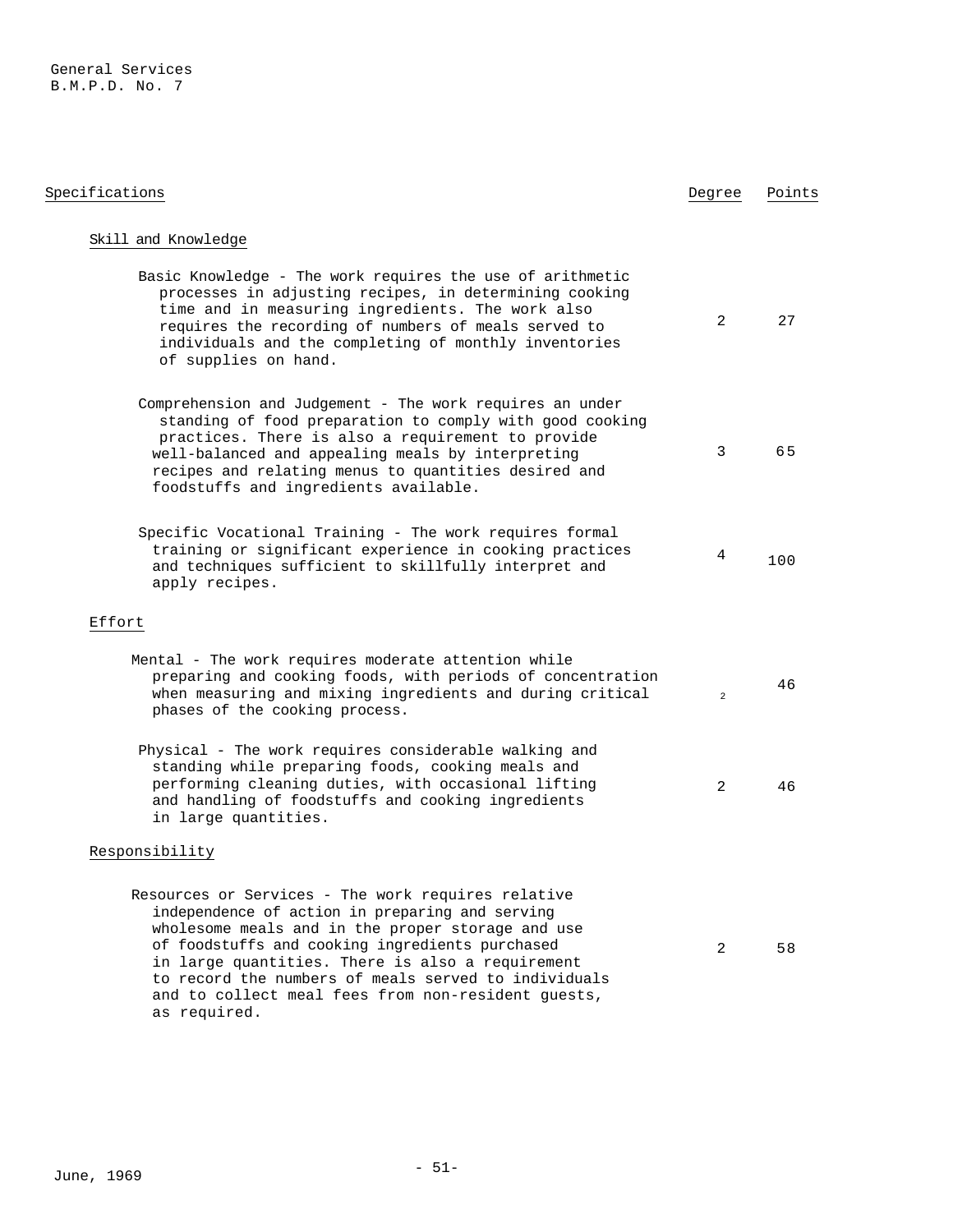|                                                                                                                                                                                                        | Degree         | Points |
|--------------------------------------------------------------------------------------------------------------------------------------------------------------------------------------------------------|----------------|--------|
| Safety of Others - The work requires the preparing,<br>cooking and serving of food where the main duties are<br>performed in relative isolation with little possibility<br>of injury to other persons. | 1              | 15     |
| Working Conditions                                                                                                                                                                                     |                |        |
| Environment - The duties are performed in a camp kitchen<br>where there is exposure to heat, steam and wet<br>conditions while preparing and cooking food and performing<br>cleaning duties.           | $\mathfrak{D}$ | 36     |
| Hazards - The work involves frequent exposure to minor<br>injuries such as cuts, bruises, burns and scalds while preparing<br>foodstuffs, cooking food and performing cleaning duties.                 | A2             | 22     |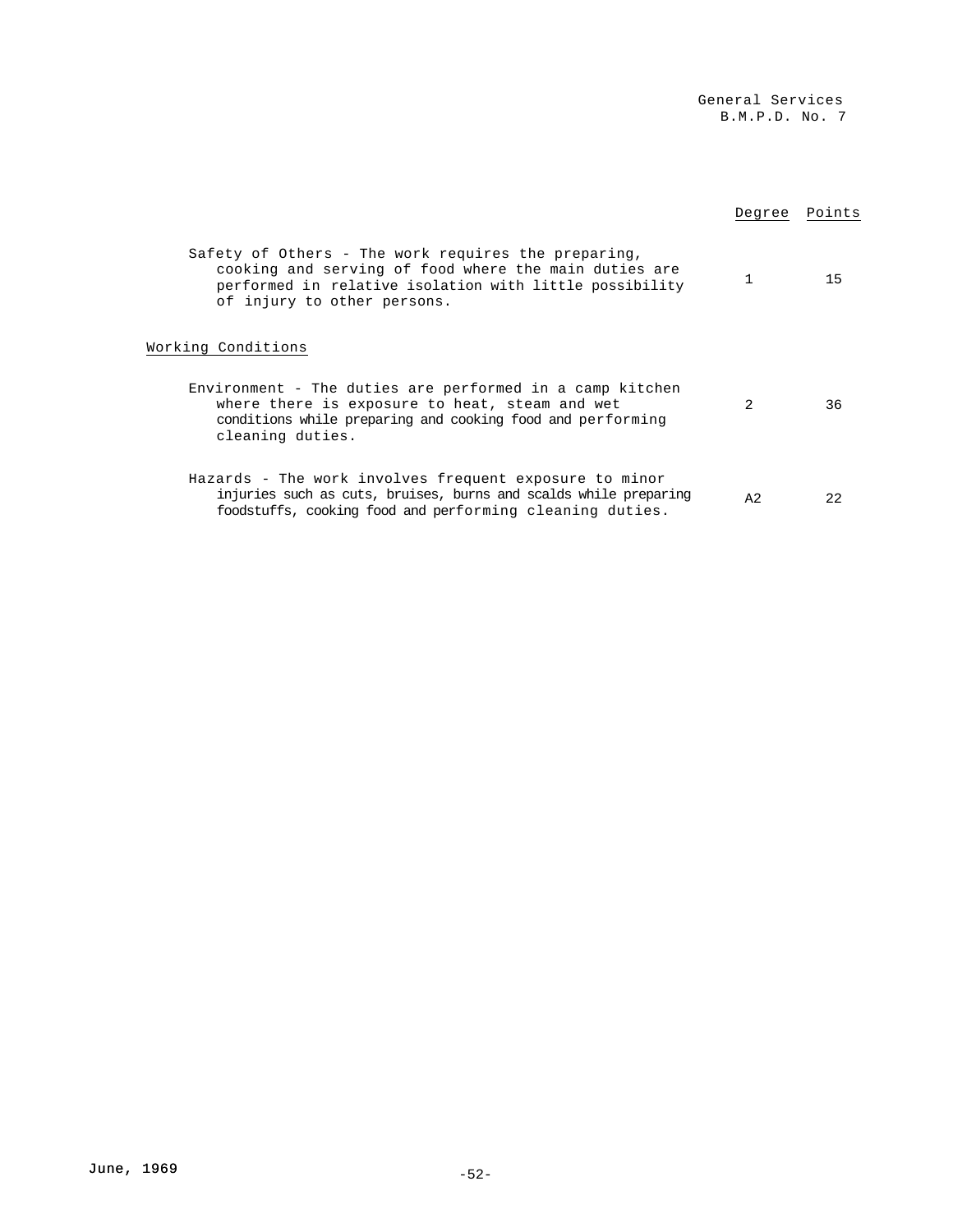# BENCH-MARK POSITION DESCRIPTION

| DDNGH FRINK IODIIION DDDCNIIIIDU                                                                                                                                                                                                                                                                                                                                                                                                                                           |                                                    |               |           |
|----------------------------------------------------------------------------------------------------------------------------------------------------------------------------------------------------------------------------------------------------------------------------------------------------------------------------------------------------------------------------------------------------------------------------------------------------------------------------|----------------------------------------------------|---------------|-----------|
| Bench-mark Position Numbers 8                                                                                                                                                                                                                                                                                                                                                                                                                                              | Level: 5<br>Sub-groups FOOD SERVICES               |               |           |
| Descriptive Title: COOK                                                                                                                                                                                                                                                                                                                                                                                                                                                    | Basic Point Rating; 382<br>Supervisory Rating: n/a |               |           |
| Summary                                                                                                                                                                                                                                                                                                                                                                                                                                                                    |                                                    |               |           |
| Under the supervision of a head cook, with the aid of menus and recipes, performs general duty<br>cooking at the Canadian Forces Base, Camp Borden, Ont.                                                                                                                                                                                                                                                                                                                   |                                                    |               |           |
| Duties                                                                                                                                                                                                                                                                                                                                                                                                                                                                     |                                                    |               | % of Time |
| - Does general duty cooking, following menus and recipes<br>- by making coffee,<br>- by preparing soup stock from meat bones and meat trim<br>and preparing soups from soup stock,<br>- by roasting, grilling and frying meat as required,<br>- by cooking vegetables,<br>- by baking pies, cakes, cookies and desserts,<br>- by preparing and arranging salads,<br>- by preparing and packing lunches for field use, and<br>- by slicing meat and cutting cakes and pies. |                                                    |               | 100       |
| Specifications                                                                                                                                                                                                                                                                                                                                                                                                                                                             |                                                    | Degree Points |           |
| Skill and Knowledge                                                                                                                                                                                                                                                                                                                                                                                                                                                        |                                                    |               |           |
| Basic Knowledge - The work requires the use of arithmetic<br>processes in measuring ingredients, adjusting recipes<br>and determining cooking time.                                                                                                                                                                                                                                                                                                                        |                                                    | 2             | 27        |
| Comprehension and Judgement - The work requires an under<br>standing of food preparation to comply with good<br>cooking practices. There is also a requirement to<br>interpret recipes and ration sheets in relation to<br>ingredients, quantity desired, and temperatures<br>required, to produce palatable dishes.                                                                                                                                                       |                                                    | 3             | 65        |
| Specific Vocational Training - The work requires formal<br>training or significant experience in cooking practices<br>and techniques sufficient to skillfully interpret and<br>apply recipes.                                                                                                                                                                                                                                                                              |                                                    | 4             | 100       |
| Effort                                                                                                                                                                                                                                                                                                                                                                                                                                                                     |                                                    |               |           |
| Mental - The work requires moderate attention while<br>preparing and cooking foods, with periods of<br>concentration when measuring and mixing ingredients<br>and during critical phases of the cooking process.                                                                                                                                                                                                                                                           |                                                    | 2             | 46        |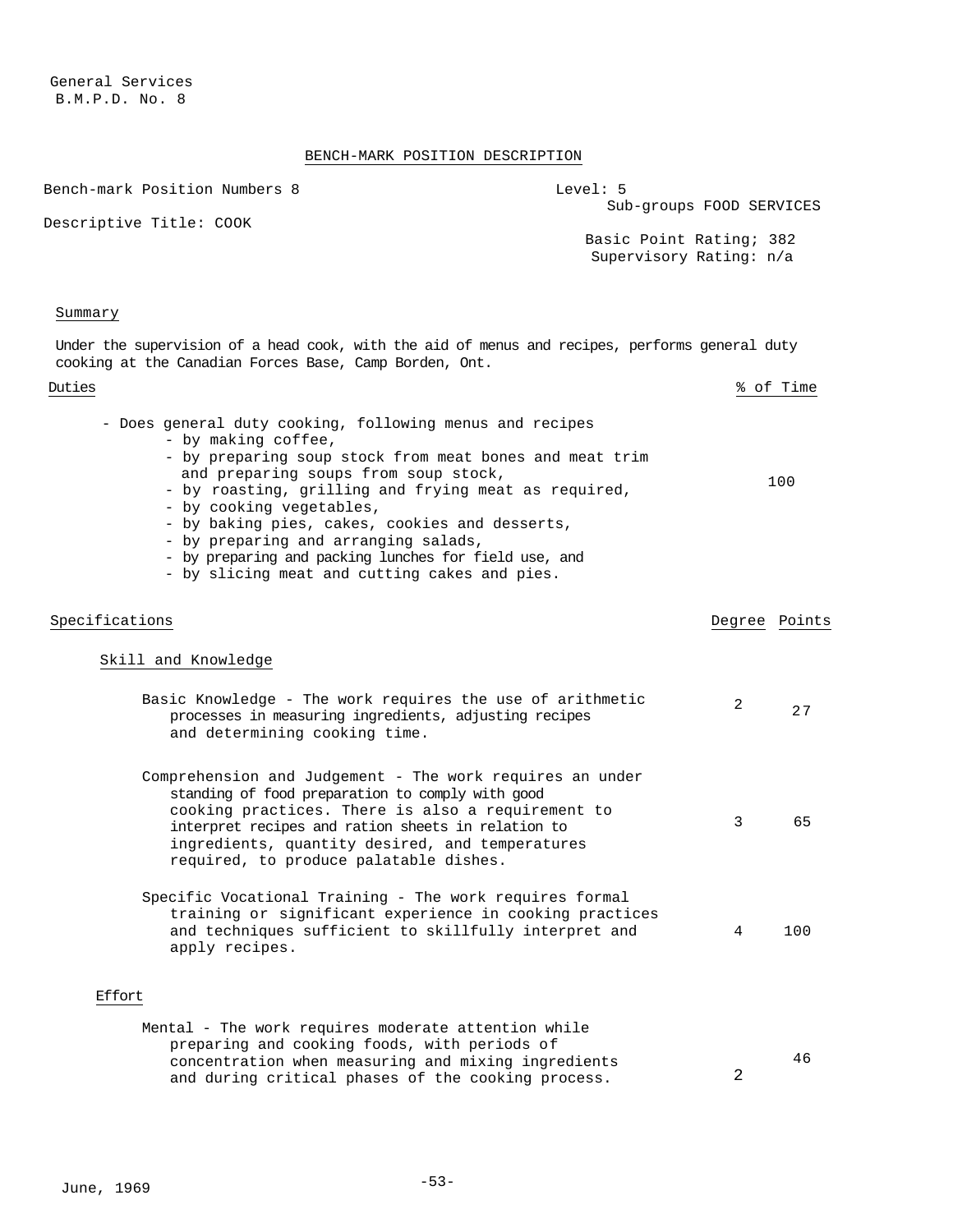|                                         |                                                                                                                                                                           | Degree         | Point |
|-----------------------------------------|---------------------------------------------------------------------------------------------------------------------------------------------------------------------------|----------------|-------|
| heavy foodstuff.                        | Physical - The work requires considerable standing<br>combined with light body movement while preparing<br>foods and cooking meals, and occasional lifting of             | 2              | 46    |
| Responsibility                          |                                                                                                                                                                           |                |       |
| recipes.                                | Resources or Services - The work requires some responsi-<br>bility for producing palatable foods while following                                                          | 1              | 25    |
| possibility of injury to other persons. | Safety of Others - The work requires individual effort,<br>with little association with others and little                                                                 | 1.             | 15    |
| Working Conditions                      |                                                                                                                                                                           |                |       |
|                                         | Environment - The work requires prolonged exposure to<br>heat from cooking and serving equipment, and<br>occasional exposure to cold temperatures in refrigerators.       | 2              | 36    |
|                                         | Hazards - The work involves frequent exposure to burns,<br>cuts and scalds while working in proximity to stoves,<br>ovens and steam and with knives and cutting utensils. | A <sub>2</sub> | 22    |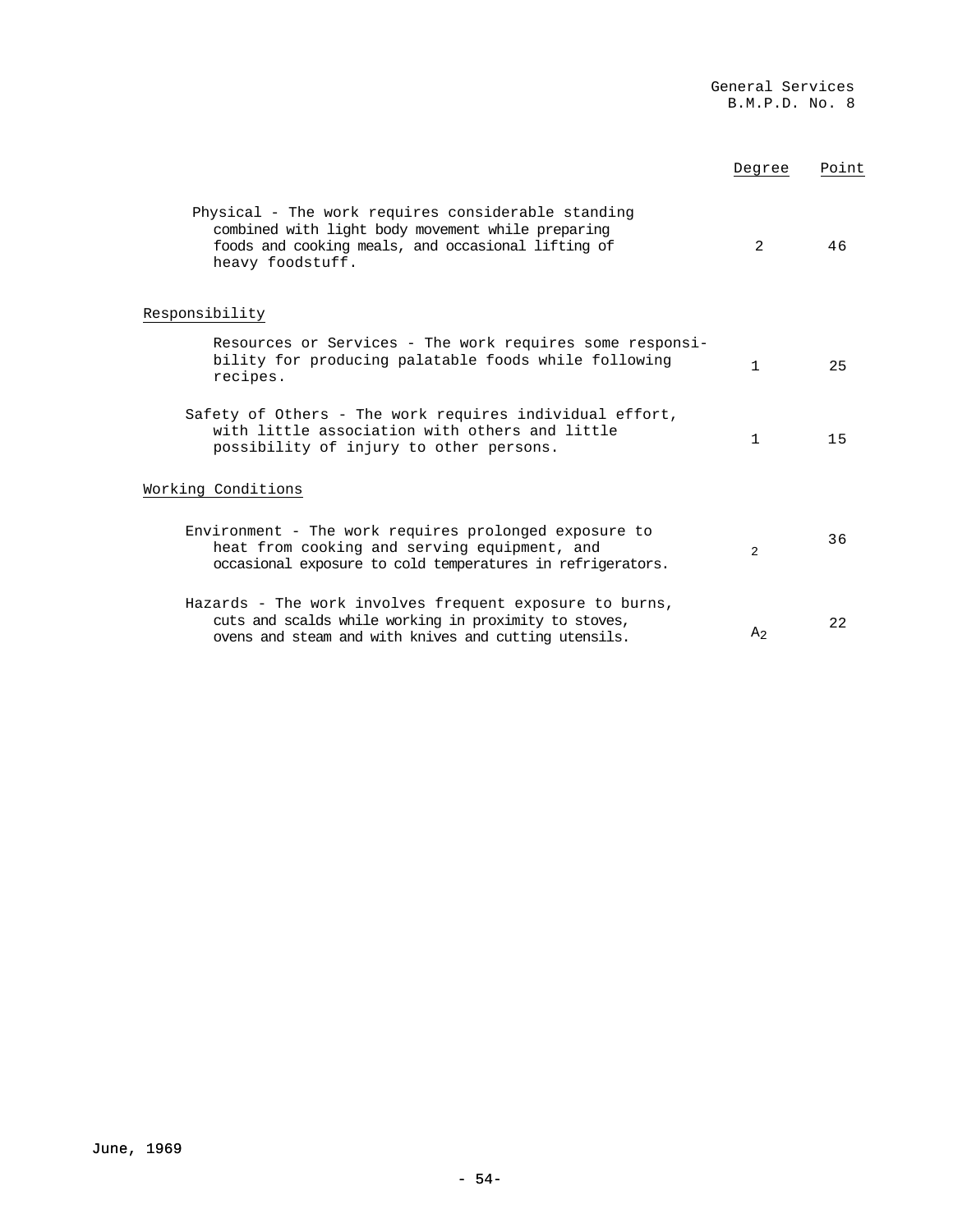# BENCH-MARK POSITION DESCRIPTION

| Bench-mark Position Numbers 9                                                                                                                                                                                                                                                                                                                                                                       | Levels <sub>2</sub><br>Sub-group: FOOD SERVICES    |           |
|-----------------------------------------------------------------------------------------------------------------------------------------------------------------------------------------------------------------------------------------------------------------------------------------------------------------------------------------------------------------------------------------------------|----------------------------------------------------|-----------|
| Descriptive Title: KITCHEN HELPER                                                                                                                                                                                                                                                                                                                                                                   | Basic Point Rating: 256<br>Supervisory Ratings n/a |           |
| Summary                                                                                                                                                                                                                                                                                                                                                                                             |                                                    |           |
| Under the supervision of a head cook, cleans kitchen, utensils and equipment, prepares<br>vegetables, and assists in food preparation and serving at the Canadian Forces Base. Camp<br>Borden, Ont.                                                                                                                                                                                                 |                                                    |           |
| Duties                                                                                                                                                                                                                                                                                                                                                                                              |                                                    | % of Time |
| - Cleans kitchen, utensils and equipment<br>- by scrubbing, washing, sterilizing and drying pots, pans,<br>food grinders and other utensils and equipment,<br>- by washing and sterilizing dishes through the use of a<br>mechanical dishwasher, and<br>- by scrubbing and washing, as required, areas within the<br>kitchen and mess hall, including floors, walls, shelves,<br>tables and chairs. |                                                    | 60        |
| - Prepares vegetables by removing peel through the use of a mechanical                                                                                                                                                                                                                                                                                                                              |                                                    | 13        |
| vegetable peeler and knife, and by washing vegetables preparatory<br>to cooking them.<br>- Assists in food preparation and serving<br>- by cutting cakes, pies, bread and cheese,<br>- by toasting bread,<br>- by replenishing steam-table compartments,<br>- by replenishing dishes and cutlery at the serving area, and<br>- by setting tables and removing dirty dishes.                         |                                                    | 17        |
| - Performs miscellaneous duties<br>- by carrying food supplies from the receiving to the storage<br>area and storing them on shelving as prescribed,<br>- by depositing waste in garbage containers, disposing of<br>garbage, and washing and disinfecting garbage containers, and<br>- by fetching supplies from refrigerators and storage areas<br>as required by the cooks.                      |                                                    | 10        |
| Specifications                                                                                                                                                                                                                                                                                                                                                                                      | Degree                                             | Points    |
| Skill and Knowledge                                                                                                                                                                                                                                                                                                                                                                                 |                                                    |           |
| Basic Knowledge - The work requires counting and making                                                                                                                                                                                                                                                                                                                                             | 1                                                  | 15        |

rough measures in apportioning foodstuffs.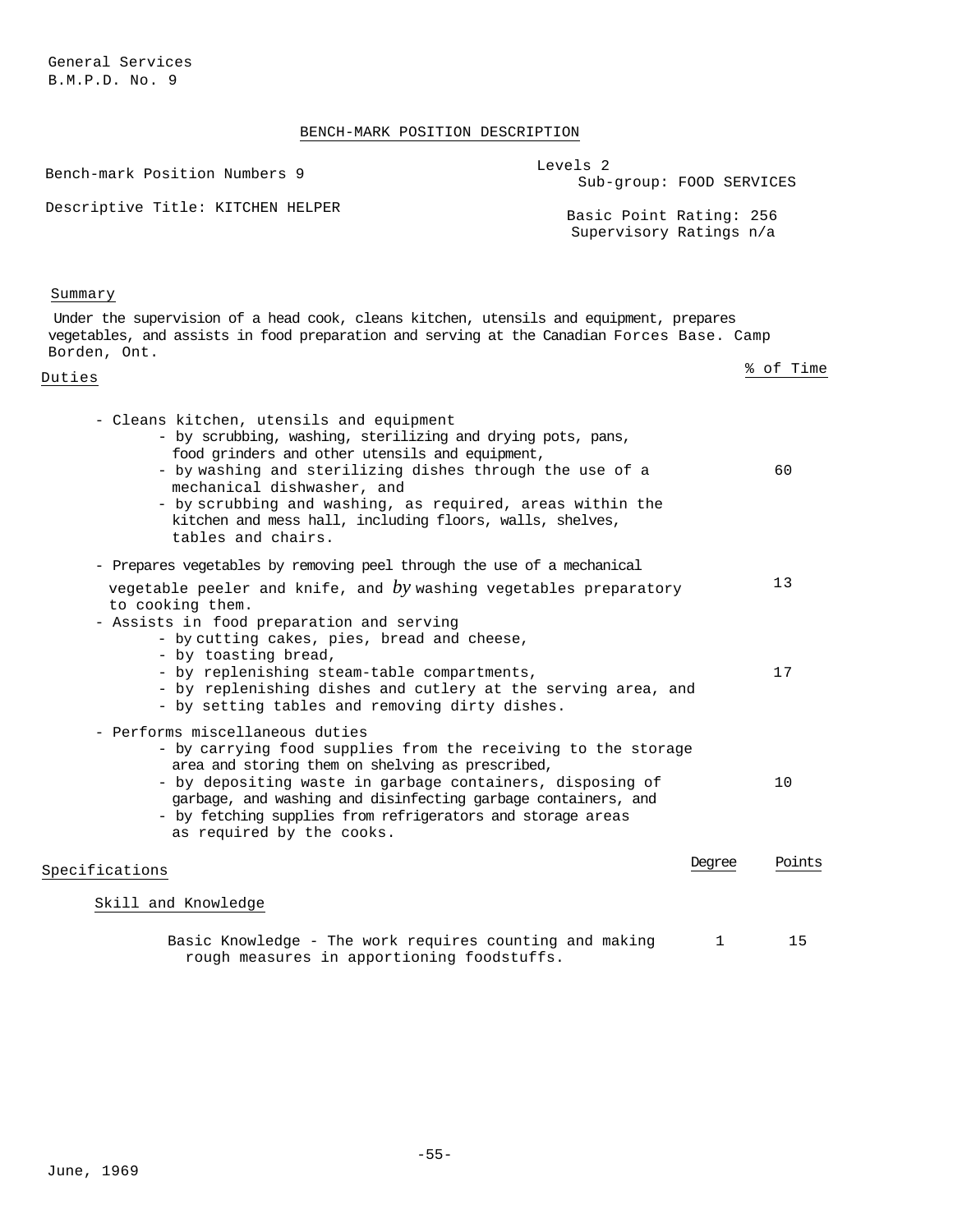|                                                                                                                                                                                                                                  | Degree       | Point |
|----------------------------------------------------------------------------------------------------------------------------------------------------------------------------------------------------------------------------------|--------------|-------|
| Comprehension and Judgement - The work requires the<br>understanding of simple oral instructions in order<br>to perform elementary tasks. Little judgement is<br>required.                                                       | $\mathbf{1}$ | 25    |
| Specific Vocational Training - The work requires a short<br>demonstration of procedures and routines.                                                                                                                            | $\mathbf{1}$ | 25    |
| Effort                                                                                                                                                                                                                           |              |       |
| Mental - The work requires normal attention to assigned<br>tasks and to recognize the need for cleaning. The<br>measure of quality is readily determined.                                                                        | $\mathbf{1}$ | 20    |
| Physical - The work requires prolonged periods of standing<br>or walking, and lifting and carrying trays of dishes<br>and containers of vegetables.                                                                              | 3            | 73    |
| Responsibility                                                                                                                                                                                                                   |              |       |
| Resources or Services - The work requires some account<br>ability for the quality of cleaning and for the proper<br>handling of foodstuffs and dishes.                                                                           | $\mathbf{1}$ | 25    |
| Safety of Others - The work is not performed in co-operation<br>with others, and there is little possibility of injury<br>to others.                                                                                             | $\mathbf{1}$ | 15    |
| Working Conditions                                                                                                                                                                                                               |              |       |
| Environment - The work requires considerable exposure to<br>wet conditions, both hot and cold, while scrubbing,<br>washing and cleaning, and frequent subjection to<br>temperature extremes between refrigerators and kitchen.   | 2            | 36    |
| Hazards - The work involves exposure to burns and scalds<br>from working in proximity to stoves, steam and hot<br>water, to injuries such as cuts from knives and broken<br>glass, and to some hazards from lifting and bending. | A2           | 22    |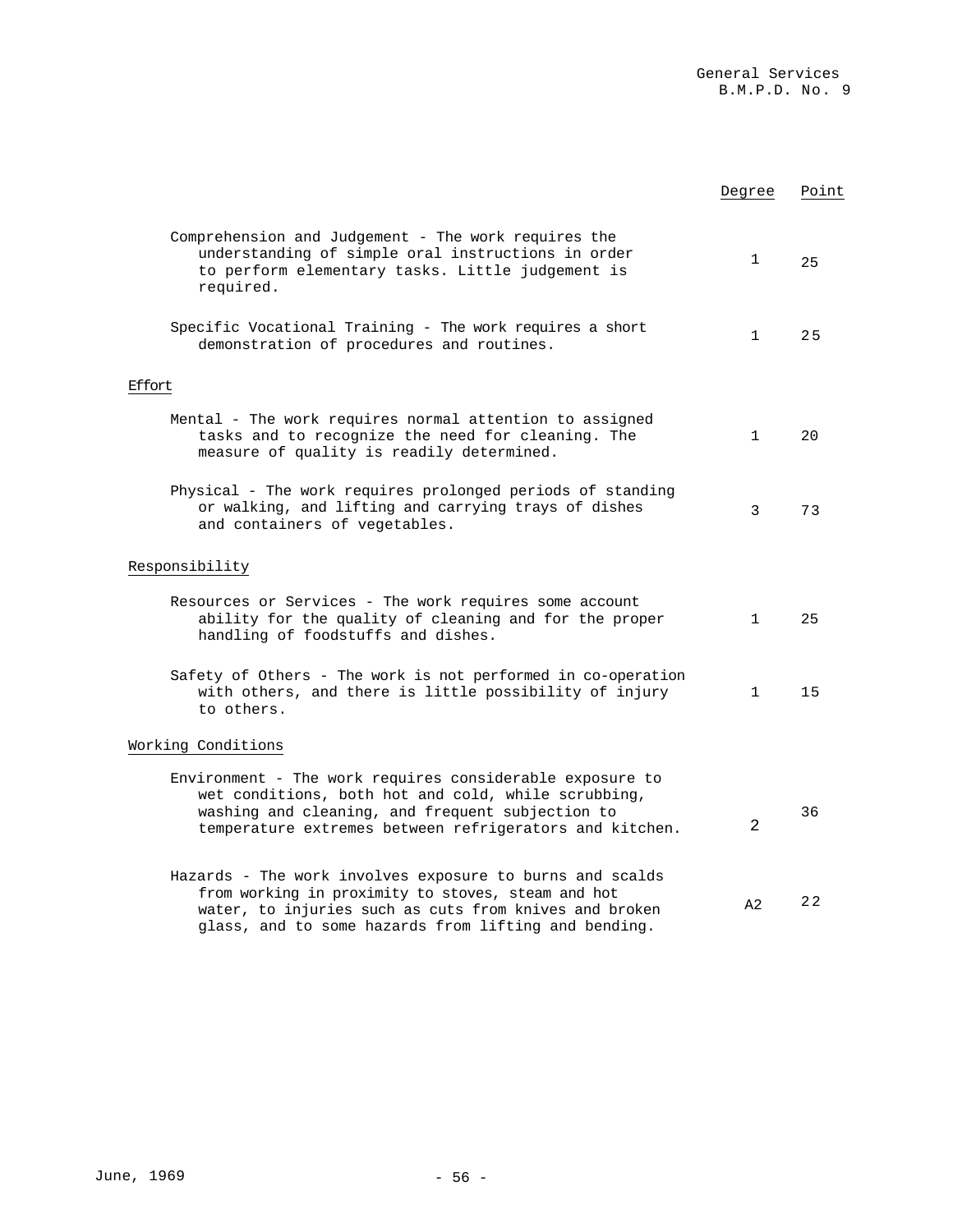SUB-GROUP: LAUNDRY SERVICES

| BENCH-MARK   |                   |      |
|--------------|-------------------|------|
| POSITION NO. | DESCRIPTIVE TITLE | PAGE |
| 10           | Presser           | 51   |
| 11           | Washman           | 53   |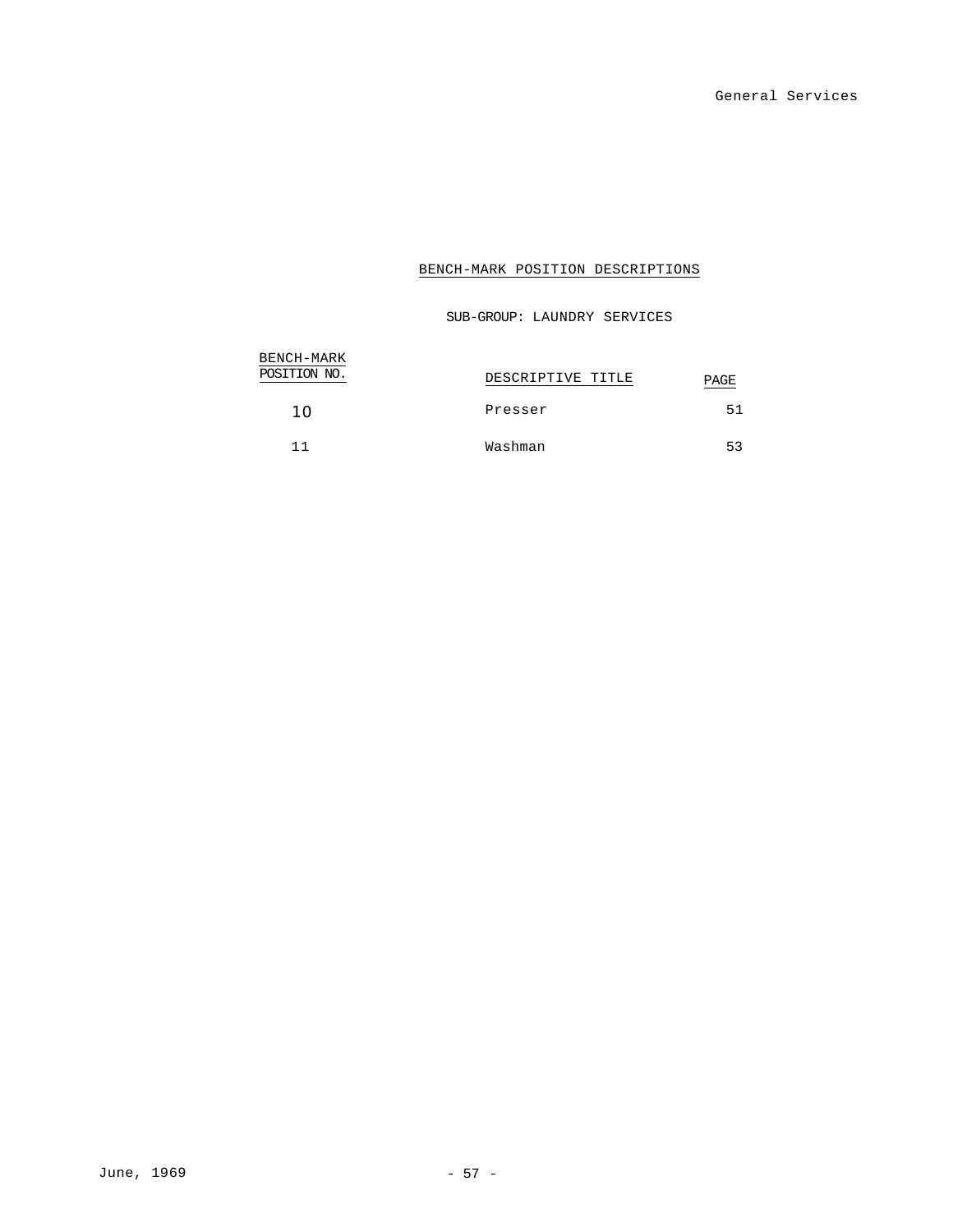| Bench-mark Position Number: 10                                                                                                                                                                                                                                                                 | Level: 1<br>Sub-group: LAUNDRY SERVICES            |        |           |
|------------------------------------------------------------------------------------------------------------------------------------------------------------------------------------------------------------------------------------------------------------------------------------------------|----------------------------------------------------|--------|-----------|
| Descriptive Title: PRESSER                                                                                                                                                                                                                                                                     | Basic Point Rating: 187<br>Supervisory Rating: n/a |        |           |
| Summary                                                                                                                                                                                                                                                                                        |                                                    |        |           |
| Under the supervision of the dry-cleaning supervisor, Department of Public Works, Fort<br>Churchill, Man., operates a steam press.                                                                                                                                                             |                                                    |        |           |
| Duties                                                                                                                                                                                                                                                                                         |                                                    |        | % of Time |
| - Operates a steam press to press jackets, suits, dresses and other<br>items of clothing by arranging newly dry-cleaned garments on the<br>press for the desired result and lowering the heated press for the<br>required time, and by placing the pressed clothes on hangers for<br>delivery. |                                                    |        | 100       |
| Specifications                                                                                                                                                                                                                                                                                 |                                                    | Degree | Points    |
| Skill and Knowledge                                                                                                                                                                                                                                                                            |                                                    |        |           |
| Basic Knowledge - The work requires counting for quantity<br>check, and communicating orally with the supervisor.                                                                                                                                                                              |                                                    | 1      | 15        |
| Comprehension and Judgement - The work requires understanding<br>simple oral instructions in order to perform repetitive<br>tasks. Little judgement is required.                                                                                                                               |                                                    | 1      | 25        |
| Specific Vocational Training - The work requires a<br>brief demonstration of the techniques used in pressing<br>a variety of garments.                                                                                                                                                         |                                                    | 1      | 25        |
| Effort                                                                                                                                                                                                                                                                                         |                                                    |        |           |
| Mental - The work requires normal attention in properly<br>arranging articles for pressing. Quality of the work<br>is readily determined by inspection.                                                                                                                                        |                                                    | 1      | 20        |
| Physical - The work requires continuous standing while<br>working with light-weight material.                                                                                                                                                                                                  |                                                    | 2      | 46        |
| Responsibility                                                                                                                                                                                                                                                                                 |                                                    |        |           |
| Resources or Services - The work requires that care be<br>taken to retain the appearance of the garments and to<br>avoid heat damage.                                                                                                                                                          |                                                    | 1      | 25        |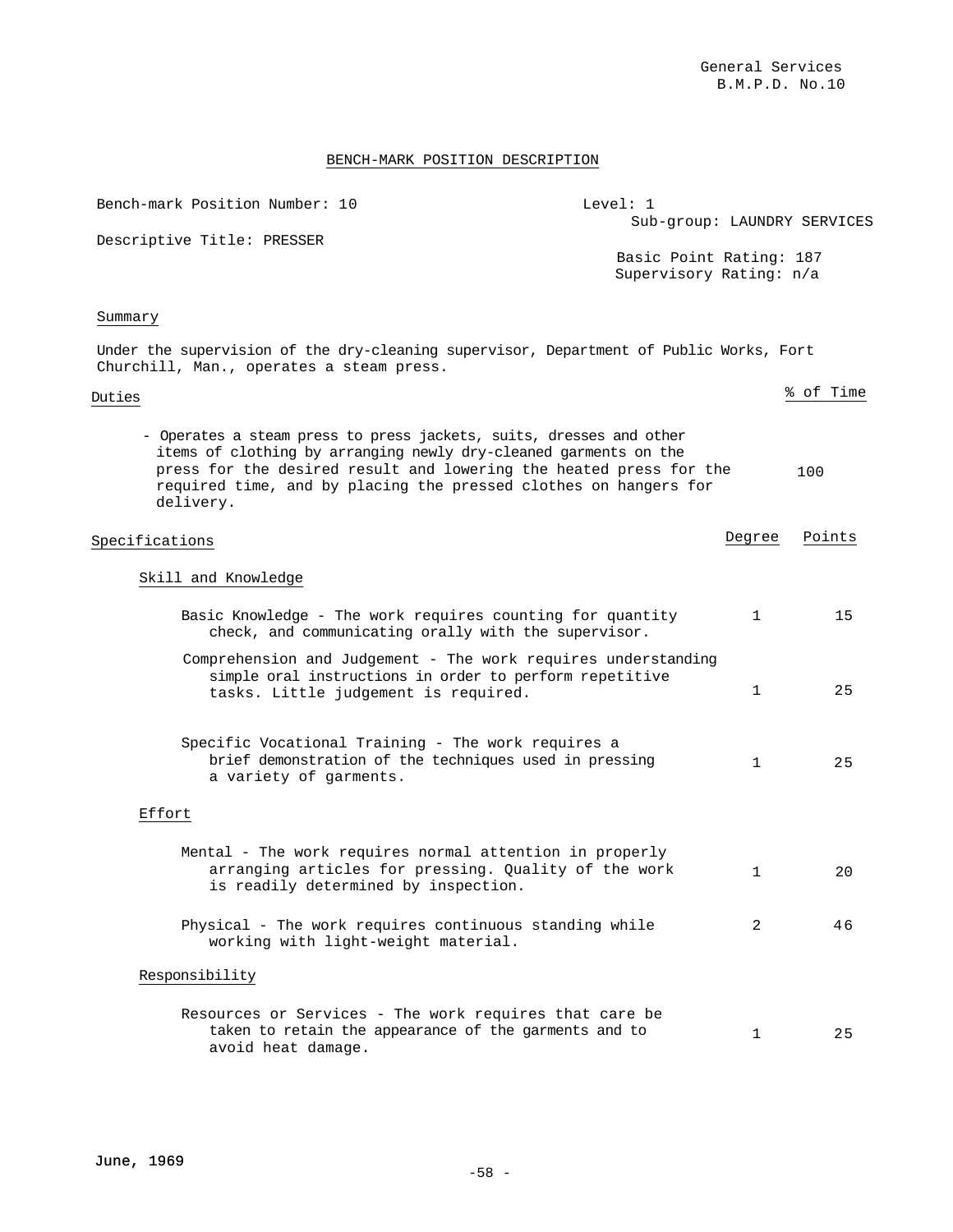|                                                                                                                    | Degree | Points |
|--------------------------------------------------------------------------------------------------------------------|--------|--------|
| Safety of Others - The work is performed in relative<br>isolation, with little possibility of injury to<br>others. |        | 15     |
| Working Conditions                                                                                                 |        |        |
| Environment - The work is performed in somewhat higher<br>than normal temperatures and humidity.                   |        | 12     |
| Hazards - The work requires some exposure to injuries<br>such as slight burns.                                     | Αl     |        |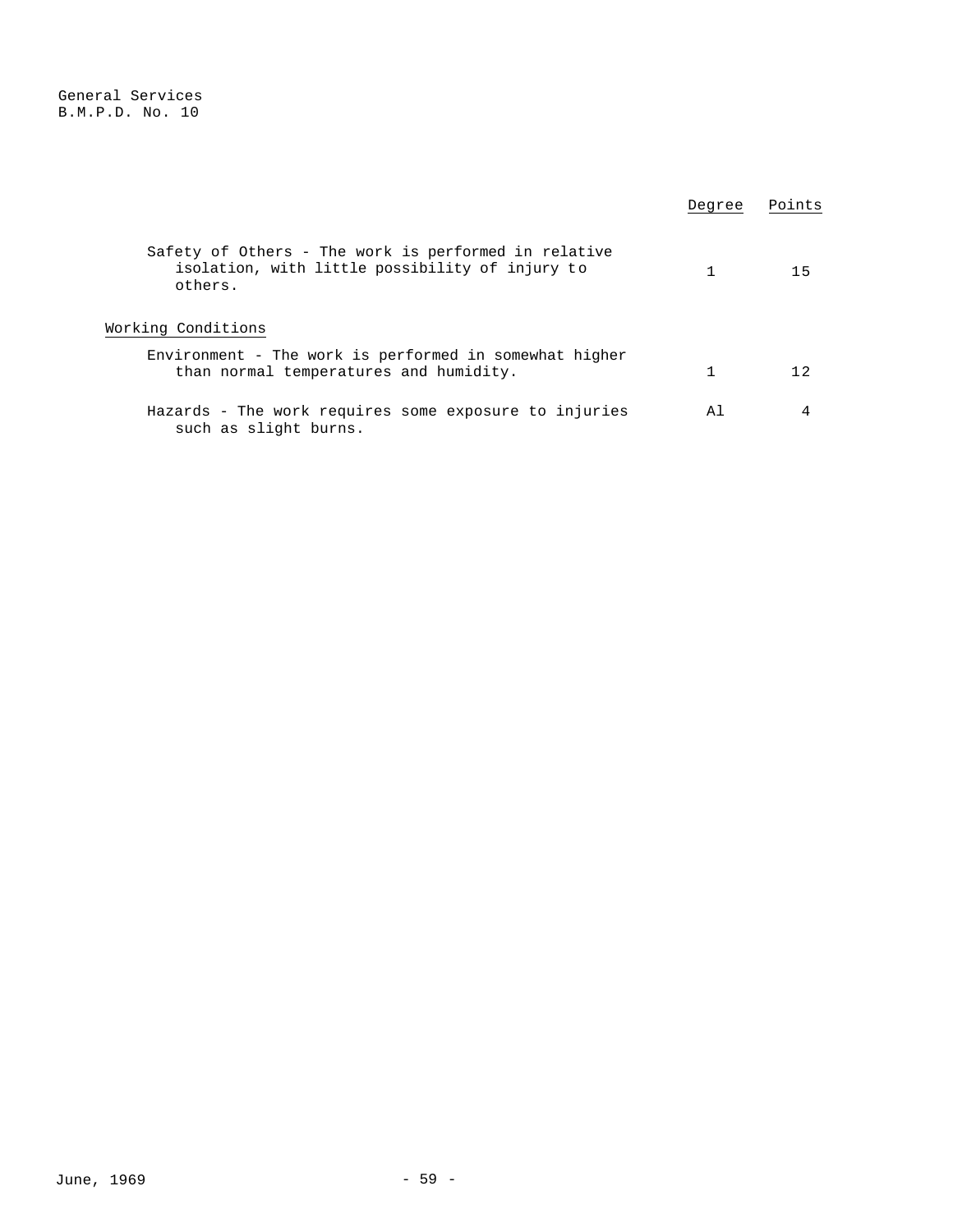# BENCH-MARK POSITION DESCRIPTION

| Bench-mark Position Number: 11                                                                                                                                                                                                                                                                                                                                                                                                                                                                                                                                  | Level: 2                                           |              | Sub-groups LAUNDRY SERVICES |
|-----------------------------------------------------------------------------------------------------------------------------------------------------------------------------------------------------------------------------------------------------------------------------------------------------------------------------------------------------------------------------------------------------------------------------------------------------------------------------------------------------------------------------------------------------------------|----------------------------------------------------|--------------|-----------------------------|
| Descriptive Title: WASHMAN                                                                                                                                                                                                                                                                                                                                                                                                                                                                                                                                      | Basic Point Rating: 256<br>Supervisory Rating. n/a |              |                             |
| Summary,                                                                                                                                                                                                                                                                                                                                                                                                                                                                                                                                                        |                                                    |              |                             |
| Under the supervision of the laundry supervisor, Inuvik, N.W.T., tends clothes washing,<br>extracting and drying machines in a laundry.                                                                                                                                                                                                                                                                                                                                                                                                                         |                                                    |              |                             |
| Duties                                                                                                                                                                                                                                                                                                                                                                                                                                                                                                                                                          |                                                    |              | % of Time                   |
| - Tends three washing machines of 50-, 100-, and 300-pound capacity<br>respectively, two extractors and three tumblers<br>- by sorting laundry according to colour and fabric in<br>preparation for washing,<br>- by weighing and loading laundry into washing machines,<br>- by adding to the wash the required amounts of soap,<br>bleaches, disinfectants and starch,<br>- by unloading washers and loading extractors,<br>- by unloading extractors and loading tumblers, and<br>- by removing the laundry from the tumblers following<br>the drying cycle. |                                                    |              | 100                         |
| Specifications                                                                                                                                                                                                                                                                                                                                                                                                                                                                                                                                                  |                                                    | Degree       | Points                      |
| Skill and Knowledge                                                                                                                                                                                                                                                                                                                                                                                                                                                                                                                                             |                                                    |              |                             |
| Basic Knowledge - The work requires reading simple gauges<br>and meters in tending washers, extractors and dryers.                                                                                                                                                                                                                                                                                                                                                                                                                                              |                                                    | $\mathbf{1}$ | 15                          |
| Comprehension and Judgement - The work requires tending<br>laundry machines where washing formulae are stipulated<br>and the sequence of operations is established. There<br>is also a requirement to sort laundry items by fabric<br>and colour in preparation for laundering.                                                                                                                                                                                                                                                                                 |                                                    | $\mathbf{1}$ | 25                          |
| Specific Vocational Training - The work requires an<br>explanation of the duties, demonstration of laundering<br>processes, and familiarization with washing formulae.                                                                                                                                                                                                                                                                                                                                                                                          |                                                    | 1            | 25                          |
| Effort                                                                                                                                                                                                                                                                                                                                                                                                                                                                                                                                                          |                                                    |              |                             |
| Mental - The work requires normal attention in the sorting<br>of clothes, the loading and unloading of machines, and<br>in adding required washing compounds.                                                                                                                                                                                                                                                                                                                                                                                                   |                                                    | 1            | 20                          |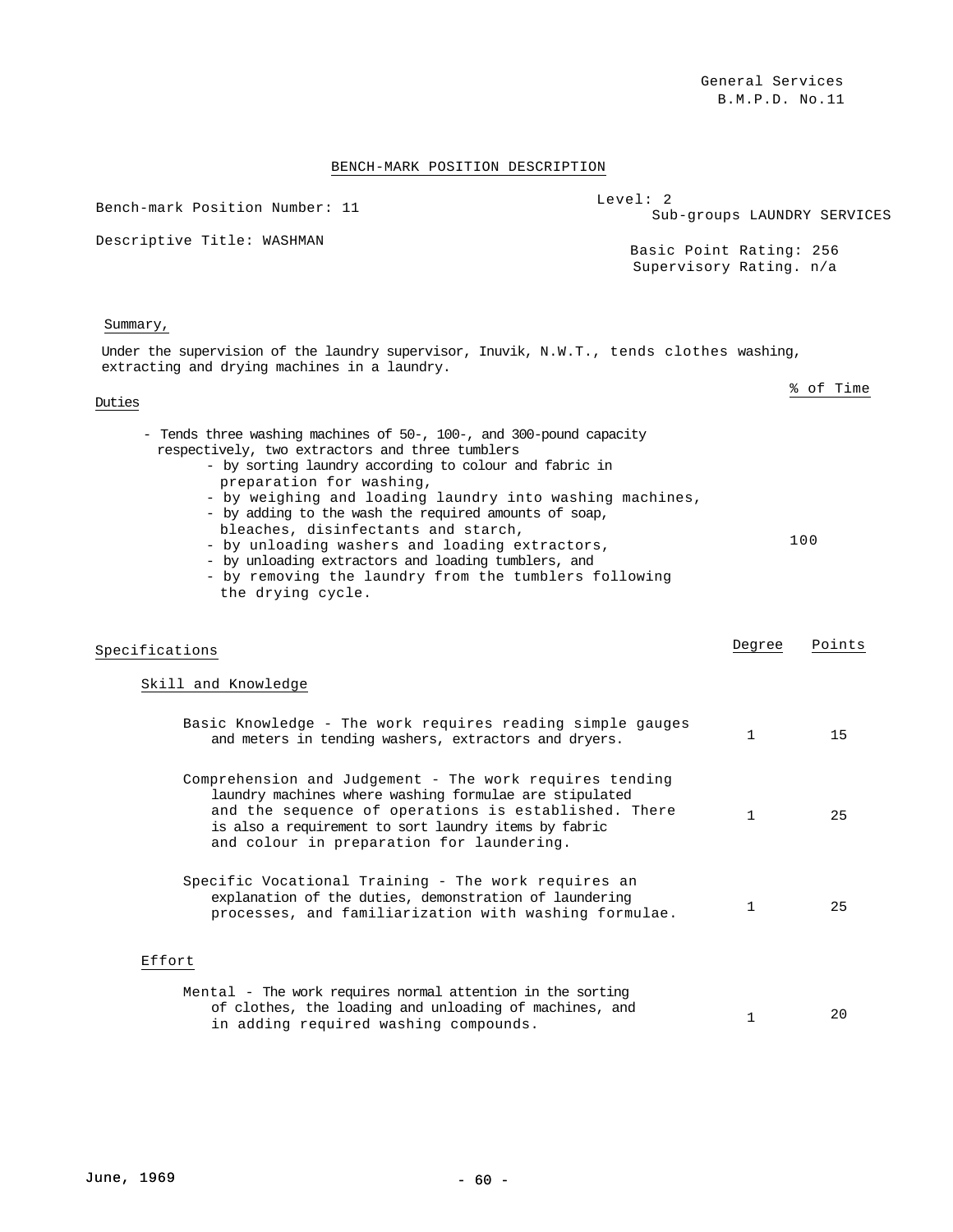|                                                                                                                                                                                                                                                       | Degree         | Points |
|-------------------------------------------------------------------------------------------------------------------------------------------------------------------------------------------------------------------------------------------------------|----------------|--------|
| Physical - The work requires continuous standing combined<br>with body movement in sorting and handling dry laundry<br>and considerable heavy lifting in loading and unloading<br>wet wash during the laundering process.                             | $\mathcal{E}$  | 73     |
| Responsibility                                                                                                                                                                                                                                        |                |        |
| Resources or Services - The work requires some account<br>ability for preservation of shape and size of fabrics<br>washed, but the use of specified formulae and routines<br>and the programmed settings of machines tend to limit<br>responsibility. | 1              | 25     |
| Safety of Others - The work permits little possibility of<br>injury to others as duties associated with the job<br>involve little contact with other people.                                                                                          | 1              | 15     |
| Working Conditions                                                                                                                                                                                                                                    |                |        |
| Environment - The work is performed in somewhat higher<br>than normal temperatures and humidity, where wet conditions<br>are normal.                                                                                                                  | $\mathfrak{D}$ | 36     |
| Hazards - The work involves frequent exposure to minor<br>injuries such as cuts, bruises or burns from hot<br>water and steam, or to the danger of slipping on wet<br>floors.                                                                         | A <sub>2</sub> | 2.2    |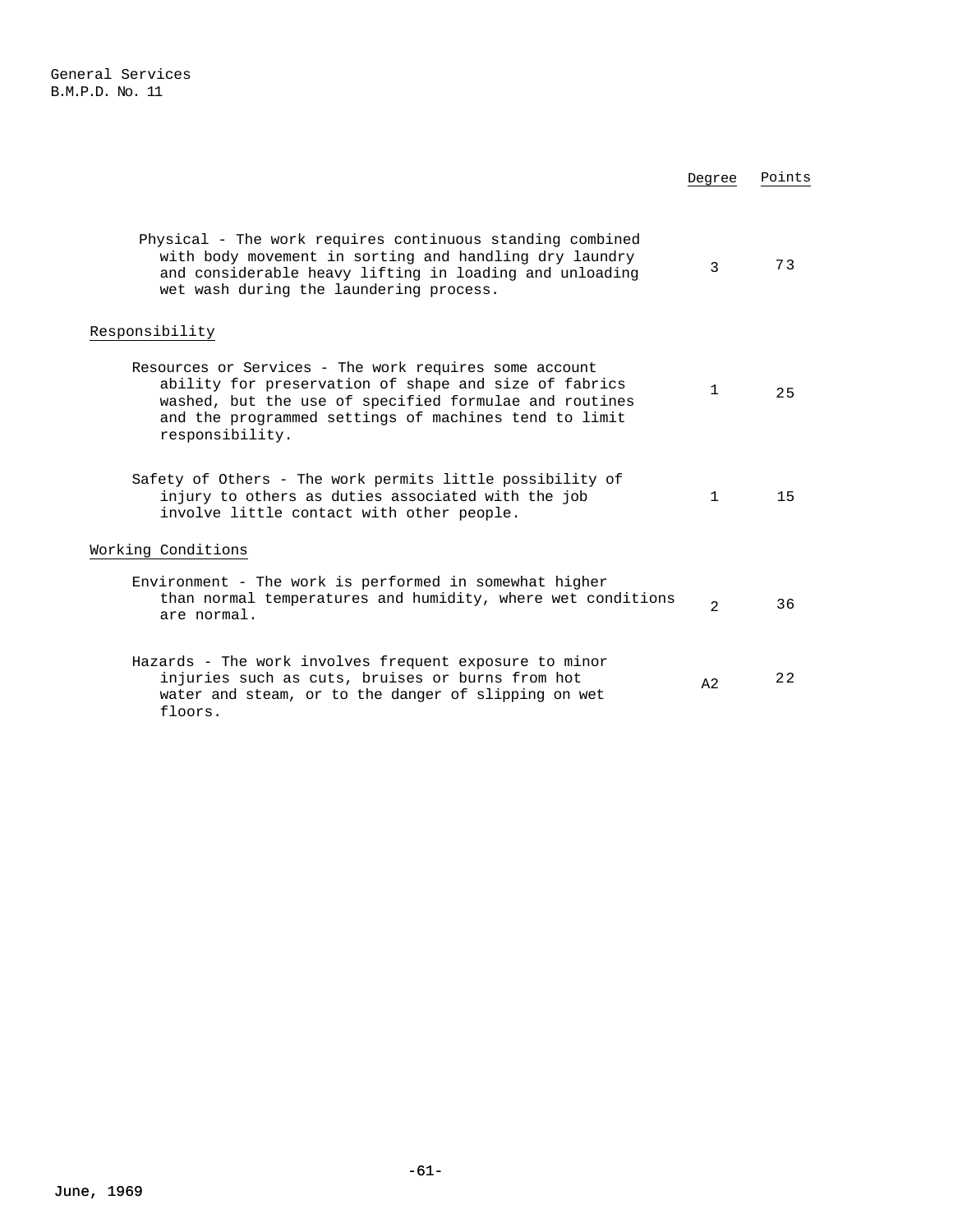# SUB-GROUP: MESSENGER SERVICES

| BENCH-MARK<br>POSITION NO. | DESCRIPTIVE TITLE      | PAGE. |
|----------------------------|------------------------|-------|
| 12                         | Confidential Messenger | 56    |
| 13                         | Messenger              | 58    |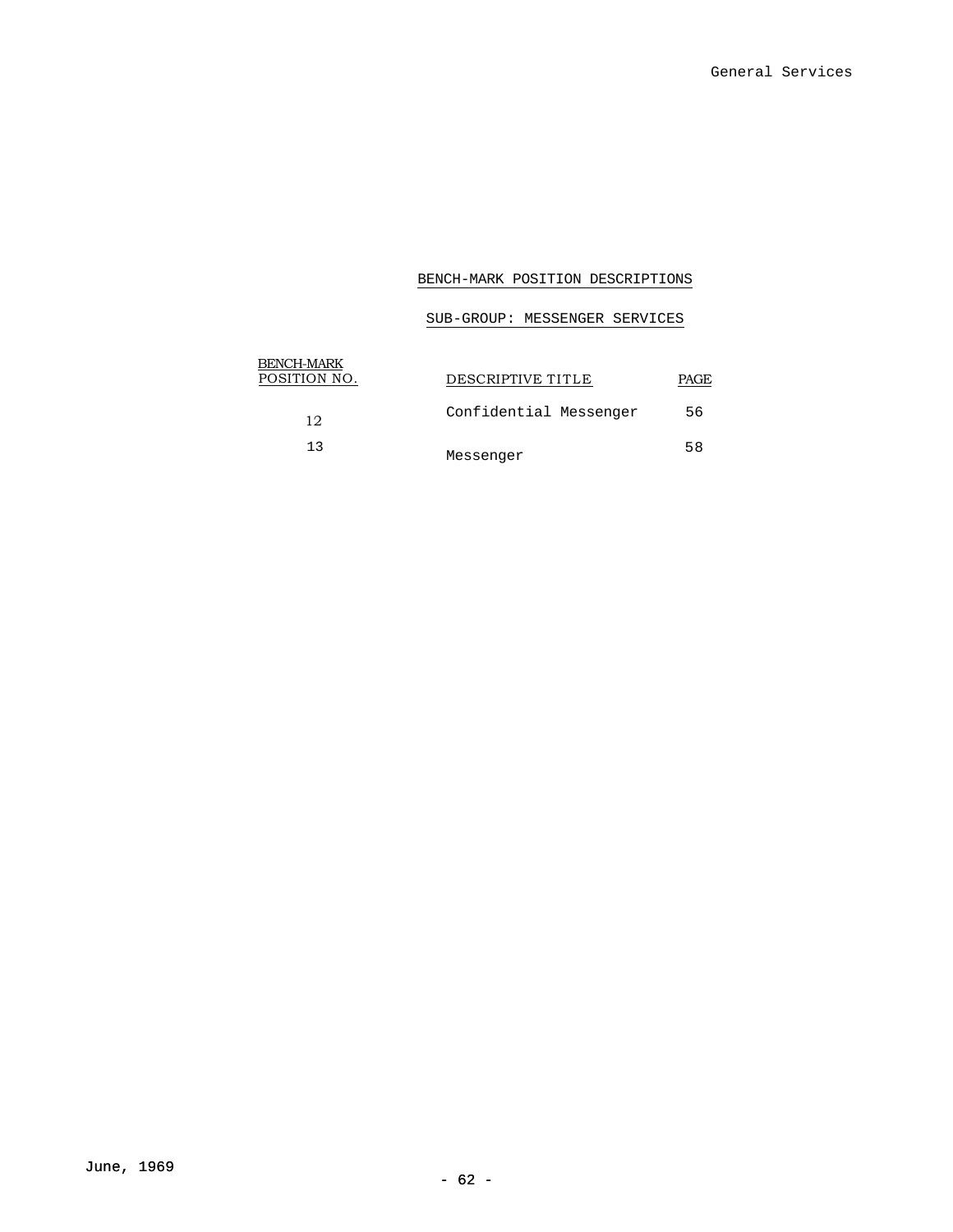# \$ENCH-MARK POSITION DESCRIPTION,

| Bench-mark Position Numbers 12                                                                                                                                                                                                                                                                                                                                                                                                                                          | Levels 2<br>Sub-groups MESSENGER                   |              |           |
|-------------------------------------------------------------------------------------------------------------------------------------------------------------------------------------------------------------------------------------------------------------------------------------------------------------------------------------------------------------------------------------------------------------------------------------------------------------------------|----------------------------------------------------|--------------|-----------|
| Descriptive Titles CONFIDENTIAL MESSENGER                                                                                                                                                                                                                                                                                                                                                                                                                               | <b>SERVICES</b>                                    |              |           |
|                                                                                                                                                                                                                                                                                                                                                                                                                                                                         | Basic Point Rating: 244<br>Supervisory Rating: n/a |              |           |
| Summary                                                                                                                                                                                                                                                                                                                                                                                                                                                                 |                                                    |              |           |
| Under supervision, carries classified documents, confidential messages and other<br>printed material between officials of the Department of External Affairs and outside<br>agencies located in the Ottawa headquarters area, and performs related duties.                                                                                                                                                                                                              |                                                    |              |           |
| Duties                                                                                                                                                                                                                                                                                                                                                                                                                                                                  |                                                    |              | % of Time |
| - Carries classified documents and confidential messages<br>- by reporting to specified agencies to receive classified<br>documents, printed material or money, and the instructions<br>for their protection during transportation,<br>- by carrying and protecting materials in transit, while<br>walking or using a departmental vehicle or taxi as<br>required, and<br>- by recording items accepted for delivery and obtaining<br>receipts for materials delivered. |                                                    |              | 90        |
| - Performs related duties such as packaging materials for<br>mailing.                                                                                                                                                                                                                                                                                                                                                                                                   |                                                    |              | 10        |
| Specifications                                                                                                                                                                                                                                                                                                                                                                                                                                                          |                                                    | Degree       | Points    |
| Skill and Knowledge                                                                                                                                                                                                                                                                                                                                                                                                                                                     |                                                    |              |           |
| Basic Knowledge - The work requires that written and oral<br>instructions be followed for the transportation and<br>delivery of packaged printed matter in the Ottawa city<br>area. It requires counting and recording items handled.                                                                                                                                                                                                                                   |                                                    | $\mathbf{1}$ | 15        |
| Comprehension and Judgement - The work requires that<br>specific instructions be followed to carry out routine<br>tasks.                                                                                                                                                                                                                                                                                                                                                |                                                    | 1            | 25        |
| Specific Vocational Training - The work requires an explanation<br>of the duties and of the clerical tasks performed                                                                                                                                                                                                                                                                                                                                                    |                                                    | 1            | 25        |
| Effort                                                                                                                                                                                                                                                                                                                                                                                                                                                                  |                                                    |              |           |
| Mental - The work requires periods of alertness and<br>intermittent attention to details to protect material<br>being transported.                                                                                                                                                                                                                                                                                                                                      |                                                    | 1            | 20        |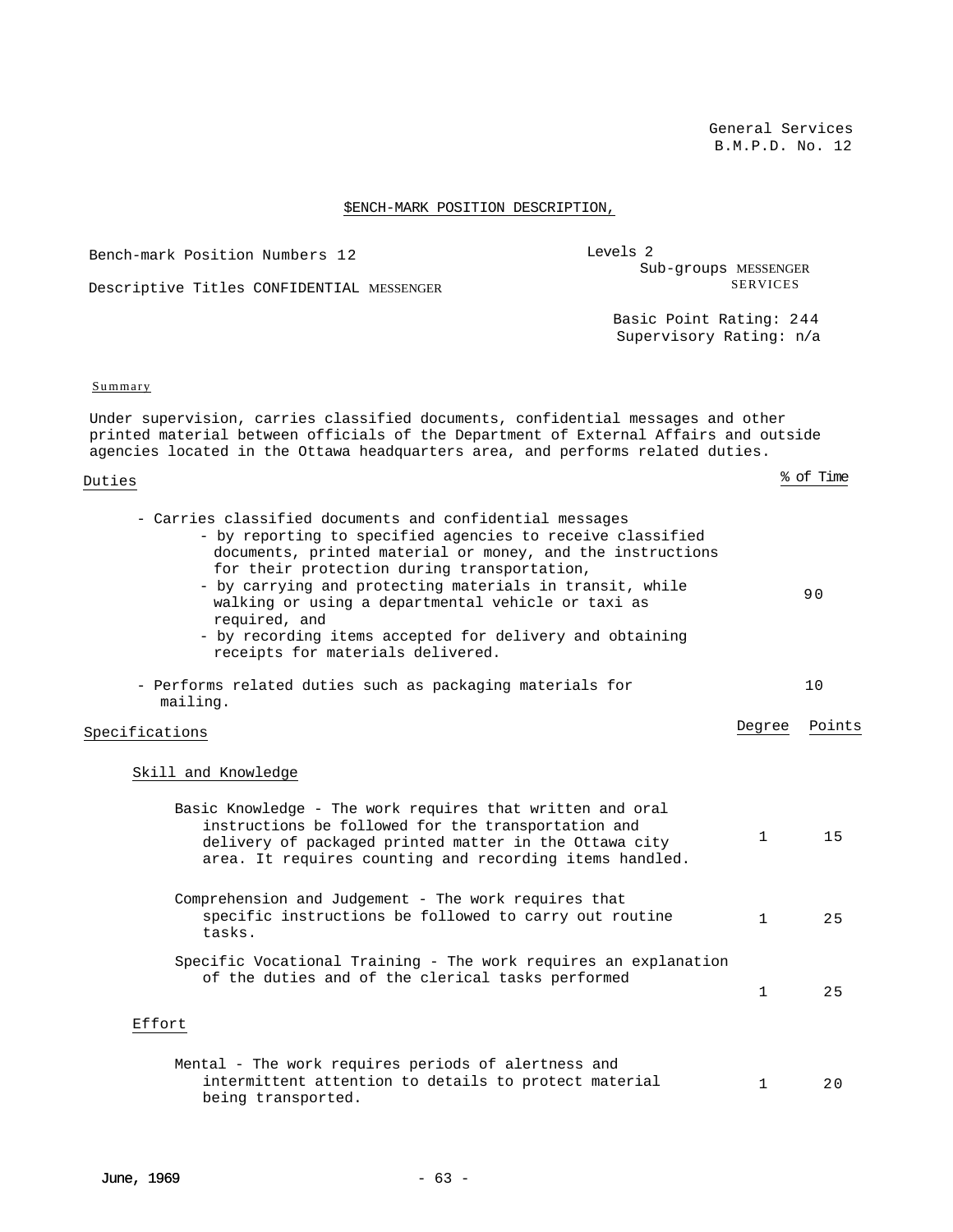|                                                                                                                                                                                                                                                                                                  | Degree       | Points |
|--------------------------------------------------------------------------------------------------------------------------------------------------------------------------------------------------------------------------------------------------------------------------------------------------|--------------|--------|
| Physical - The work requires considerable walking and<br>standing while carrying light-weight printed material.<br>Motor transport is used to travel extended distances<br>or to transport large packages of documents. Some<br>greater physical effort is required while handling<br>mail bags. | 2            | 46     |
| Responsibility                                                                                                                                                                                                                                                                                   |              |        |
| Resources or Services - The work requires that the<br>security of classified documents be maintained during<br>their transport within the Ottawa area and that any<br>knowledge of their contents be not disclosed.                                                                              | 2            | 58     |
| Safety of Others - The work involves contact with other<br>people, but there is little possibility of injury<br>to others.                                                                                                                                                                       | $\mathbf{1}$ | 15     |
| Working Conditions                                                                                                                                                                                                                                                                               |              |        |
| Environment - The work requires continual movement<br>between an office environment and the out-of-doors,<br>where there is exposure to weather conditions at<br>all times of the year.                                                                                                          | 2            | 36     |
| Hazards - Health and accident hazards are negligible.                                                                                                                                                                                                                                            | $A_1$        | 4      |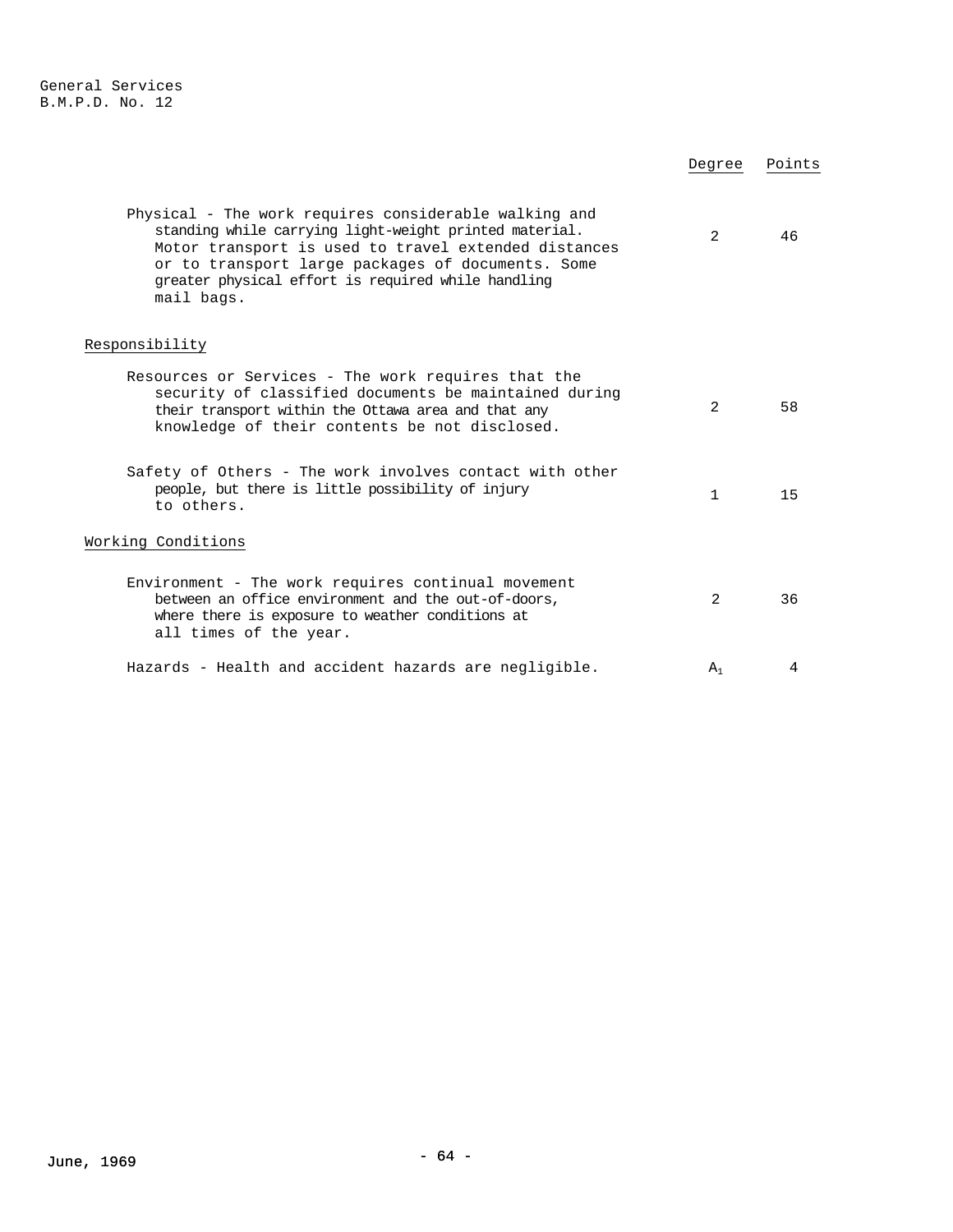Bench-Mark Position Numbers 13

Descriptive Titles MESSENGER

Basic Point Rating: 187 Supervisory Rating: n/a

#### Summary

Under the supervision of the file room supervisor in the Department of Public Works, picks up and delivers files and correspondence within a branch; prepares a list of all files transferred within and from the branch; and performs related duties.

# Duties % of Time

- Picks up and delivers files and correspondence within a branch - by picking up items from the file control section and taking these to the messenger roan for sorting into appropriate bins, - by delivering the files and other printed material from the sorting bins to the designated persons in the branch, - by picking up files, mail and other material within the branch and delivering these to the file control section or the mail room, or redistributing them as indicated, and - by collecting the daily correspondence from the typing units and delivering it to the designated branch officers for signature. 85 - Prepares a list of all files transferred within and from the branch by recording the transfer of all files within the branch, and by preparing transfer slips for all files transferred to other branches. 10 - Performs related duties as required - by delivering printing requirements to the printing unit (located outside the building), - by collecting completed work from the printing unit, - by distributing the daily attendance sheets to a section within the branch, and - by delivering special messages. 5

## Specifications **Degree** Points **Degree** Points

#### Skill and Knowledge

Basic Knowledge - The work requires reading and following simple written instructions in collecting, sorting and delivering files, correspondence and other material. Simple recording procedures are required in noting the transfer of files. 1 15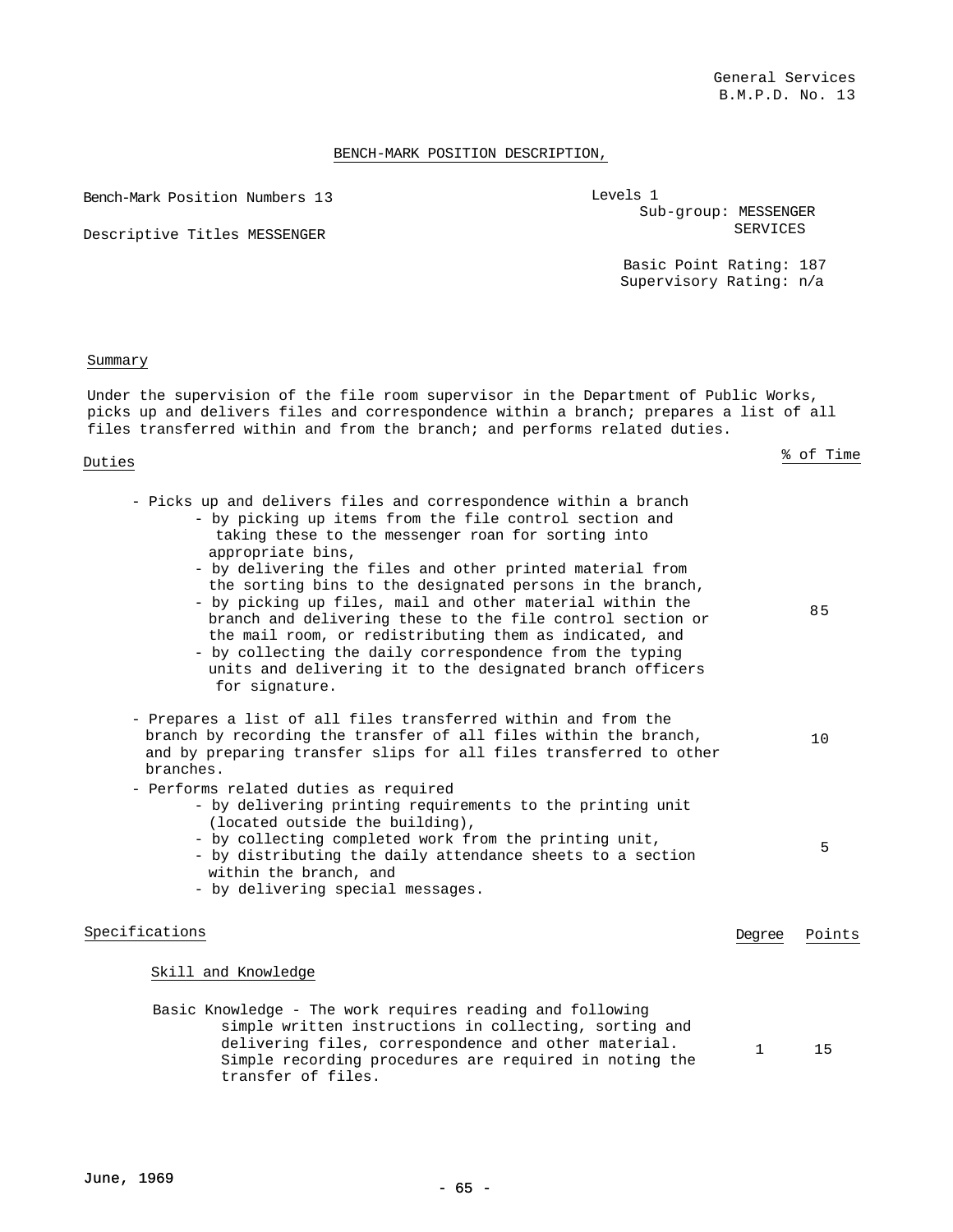|                                                                                                                                                                                                                         | Decree         | Points          |
|-------------------------------------------------------------------------------------------------------------------------------------------------------------------------------------------------------------------------|----------------|-----------------|
| Comprehension and Judgement - The work requires that<br>specific instructions and established routines be<br>followed to carry out repetitive tasks.                                                                    | $\mathbf{1}$   | 25              |
| Specific Vocational Training - The work requires a brief<br>demonstration and description of the duties, procedures<br>and routines.                                                                                    | $\mathbf{1}$   | 25              |
| Effort                                                                                                                                                                                                                  |                |                 |
| Mental - The work is repetitive, but does require normal<br>attention in collecting, sorting and delivering files,<br>correspondence and other material.                                                                | $\mathbf{1}$   | 20              |
| Physical - The work requires continuous walking and standing<br>while performing the collecting, sorting and delivering<br>duties associated with it.                                                                   | $\overline{2}$ | 46              |
| Responsibility                                                                                                                                                                                                          |                |                 |
| Resources or Services - The work requires some account<br>ability for the recording of files and for proper sorting<br>and delivery of mail. Misplacement of files and mail<br>would result in lost time and annoyance. | 1              | 25              |
| Safety of Others - The work involves contact with other<br>people, but there is little possibility of injury to others.                                                                                                 | $\mathbf{1}$   | 15              |
| Working Conditions                                                                                                                                                                                                      |                |                 |
| Environment - The work is performed in pleasant surroundings<br>with relatively few disagreeable conditions.                                                                                                            | 1              | 12 <sup>°</sup> |
| Hazards - The work involves little exposure to injury.                                                                                                                                                                  | $A_1$          | 4               |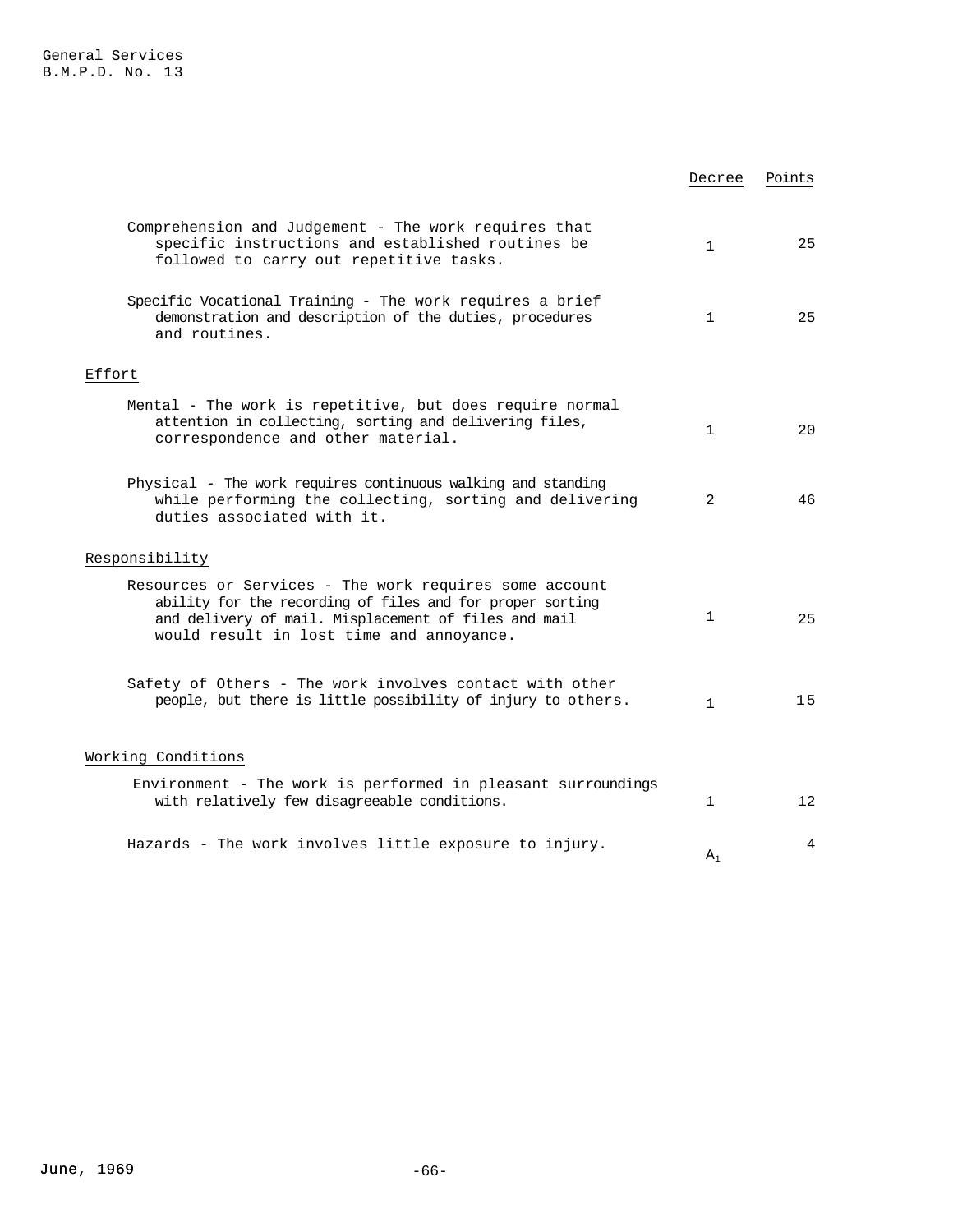|                           | SUB-GROUP: MISCELLANEOUS PERSONAL SERVICES |  |      |
|---------------------------|--------------------------------------------|--|------|
| BENCH-MARK<br>POSITION NO | DESCRIPTIVE TITLE                          |  | PAGE |
| 14                        | Head Steward                               |  | 61   |
| 15                        | Shift Matron                               |  | 63   |
| 16                        | Tailor                                     |  | 65   |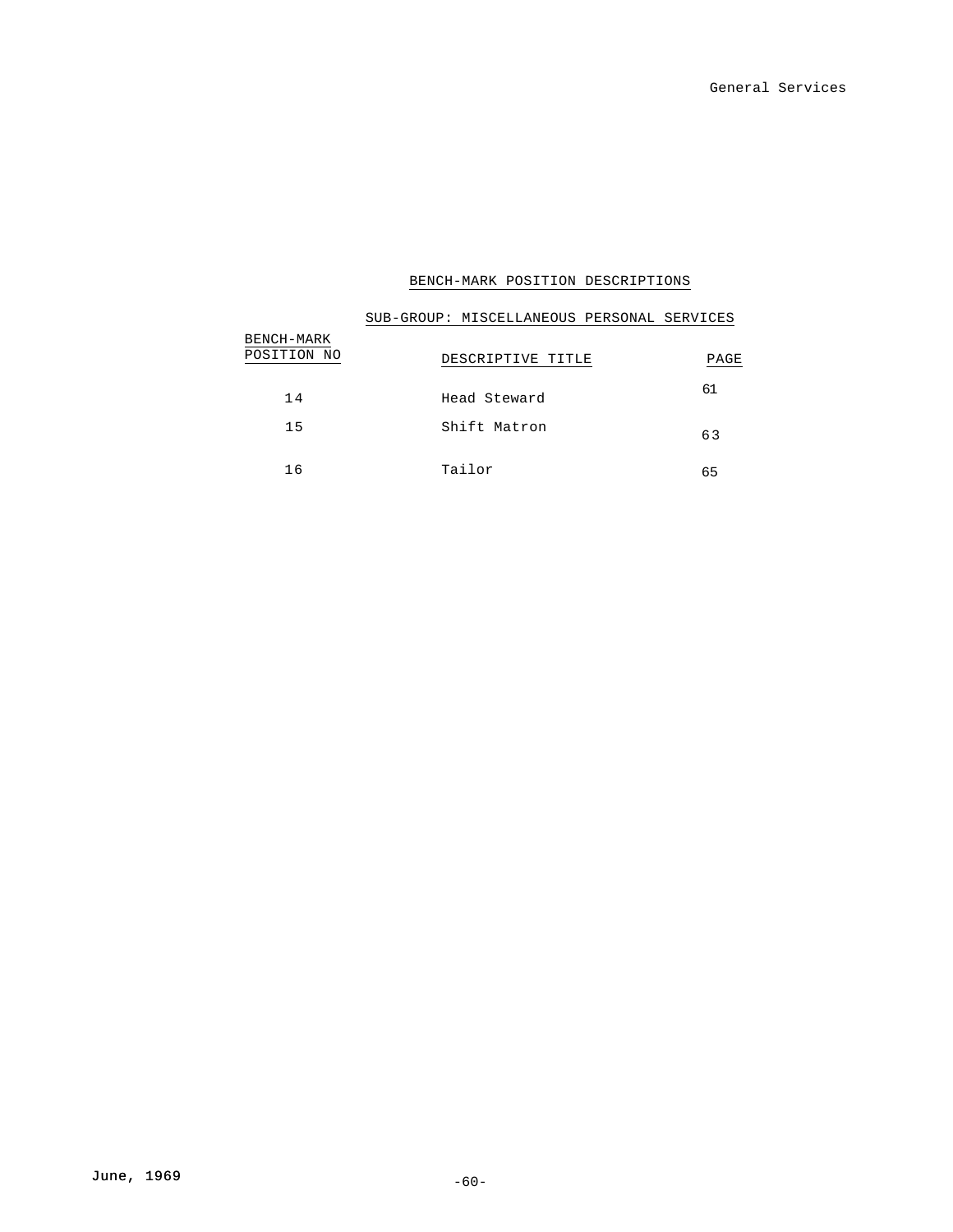Bench-mark Position Number: 14

| Levels 9 |                          |
|----------|--------------------------|
|          | Sub-groups MISCELLANEOUS |
|          | PERSONAL SERVICES        |
|          |                          |

Descriptive Title: HEAD STEWARD

Basic Point Ratings 581 Supervisory Rating: C4

## Summary

Under the direction of the officers' mess committee at the Canadian Forces Base, Trenton, Ont., plans and controls the operation of the officers' mess; plans and prepares for official mess functions; and assists the officers' mess committee.

# Duties % of Time

| - Plans and controls the operation of the officers' mess and<br>supervises 24 employees<br>- by training, supervising and directing the activities of<br>bar stewards, housekeeping and cleaning staff and clerical<br>staff associated with the officers' mess,                           |        |        |
|--------------------------------------------------------------------------------------------------------------------------------------------------------------------------------------------------------------------------------------------------------------------------------------------|--------|--------|
| - by arranging accommodations for members and quests,<br>- by keeping records regarding accommodations, rations,<br>inventory, accounts payable and receivable, personnel and<br>building maintenance, and<br>- by collecting mess. funds and accounting for mess funds<br>and petty cash. |        | 80     |
| - Plans and prepares for official mess functions by scheduling<br>entertainment for official functions, and arranging menus, in<br>co-operation with the food services officer, for regularly<br>scheduled and special events.                                                             |        | 10     |
| - Assists the officers' mess committee by acting as secretary<br>ex officio, to prepare routine correspondence and requisitions<br>for materials required in the officers' mess.                                                                                                           |        | 10     |
| Specifications                                                                                                                                                                                                                                                                             | Degree | Points |
| Skill and Knowledge                                                                                                                                                                                                                                                                        |        |        |
| Basic Knowledge - The work requires making mathematical<br>calculations in accounting for the financial operation<br>of the officers' mess and in the maintenance of record-<br>keeping systems.                                                                                           | 4      | 51     |
| Comprehension and Judgement - The work requires an under<br>standing of management principles and techniques and the<br>exercising of judgement and discretion in dealing with<br>guests, members and staff.                                                                               | 4      | 85     |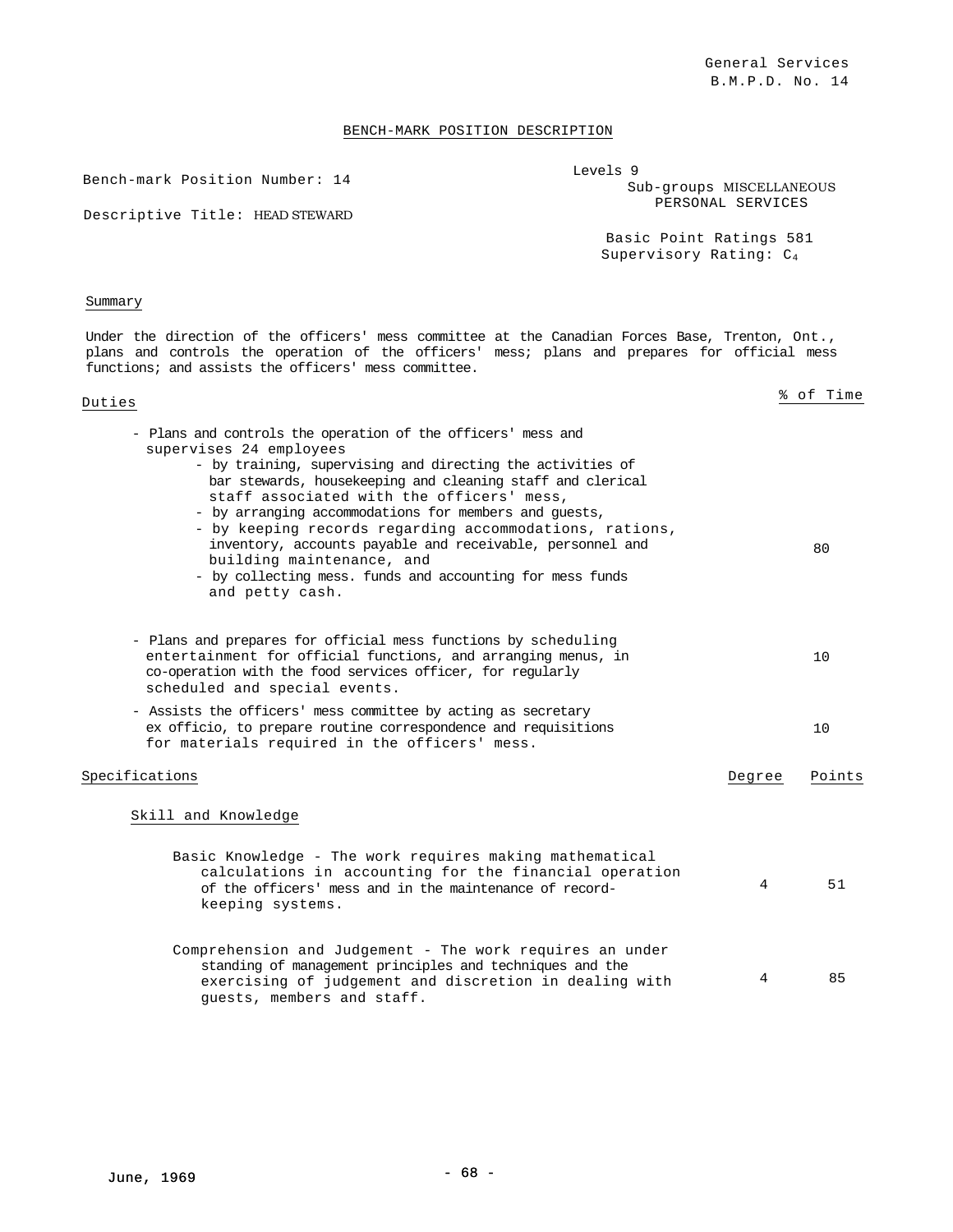|                                                                                                                                                                                                                                                                                                   | Degree         | Points |
|---------------------------------------------------------------------------------------------------------------------------------------------------------------------------------------------------------------------------------------------------------------------------------------------------|----------------|--------|
| Specific Vocational Training - The work requires consider<br>able administrative experience, good knowledge of<br>military protocol and of supervision, an appreciation<br>of public relations, and tact.                                                                                         | 6              | 200    |
| Effort                                                                                                                                                                                                                                                                                            |                |        |
| Mental - The work requires close attention and periods of<br>concentration in planning, scheduling and coordinating<br>services associated with the officers' mess; in supervising<br>employees; in handling cash and attractive items;<br>and in attending to the details of business functions. | 3              | 73     |
| Physical - Duties involve light work requiring intermittent<br>sitting, standing and walking.                                                                                                                                                                                                     | 1              | 20     |
| Responsibility                                                                                                                                                                                                                                                                                    |                |        |
| Resources or Services - The work requires responsibility<br>for the management of the mess and for the proper conduct<br>of mess functions. The responsibility for assets and<br>records is significant.                                                                                          | 3              | 91     |
| Safety of Others - The work requires ensuring that the<br>staff use proper working methods to prevent injury to themselves or<br>guests, that recognized safety precautions be observed by both staff<br>and guests, and that normal accident-prevention measures be taken.                       | 2              | 45     |
| Working Conditions                                                                                                                                                                                                                                                                                |                |        |
| Environment - The work is performed in controlled surroundings<br>where few disagreeable conditions exist.                                                                                                                                                                                        | 1              | 12     |
| Hazards - The work involves little exposure to injury or<br>hazards to health.                                                                                                                                                                                                                    | $\mathtt{A}_1$ |        |
| Supervision                                                                                                                                                                                                                                                                                       |                |        |
| The work requires the supervision of 24full-time employees,<br>assigning duties and checking work in order to maintain high<br>standards, arranging work schedules, instructing new employees,<br>assessing competence of workers, resolving minor grievances and                                 |                |        |
| reporting serious grievances and disciplinary proposals to the<br>mess committee. Co-ordination is always required of the various<br>groups of employees, and the fluctuation of workload that results<br>from the numerous special events makes the scheduling of work vital.                    | $C_{4}$        |        |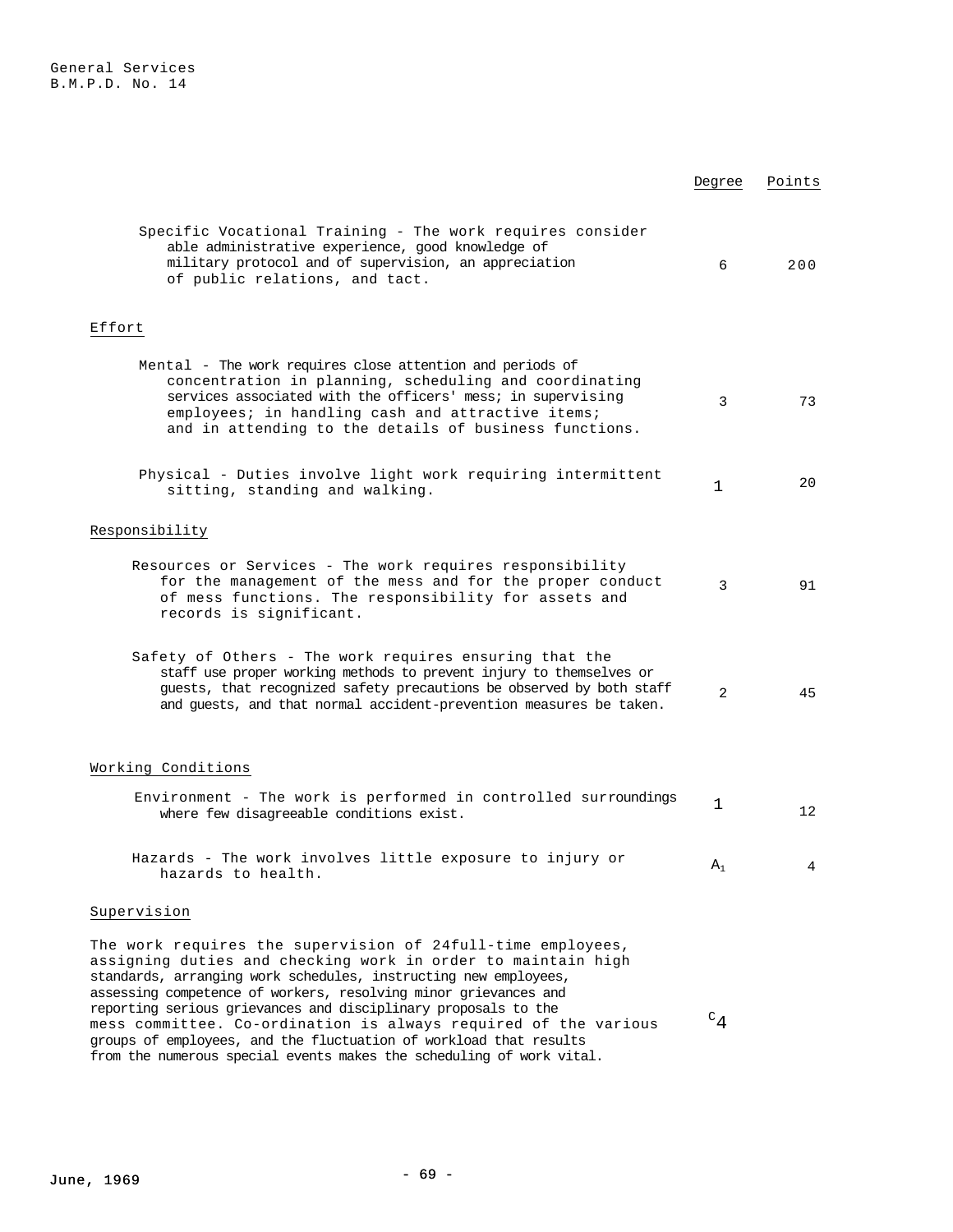Bench-mark Position Numbers 15

Descriptive Title: SHIFT MATRON

| Levels 3                 |  |
|--------------------------|--|
| Sub-groups MISCELLANEOUS |  |
| PERSONAL SERVICES        |  |
|                          |  |

Basic Point Rating: 313 Supervisory Rating: n /a

#### Summary

Under supervision of the matron in charge at the Halifax immigration accommodation quarters, provides care and assistance to resident women and children, and performs housekeeping tasks and related duties.

| Duties |  |  |                                                                                                                                                                                                                                                                                                                                                                                                                                                                                          |  |  |  | % of Time |
|--------|--|--|------------------------------------------------------------------------------------------------------------------------------------------------------------------------------------------------------------------------------------------------------------------------------------------------------------------------------------------------------------------------------------------------------------------------------------------------------------------------------------------|--|--|--|-----------|
|        |  |  |                                                                                                                                                                                                                                                                                                                                                                                                                                                                                          |  |  |  |           |
|        |  |  | $\mathcal{L} = \mathcal{L} \cdot \mathcal{L} = \mathcal{L} \cdot \mathcal{L} = \mathcal{L} \cdot \mathcal{L} = \mathcal{L} \cdot \mathcal{L} = \mathcal{L} \cdot \mathcal{L} = \mathcal{L} \cdot \mathcal{L} = \mathcal{L} \cdot \mathcal{L} = \mathcal{L} \cdot \mathcal{L} = \mathcal{L} \cdot \mathcal{L} = \mathcal{L} \cdot \mathcal{L} = \mathcal{L} \cdot \mathcal{L} = \mathcal{L} \cdot \mathcal{L} = \mathcal{L} \cdot \mathcal{L} = \mathcal{L} \cdot \mathcal{L} = \mathcal$ |  |  |  |           |

| - Provides assistance to women and children living in quarters<br>- by helping them to locate in assigned accommodation,<br>explaining the housekeeping and food service facilities<br>available, and issuing bedding and other barrack stores<br>that they may require,<br>- by arranging for guests to use washing machines, electric<br>irons, cooking equipment and other facilities provided for<br>their comfort and convenience, and<br>- by assisting women to prepare food for children and by<br>reporting sickness or discomfort among the quests. |               | 50 |
|---------------------------------------------------------------------------------------------------------------------------------------------------------------------------------------------------------------------------------------------------------------------------------------------------------------------------------------------------------------------------------------------------------------------------------------------------------------------------------------------------------------------------------------------------------------|---------------|----|
| - Performs housekeeping duties<br>- by cleaning and dusting women's living quarters,<br>- by checking and listing laundry items on issue and receipt,<br>recording stores items on loan to quests, and                                                                                                                                                                                                                                                                                                                                                        |               | 45 |
| - by requisitioning expendable stores items such as soap<br>and toilet sundries.<br>- Performs escort duties occasionally by accompanying female<br>detainees and children to embarkation ports.                                                                                                                                                                                                                                                                                                                                                              |               | 5  |
| Specifications                                                                                                                                                                                                                                                                                                                                                                                                                                                                                                                                                | Degree Points |    |
| Skill and Knowledge<br>Basic Knowledge - The work requires counting for quantity<br>checks on laundry and housekeeping items, reading<br>instructions on cleaning and housekeeping materials,<br>requisitioning supplies and communicating orally with<br>the supervisor and persons being detained or accommodated.                                                                                                                                                                                                                                          | $\mathbf{1}$  | 15 |
| Comprehensive and Iudeoment. The west required an under                                                                                                                                                                                                                                                                                                                                                                                                                                                                                                       |               |    |

Comprehensive and Judgement - The work requires an under standing of written and oral instructions and the use of discretion in meeting domestic situations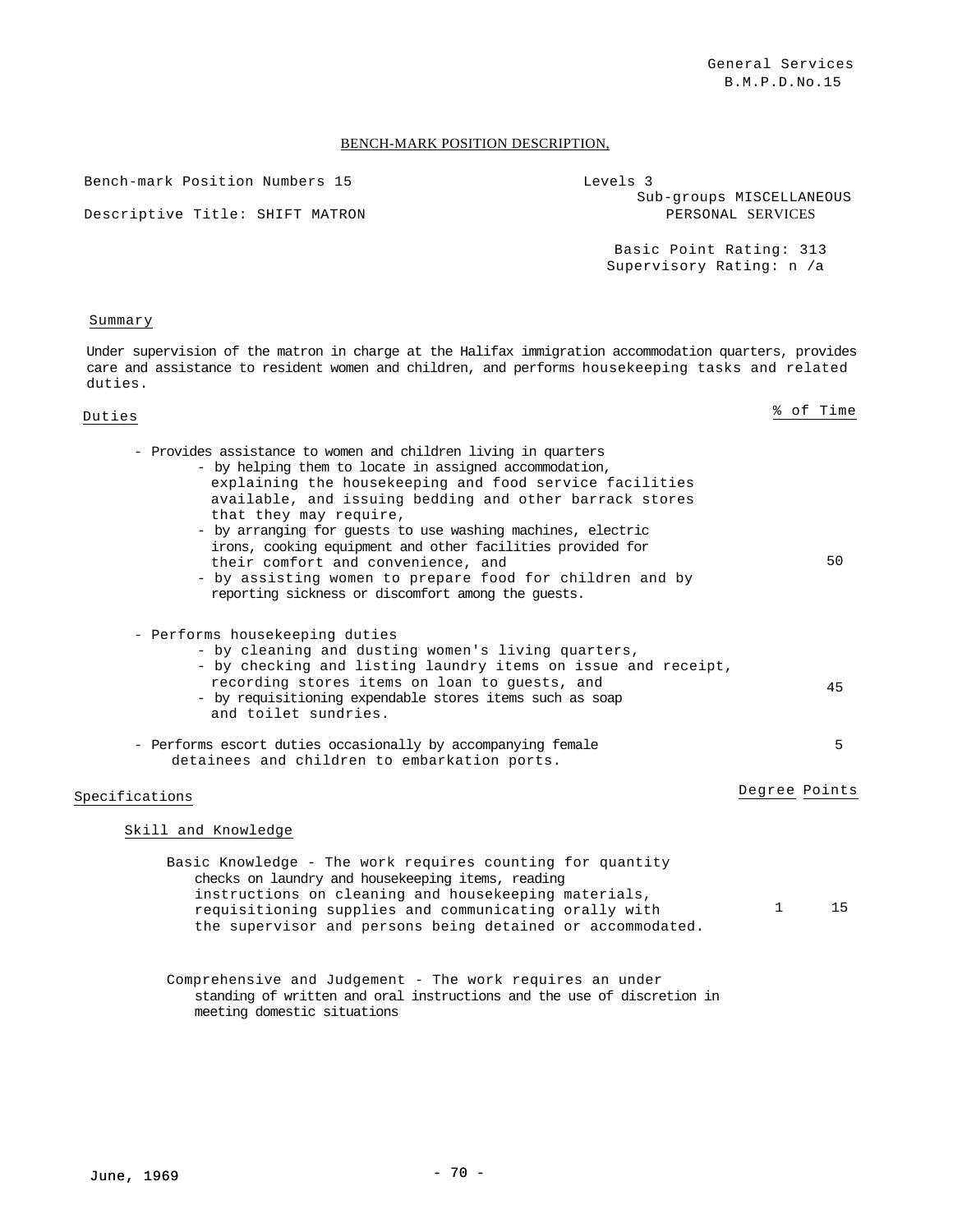|                                                                                                                                                                                 | Degree         | Points            |
|---------------------------------------------------------------------------------------------------------------------------------------------------------------------------------|----------------|-------------------|
| that arise among persons in the accommodation quarters,<br>in answering their requests, and in ensuring their<br>safety and well-being.                                         | $\overline{2}$ | 45                |
| Specific Vocational Training - The work requires experience in<br>housekeeping and the care of people in custody.                                                               | 3              | 75                |
| Effort                                                                                                                                                                          |                |                   |
| Mental - The work requires attention to activities in the<br>quarters and to specific requirements of individual<br>quests.                                                     | $\mathcal{L}$  | 46                |
| Physical - The work requires constant standing and walking<br>through the quarters to assist guests, to issue light-<br>weight materials, and to perform light cleaning duties. | $\overline{2}$ | 46                |
| Responsibility                                                                                                                                                                  |                |                   |
| Resources or Services - The work requires some account<br>ability for the cleaning of the area and for services<br>to quests.                                                   | $\mathbf{1}$   | 25                |
| Safety of Others - The work requires some responsibility<br>for persons accommodated or held in custody, and for<br>recognizing and removing potential hazards.                 | 2              | 45                |
| Working Conditions                                                                                                                                                              |                |                   |
| Environment - The work is performed in a controlled<br>environment under good conditions.                                                                                       | $\mathbf{1}$   | $12 \overline{ }$ |
| Hazards - The work requires little exposure to hazards.                                                                                                                         | $A_1$          | 4                 |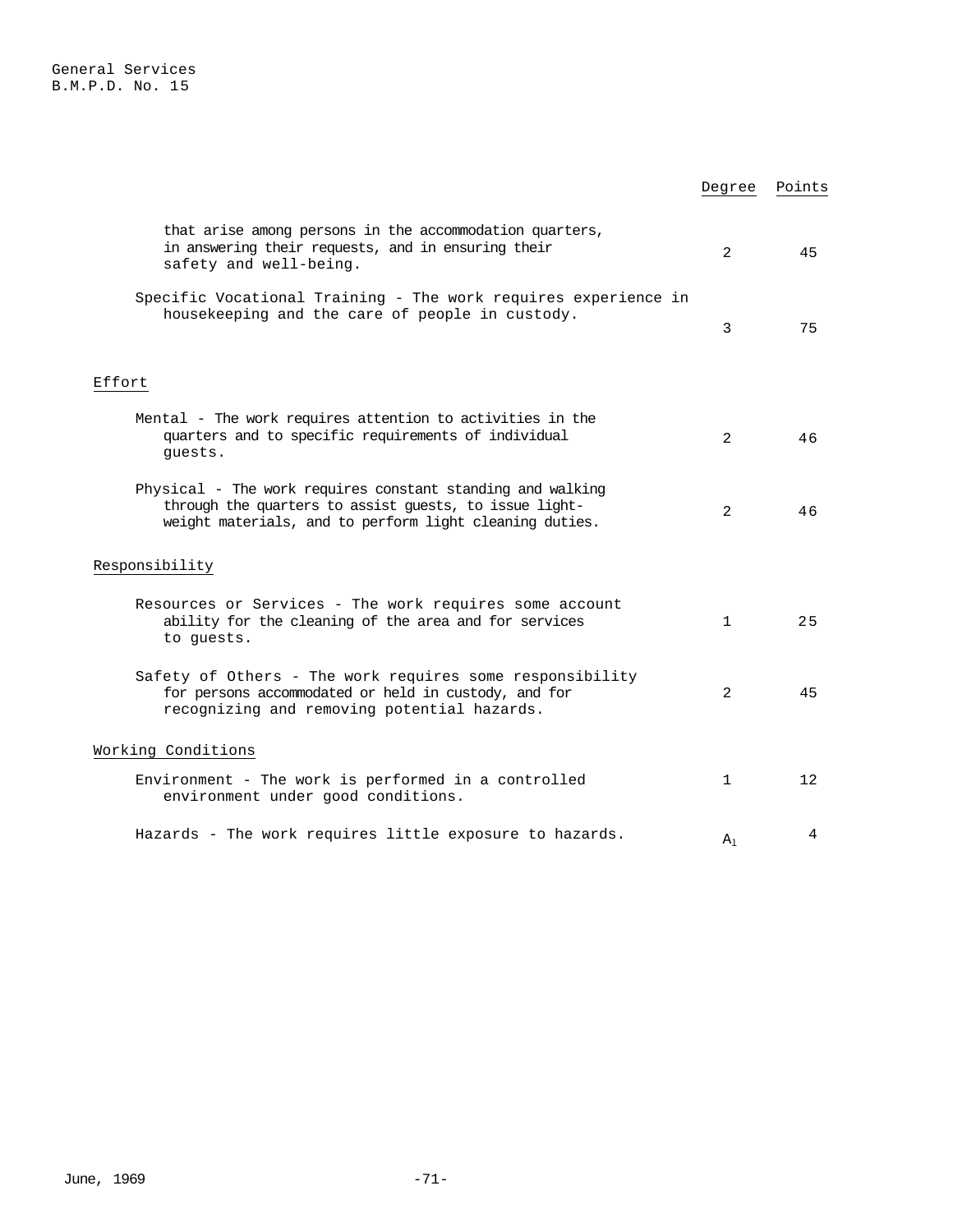Bench-mark Position Number: 16

Level: 5 Sub-group: MISCELLANEOUS

Descriptive Title: TAILOR

|  | PERSONAL SERVICES                                                            |  |  |
|--|------------------------------------------------------------------------------|--|--|
|  | $D \cap \cap \{p, p\}$ $D \cap \{p, p\}$ $D \cap \{p, p\}$ $A \cap \{p, p\}$ |  |  |

Basic Point Rating: 409 Supervisory Rating: B<sub>2</sub>

## Summary

Under supervision, at the Canadian Forces Base, Greenwood, N.S., finishes and supervises the alteration of new uniforms; fits uniforms to required measure; and co-ordinates the activities of the tailoring shop.

| Duties                                                                                                                                                                                                                                                                                                                                                                                                                                                                                                                                                                                                                                                            |        | % of Time |
|-------------------------------------------------------------------------------------------------------------------------------------------------------------------------------------------------------------------------------------------------------------------------------------------------------------------------------------------------------------------------------------------------------------------------------------------------------------------------------------------------------------------------------------------------------------------------------------------------------------------------------------------------------------------|--------|-----------|
| - Finishes and supervises the alteration of new uniforms by sewing<br>decorations, badges and rank insignia on uniforms according to<br>entitlement, and by ensuring that alterations on new uniforms<br>have been completed in accordance with alteration tickets.                                                                                                                                                                                                                                                                                                                                                                                               |        | 65        |
| - Fits uniforms to required measure by marking stock uniforms for<br>alteration and preparing the required alteration tickets, and by<br>measuring personnel when necessary and completing the forms<br>required for the procurement of made-to-measure uniforms or<br>overcoats.                                                                                                                                                                                                                                                                                                                                                                                 |        | 15        |
| - Co-ordinates the activities of the tailoring shop<br>- by allocating work to one employee, and when and where<br>the workload is beyond the capability of the shop, sending<br>uniforms to a contractor for alteration,<br>- by checking items returned from contractors to ensure<br>that all work detailed on the alteration ticket has been<br>properly completed,<br>- by checking with the non-commissioned officer in charge<br>of clothing regarding schedules and requirements for<br>clothing parades,<br>- by checking shop equipment for serviceability, and<br>- by requisitioning supplies and equipment required in the<br>operation of the shop. |        | 20        |
| Specifications                                                                                                                                                                                                                                                                                                                                                                                                                                                                                                                                                                                                                                                    | Degree | Points    |
| Skill and Knowledge                                                                                                                                                                                                                                                                                                                                                                                                                                                                                                                                                                                                                                               |        |           |
| Basic Knowledge - The work requires making arithmetic<br>calculations in taking and applying measurements in<br>the fitting of uniforms.                                                                                                                                                                                                                                                                                                                                                                                                                                                                                                                          | 3      | 39        |
| Comprehension and Judgement - The work requires that<br>established techniques be understood and discretion<br>be used in adjusting uniforms to individual fit.                                                                                                                                                                                                                                                                                                                                                                                                                                                                                                   | 3      | 65        |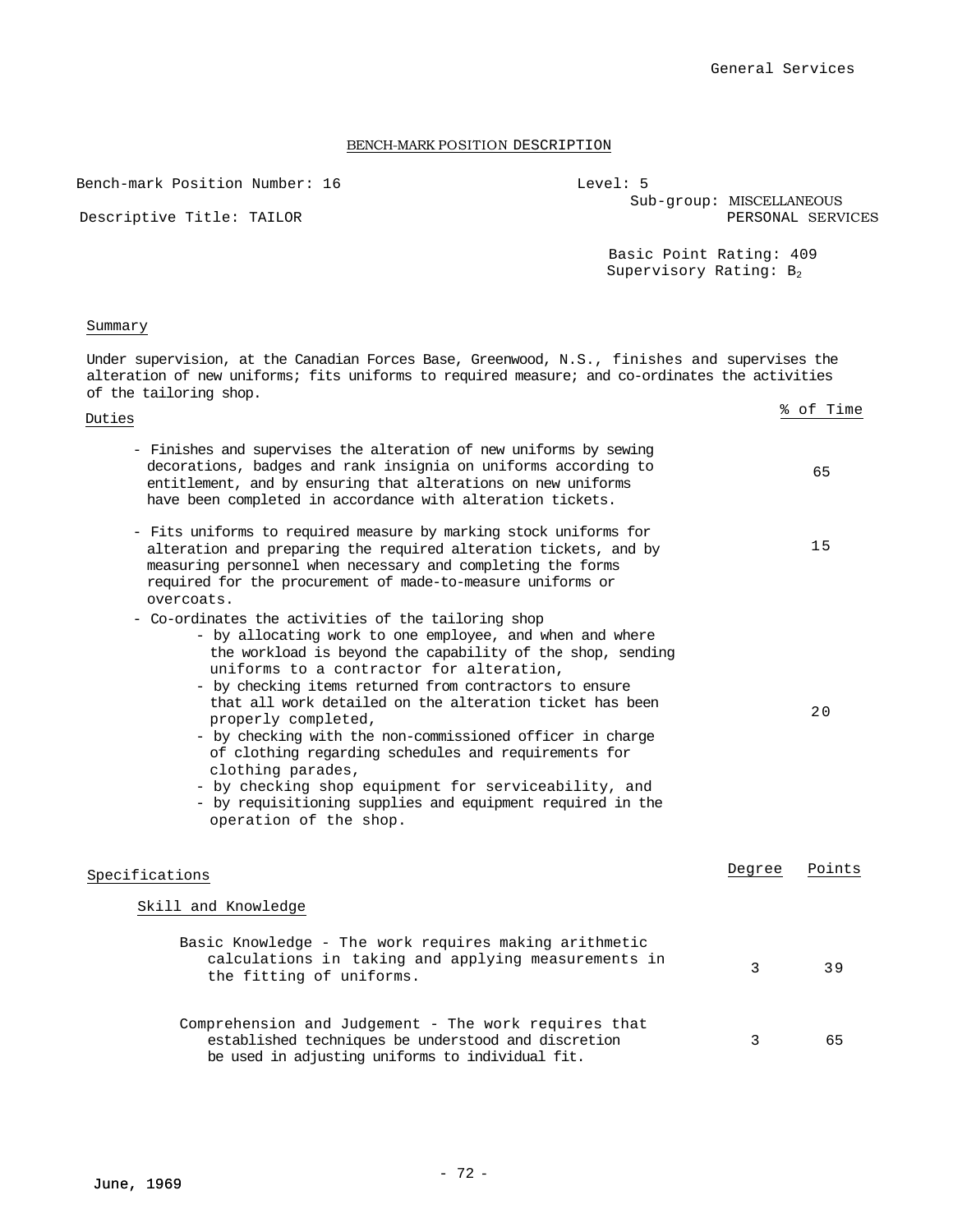|                                                                                                                                                                                                                                                | Degree         | Points |
|------------------------------------------------------------------------------------------------------------------------------------------------------------------------------------------------------------------------------------------------|----------------|--------|
| Specific Vocational Training - The work requires training<br>or considerable experience in tailoring practices to<br>perform and lead the activities of a small tailoring<br>shop.                                                             | 5              | 150    |
| Effort                                                                                                                                                                                                                                         |                |        |
| Mental - The work requires attention during regular work<br>and concentration when interpreting measurements and<br>applying them to the cutting of cloth.                                                                                     | $\overline{2}$ | 46     |
| Physical - The work involves intermittent sitting, standing<br>and walking and the handling of light-weight materials.                                                                                                                         | $\mathbf{1}$   | 20     |
| Responsibility                                                                                                                                                                                                                                 |                |        |
| Resources or Services - The work requires accountability<br>for the proper fitting of uniforms and for the provision<br>of a reasonably prompt service. Loss from errors would<br>involve only the cost of the garment and some inconvenience. | $\overline{2}$ | 58     |
| Safety of Others - The work involves little possibility<br>of injury to others.                                                                                                                                                                | $\mathbf{1}$   | 15     |
| Working Conditions                                                                                                                                                                                                                             |                |        |
| Environment - Duties are performed in the pleasant<br>surroundings of a tailoring shop where disagreeable<br>conditions are limited.                                                                                                           | 1              | 12     |
| Hazards - There is little possibility of accidents.                                                                                                                                                                                            | Al             | 4      |
| Supervision                                                                                                                                                                                                                                    |                |        |
| The work requires the supervision of one seamstress assigning                                                                                                                                                                                  |                |        |

tasks, providing detailed instruction when required, checking work for conformance to standard and compliance with instructions, and assessing employee performance. B2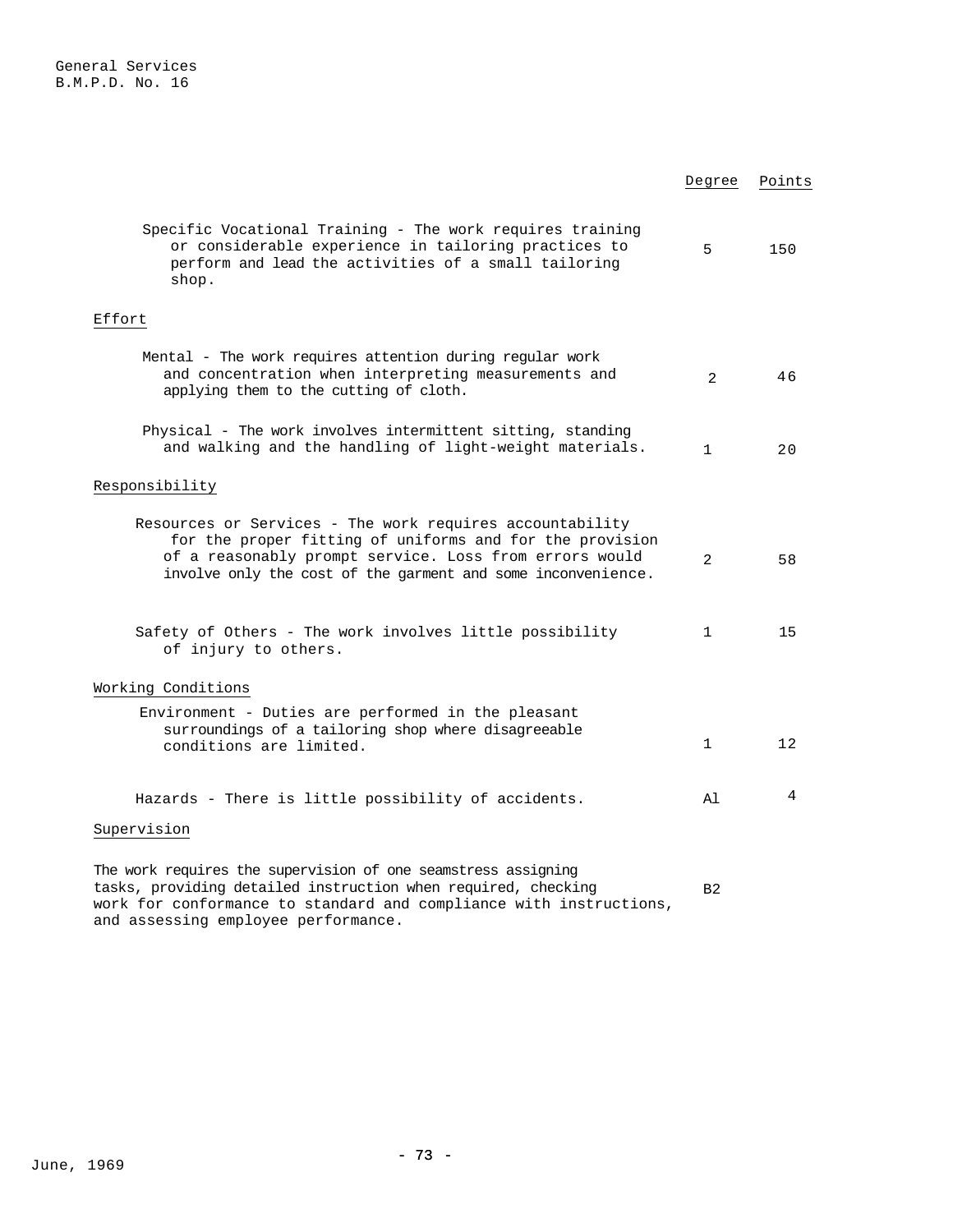# BENCH-MARK POSITION DESCRIPTIONS

# BENCH-MARK<br>POSITION NO. **DESCRIPTIVE TITLE** PAGE 17 Chief Park Warden 68 18 Deportation Officer 71 19 Lookout Towerman 74 20 Senior Guard 76 21 Watchman 78

# SUB-GROUP: PROTECTIVE AND CUSTODIAL SERVICES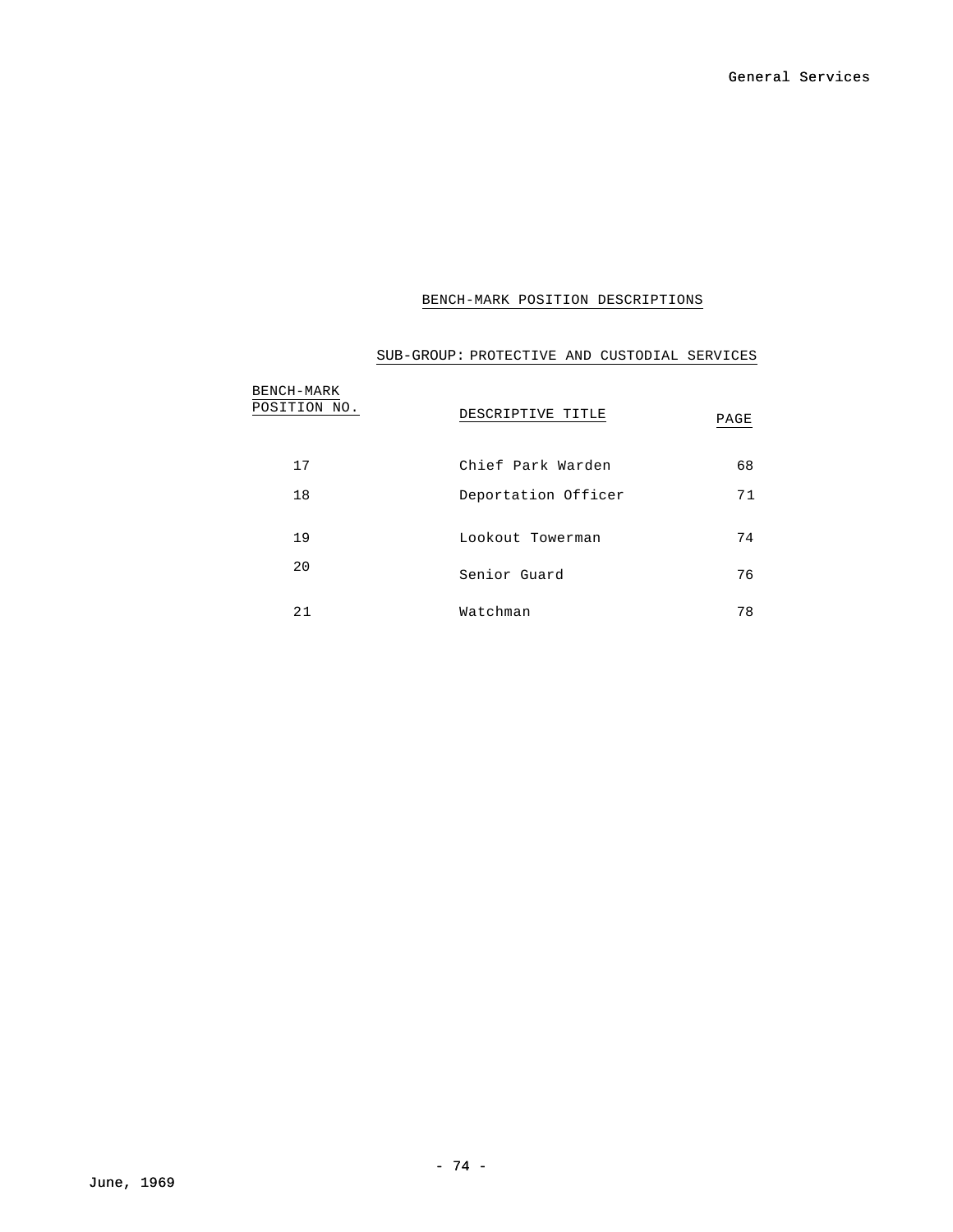## BENCH-MARK POSITION DESCRIPTION

Bench-mark Position Number: 17

Descriptive Title: CHIEF PARK WARDEN

CUSTODIAL SERVICE Basic Point Rating: 712

Sub-group: PROTECTIVE AND

Supervisory Rating: C5

Level: 11

### Summary

Under the direction of Park Superintendent, directs and supervises the warden service at Riding Mountain National Park, Man., prepares correspondence and reports on conservation, protection and other problems; meets and advises public groups concerning visitor safety; participates in the hiring, supervision and lay-off of seasonal maintenance and protective staff; recommends improvements to or replacement of park facilities; and performs related duties.

| - Directs and supervises 18 wardens in 13 warden districts, and a<br>herdsman at a buffalo enclosure<br>- by allocating staff and assigning duties,<br>- by making tours of inspection to observe and appraise work<br>performance, and to ensure the adequacy of patrols,<br>- by distributing and interpreting departmental instructions,<br>- by initiating action to apprehend violators or prevent<br>offences.<br>- by inspecting timber, grazing and haying operations,<br>- by initiating game counts, fisheries and wild-life studies,<br>and reduction programs,<br>- by obtaining the necessary evidence to charge offenders, and<br>- by taking charge of firefighting, lifesaving, rescue or<br>other emergency operations. | 60. |
|------------------------------------------------------------------------------------------------------------------------------------------------------------------------------------------------------------------------------------------------------------------------------------------------------------------------------------------------------------------------------------------------------------------------------------------------------------------------------------------------------------------------------------------------------------------------------------------------------------------------------------------------------------------------------------------------------------------------------------------|-----|
| - Prepares reports and correspondence for the Superintendent on<br>conservation, protection and other matters<br>- by investigating problems concerning the adequacy of the<br>warden service, and<br>- by receiving and reviewing wardens' diaries and game observation cards,<br>and consolidating these and other data into formal reports.                                                                                                                                                                                                                                                                                                                                                                                           | 16  |
| - Meets and advises large numbers of visitors and public groups<br>concerning visitor safety in the Park<br>- by stressing the importance of safety precautions and<br>regulations, and<br>- by explaining the purpose and concepts of the National<br>Parks, in order to foster conservation practices and<br>maintain good public relations.                                                                                                                                                                                                                                                                                                                                                                                           | 7   |
| - Supervises, through subordinates, approximately 17 seasonal attendants and<br>labourers employed as maintenance and project crews, towermen, lifequards,<br>fire hall attendants and ski-patrolmen<br>- by advising the Superintendent on present requirements and<br>lay-offs,                                                                                                                                                                                                                                                                                                                                                                                                                                                        | 6   |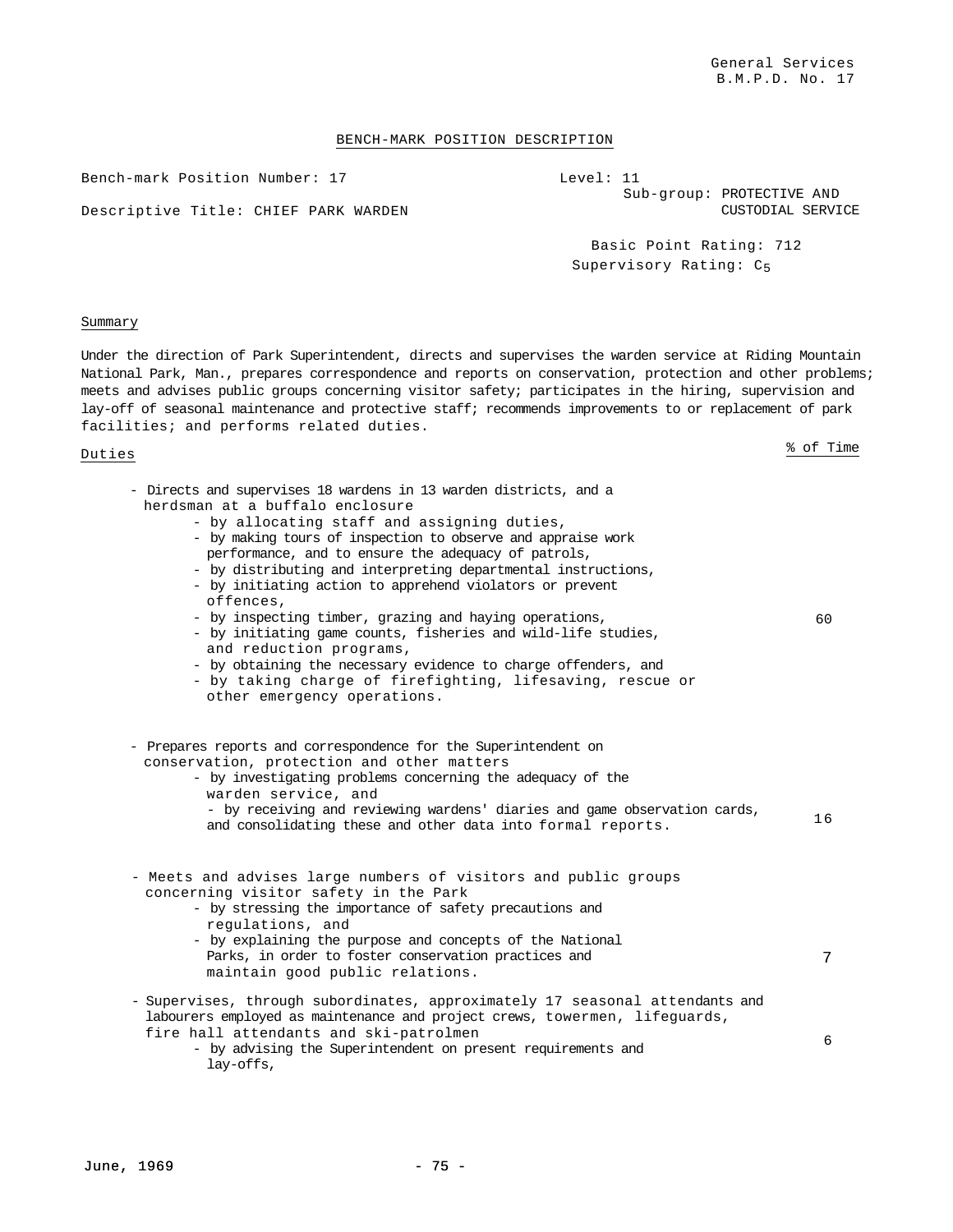|                                                                                                                                                                                                                                                                                                                                                                                                                                          |        | % of Time |
|------------------------------------------------------------------------------------------------------------------------------------------------------------------------------------------------------------------------------------------------------------------------------------------------------------------------------------------------------------------------------------------------------------------------------------------|--------|-----------|
| - by providing for the interview and assessment of prospective<br>workers,<br>- by outlining the work objectives and giving instructions,<br>- by inspecting work, and<br>- by delegating responsibility of supervision to subordinates.                                                                                                                                                                                                 |        |           |
| - Recommends improvements to or replacement of Park facilities<br>- by developing improvement proposals for presentation at<br>conferences, and<br>- by serving as a member of an investigating committee set<br>up to study proposals.                                                                                                                                                                                                  |        | 6         |
| - Performs related duties such as preparing estimates of equipment<br>needs of the warden service, accounting for revenues, exchanging<br>information with other agencies, organizing local training pro-<br>grams for wardens, and assisting in the implementation of a<br>regional training program.                                                                                                                                   |        | 5         |
| Specifications                                                                                                                                                                                                                                                                                                                                                                                                                           | Degree | Points    |
| Skill and Knowledge                                                                                                                                                                                                                                                                                                                                                                                                                      |        |           |
| Basic Knowledge - The work requires estimating the equipment,<br>staff and supply needs of the warden service in the Park,<br>writing reports to support improvements in facilities, and<br>communicating with public individuals and groups to maintain<br>good public relations while enforcing restrictive park<br>regulations.                                                                                                       | 5      | 63        |
| Comprehension and Judgement - The work requires a thorough<br>understanding of park regulations and warden instructions,<br>and a thorough understanding of the broad principles of<br>management of a variety of renewable resources. Judgement<br>is required when interpreting regulations, recognizing and<br>reacting to unusual conditions, taking charge of emergency<br>operations, and assessing employee performance.          | 5      | 105       |
| Specific Vocational Training - The work requires training in<br>the protection and conservation of renewable resources, in<br>the operation and maintenance of rescue and other equipment,<br>and in the prevention and suppression of forest fires, and<br>requires substantial experience in enforcing regulations,<br>developing park facilities, supervising and training a<br>widely dispersed staff, and addressing public groups. | 6      | 200       |
| Effort                                                                                                                                                                                                                                                                                                                                                                                                                                   |        |           |
| Mental - The work requires planning and inspecting protection<br>activities and analyzing work reports, and requires close<br>attention to various concurrent works being performed in dispersed                                                                                                                                                                                                                                         | 3      | 73        |

areas.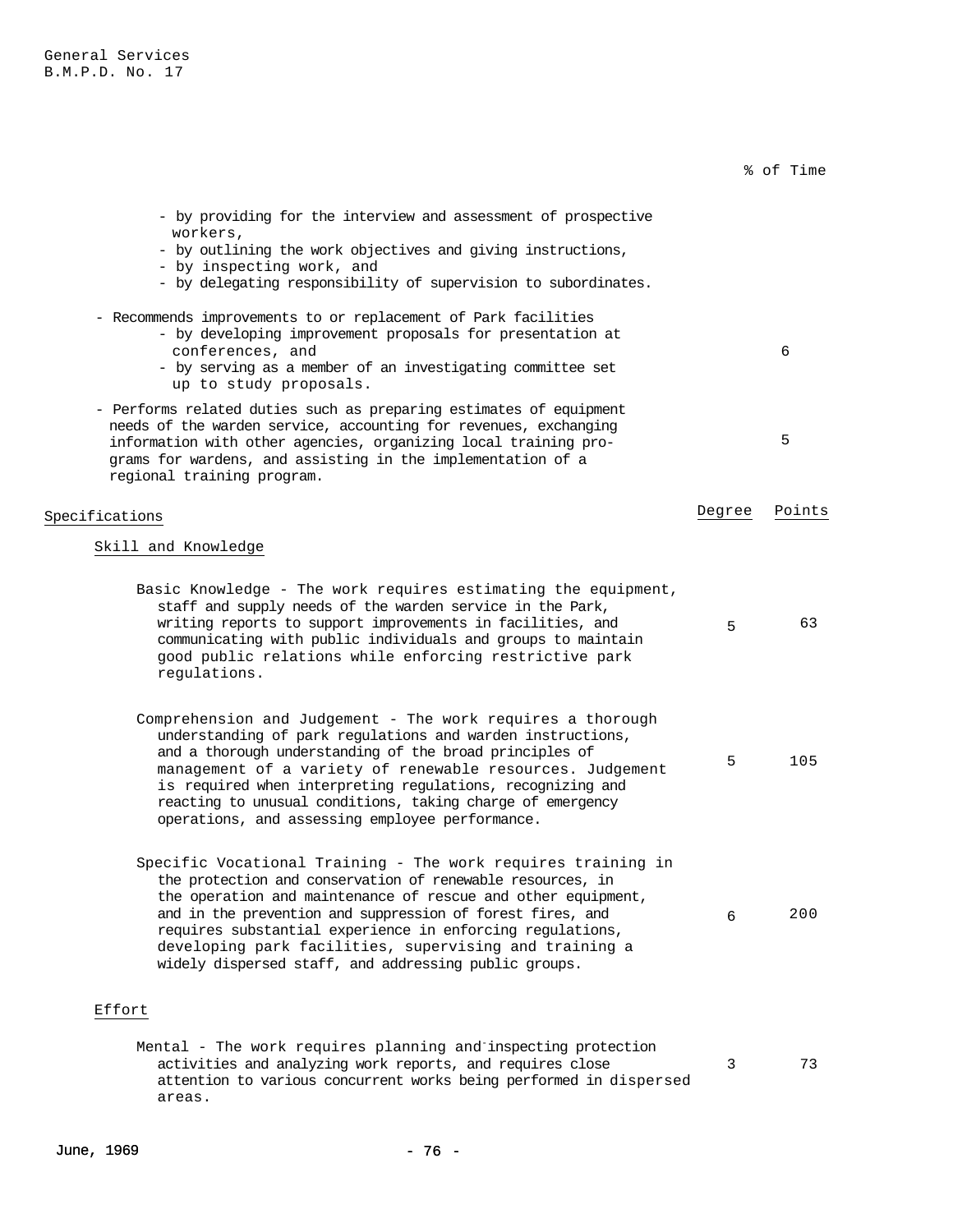|                                                                                                                                                                                                                                                                                                                                                                                                                                                                                                                                                                                                                                                                       | Degree         | Points |
|-----------------------------------------------------------------------------------------------------------------------------------------------------------------------------------------------------------------------------------------------------------------------------------------------------------------------------------------------------------------------------------------------------------------------------------------------------------------------------------------------------------------------------------------------------------------------------------------------------------------------------------------------------------------------|----------------|--------|
| Physical - The work requires traveling throughout the Park<br>by truck, jeep, power boat or snowmobile, and directing<br>forest-fire control measures, which oblige the worker to<br>be continually on the move while in the field.                                                                                                                                                                                                                                                                                                                                                                                                                                   | 2              | 46     |
| Responsibility                                                                                                                                                                                                                                                                                                                                                                                                                                                                                                                                                                                                                                                        |                |        |
| Resources or Services - The work requires responsibility for<br>directing operations during firefighting, lifesaving, and other<br>emergency conditions, where poor planning of tactics,<br>lack of proper precautions, or lack of adequate training of<br>subordinates could result in serious fire or other losses<br>and in embarrassment to the department. Oversees and in-<br>spects timber, grazing and haying operations. There is<br>also a responsibility to provide information and advice to<br>park visitors so that they may participate in park activities while<br>keeping within the regulations dictated by sound resources<br>management practice. | 3              | 91     |
| Safety of Others - The work requires great competence in<br>controlling the use of the renewable resources by inexperienced<br>visitors, to reduce the possibility of injury to people and<br>to effect rescue work when injuries occur, and in directing<br>forest firefighting operations where loss of life may result<br>from incorrect action.                                                                                                                                                                                                                                                                                                                   | 3              | 75     |
| Working Conditions                                                                                                                                                                                                                                                                                                                                                                                                                                                                                                                                                                                                                                                    |                |        |
| Environment - Tours of inspection are performed in all types<br>of weather, ranging from sub-zero winter conditions, to<br>forest-fire heat conditions. During emergency operations<br>long and irregular hours are required, and the worker is<br>continually on call.                                                                                                                                                                                                                                                                                                                                                                                               | 2              | 36     |
| Hazards - The work requires occasional exposure to serious<br>injuries from animal attacks, forest fires or falls from<br>towers.                                                                                                                                                                                                                                                                                                                                                                                                                                                                                                                                     | $B_1$          | 23     |
| Supervision                                                                                                                                                                                                                                                                                                                                                                                                                                                                                                                                                                                                                                                           |                |        |
| The work requires allocating a staff of 36 to 13 warden districts and various<br>other areas, co-ordinating their work, implementing a local in-<br>service training program, appraising employee performance, giving<br>direction in the choice of work methods, and proposing disciplinary<br>action.                                                                                                                                                                                                                                                                                                                                                               | C <sub>5</sub> |        |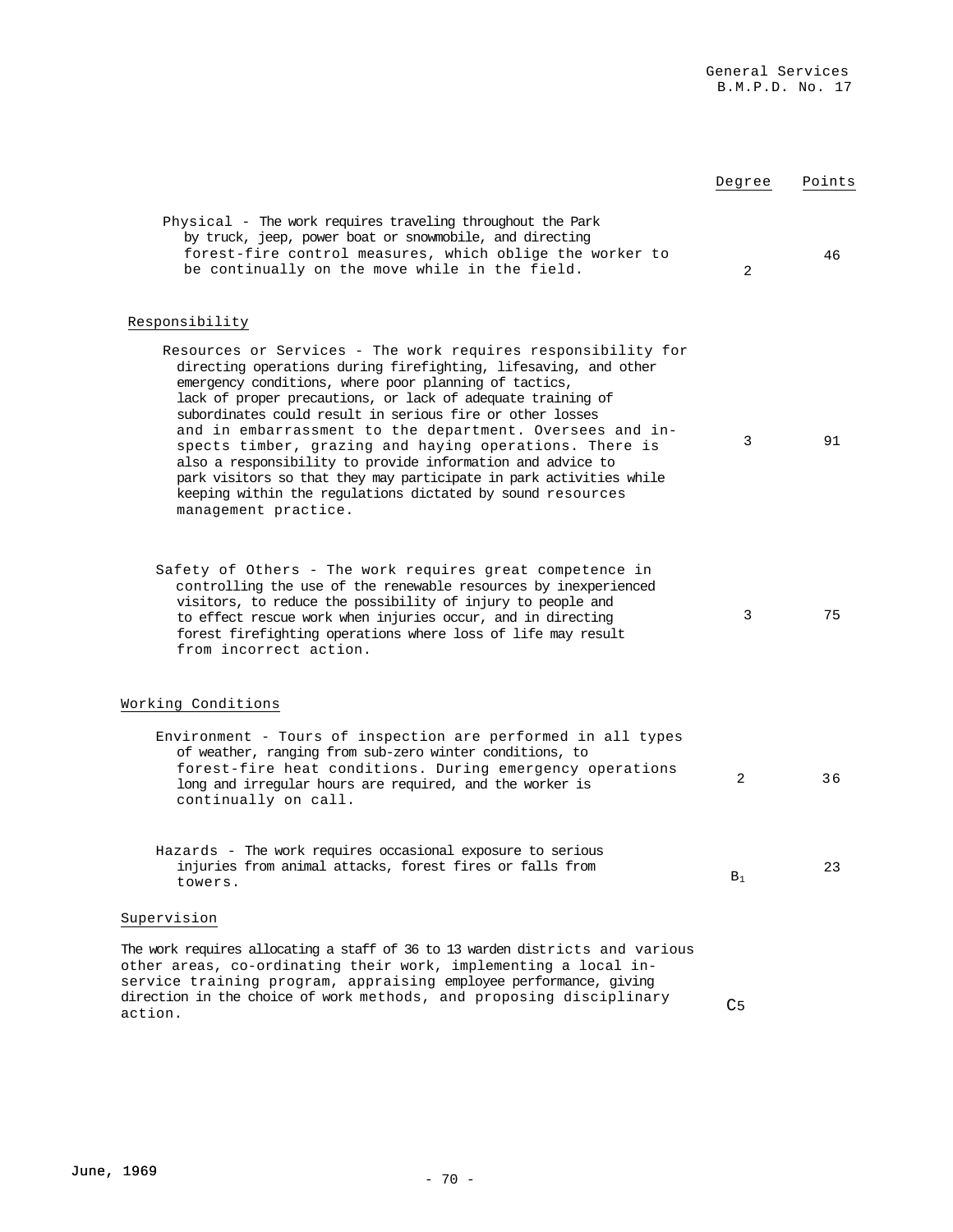General Services B.M.P.D. No. 18

Descriptive Title:

# BENCH-MARK POSITION DESCRIPTION

Bench-mark Position

| Number: 18          | $Level = 5$<br>Sub-group: PROTECTIVE AND           |
|---------------------|----------------------------------------------------|
| DEPORTATION OFFICER | CUSTODIAL SERVICES                                 |
|                     | Basic Point Rating: 403<br>Supervisory Rating: n/a |
|                     |                                                    |

### Summary

Under the general supervision of the Assistant Regional Supervisor of Admissions, Pacific Region, escorts detained persons to regional headquarters; arranges necessary documentation for persons who have been ordered deported from Canada; escorts deportees to points of exit at international boundaries; assists the Deserter Control Program officer; assists with shipping section duties; and performs related duties. Duties the set of the set of the set of the set of the set of the set of the set of the set of the set of the set of the set of the set of the set of the set of the set of the set of the set of the set of the set of the se

| - Escorts detained persons and deportees from outpost areas in<br>British Columbia and the Yukon Territory to the Regional<br>headquarters in Vancouver for inquiry proceedings or deportation,<br>and accompanies detainees to hospitals or local clinics for<br>treatment or examination.                                                                                                                                                                                                                                                                                                    | 20 |
|------------------------------------------------------------------------------------------------------------------------------------------------------------------------------------------------------------------------------------------------------------------------------------------------------------------------------------------------------------------------------------------------------------------------------------------------------------------------------------------------------------------------------------------------------------------------------------------------|----|
| - Arranges the necessary documentation for persons who have been<br>ordered deported from Canada<br>- by escorting deportees to photographic studios to have<br>passport photographs taken,<br>- by obtaining photographs required for travel documents,<br>- by obtaining or revalidating travel documents and<br>transportation tickets for deportees,<br>- by preparing delivery receipts and other related documents<br>prior to the departure of the deportees, and<br>- by collecting and safequarding money, baggage and personal<br>effects of deportees or persons held in detention. | 20 |
| - Escorts deportees, including inmates of jails, penitentiaries,<br>hospitals and mental institutions, to points of exit at the international<br>boundaries by accompanying deportees by train as far as Winnipeg, and by<br>accompanying inmates of mental institutions to hospitals south of the international<br>boundary.                                                                                                                                                                                                                                                                  | 20 |
| - Assists the Deserter Control Program officer by locating and apprehending ships'<br>deserters, and by escorting seamen to their ships at the last port of call in British<br>Columbia or, where applicable in the United States (Washington, Oregon<br>and<br>California.                                                                                                                                                                                                                                                                                                                    | 20 |
| - Assists with shipping section duties<br>- by boarding, inspecting and clearing ocean-going<br>vessels,<br>- by issuing documentation (Immigration form 242) to crew<br>members where applicable, and<br>- by controlling debarkation from ships to facilitate<br>passenger examination.                                                                                                                                                                                                                                                                                                      | 15 |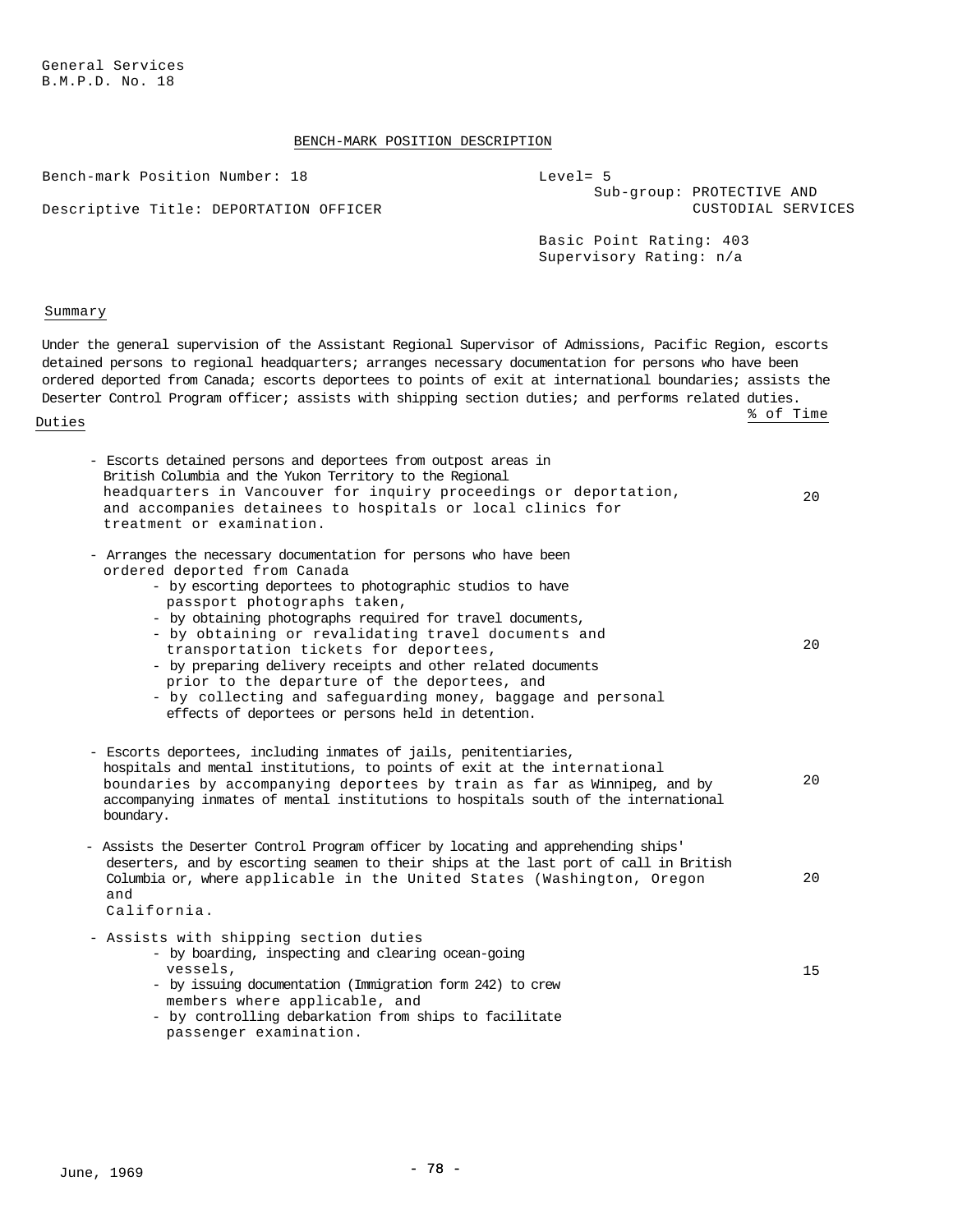% of Time

| - Performs related duties, such as preparing reports of incidents<br>encountered during the performance of escort duties.                                                                                                                                                        |        | 5      |
|----------------------------------------------------------------------------------------------------------------------------------------------------------------------------------------------------------------------------------------------------------------------------------|--------|--------|
| Specifications                                                                                                                                                                                                                                                                   | Degree | Points |
| Skill and Knowledge                                                                                                                                                                                                                                                              |        |        |
| Basic Knowledge - The work requires the use of arithmetic<br>processes in arranging travel accommodation. It also<br>requires completing forms and recording information associated with<br>deportation procedures and passenger examination.                                    | 2      | 27     |
| Comprehension and Judgement - The work requires an under<br>standing of deportation and custodial procedures and regulations.<br>Self-reliance is required to carry out projects where<br>instructions and background information on individual cases have<br>been provided.     | 3      | 65     |
| Specific Vocational Training - The work requires a knowledge of<br>relevant legislation, departmental policies, and apprehension and<br>custodial techniques.                                                                                                                    | 3      | 75     |
| Effort                                                                                                                                                                                                                                                                           |        |        |
| Mental - Close attention and alertness to various conditions are<br>required while escorting detainees and deportees to and from the<br>regional headquarters.                                                                                                                   | 3      | 73     |
| Physical - The work requires limited physical effort and<br>intermittent walking and standing during travel and<br>escort duties, and, occasionally, greater physical<br>effort in apprehending and subduing hostile persons.                                                    | 1      | 20     |
| Responsibility                                                                                                                                                                                                                                                                   |        |        |
| Resources or Services - The work involves the custody of<br>all documents, personal belongings, money, transportation<br>tickets and travel warrants belonging to deportees and detained<br>persons and responsibility for carrying out duties in the absence<br>of supervision. | 2      | 58     |
| Safety of Others - The work requires assuring the safety<br>of persons held in custody. Some care must be exercised<br>with regard to safety precautions connected with escort duties.                                                                                           | 2      | 45     |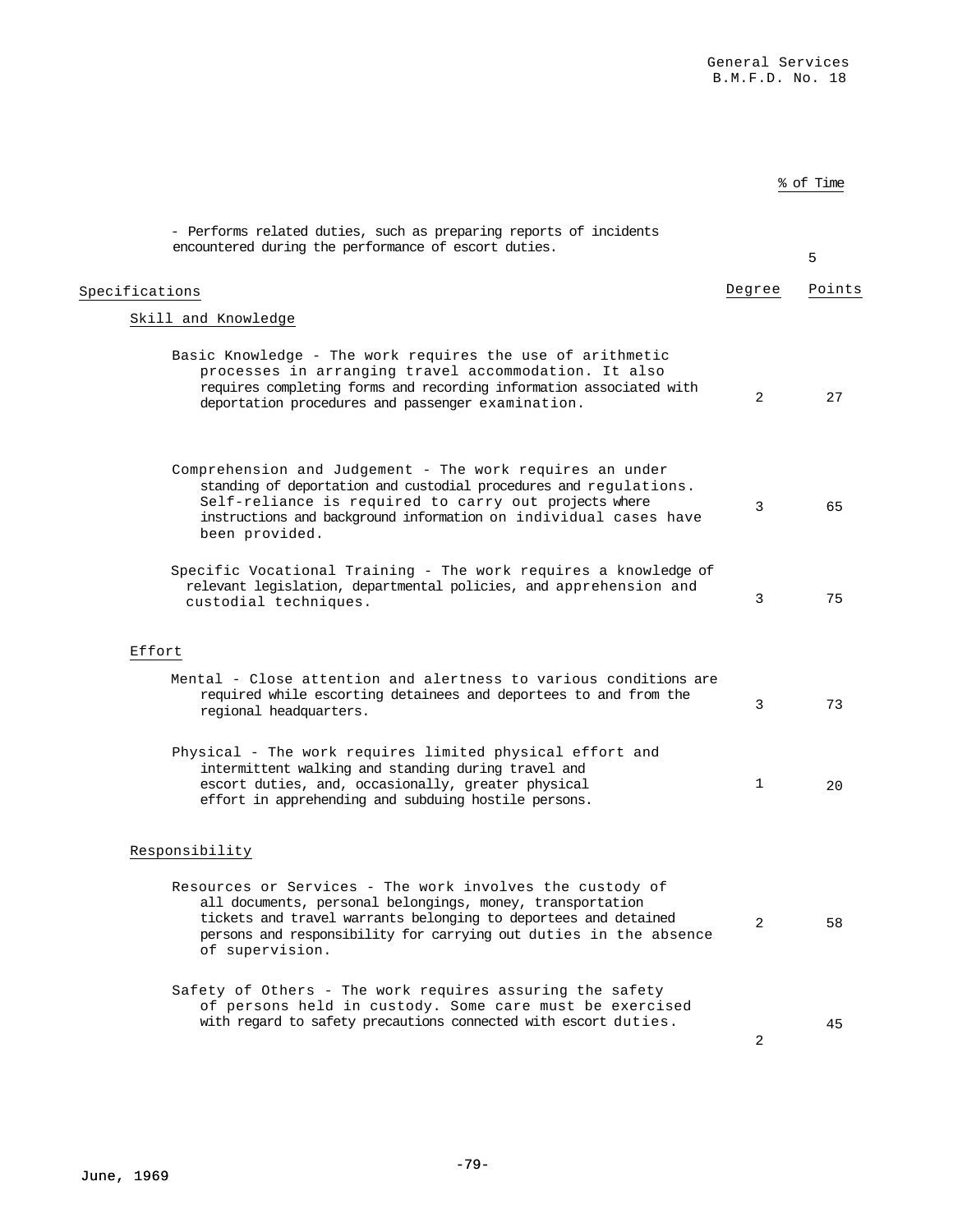|                                                                                                                                     | Degree | Points |
|-------------------------------------------------------------------------------------------------------------------------------------|--------|--------|
| Working Conditions                                                                                                                  |        |        |
| Environment - The work requires frequent and extensive<br>absences from home when carrying out assigned duties<br>involving travel. | 2      | 36     |
| Hazards - The work requires little exposure to health and<br>accident hazards.                                                      | A1     |        |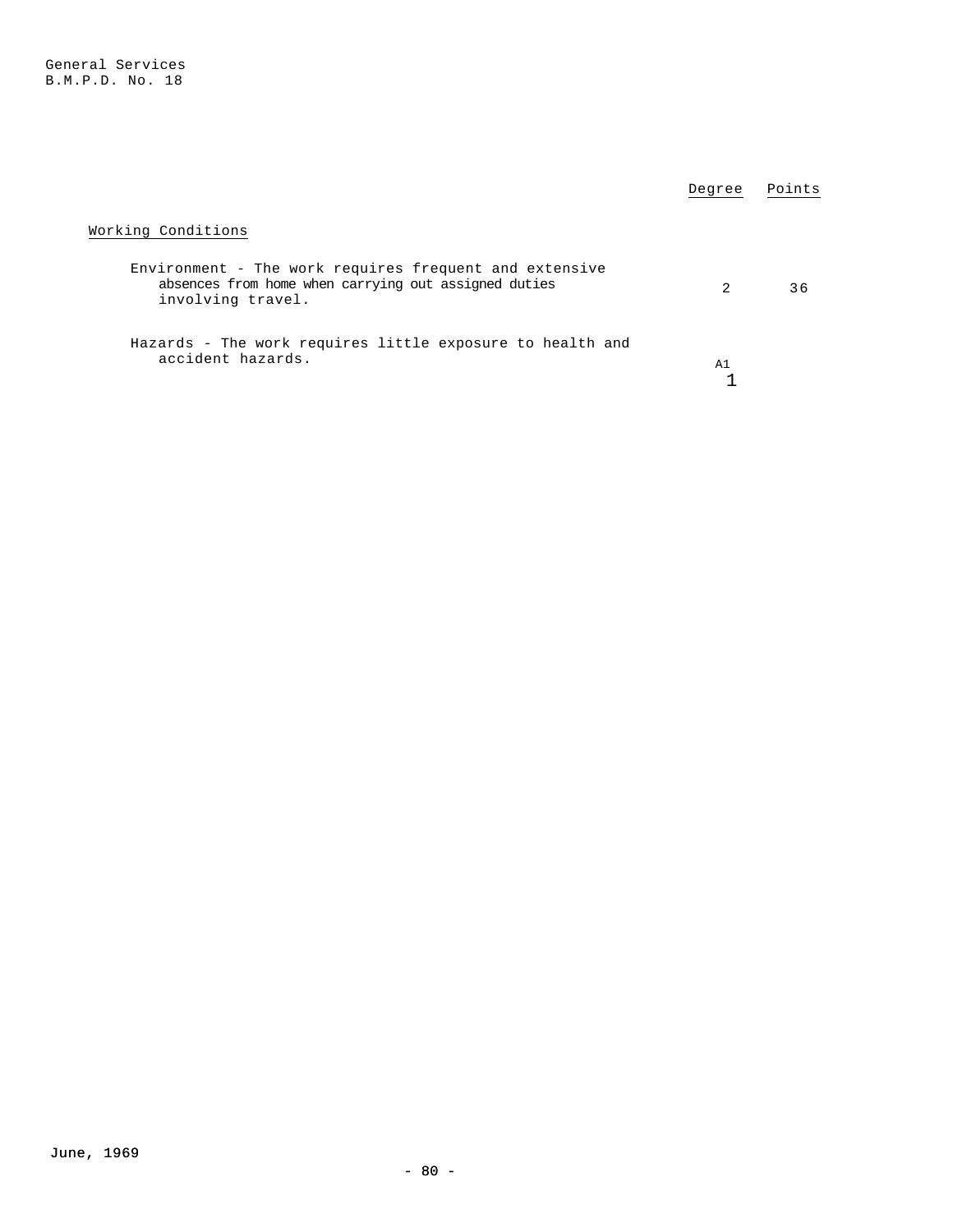### BENCH-MARK POSITION DESCRIPTION,

Bench-mark Position Numbers 19

Descriptive Title: LOOKOUT TOWERMAN

| Levels 2                  |
|---------------------------|
| Sub-groups PROTECTIVE AND |
| CUSTODIAL SERVICES        |
|                           |

Basic Point Rating: 266 Supervisory Rating: n/a

### Summary

Under the supervision of the District Warden, Prince Albert National Park, Sask., carries out firewatching duties for a specific geographical area; compiles weather data; performs maintenance duties on tower structure and equipment, grounds and living quarters, and trails and telephone lines.

| - Carries out fire-watching duties for a specific geographic area<br>- by observing from an 80-foot tower for any evidence of<br>smoke from forest fires,<br>- by using the Osborne Fire Finder to establish the relative<br>position of a fire and relating the reading to a map of the<br>area for location of the fire, and<br>- by reporting information by radio to the District Warden<br>during the initial stages of a forest fire.                                                                                                                             |        | 90     |
|-------------------------------------------------------------------------------------------------------------------------------------------------------------------------------------------------------------------------------------------------------------------------------------------------------------------------------------------------------------------------------------------------------------------------------------------------------------------------------------------------------------------------------------------------------------------------|--------|--------|
| - Compiles weather data by observing weather conditions four times<br>daily and recording observations to produce a daily weather<br>report.                                                                                                                                                                                                                                                                                                                                                                                                                            |        | 2      |
| - Performs maintenance duties on the tower structure and equipment,<br>grounds and living quarters, and trails and telephone lines<br>- by sweeping the tower cupola and cleaning tower windows<br>daily,<br>- by checking guy wires daily for proper tension,<br>- by checking radio and telephone contact daily,<br>- by cutting and collecting brush and grass in the tower<br>area.<br>- by removing trees and brush from trails, and<br>- by setting telephone poles, rehanging telephone line<br>insulators, and checking ground rods and lightning<br>arresters. |        | 8      |
| Specifications                                                                                                                                                                                                                                                                                                                                                                                                                                                                                                                                                          | Degree | Points |
| Skill and Knowledge                                                                                                                                                                                                                                                                                                                                                                                                                                                                                                                                                     |        |        |
| Basic Knowledge - The work requires reading and copying<br>figures associated with weather observations and the<br>locating of forest fires.                                                                                                                                                                                                                                                                                                                                                                                                                            | 1      | 15     |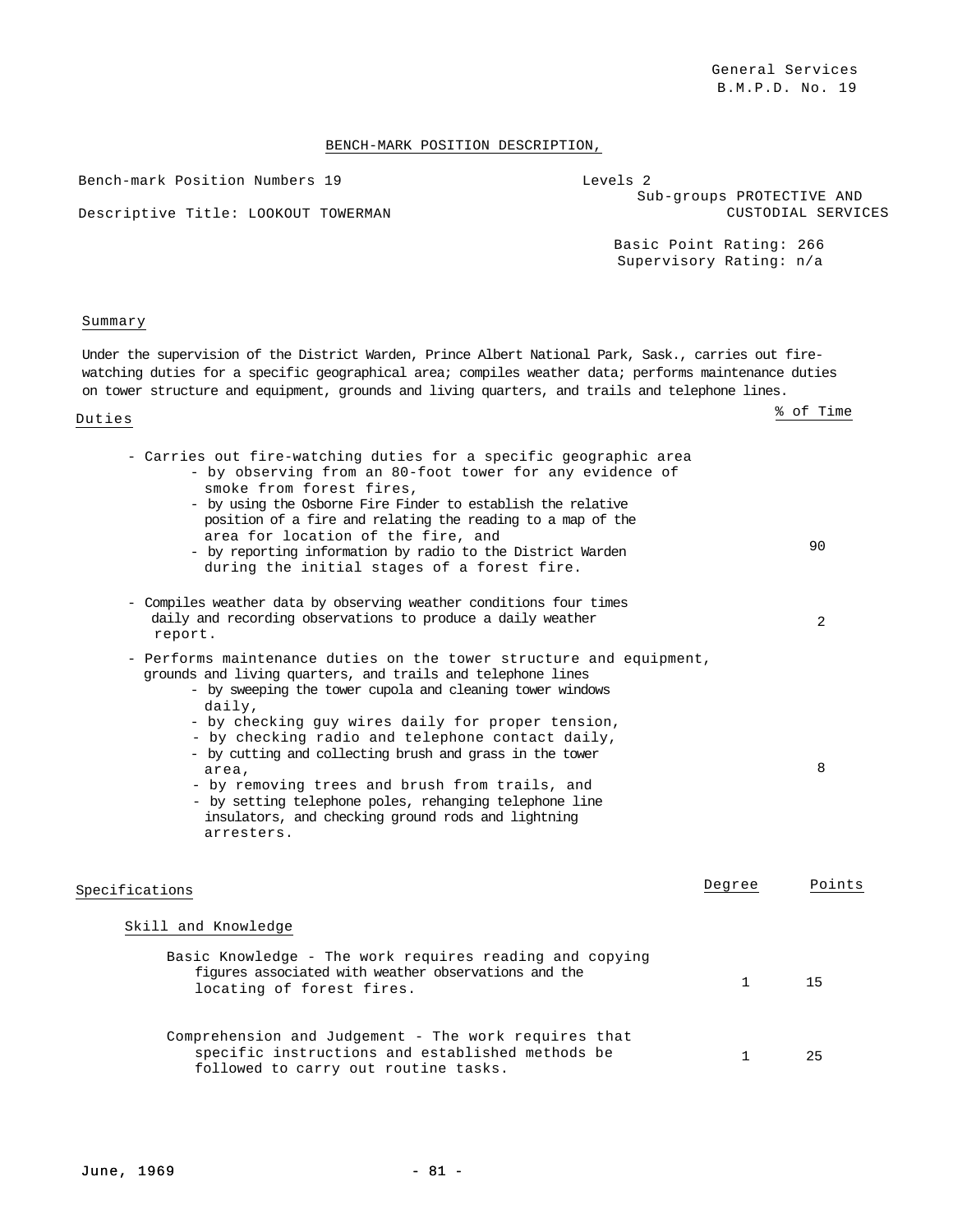|                                                                                                                                                                                                                                             | Degree            | Points |
|---------------------------------------------------------------------------------------------------------------------------------------------------------------------------------------------------------------------------------------------|-------------------|--------|
| Specific Vocational Training - The work requires familiarity<br>with operating instructions and routines. It also requires<br>that the related equipment and operating procedures be<br>demonstrated.                                       | $\mathbf 1$       | 25     |
| Effort                                                                                                                                                                                                                                      |                   |        |
| Mental - The work requires close attention continuously<br>while carrying out a fire-watching service in a specified<br>geographical area.                                                                                                  | $\mathcal{E}$     | 73     |
| Physical - The work requires intermittent sitting, standing<br>and climbing in the performance of fire-watching duties.<br>The handling of light-weight materials is also involved.                                                         | $\mathbf 1$       | 20     |
| Responsibility                                                                                                                                                                                                                              |                   |        |
| Resources or Services - The work requires responsibility<br>for a specific service. An error in spotting or locating<br>a fire could result in loss of natural resources through<br>delayed or improperly directed firefighting operations. | $\overline{a}$    | 58     |
| Safety of Others - There is little possibility of injury to<br>others, as the work involves long periods of isolated<br>activity.                                                                                                           | $\mathbf{1}$      | 15     |
| Working Conditions                                                                                                                                                                                                                          |                   |        |
| Environment - The main duties associated with fire observation<br>activity are performed inside the tower structure, where<br>relatively few disagreeable conditions exist.                                                                 | $\mathbf{1}$      | 12     |
| Hazards - Normal safety precautions and emergency operating<br>instructions are provided, but there is a possibility of<br>"lost-time" accidents resulting from falls while climbing<br>or descending the ladder to the observation cupola. | $\, {\bf B}^{-1}$ | 23     |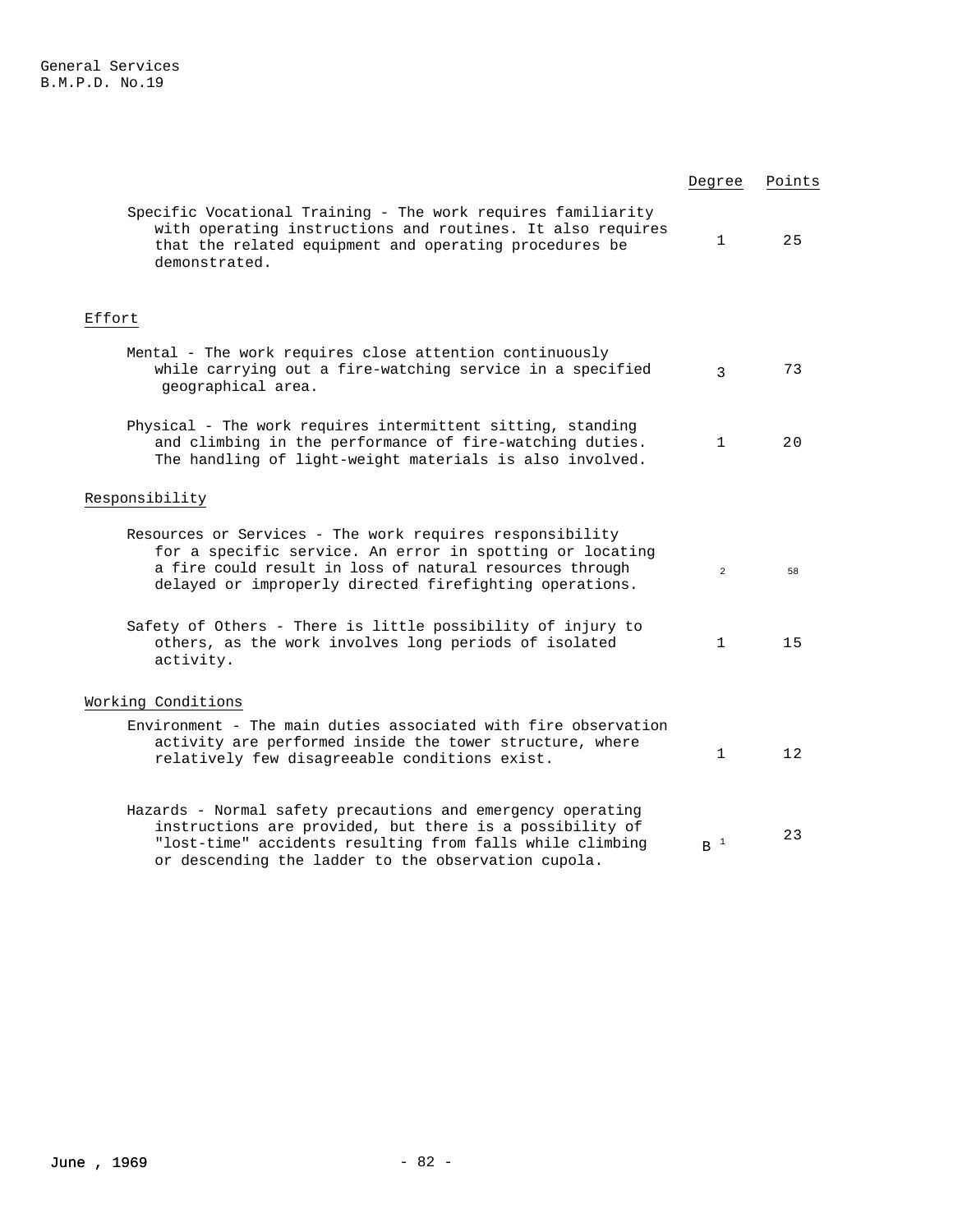### BENCH-MAARK POSITION DESCRIPTION,

Bench-mark Position Number: 2 0

Descriptive Title: SENIOR GUARD

Level: 8 Sub-group: PROTECTIVE AND CUSTODIAL SERVIC1<sup>-</sup>:S

> Basic Point Rating: 549 Supervisory Rating: C4

### Summary

Under the direction of the Regional Admissions Supervisor, Halifax, N.S., supervises the activities of the guard unit and the building services section of the immigration quarters.

- Supervises 19 employees in the guard unit and the building services section of immigration quarters - by directing passenger examination, ship clearance and
	- security operations to achieve maximum efficiency, - by providing for the safe custody and welfare of detain
	- ed and accommodated persons,
	- by planning and implementing shift schedules for employees to provide continuous accommodation and security services on a 24-hour basis and to provide the services necessary for aircraft and passenger ship arrivals, escort duties, crew musters and verification of departures, 100
	- by keeping records and statistics of detained and accommodated persons and arranging for admission and release as directed,
	- by training and instructing staff to ensure maximum efficiency of the detention program,
	- by directing the cleaning of the immigration building
	- by recommending necessary maintenance and repairs to the building, and
	- by requisitioning maintenance materials and supplies.

| Specifications                                                                                                                                                                                                                                                            | Decree | Points |
|---------------------------------------------------------------------------------------------------------------------------------------------------------------------------------------------------------------------------------------------------------------------------|--------|--------|
| Skill and Knowledge                                                                                                                                                                                                                                                       |        |        |
| Basic Knowledge - The work requires maintenance of<br>significant but simple records, the preparation of simple<br>reports and the reading of policy directives.                                                                                                          | 3      | 39     |
| Comprehension and Judgement - The work requires a<br>thorough understanding of department policies and regulations,<br>an understanding of custody and detention methods, and an<br>understanding of the techniques of achieving desired results<br>through subordinates. | 4      | 85     |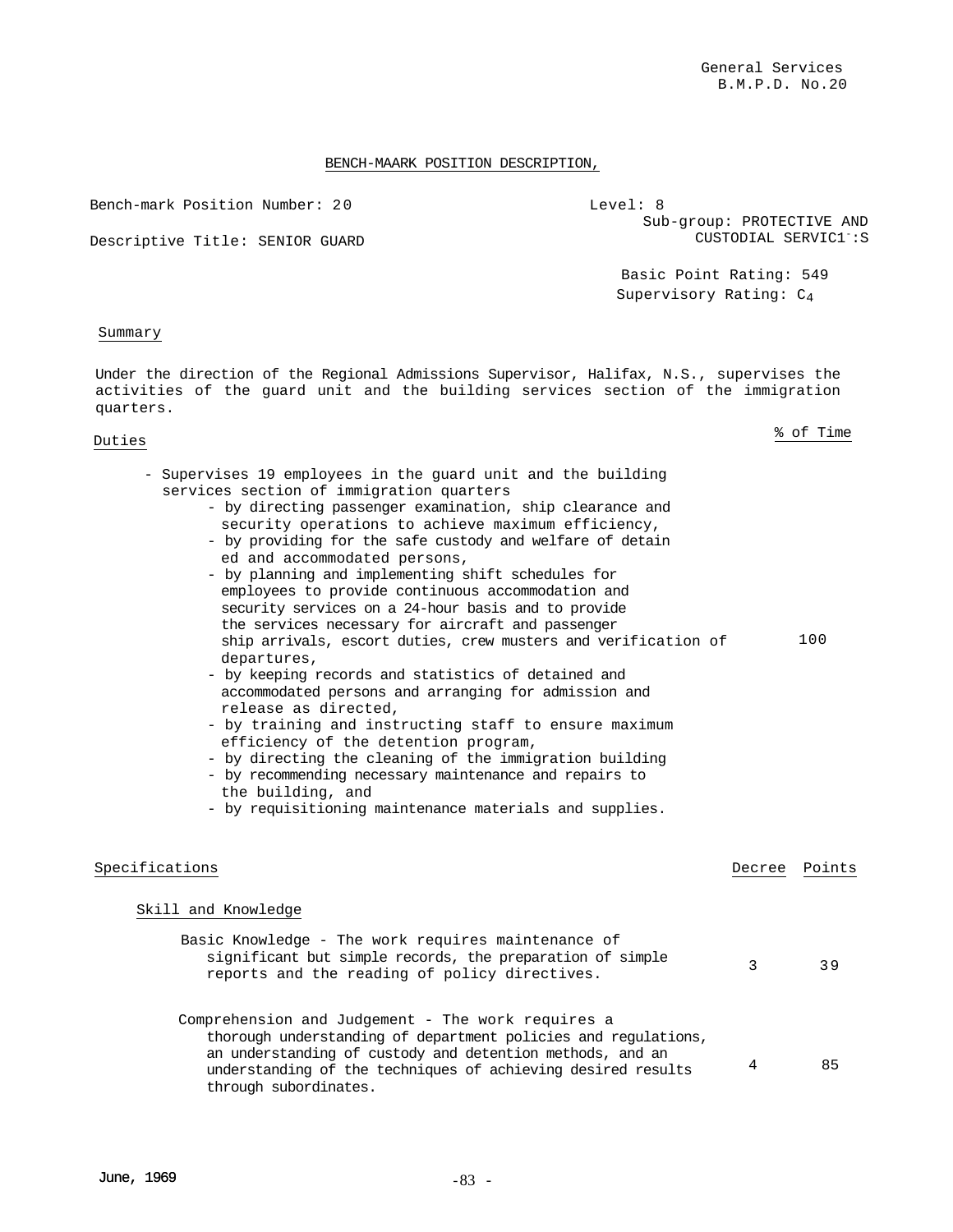# Degree Points

 $C<sub>4</sub>$ 

| Specific Vocational Training - The work requires considerable<br>experience in immigration procedures and in the detention<br>and accommodation of immigrants and deportees, and<br>experience in staff supervision.                                         | 5            | 150             |
|--------------------------------------------------------------------------------------------------------------------------------------------------------------------------------------------------------------------------------------------------------------|--------------|-----------------|
| Effort                                                                                                                                                                                                                                                       |              |                 |
| Mental - The work requires alertness 1n dealing with persons<br>detained and held in custody, and concentration on several details in<br>co-ordinating passenger examinations, security measures and maintenance<br>of the accommodation area.               | 3            | 73              |
| Physical - The duties involve light work requiring intermittent sitting,<br>standing and walking.                                                                                                                                                            | $\,1\,$      | 20              |
| Responsibility                                                                                                                                                                                                                                               |              |                 |
| Resources or Services - The work requires responsibility for<br>security of persons being detained or accommodated and for<br>the maintenance of the accommodation area. Errors could<br>result in embarrassment to the department.                          | 3            | 91              |
| Safety of Others - The work requires constant care to ensure<br>that proper working procedures are followed and that safety<br>precautions and regulations are strictly enforced to provide<br>for the well-being of persons being detained or accommodated. | 3            | 75              |
| Working Conditions                                                                                                                                                                                                                                           |              |                 |
| Environment - The work is performed in clean surroundings<br>where relatively few disagreeable conditions exist.                                                                                                                                             | $\mathbf{1}$ | 12 <sup>°</sup> |
| Hazards - The work involves little exposure to injury.                                                                                                                                                                                                       | $A_1$        | $4^{\circ}$     |
| Supervision                                                                                                                                                                                                                                                  |              |                 |
| The work requires the supervision of approximately 19 full-time employees,<br>assigning duties, arranging work schedules, instructing new employees, co-<br>ordinating the work of the group to provide the necessary services                               |              |                 |

ordinating the work of the group to provide the necessary services around the clock, implementing a training program for guards and assessing their performance, resolving minor grievances and reporting serious grievances and disciplinary proposals to the Regional Admissions Supervisor.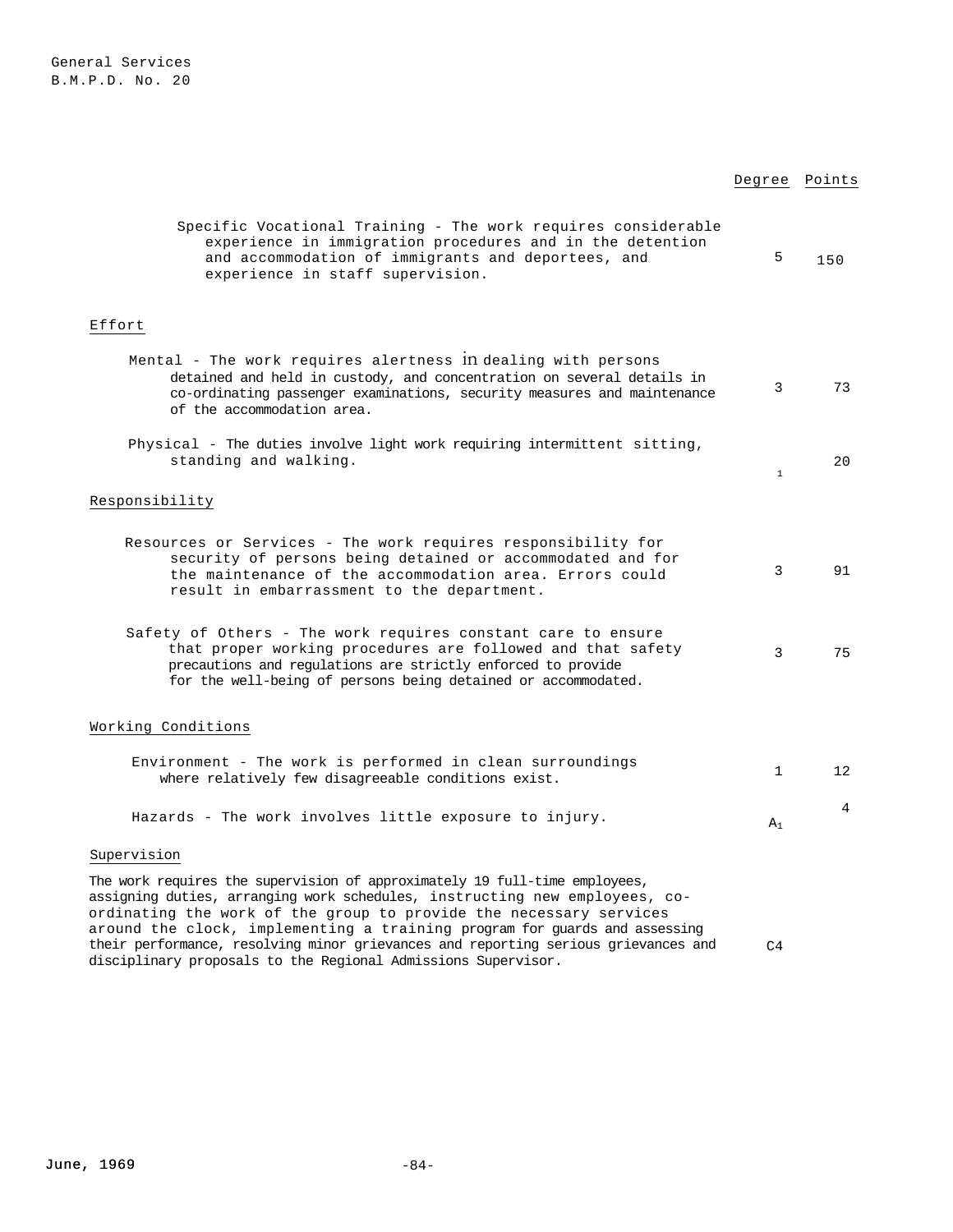### BENCH-MARK POSITION DESCRIPTION

Bench-mark Position Number: 21

Descriptive Title: WATCHMAN

Levels 2 Sub-groups PROTECTIVE AND CUSTODIAL SERVICES

> Basic Point Rating: 264 Supervisory Rating: n/a

#### Summary

Under the supervision of the harbour security officer at the Lady Hammond Road storage yard, Halifax, N.S., carries out watchkeeping patrols of a storage area to guard against illegal entry, theft of materials, and fires or fire hazards; and performs guard and gatekeeping duties.

> - by making an hourly foot patrol of the store a yard area (approximately one-half mile per patrol) to detect evidence of any illegal entry into the storage area and to ensure that the materials in the storage area have

- by watching, during the regular foot patrols of the area, for any

- Carries out watchkeeping patrols of a storage yard, alternately with a member of the Corps of Commissionaires, to guard against illegal entry, theft of materials and fires or fire hazards

not been tampered with or removed, and

evidence of fire or a potential fire hazard.

persons to enter the premises, and by remaining in the guard

routines be demonstrated.

- Performs guard and gatekeeping duties by permitting authorized

house and attending the telephone during intervals between foot

Duties % of Time

40

### $60$

# Specifications **Degree** Points **Degree** Points

# Skill and Knowledge

patrols.

| Basic Knowledge - The work requires reading and following<br>written instructions. Simple counting and checking<br>of stored items is also required.                                                                                                                       |                | 15 |
|----------------------------------------------------------------------------------------------------------------------------------------------------------------------------------------------------------------------------------------------------------------------------|----------------|----|
| Comprehension and Judgement - The work requires that<br>written instructions be carried out. There is also<br>a requirement to apply discretion in determining the<br>action to be taken when abnormal conditions, such as<br>fires or apparent theft of materials, occur. | $\mathfrak{D}$ | 45 |
| Specific Vocational Training - The work requires that<br>watchkeeping duties be detailed and that procedures and                                                                                                                                                           |                | 25 |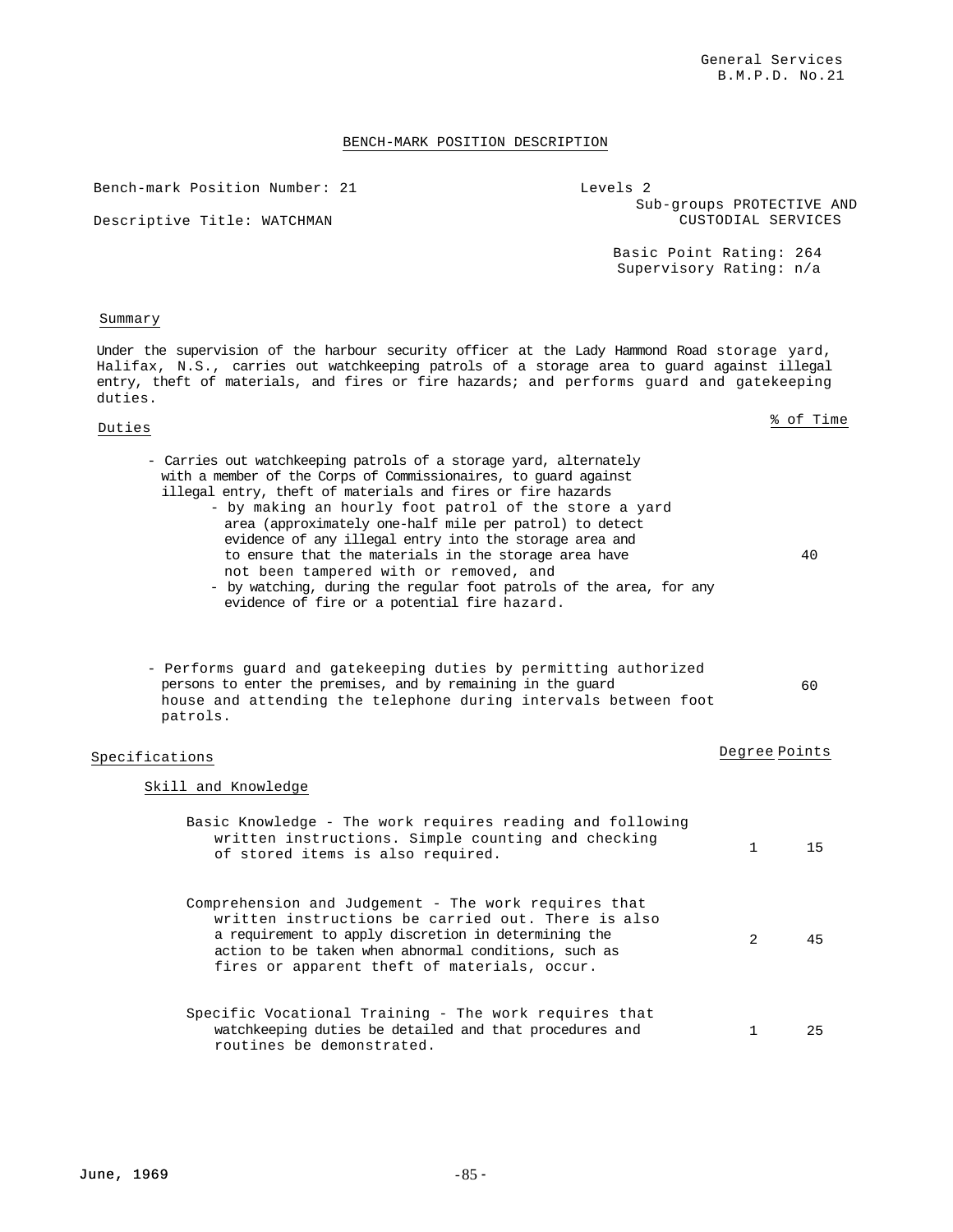|                                                                                                                                                                                                   | Degree       | Points |
|---------------------------------------------------------------------------------------------------------------------------------------------------------------------------------------------------|--------------|--------|
| Effort                                                                                                                                                                                            |              |        |
| Mental - The work requires attention and alertness<br>while performing watchkeeping duties and patrolling<br>the storage area. Duties are routine and their<br>performance causes little fatique. | 1            | 20     |
| Physical - The work requires considerable walking while<br>carrying out hourly watchkeeping patrols.                                                                                              | 2            | 46     |
| Responsibility                                                                                                                                                                                    |              |        |
| Resources or Services - The work requires that a storage<br>area housing material and equipment of considerable<br>value be quarded against theft, vandalism and fire.                            | 2            | 58     |
| Safety of Others - There is little possibility of injury<br>to others, as watchkeeping duties are carried out in<br>relative isolation.                                                           | $\mathbf{1}$ | 15     |
| Working Conditions                                                                                                                                                                                |              |        |
| Environment - The work requires significant exposure<br>to relatively unpleasant weather conditions while<br>carrying out watchkeeping patrols.                                                   | 2            | 36     |
| Hazards - Normal precautions limit the exposure to<br>injury; however, when working in exposed areas minor<br>cuts or bruises are possible.                                                       | A1           | 4      |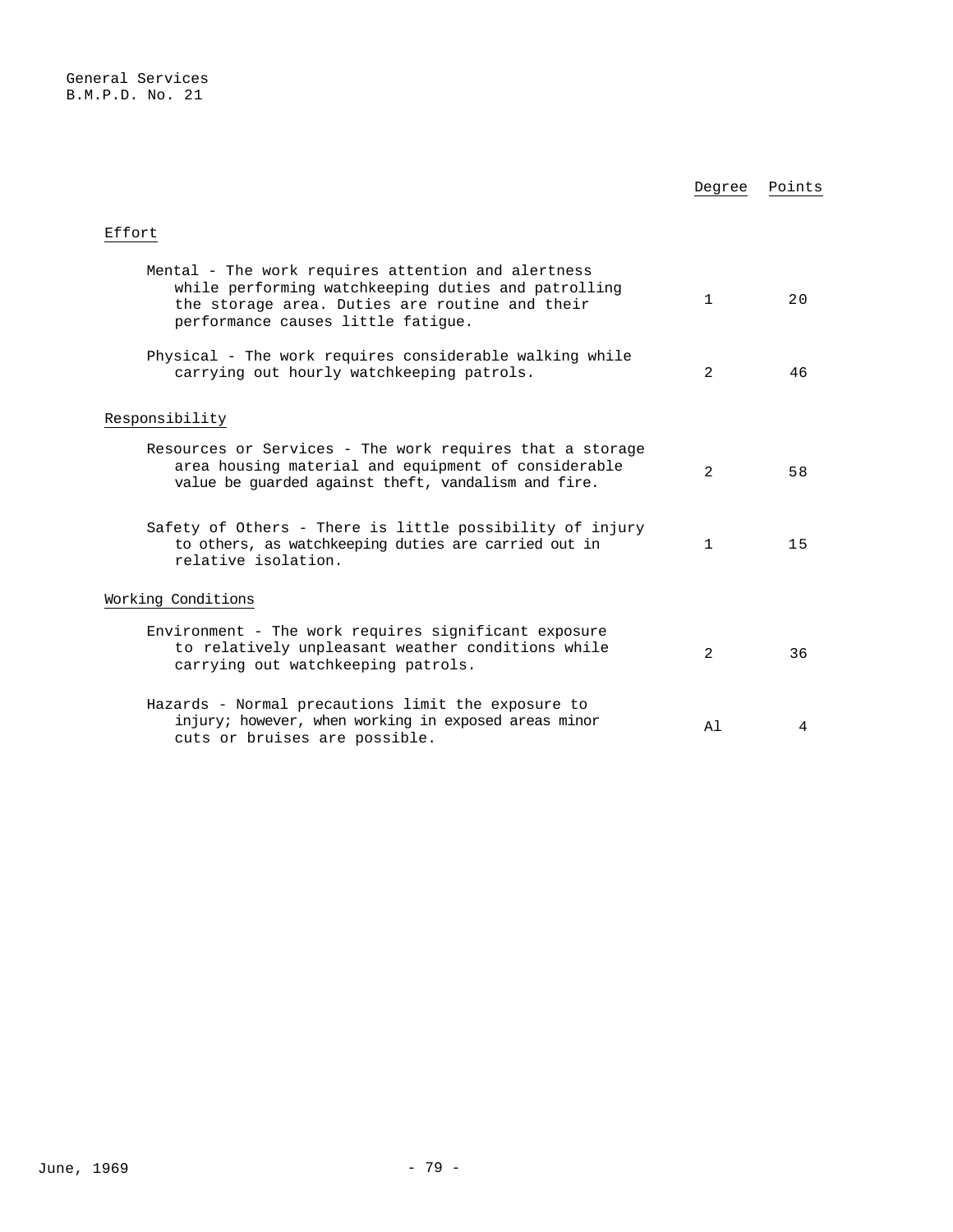# BENCH-MARK POSITION DESCRIPTIONS

# SUB-GROUP: STORES SERVICES

| BENCH-MARK<br>POSITION NO. | DESCRIPTIVE TITLE    | PAGE |
|----------------------------|----------------------|------|
| 22                         | Spare Parts Storeman | 81   |
| 23                         | Warehouse Foreman    | 83   |
| 2.4                        | Warehouse Labourer   | 86   |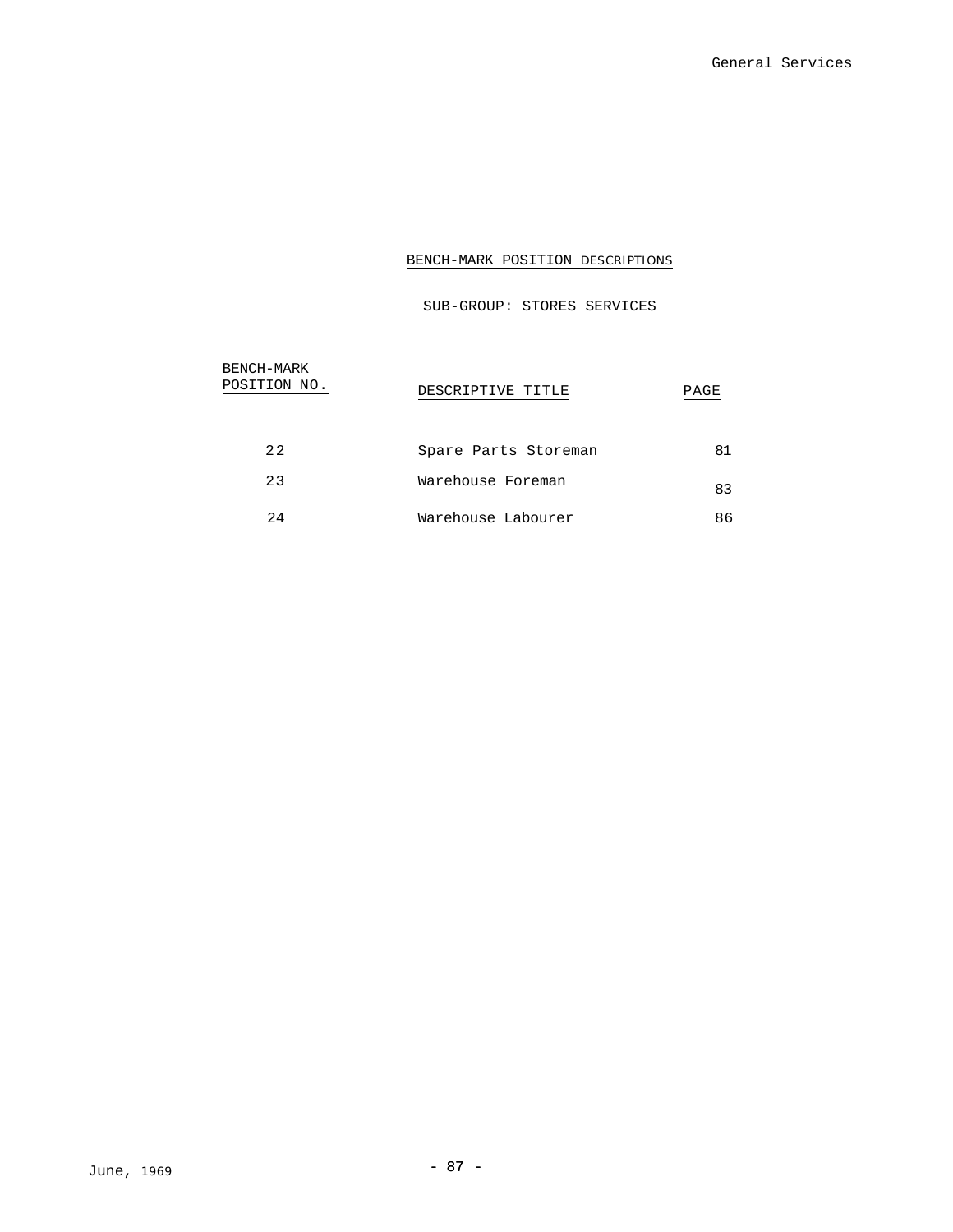# BENCH-MARK POSITION DESCRIPTION,

| Bench-mark Position Numbers 22          | Levels 4                   |
|-----------------------------------------|----------------------------|
|                                         | Sub-groups STORES SERVICES |
| Descriptive Title: SPARE PARTS STOREMAN |                            |
|                                         | Basic Point Ratings 338    |
|                                         | Supervisory Rating: n/a    |
|                                         |                            |

# Summary

Under the supervision of a warehouse foreman in the spare parts section of the Canadian Forces Regional Ordnance Depot, Edmonton, Alberta, issues, receives and maintains in storage a range of spare parts, and posts warehouse records.

| - Issues spare parts from stock held in the warehouse on requisition<br>- by examining stores requisitions to determine the<br>specific parts required,<br>- by identifying items in the warehouse, using an established locating<br>system and catalogue descriptions, and<br>- by issuing stock to clients. |                | 50     |
|---------------------------------------------------------------------------------------------------------------------------------------------------------------------------------------------------------------------------------------------------------------------------------------------------------------|----------------|--------|
| - Receives new parts<br>- by identifying material received and placing it in<br>storage bins allocated for separate items, and<br>- by completing receiver's memoranda used to report<br>the acceptance of new material in the warehouse.                                                                     |                | 20     |
| - Maintains stock in storage<br>- by checking numbers of items in storage with bin card<br>records and reporting discrepancies, and<br>- by disposing of stock as directed.                                                                                                                                   |                | 15     |
| - Posts warehouse records<br>- by completing records of issue,<br>- by adjusting inventory records as stock is received<br>and issued,<br>- by maintaining records of condemned items, and<br>- by maintaining back-order records.                                                                            |                | 15     |
| Specifications                                                                                                                                                                                                                                                                                                | Degree         | Points |
| Skill and Knowledge                                                                                                                                                                                                                                                                                           |                |        |
| Basic Knowledge - The work requires reading parts descriptions<br>and catalogue identifications, recording stock movement, using<br>simple arithmetic in the maintenance of stock records, and<br>performing simple clerical duties.                                                                          | $\overline{2}$ | 27     |
| Comprehension and Judgement - The work requires an under<br>standing of storing and warehousing methods. Some<br>Judgement is required in issuing substitute items.                                                                                                                                           | 2              | 45     |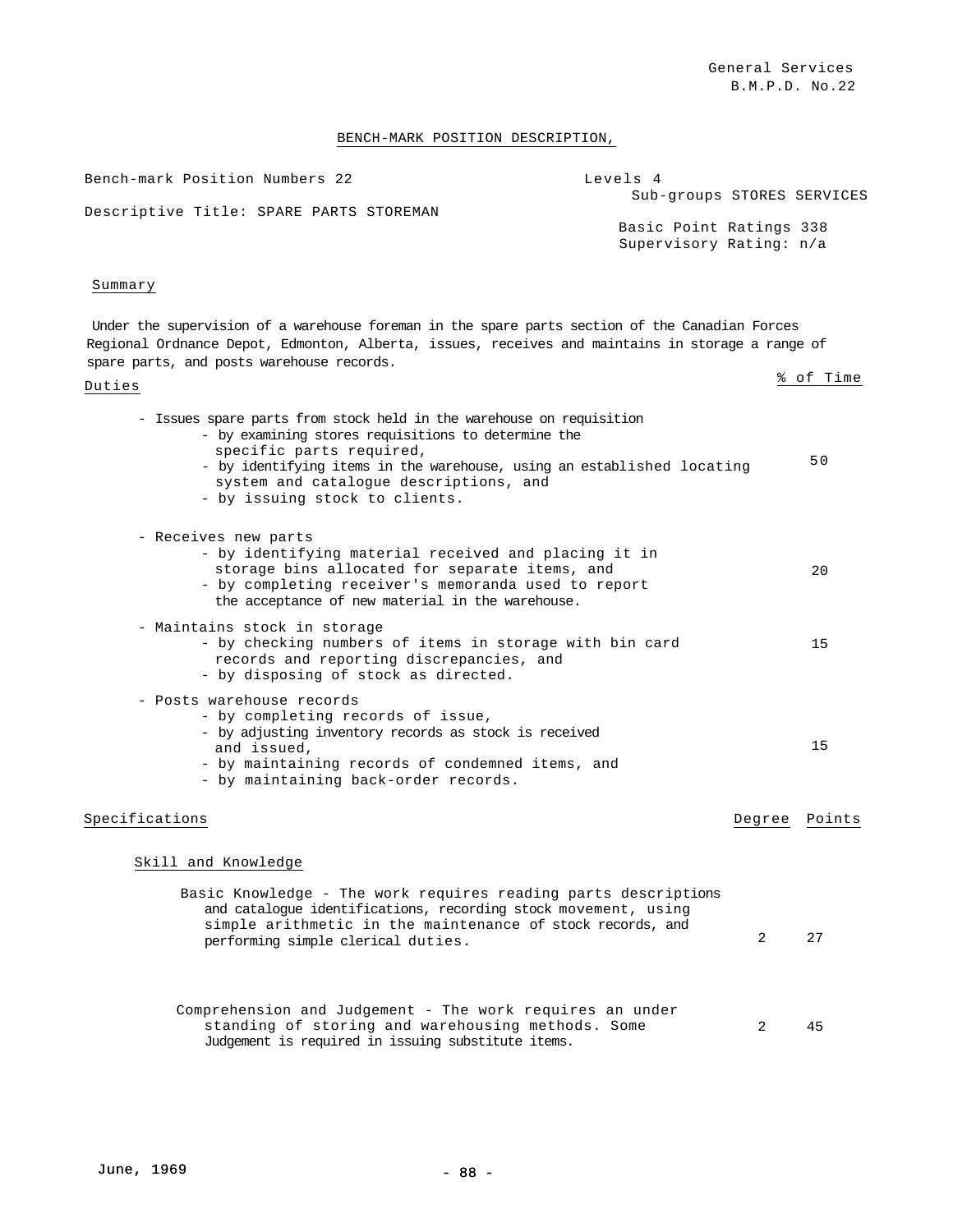General Services B.M.P.D. No.22

|                                                                                                                                                                                                                              | Degree,        | Points          |
|------------------------------------------------------------------------------------------------------------------------------------------------------------------------------------------------------------------------------|----------------|-----------------|
| Specific Vocational Training - The work requires experience<br>in stores handling with sufficient experience in spare<br>parts stores to recognize differences and similarities<br>in parts and to use technical catalogues. | 4              | 100             |
| Effort                                                                                                                                                                                                                       |                |                 |
| Mental - The work requires moderate attention to the receipt<br>and issue of stock and periods of concentration when<br>comparing specifications to determine if substitutes<br>are acceptable.                              | 2              | 46              |
| Physical - The work requires constant standing, walking,<br>continuous handling of light-weight materials, and occasional<br>handling of heavy mechanical parts or packaged items.                                           | 2              | 46              |
| Responsibility                                                                                                                                                                                                               |                |                 |
| Resources or Services - The work requires accountability<br>for the maintenance of proper stores procedures, but<br>these are explicitly described and regular checks are made.                                              | $\mathbf{1}$   | 25              |
| Safety of Others - There is limited responsibility for the<br>safety of others, work being performed in a controlled area that is<br>planned to allow convenient and safe handling of fast-<br>moving small stores items.    | $\mathbf{1}$   | 15              |
| Working Conditions                                                                                                                                                                                                           |                |                 |
| Environment - The work is performed in a shop-office<br>environment under agreeable conditions.                                                                                                                              | $\mathbf{1}$   | 12 <sup>°</sup> |
| Hazards - Serious accidents are improbable, while minor<br>injuries, such as cuts and bruises, result from handling<br>metal parts and from packaging stores items.                                                          | A <sub>2</sub> | 22              |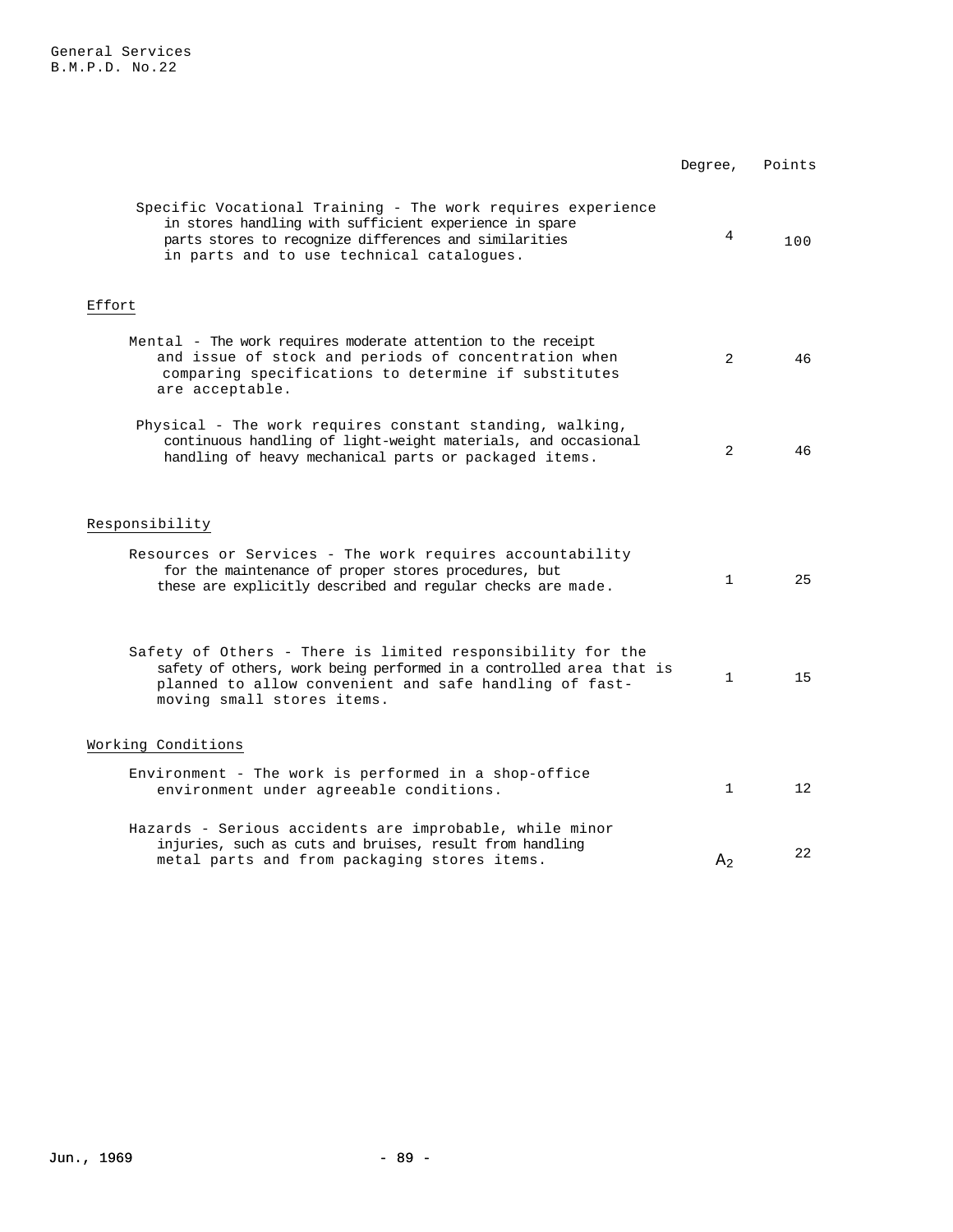#### BENCH-MARK POSITION DESCRIPTION,

Bench-mark Position Number: 23

Level: 7 Sub-group: STORES SERVICES

Descriptive Title: WAREHOUSE FOREMAN

Basic Point Rating: 496 Supervisory Rating:  $C_3$ 

#### Summary,

Under the general supervision of a senior warehouse foreman in a central ordnance depot, supervises materials-handling activity directed to receiving, maintaining in warehouse, and issuing a group of stores items; participates in work planning; and performs related duties.

Duties %of Time

70

- Supervises eight employees engaged in the materials-handling activity of a section of binned stores in a central ordnance depot
	- by issuing daily work orders for the performance of tasks, which specify procedures to be followed in receiving and distributing bulk stock to bins,
	- by issuing stock requisitions and material lists used to select and assemble stock items at the outgoing clearing areas,
	- by issuing and explaining reference material used for stores identification and stores maintenance purposes,
	- by requisitioning materials-handling equipment and
	- assigning operators to work with section personnel, - by inspecting work in progress to ensure its safe
	- and proper conduct, and
	- by relating work performed to established performance standards in order to judge the warehouse efficiency.
- Participates in work planning and controlling
	- by regularly completing reports on work progress, labour and equipment time expended, in order to provide information used in planning and controlling depot operations,
	- by consulting with foremen of other sections of the depot to facilitate the progression of stores to and from the section supervised, and to obtain the advice of specialists when required,
	- by checking warehouse records for accuracy, investigating discrepancy reports and writing related reports, to facilitate stock audit and control procedures,
	- by preparing estimates of labour and machine time required to meet potential workloads, and
	- by examining stock items to ensure that established procedures provide appropriate control, and recommending changes where required.
- Performs related duties, such as completing personnel assessment reports and training new employees assigned to the section.

25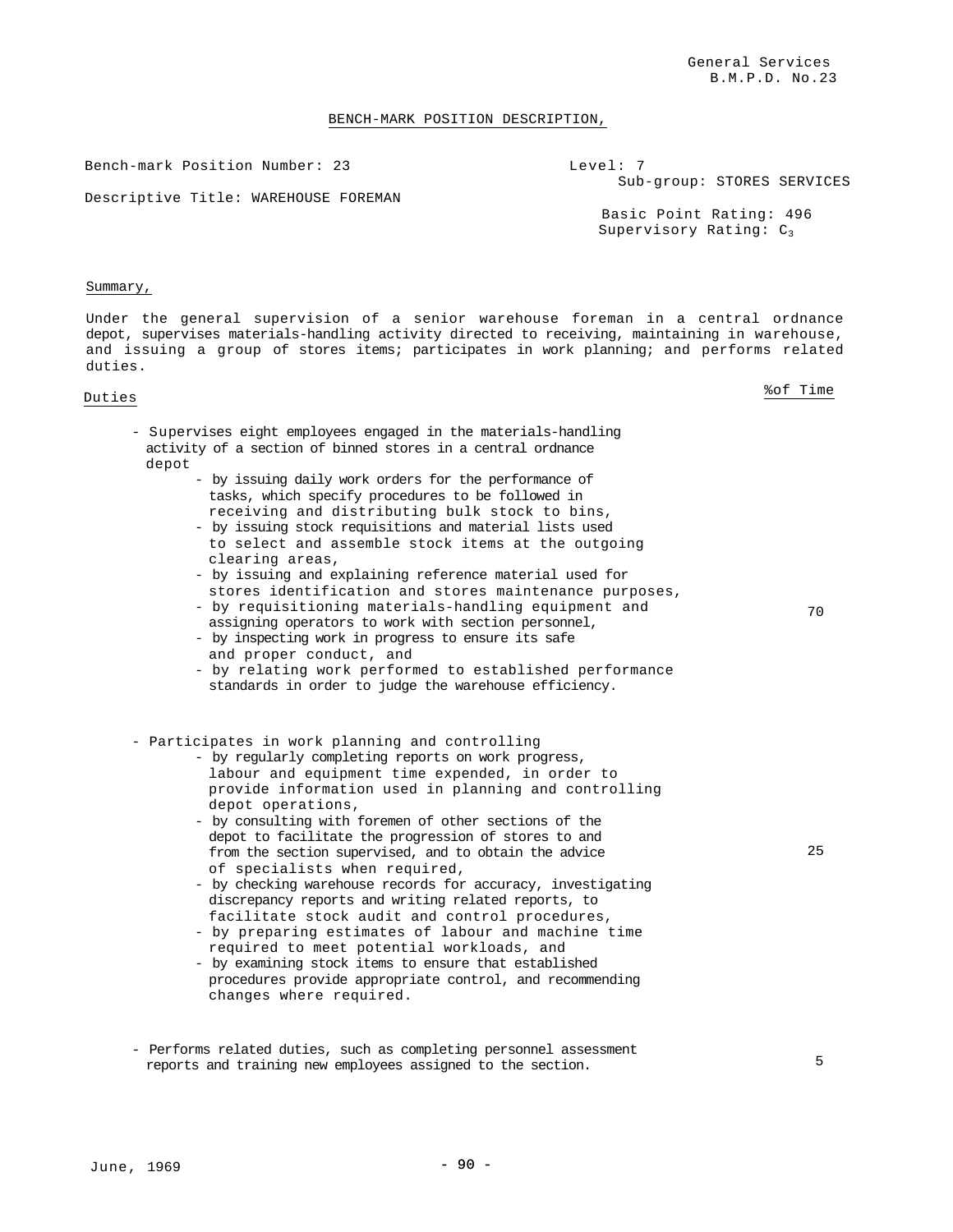### General Services B.M.P.D. No. 23

| Specifications                                                                                                                                                                                                                                                                                                                                                                                       | Degree       | Points |
|------------------------------------------------------------------------------------------------------------------------------------------------------------------------------------------------------------------------------------------------------------------------------------------------------------------------------------------------------------------------------------------------------|--------------|--------|
| Skill and Knowledge                                                                                                                                                                                                                                                                                                                                                                                  |              |        |
| Basic Knowledge - The work requires maintaining a system<br>of records showing stores transactions and stock levels, and<br>preparing reports that deal with matters designed to improve the<br>planning and control of work.                                                                                                                                                                        | 4            | 51     |
| Comprehension and Judgement - The work is performed<br>according to well-established procedures and methods,<br>set out in work orders, reference manuals, standing<br>orders and oral instructions. There is some latitude<br>for independent judgement when detailing men and<br>equipment on a daily basis and arranging activities<br>that relate to other sections.                             | 3            | 65     |
| Specific Vocational Training - The work requires on-the<br>job training and experience in all phases of materials<br>handling, in the use of equipment, in the co-ordination<br>of various activities, in planning for the economic<br>use of men and equipment, in the supervision of staff,<br>and in the training of new employees in warehousing<br>techniques and in standard safety practices. | 5            | 150    |
| Effort                                                                                                                                                                                                                                                                                                                                                                                               |              |        |
| Mental - The work requires continuous attention to a<br>number of materials-handling and clerical processes,<br>with frequent periods of concentration to integrate<br>the work of the unit and to meet time schedules.                                                                                                                                                                              | 3            | 73     |
| Physical - The work requires intermittent standing,<br>sitting and walking.                                                                                                                                                                                                                                                                                                                          | $\mathbf{1}$ | 20     |
| Responsibility                                                                                                                                                                                                                                                                                                                                                                                       |              |        |
| Resources or Services - The work requires accountability<br>for the custody of stores and for the maintenance of<br>a supply service. Errors by the work group could<br>cause damage to materials and delays in the service.                                                                                                                                                                         | 2            | 58     |
| Safety of Others - The work requires instructing staff<br>in the safe practices and good housekeeping of<br>materials-handling, taking immediate action to<br>provide first-aid treatment to injured workers, and<br>completing accident reports at the work site.                                                                                                                                   | 2            | 45     |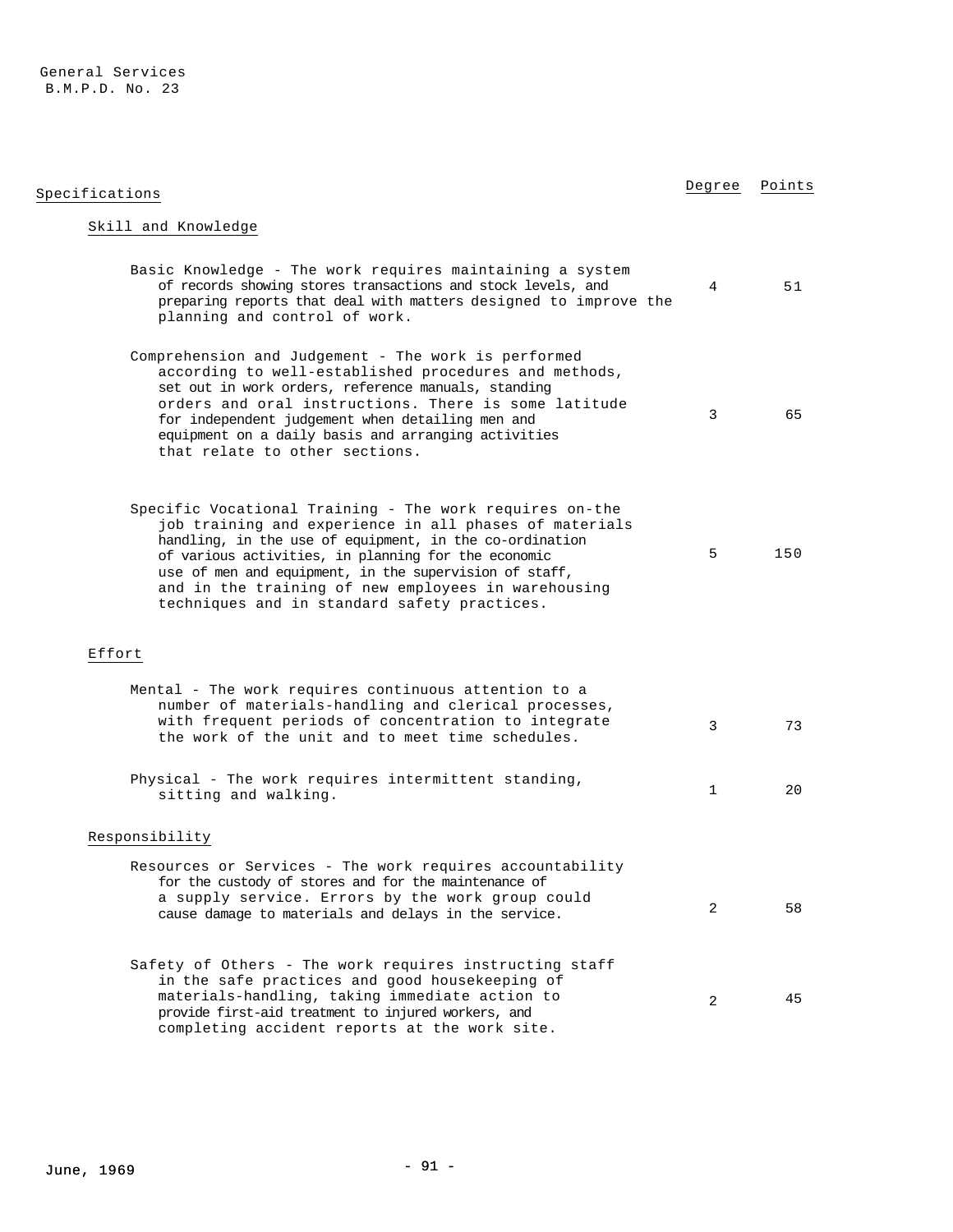|                                                                                                                                                                                                                                                                                                                                          |                | General Services |
|------------------------------------------------------------------------------------------------------------------------------------------------------------------------------------------------------------------------------------------------------------------------------------------------------------------------------------------|----------------|------------------|
|                                                                                                                                                                                                                                                                                                                                          |                | B.M.P.D. No.23   |
|                                                                                                                                                                                                                                                                                                                                          | Degree         | Points           |
| Working Conditions                                                                                                                                                                                                                                                                                                                       |                |                  |
| Environment - The work is performed indoors, with few<br>disagreeable conditions.                                                                                                                                                                                                                                                        | $\mathbf{1}$   | 12               |
| Hazards - The work requires movement about the warehouse<br>during materials-handling activities, examining stored<br>items, and resulting in frequent exposure to minor<br>injuries such as cuts or bruises.                                                                                                                            | A <sub>2</sub> | 22               |
| Supervision                                                                                                                                                                                                                                                                                                                              |                |                  |
| The work requires the supervision of eight full-time employees.<br>Supervisory duties include assigning checking work, instructing<br>staff in work methods and procedures, co-ordinating the work<br>of the group in order to meet work schedules, implementing a<br>training program for new employees, proposing disciplinary action, | C <sub>3</sub> |                  |

and regularly assessing employee performance.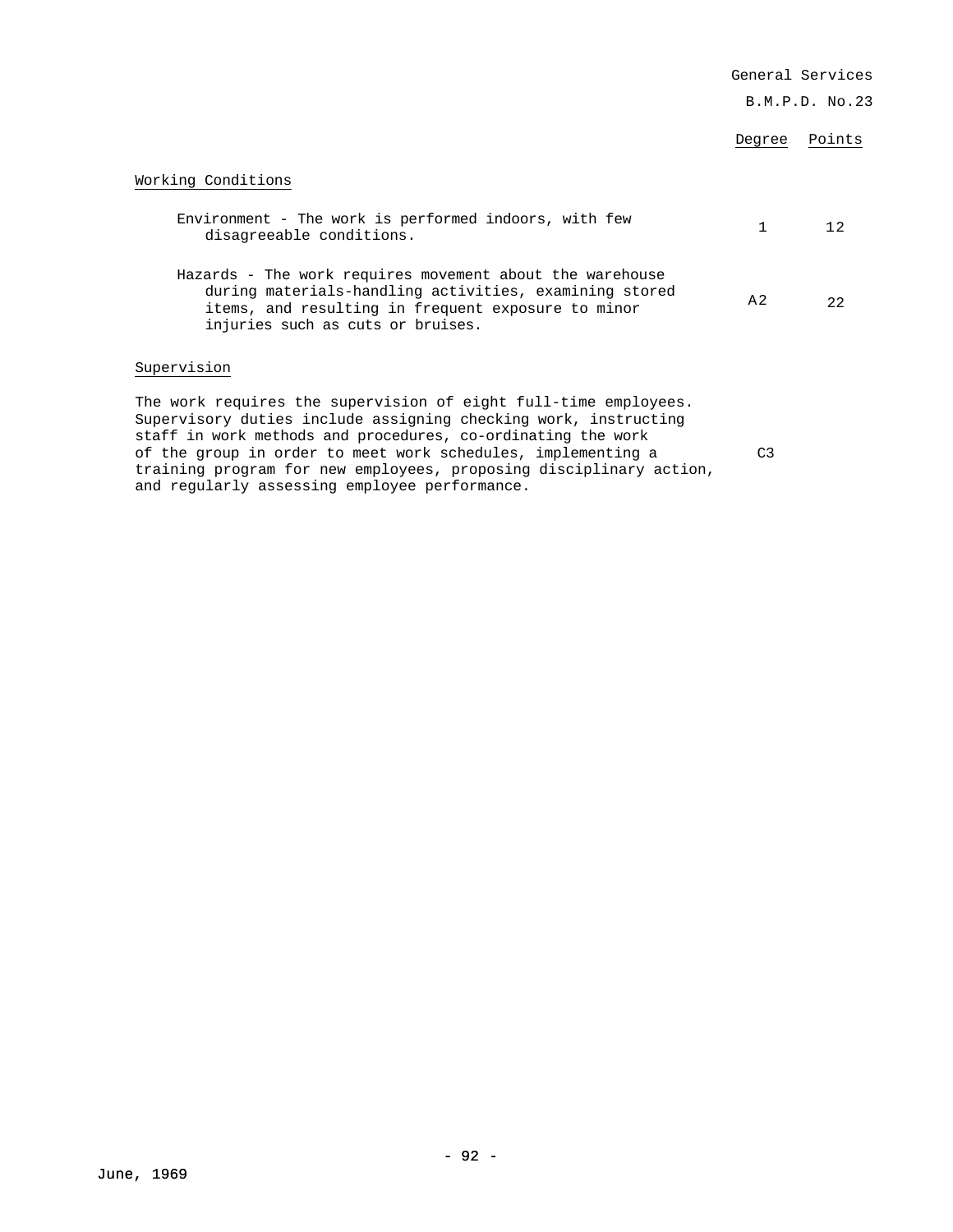# BENCH-MARK POSITION DESCRIPTION

| Bench-mark Position Number: 24                                                                                                                                                                                                                                                                                                                                                                                                                                                                                                                                      | Level: 2<br>Sub-group: STORES SERVICES             |           |
|---------------------------------------------------------------------------------------------------------------------------------------------------------------------------------------------------------------------------------------------------------------------------------------------------------------------------------------------------------------------------------------------------------------------------------------------------------------------------------------------------------------------------------------------------------------------|----------------------------------------------------|-----------|
| Descriptive Title: WAREHOUSE LABOURER                                                                                                                                                                                                                                                                                                                                                                                                                                                                                                                               | Basic Point Rating: 257<br>Supervisory Rating: n/a |           |
| Summary                                                                                                                                                                                                                                                                                                                                                                                                                                                                                                                                                             |                                                    |           |
| Under the immediate supervision of a barrack warden at a Canadian Forces base, receives, issues<br>and stores bedding, laundry, furniture, room keys and similar materials used in the quartering of<br>military personnel; posts records and performs similar related tasks.                                                                                                                                                                                                                                                                                       |                                                    |           |
| Duties                                                                                                                                                                                                                                                                                                                                                                                                                                                                                                                                                              |                                                    | % of Time |
| - Assists a barrack warden to receive, store, and issue bedding,<br>laundry and other barrack stores according to oral instructions<br>and established storekeeping practices<br>- by examining requisitions for stores to determine requirements and<br>the authorization for their issue,<br>- by identifying material in storage, selecting correct<br>material for issue, and passing material into and out of<br>storage, and<br>- by counting stores items being accepted into storage or<br>issued from stores, and posting adjustments in stock<br>records. |                                                    | 60        |
| - Performs related duties, such as cleaning in storage areas,<br>replacing linen and stores in barrack rooms, filling in laundry<br>records, and performing similar light labouring tasks.                                                                                                                                                                                                                                                                                                                                                                          |                                                    | 40        |
| Specifications                                                                                                                                                                                                                                                                                                                                                                                                                                                                                                                                                      | Degree                                             | Points    |
| Skill and Knowledge                                                                                                                                                                                                                                                                                                                                                                                                                                                                                                                                                 |                                                    |           |
| Basic Knowledge - The work requires counting items of<br>stock, adding and subtracting whole numbers when<br>preparing materials for issue and when distributing<br>stock to bins in the storage area. It also requires<br>reading material lists, standing orders and stock<br>requisitioning forms.                                                                                                                                                                                                                                                               | 1                                                  | 15        |
| Comprehension and Judgement - The work requires the<br>performance of routine tasks subject to regular inspection.<br>There is little scope for independent judgement.                                                                                                                                                                                                                                                                                                                                                                                              | $\mathbf{1}$                                       | 25        |
| Specific Vocational Training - The work requires some<br>knowledge of barrack stores and of barrack stores<br>systems and procedures.                                                                                                                                                                                                                                                                                                                                                                                                                               | 2                                                  | 50        |